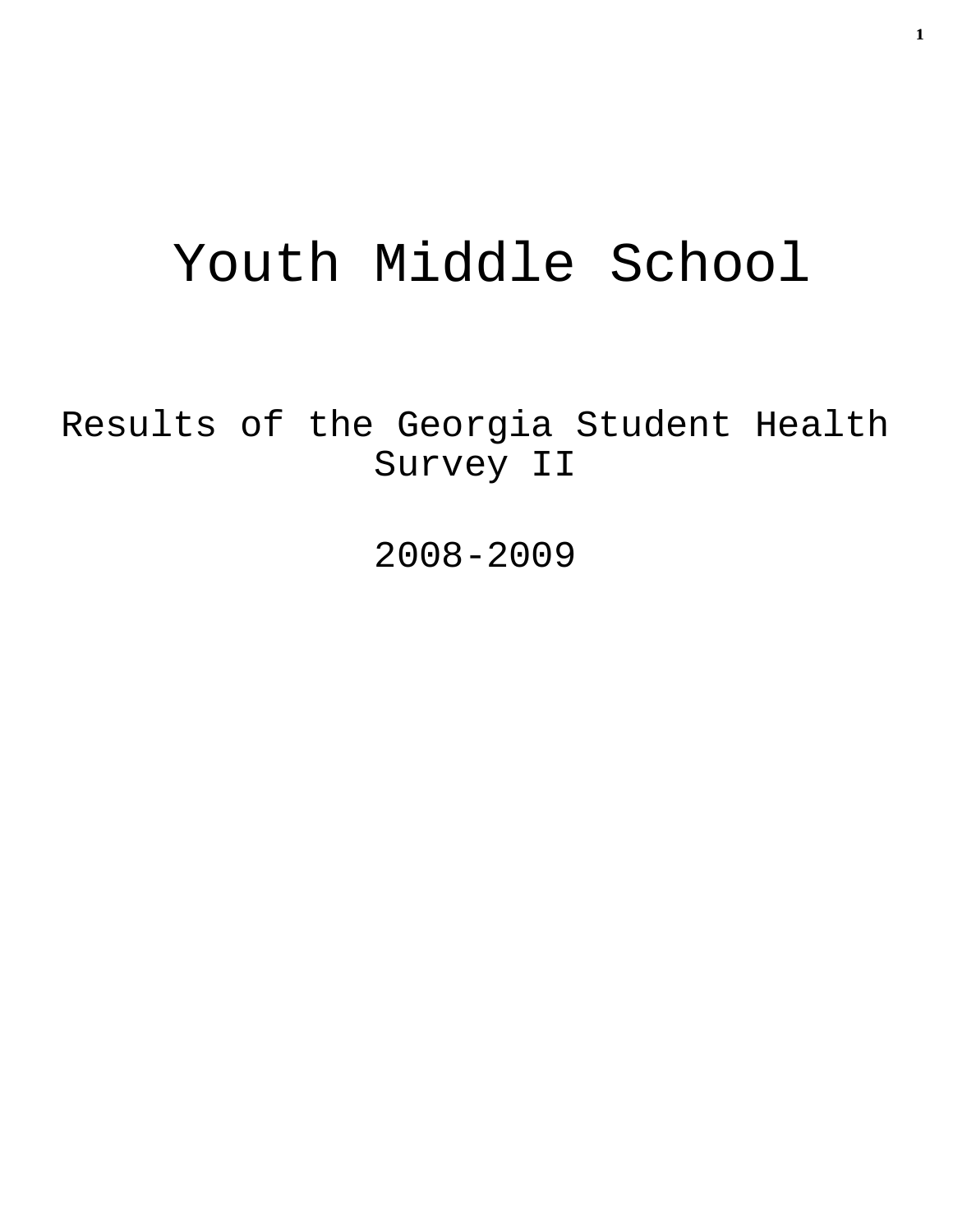# *Demographics* **2**

| <b>Grade</b>             |     |  |  |  |  |
|--------------------------|-----|--|--|--|--|
| <b>Grade   Frequency</b> |     |  |  |  |  |
| 6                        | 242 |  |  |  |  |
| 8                        | 308 |  |  |  |  |
| 10                       |     |  |  |  |  |

| Frequency      | <b>Table of Gender by Grade</b> |              |              |           |              |  |
|----------------|---------------------------------|--------------|--------------|-----------|--------------|--|
| <b>Col Pct</b> |                                 | Grade(Grade) |              |           |              |  |
|                | Gender(Gender)                  | 6            | 8            | <b>10</b> | <b>Total</b> |  |
|                | <b>Female</b>                   | 116<br>47.93 | 171<br>55.52 | 100.00    | 288          |  |
|                | <b>Male</b>                     | 126<br>52.07 | 137<br>44.48 | 0<br>0.00 | 263          |  |
|                | <b>Total</b>                    | 242          | 308          |           | 551          |  |

| Frequency      | <b>Table of Ethnicity by Grade</b> |              |              |                  |              |
|----------------|------------------------------------|--------------|--------------|------------------|--------------|
| <b>Col Pct</b> |                                    | Grade(Grade) |              |                  |              |
|                | <b>Ethnicity</b> (Ethnicity)       | 6            | 8            | 10               | <b>Total</b> |
|                | <b>Black</b>                       | 28<br>11.57  | 61<br>19.81  | 0<br>0.00        | 89           |
|                | <b>Hispanic</b>                    | 3<br>1.24    | 5<br>1.62    | 0<br>0.00        | 8            |
|                | <b>White</b>                       | 196<br>80.99 | 224<br>72.73 | 100.00           | 421          |
|                | Asian                              | 5<br>2.07    | 5<br>1.62    | $\Omega$<br>0.00 | 10           |
|                | <b>Other</b>                       | 10<br>4.13   | 13<br>4.22   | $\theta$<br>0.00 | 23           |
|                | <b>Total</b>                       | 242          | 308          |                  | 551          |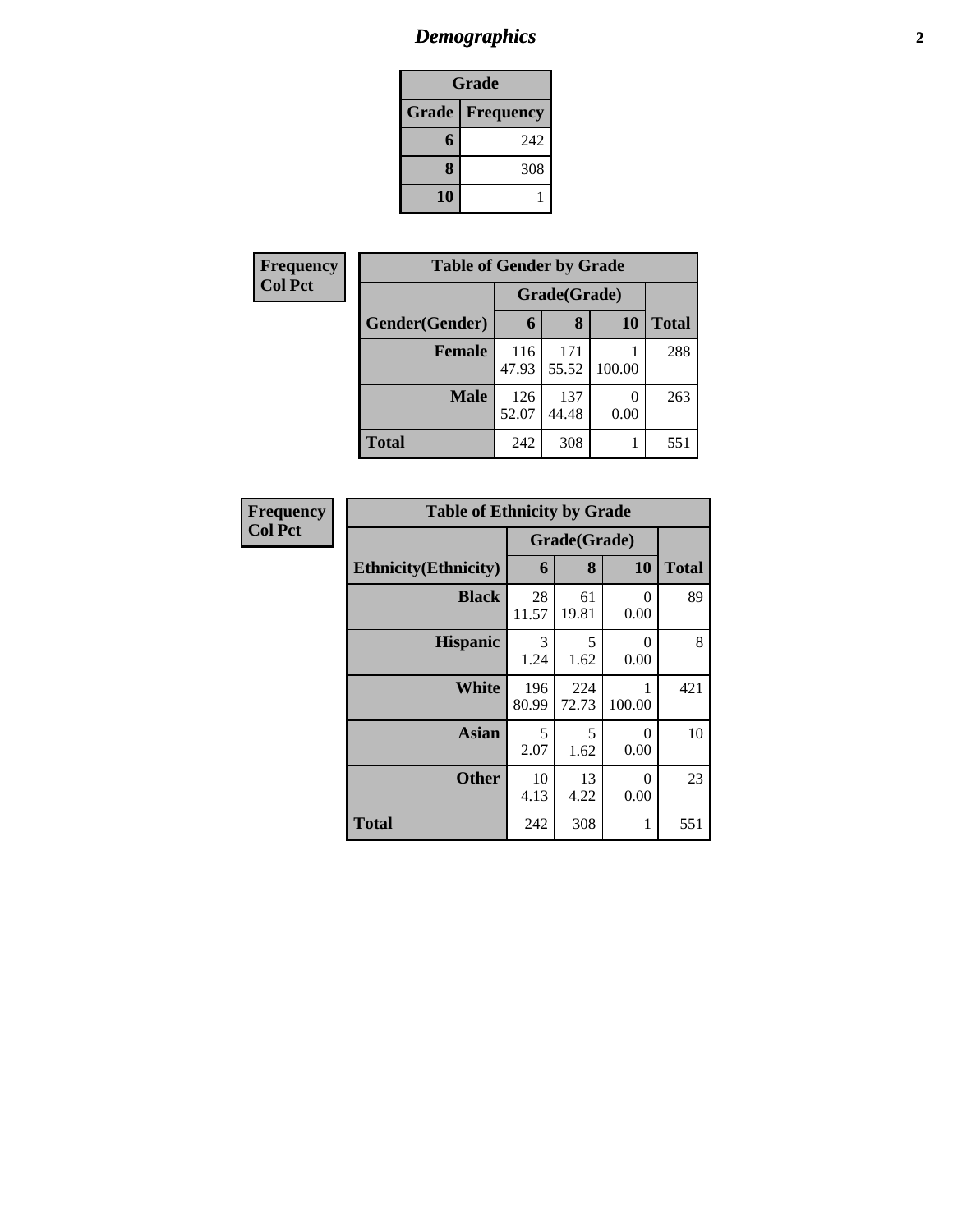#### *Title IV, Part A, Schedule A* **3** *Goal 1: Ensure that all schools are drug-free Baseline Data: Year 2008-2009 Prevalence of Drug Use*

| Frequency      | <b>Table of AlcoholAlt by Grade</b> |              |              |           |       |  |
|----------------|-------------------------------------|--------------|--------------|-----------|-------|--|
| <b>Col Pct</b> | AlcoholAlt(Alcohol                  |              | Grade(Grade) |           |       |  |
|                | use, past 30 days)                  | 6            | 8            | <b>10</b> | Total |  |
|                | <b>Yes</b>                          | 8<br>3.31    | 51<br>16.56  | 100.00    | 60    |  |
|                | N <sub>0</sub>                      | 234<br>96.69 | 257<br>83.44 | 0<br>0.00 | 491   |  |
|                | <b>Total</b>                        | 242          | 308          |           | 551   |  |

| Frequency<br><b>Col Pct</b> | <b>Table of TobaccoAny by Grade</b> |              |              |           |              |
|-----------------------------|-------------------------------------|--------------|--------------|-----------|--------------|
|                             | TobaccoAny(Tobacco                  |              | Grade(Grade) |           |              |
|                             | use, past 30 days)                  | 6            | 8            | <b>10</b> | <b>Total</b> |
|                             | Yes                                 | 8<br>3.31    | 30<br>9.74   | 0.00      | 38           |
|                             | N <sub>0</sub>                      | 234<br>96.69 | 278<br>90.26 | 100.00    | 513          |
|                             | <b>Total</b>                        | 242          | 308          |           | 551          |

| <b>Frequency</b><br><b>Col Pct</b> | <b>Table of MarijuanaAlt by Grade</b> |              |              |           |              |
|------------------------------------|---------------------------------------|--------------|--------------|-----------|--------------|
|                                    | MarijuanaAlt(Marijuana                | Grade(Grade) |              |           |              |
|                                    | use, past 30 days)                    | 6            | 8            | <b>10</b> | <b>Total</b> |
|                                    | <b>Yes</b>                            | 1.24         | 9<br>2.92    | 0.00      | 12           |
|                                    | N <sub>o</sub>                        | 239<br>98.76 | 299<br>97.08 | 100.00    | 539          |
|                                    | <b>Total</b>                          | 242          | 308          |           | 551          |

| Frequency      | <b>Table of OtherDrugAny by Grade</b> |              |              |                  |              |
|----------------|---------------------------------------|--------------|--------------|------------------|--------------|
| <b>Col Pct</b> | OtherDrugAny(Other<br>drug use,       |              | Grade(Grade) |                  |              |
|                | past 30 days)                         | 6            | 8            | 10               | <b>Total</b> |
|                | Yes                                   | 8<br>3.31    | 22<br>7.14   | $\theta$<br>0.00 | 30           |
|                | N <sub>0</sub>                        | 234<br>96.69 | 286<br>92.86 | 100.00           | 521          |
|                | <b>Total</b>                          | 242          | 308          | 1                | 551          |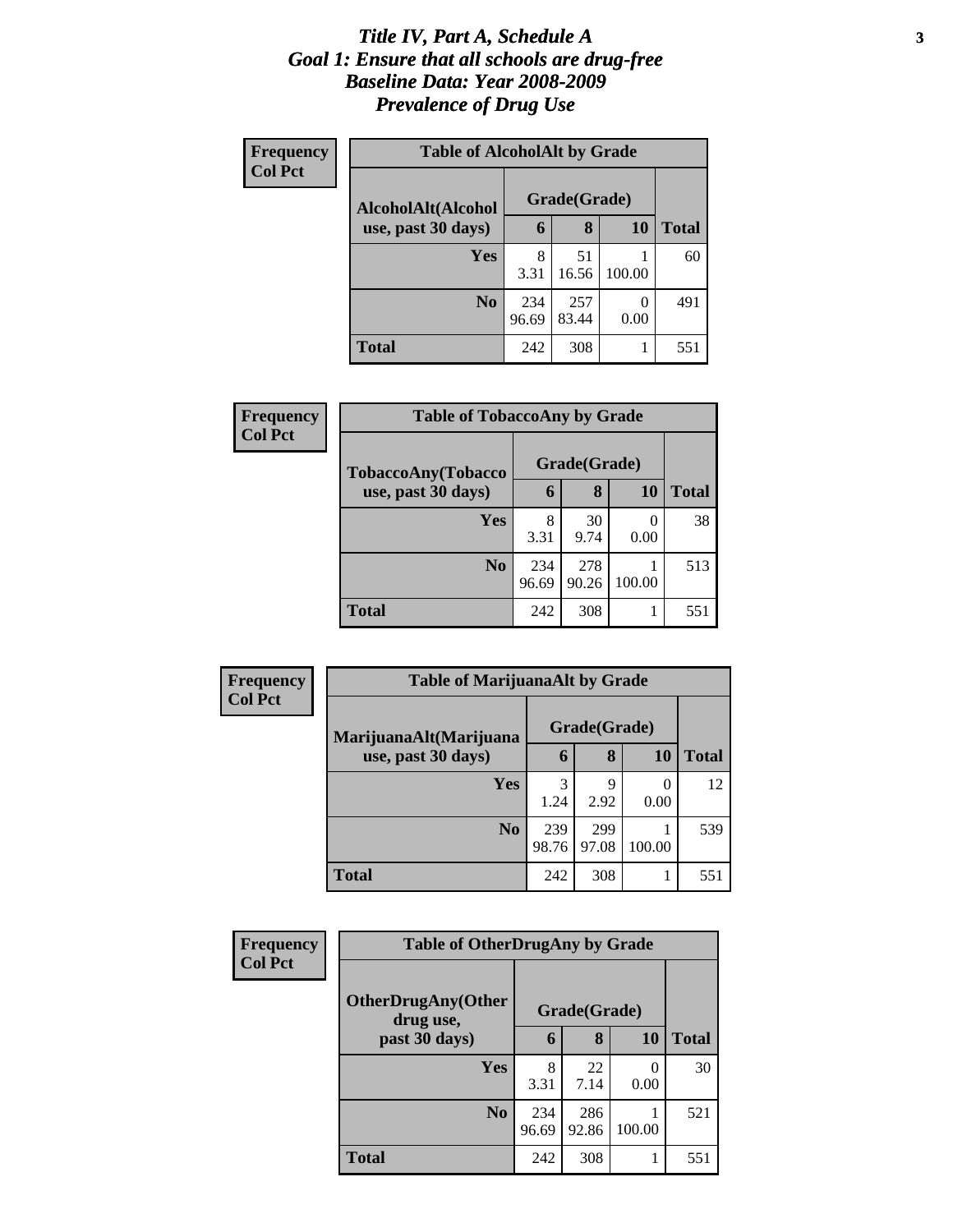#### *Average Age of Onset of Use* **4** *Results for "Average Age of Onset of Use" questions exclude students who said they did not use that substance*

| <b>Variable</b>    | Label                                                              | <b>Mean</b> |
|--------------------|--------------------------------------------------------------------|-------------|
| Alcoholinit2       | I started using alcohol when I was                                 | 12.00       |
| Cigarettesinit2    | I started smoking tobacco when I was                               | 11.95       |
| Smokelessinit2     | I started chewing tobacco when I was                               | 12.06       |
| Marijuanainit2     | I started using marijuana when I was                               | 12.17       |
| Cocaineinit2       | I started using cocaine when I was                                 | 8.00        |
| Inhalantsinit2     | I started using inhalants when I was                               | 12.27       |
| Steroidsinit2      | I started using steroids when I was                                | 9.40        |
| Ecstasyinit2       | I started using ecstasy when I was                                 | 12.00       |
| Methinit2          | I started using methamphetamines when I was                        | 8.00        |
| Hallucinogensinit2 | I started using hallucinogens when I was                           |             |
| Prescriptioninit2  | I started using prescription drugs not prescribed to me when I was | 10.89       |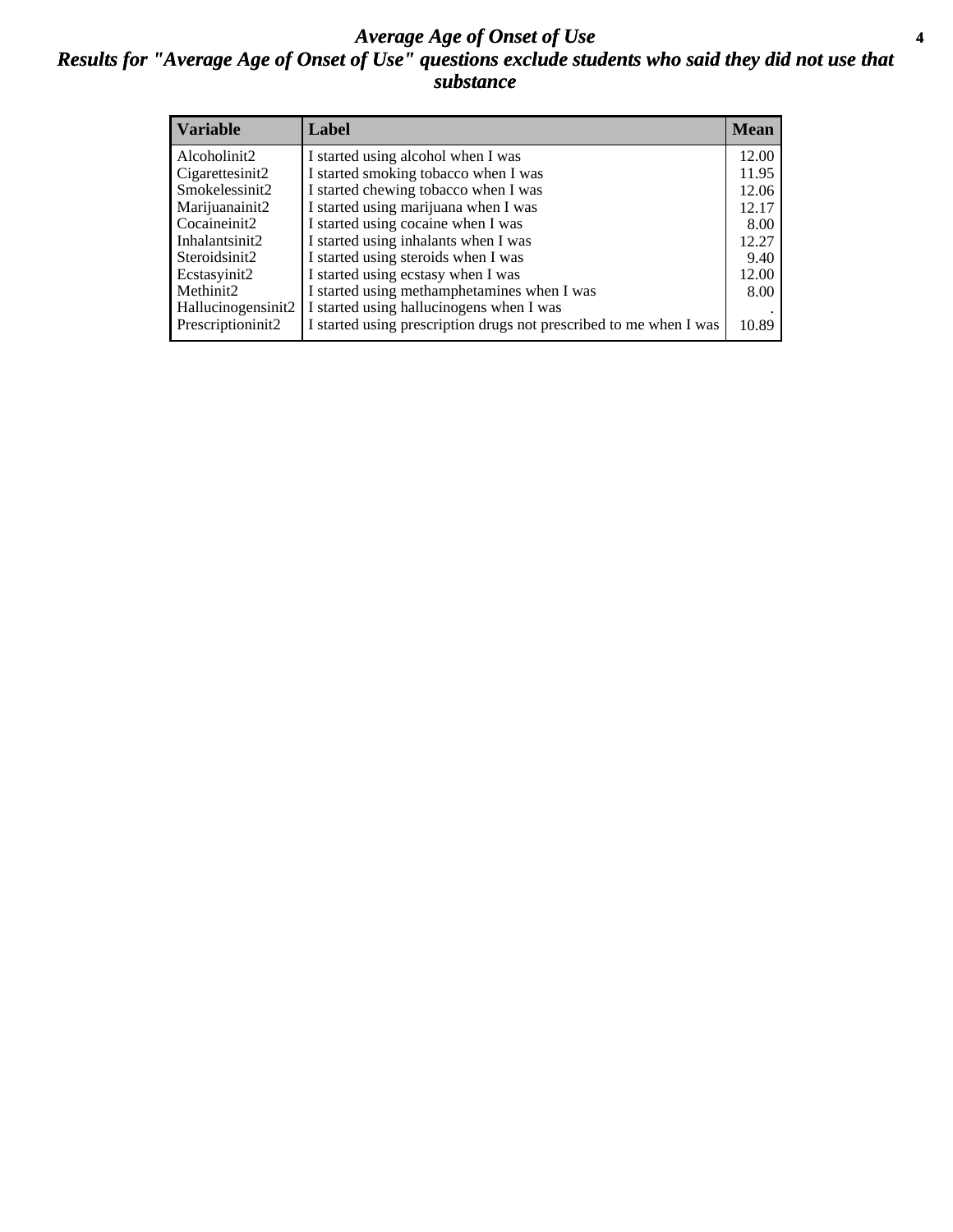# *Perception of Health Risk* **5**

| <b>Frequency</b> | <b>Table of Alcoholharmdich by Grade</b> |              |              |           |              |
|------------------|------------------------------------------|--------------|--------------|-----------|--------------|
| <b>Col Pct</b>   | Alcoholharmdich(I<br>think alcohol is    | Grade(Grade) |              |           |              |
|                  | harmful)                                 | 6            | 8            | 10        | <b>Total</b> |
|                  | Yes                                      | 212<br>87.60 | 227<br>73.70 | 100.00    | 440          |
|                  | N <sub>0</sub>                           | 30<br>12.40  | 81<br>26.30  | 0<br>0.00 | 111          |
|                  | <b>Total</b>                             | 242          | 308          |           | 551          |

| Frequency      | <b>Table of Tobaccoharmdich by Grade</b> |              |              |        |              |
|----------------|------------------------------------------|--------------|--------------|--------|--------------|
| <b>Col Pct</b> | Tobaccoharmdich(I<br>think tobacco is    | Grade(Grade) |              |        |              |
|                | harmful)                                 | 6            | 8            | 10     | <b>Total</b> |
|                | <b>Yes</b>                               | 215<br>88.84 | 275<br>89.29 | 100.00 | 491          |
|                | N <sub>0</sub>                           | 27<br>11.16  | 33<br>10.71  | 0.00   | 60           |
|                | <b>Total</b>                             | 242          | 308          |        | 551          |

| Frequency      | <b>Table of Marijuanaharmdich by Grade</b> |              |              |        |              |
|----------------|--------------------------------------------|--------------|--------------|--------|--------------|
| <b>Col Pct</b> | Marijuanaharmdich(I<br>think marijuana is  | Grade(Grade) |              |        |              |
|                | harmful)                                   | 6            | 8            | 10     | <b>Total</b> |
|                | <b>Yes</b>                                 | 211<br>87.19 | 253<br>82.14 | 100.00 | 465          |
|                | N <sub>0</sub>                             | 31<br>12.81  | 55<br>17.86  | 0.00   | 86           |
|                | <b>Total</b>                               | 242          | 308          |        | 551          |

| Frequency      | <b>Table of Otherdrugharmdich by Grade</b>   |              |              |                       |              |
|----------------|----------------------------------------------|--------------|--------------|-----------------------|--------------|
| <b>Col Pct</b> | Otherdrugharmdich(I<br>think other drugs are | Grade(Grade) |              |                       |              |
|                | harmful)                                     | 6            | 8            | <b>10</b>             | <b>Total</b> |
|                | <b>Yes</b>                                   | 215<br>88.84 | 279<br>90.58 | 100.00                | 495          |
|                | N <sub>0</sub>                               | 27<br>11.16  | 29<br>9.42   | $\mathcal{O}$<br>0.00 | 56           |
|                | <b>Total</b>                                 | 242          | 308          |                       | 551          |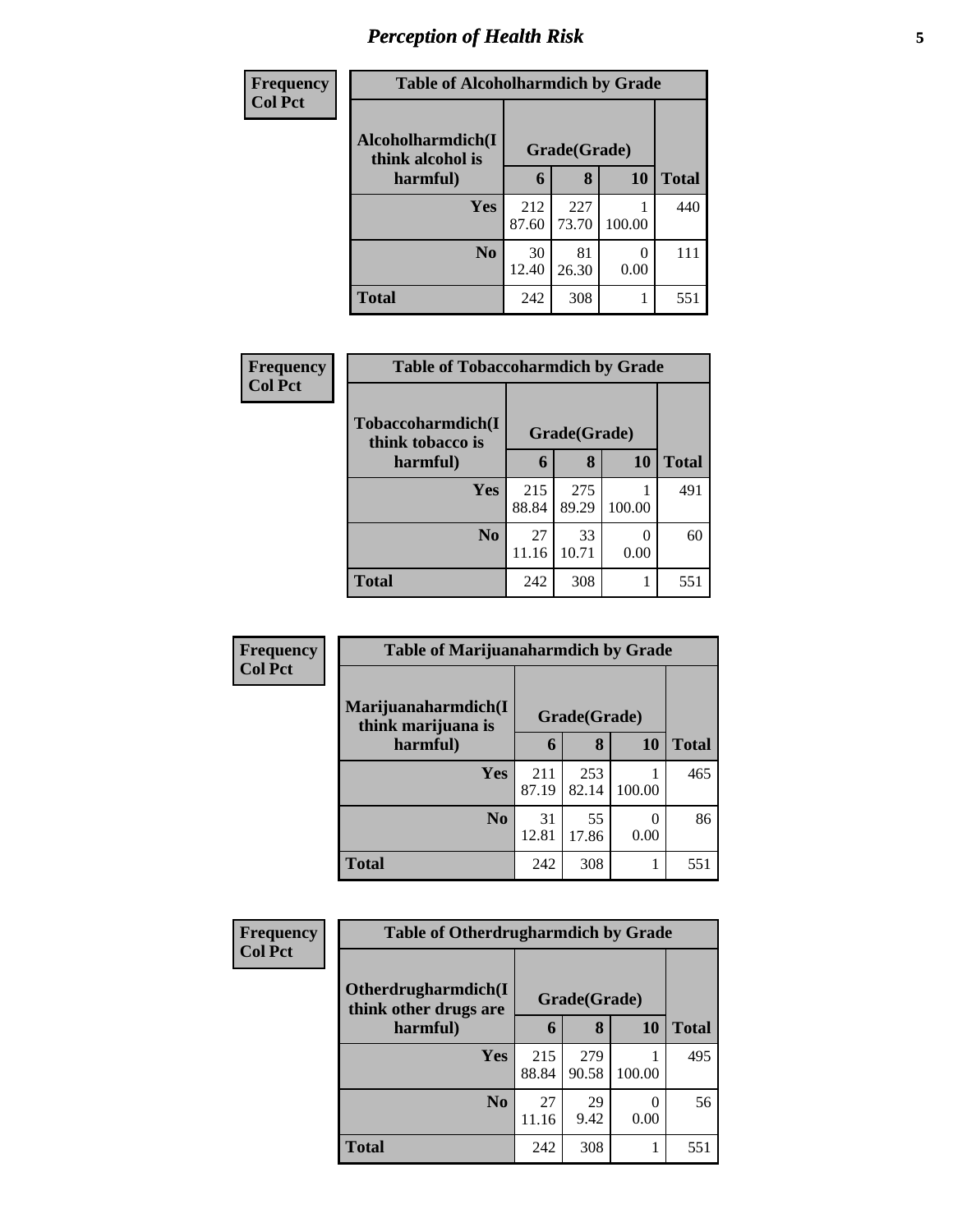### *Social Disapproval* **6**

| Frequency      | <b>Table of Alcoholpeerdich by Grade</b>                    |              |              |           |              |  |
|----------------|-------------------------------------------------------------|--------------|--------------|-----------|--------------|--|
| <b>Col Pct</b> | Alcoholpeerdich(My<br>friends would<br>disapprove if I used | Grade(Grade) |              |           |              |  |
|                | alcohol)                                                    | 6            | 8            | 10        | <b>Total</b> |  |
|                | <b>Yes</b>                                                  | 197<br>81.40 | 176<br>57.14 | 0<br>0.00 | 373          |  |
|                | N <sub>0</sub>                                              | 45<br>18.60  | 132<br>42.86 | 100.00    | 178          |  |
|                | <b>Total</b>                                                | 242          | 308          |           | 551          |  |

| Frequency<br><b>Col Pct</b> | <b>Table of Tobaccopeerdich by Grade</b>                            |              |              |           |              |  |  |
|-----------------------------|---------------------------------------------------------------------|--------------|--------------|-----------|--------------|--|--|
|                             | <b>Tobaccopeerdich</b> (My<br>friends would<br>disapprove if I used | Grade(Grade) |              |           |              |  |  |
|                             | tobacco)                                                            | 6            | 8            | 10        | <b>Total</b> |  |  |
|                             | <b>Yes</b>                                                          | 204<br>84.30 | 204<br>66.23 | 100.00    | 409          |  |  |
|                             | N <sub>0</sub>                                                      | 38<br>15.70  | 104<br>33.77 | 0<br>0.00 | 142          |  |  |
|                             | <b>Total</b>                                                        | 242          | 308          |           | 551          |  |  |

| <b>Frequency</b><br><b>Col Pct</b> | <b>Table of Marijuanapeerdich by Grade</b>                    |              |              |           |              |  |  |
|------------------------------------|---------------------------------------------------------------|--------------|--------------|-----------|--------------|--|--|
|                                    | Marijuanapeerdich(My<br>friends would<br>disapprove if I used | Grade(Grade) |              |           |              |  |  |
|                                    | marijuana)                                                    | 6            | 8            | 10        | <b>Total</b> |  |  |
|                                    | Yes                                                           | 207<br>85.54 | 212<br>68.83 | 100.00    | 420          |  |  |
|                                    | N <sub>0</sub>                                                | 35<br>14.46  | 96<br>31.17  | 0<br>0.00 | 131          |  |  |
|                                    | <b>Total</b>                                                  | 242          | 308          | 1         | 551          |  |  |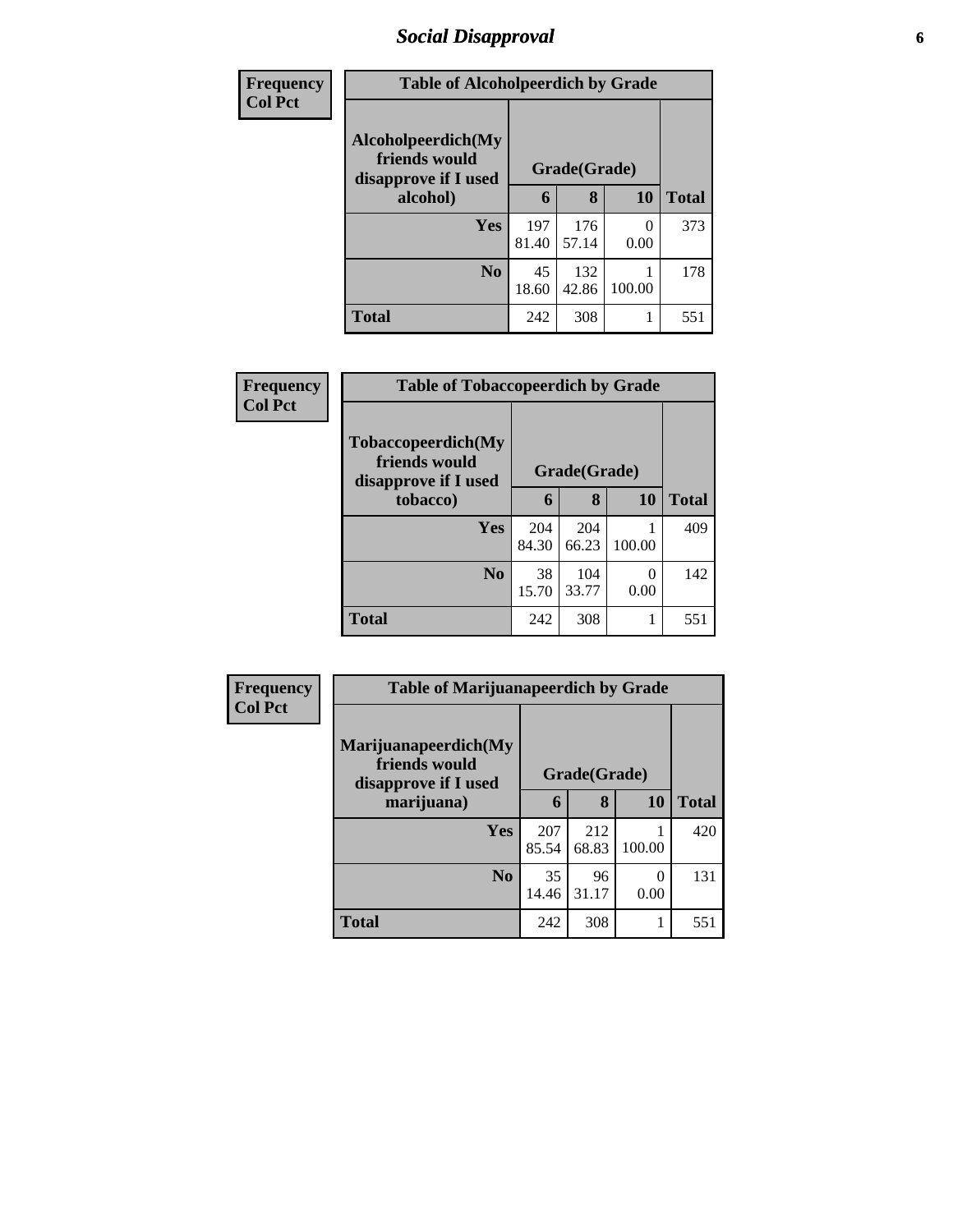### *Social Disapproval* **7**

| <b>Frequency</b> | <b>Table of Otherdrugpeerdich by Grade</b>                    |              |              |                  |              |
|------------------|---------------------------------------------------------------|--------------|--------------|------------------|--------------|
| <b>Col Pct</b>   | Otherdrugpeerdich(My<br>friends would<br>disapprove if I used | Grade(Grade) |              |                  |              |
|                  | other drugs)                                                  | 6            | 8            | 10               | <b>Total</b> |
|                  | Yes                                                           | 209<br>86.36 | 221<br>71.75 | 100.00           | 431          |
|                  | $\bf N_0$                                                     | 33<br>13.64  | 87<br>28.25  | $\Omega$<br>0.00 | 120          |
|                  | <b>Total</b>                                                  | 242          | 308          |                  | 551          |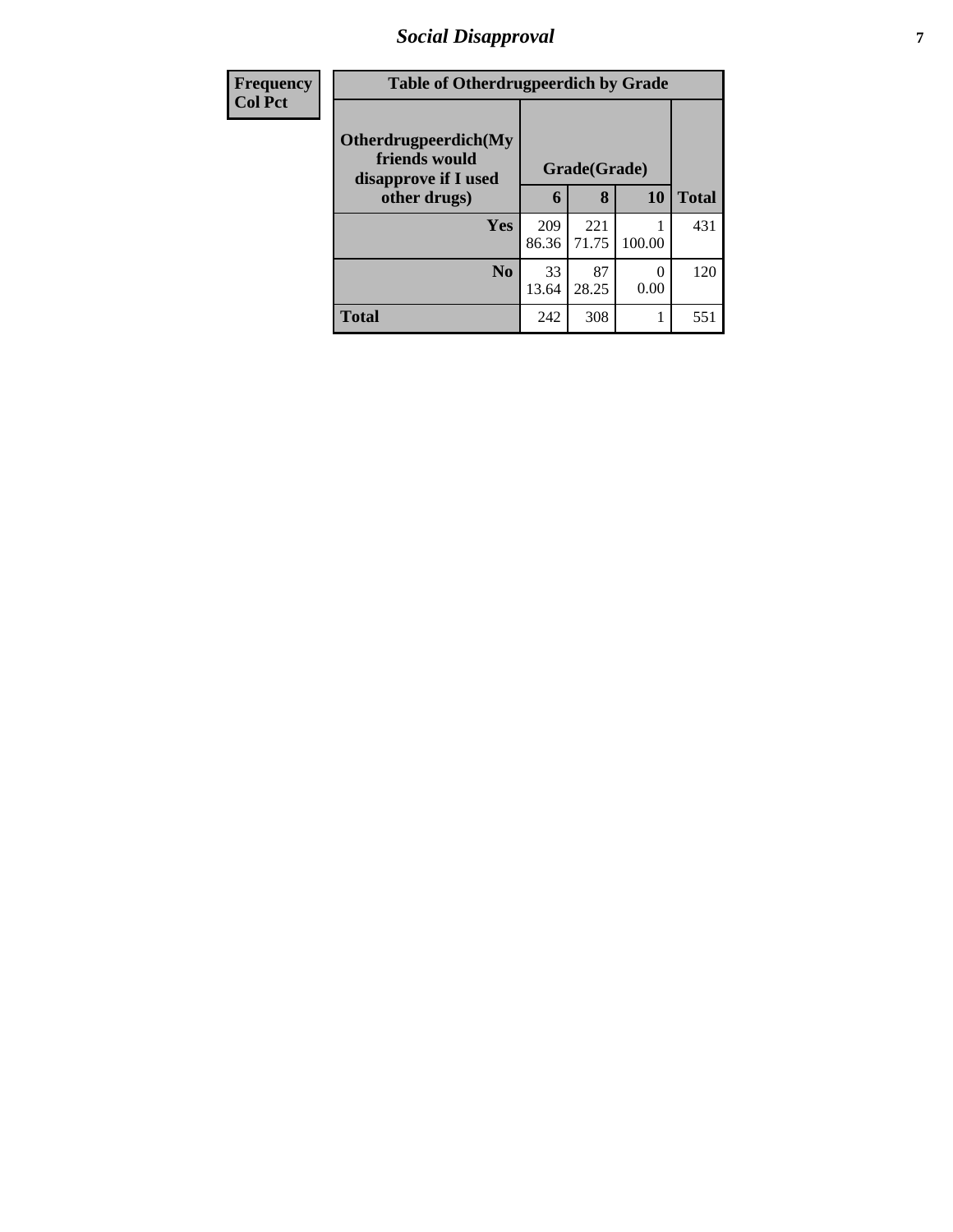#### Title IV, Part A, Schedule A **8** *Goal 2: To help ensure that all schools are safe and disciplined Baseline Data: Year 2008-2009 Student Involvement in Gang Activity*

| Frequency      | <b>Table of Gangself by Grade</b>                                                                 |              |                   |           |              |
|----------------|---------------------------------------------------------------------------------------------------|--------------|-------------------|-----------|--------------|
| <b>Col Pct</b> | Gangself(I<br>have<br>participated<br>in illegal<br>gang<br>activities in<br>the past 30<br>days) | 6            | Grade(Grade)<br>8 | 10        | <b>Total</b> |
|                | Yes                                                                                               | 5<br>2.07    | 22<br>7.14        | 0<br>0.00 | 27           |
|                | N <sub>0</sub>                                                                                    | 237<br>97.93 | 286<br>92.86      | 100.00    | 524          |
|                | <b>Total</b>                                                                                      | 242          | 308               | 1         | 551          |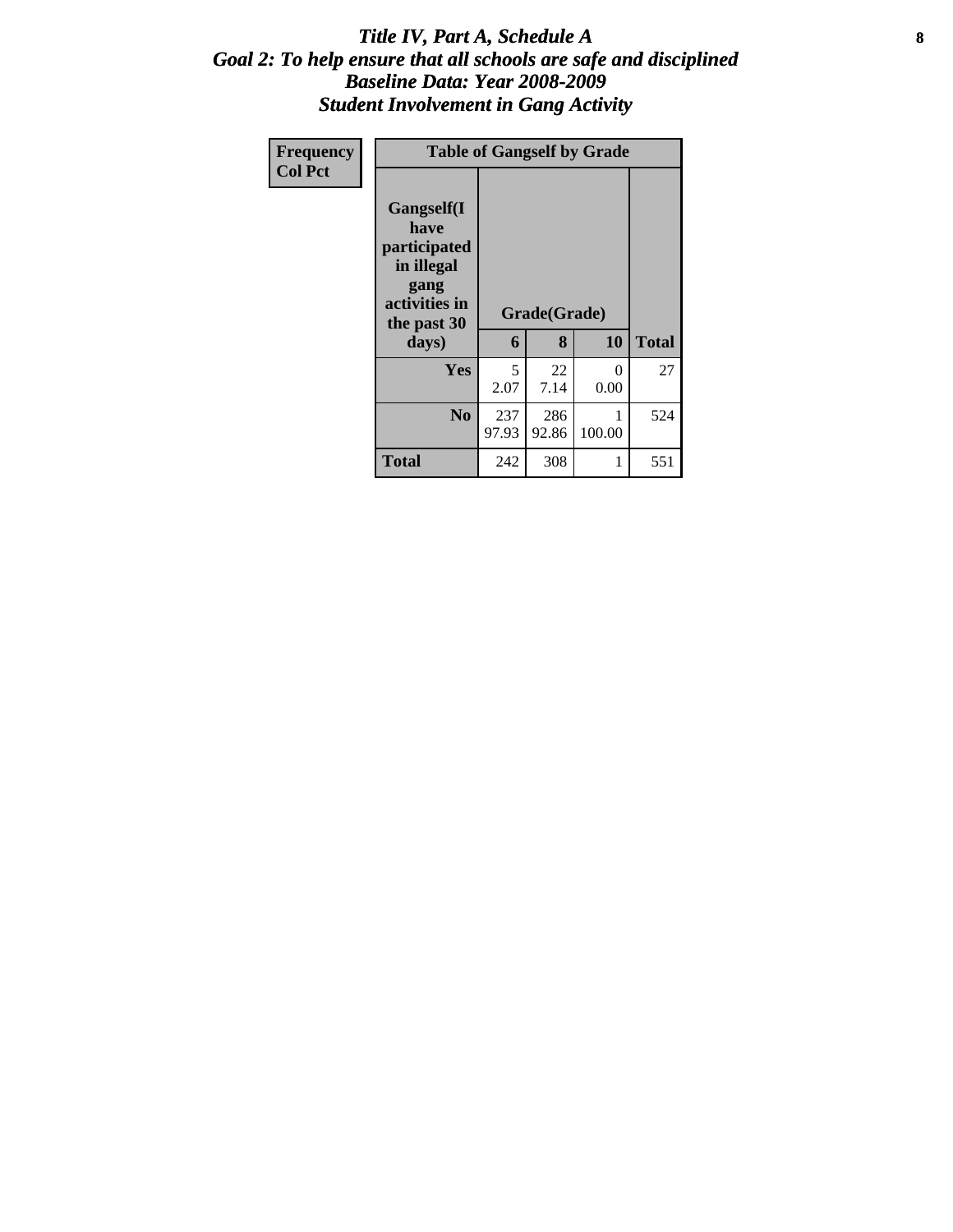### *Student Perception of School Safety* **9**

| <b>Frequency</b> |
|------------------|
| <b>Row Pct</b>   |

| <b>Table of Grade by Safeschool</b> |                          |                                                        |                                    |                                    |              |  |  |  |  |
|-------------------------------------|--------------------------|--------------------------------------------------------|------------------------------------|------------------------------------|--------------|--|--|--|--|
|                                     |                          | Safeschool (School is a place at which I feel<br>safe) |                                    |                                    |              |  |  |  |  |
| Grade(Grade)                        | <b>Strongly</b><br>Agree | <b>Somewhat</b><br>Agree                               | <b>Somewhat</b><br><b>Disagree</b> | <b>Strongly</b><br><b>Disagree</b> | <b>Total</b> |  |  |  |  |
| 6                                   | 97<br>40.08              | 106<br>43.80                                           | 28<br>11.57                        | 11<br>4.55                         | 242          |  |  |  |  |
| 8                                   | 86<br>27.92              | 149<br>48.38                                           | 49<br>15.91                        | 24<br>7.79                         | 308          |  |  |  |  |
| 10                                  | 0<br>0.00                | 100.00                                                 | 0<br>0.00                          | 0<br>0.00                          |              |  |  |  |  |
| <b>Total</b>                        | 183                      | 256                                                    | 77                                 | 35                                 | 551          |  |  |  |  |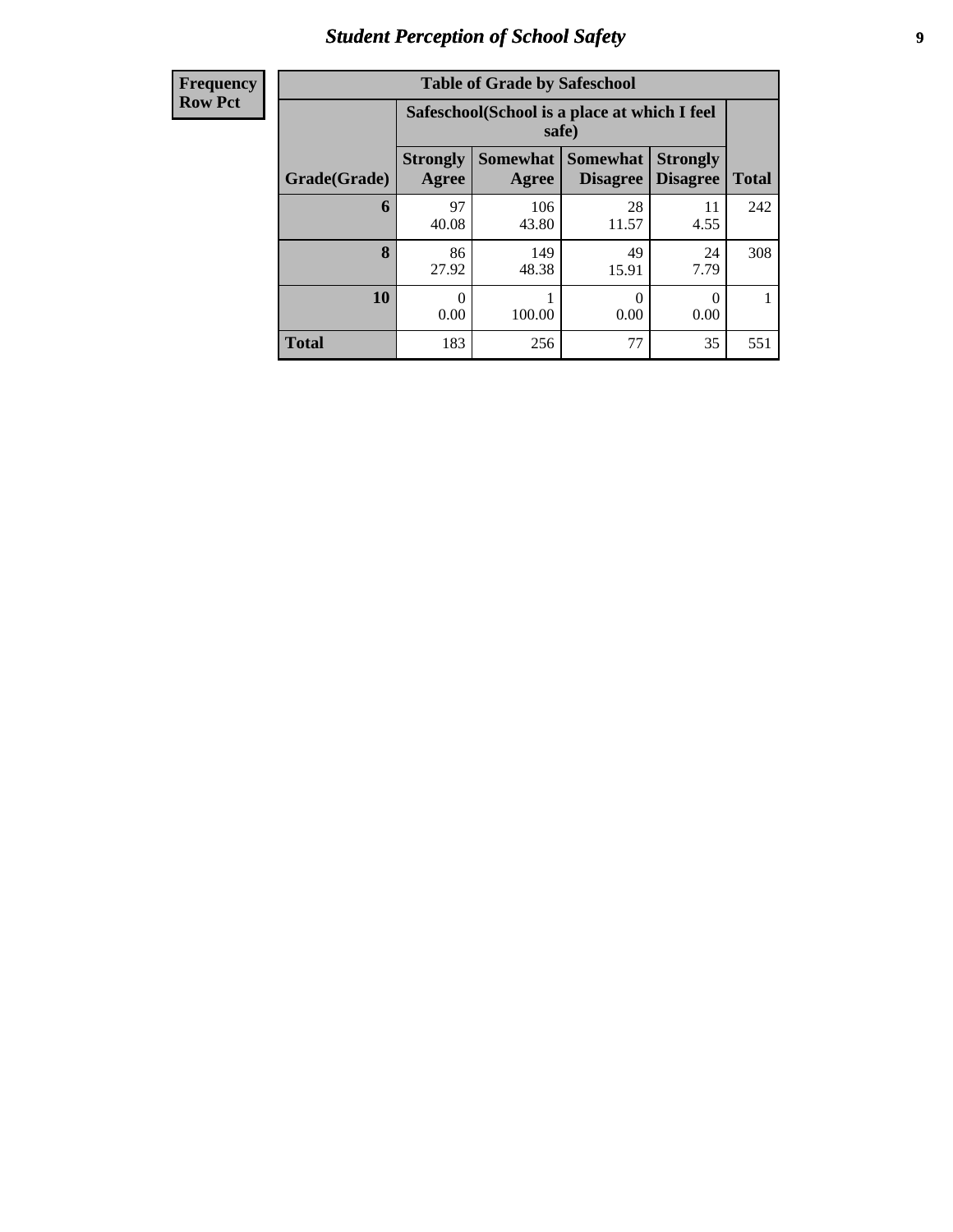#### *Students Who Have Been Bullied* **10**

**Frequency Row Pct**

| <b>Table of Grade by Bullied</b> |                         |                                                                               |                              |                          |                               |                               |                          |              |  |
|----------------------------------|-------------------------|-------------------------------------------------------------------------------|------------------------------|--------------------------|-------------------------------|-------------------------------|--------------------------|--------------|--|
|                                  |                         | <b>Bullied</b> (I have been bullied by other<br>students in the past 30 days) |                              |                          |                               |                               |                          |              |  |
| Grade(Grade)                     | $\bf{0}$<br><b>Days</b> | 1 or<br>2<br>days                                                             | 3 <sub>to</sub><br>5<br>days | <b>6 to</b><br>9<br>days | <b>10</b><br>to<br>19<br>days | <b>20</b><br>to<br>29<br>days | All<br><b>30</b><br>days | <b>Total</b> |  |
| 6                                | 181<br>74.79            | 29<br>11.98                                                                   | 11<br>4.55                   | $\overline{4}$<br>1.65   | 5<br>2.07                     | 6<br>2.48                     | 6<br>2.48                | 242          |  |
| 8                                | 243<br>78.90            | 31<br>10.06                                                                   | 9<br>2.92                    | $\overline{2}$<br>0.65   | 10<br>3.25                    | 7<br>2.27                     | 6<br>1.95                | 308          |  |
| 10                               | 100.00                  | 0<br>0.00                                                                     | $\Omega$<br>0.00             | $\Omega$<br>0.00         | $\Omega$<br>0.00              | $\Omega$<br>0.00              | 0<br>0.00                |              |  |
| <b>Total</b>                     | 425                     | 60                                                                            | 20                           | 6                        | 15                            | 13                            | 12                       | 551          |  |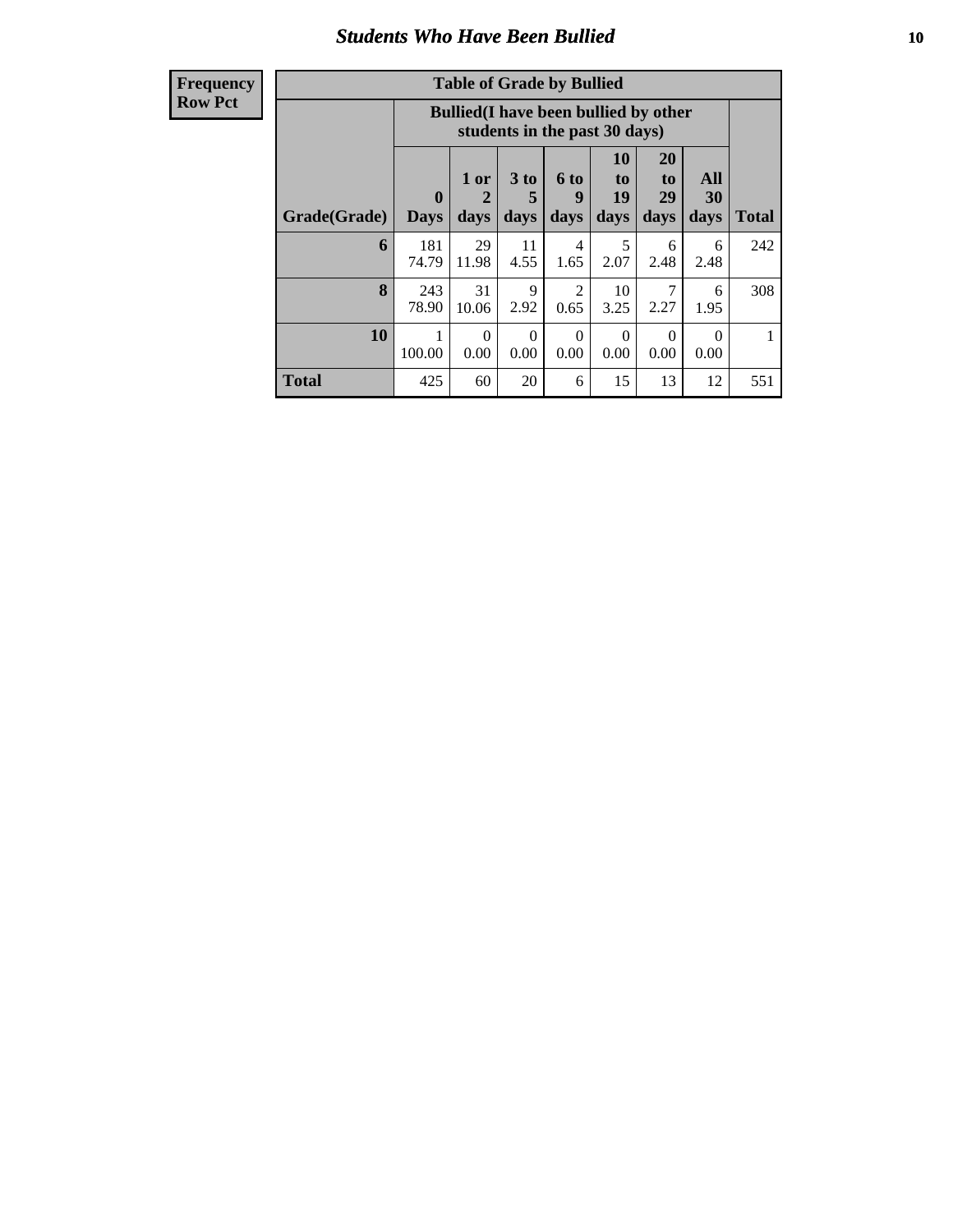#### *School Climate* **11**

| Frequency      | <b>Table of SchoolClimate1 by Grade</b> |                   |              |           |     |  |
|----------------|-----------------------------------------|-------------------|--------------|-----------|-----|--|
| <b>Col Pct</b> | SchoolClimate1(I<br>like school)        | Grade(Grade)<br>6 | Total        |           |     |  |
|                |                                         |                   | 8            | 10        |     |  |
|                | <b>Strongly Agree</b>                   | 53<br>21.90       | 41<br>13.31  | 0<br>0.00 | 94  |  |
|                | <b>Somewhat Agree</b>                   | 135<br>55.79      | 195<br>63.31 | 100.00    | 331 |  |
|                | <b>Somewhat Disagree</b>                | 38<br>15.70       | 44<br>14.29  | 0<br>0.00 | 82  |  |
|                | <b>Strongly Disagree</b>                | 16<br>6.61        | 28<br>9.09   | 0<br>0.00 | 44  |  |
|                | <b>Total</b>                            | 242               | 308          |           | 551 |  |

| Frequency      | <b>Table of SchoolClimate2 by Grade</b>           |                        |                   |           |              |
|----------------|---------------------------------------------------|------------------------|-------------------|-----------|--------------|
| <b>Col Pct</b> | SchoolClimate2(I<br>feel successful at<br>school) | 6                      | Grade(Grade)<br>8 | <b>10</b> | <b>Total</b> |
|                | <b>Strongly Agree</b>                             | 118<br>48.76           | 84<br>27.27       | 0<br>0.00 | 202          |
|                | <b>Somewhat Agree</b>                             | 109<br>45.04           | 187<br>60.71      | 0<br>0.00 | 296          |
|                | <b>Somewhat Disagree</b>                          | 11<br>4.55             | 28<br>9.09        | 100.00    | 40           |
|                | <b>Strongly Disagree</b>                          | $\overline{4}$<br>1.65 | 9<br>2.92         | 0<br>0.00 | 13           |
|                | <b>Total</b>                                      | 242                    | 308               |           | 551          |

| Frequency<br><b>Col Pct</b> | <b>Table of SchoolClimate3 by Grade</b>                               |              |                   |           |              |
|-----------------------------|-----------------------------------------------------------------------|--------------|-------------------|-----------|--------------|
|                             | SchoolClimate3(My<br>school has high<br>standards for<br>achievement) | 6            | Grade(Grade)<br>8 | 10        | <b>Total</b> |
|                             | <b>Strongly Agree</b>                                                 | 179<br>73.97 | 189<br>61.36      | 100.00    | 369          |
|                             | <b>Somewhat Agree</b>                                                 | 54<br>22.31  | 91<br>29.55       | 0<br>0.00 | 145          |
|                             | <b>Somewhat Disagree</b>                                              | 8<br>3.31    | 18<br>5.84        | 0<br>0.00 | 26           |
|                             | <b>Strongly Disagree</b>                                              | 0.41         | 10<br>3.25        | 0<br>0.00 | 11           |
|                             | <b>Total</b>                                                          | 242          | 308               | 1         | 551          |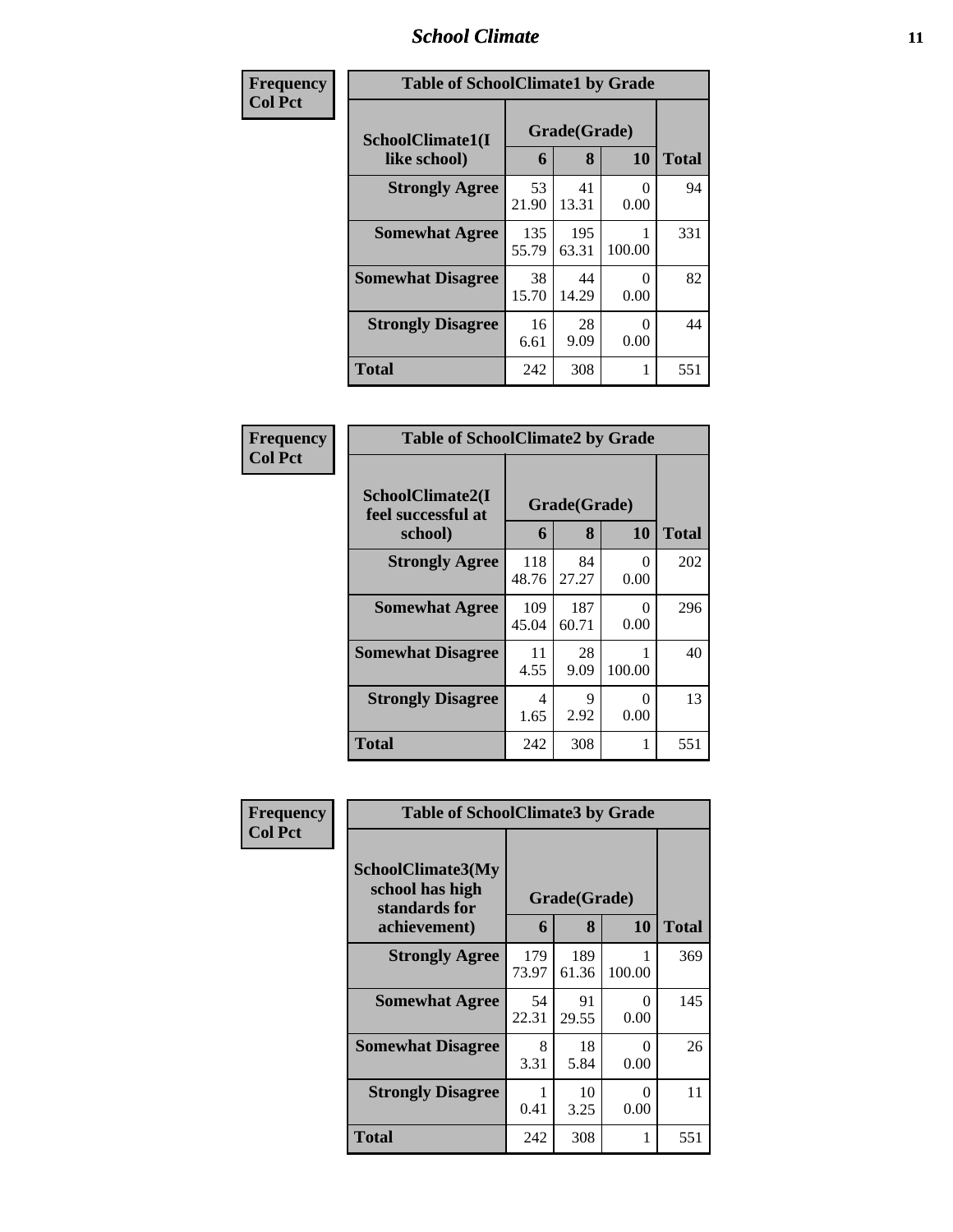# *School Climate* **12**

| Frequency      | <b>Table of SchoolClimate4 by Grade</b>                       |                        |                   |           |              |  |
|----------------|---------------------------------------------------------------|------------------------|-------------------|-----------|--------------|--|
| <b>Col Pct</b> | SchoolClimate4(My<br>school sets clear<br>rules for behavior) | 6                      | Grade(Grade)<br>8 | <b>10</b> | <b>Total</b> |  |
|                | <b>Strongly Agree</b>                                         | 193<br>79.75           | 206<br>66.88      | 0<br>0.00 | 399          |  |
|                | <b>Somewhat Agree</b>                                         | 39<br>16.12            | 82<br>26.62       | 100.00    | 122          |  |
|                | <b>Somewhat Disagree</b>                                      | 8<br>3.31              | 13<br>4.22        | 0<br>0.00 | 21           |  |
|                | <b>Strongly Disagree</b>                                      | $\mathfrak{D}$<br>0.83 | 2.27              | 0<br>0.00 | 9            |  |
|                | <b>Total</b>                                                  | 242                    | 308               | 1         | 551          |  |

| <b>Frequency</b><br>Col Pct |
|-----------------------------|

| <b>Table of SchoolClimate5 by Grade</b>                   |              |              |             |       |  |  |  |
|-----------------------------------------------------------|--------------|--------------|-------------|-------|--|--|--|
| SchoolClimate5(I<br>know what to do in<br>an emergency at | Grade(Grade) |              |             |       |  |  |  |
| school)                                                   | 6            | 8            | 10          | Total |  |  |  |
| <b>Strongly Agree</b>                                     | 176<br>72.73 | 228<br>74.03 | 0<br>0.00   | 404   |  |  |  |
| <b>Somewhat Agree</b>                                     | 55<br>22.73  | 67<br>21.75  | 1<br>100.00 | 123   |  |  |  |
| <b>Somewhat Disagree</b>                                  | 10<br>4.13   | 9<br>2.92    | 0<br>0.00   | 19    |  |  |  |
| <b>Strongly Disagree</b>                                  | 1<br>0.41    | 4<br>1.30    | 0<br>0.00   | 5     |  |  |  |
| Total                                                     | 242          | 308          | 1           | 551   |  |  |  |

| Frequency      | <b>Table of SchoolClimate6 by Grade</b>                  |              |                   |                           |              |  |
|----------------|----------------------------------------------------------|--------------|-------------------|---------------------------|--------------|--|
| <b>Col Pct</b> | <b>SchoolClimate6(Teachers</b><br>treat me with respect) | 6            | Grade(Grade)<br>8 | <b>10</b>                 | <b>Total</b> |  |
|                | <b>Strongly Agree</b>                                    | 146<br>60.33 | 143<br>46.43      | $\mathbf{\Omega}$<br>0.00 | 289          |  |
|                | <b>Somewhat Agree</b>                                    | 72<br>29.75  | 113<br>36.69      | $\mathbf{\Omega}$<br>0.00 | 185          |  |
|                | <b>Somewhat Disagree</b>                                 | 14<br>5.79   | 32<br>10.39       | 100.00                    | 47           |  |
|                | <b>Strongly Disagree</b>                                 | 10<br>4.13   | 20<br>6.49        | ∩<br>0.00                 | 30           |  |
|                | <b>Total</b>                                             | 242          | 308               |                           | 551          |  |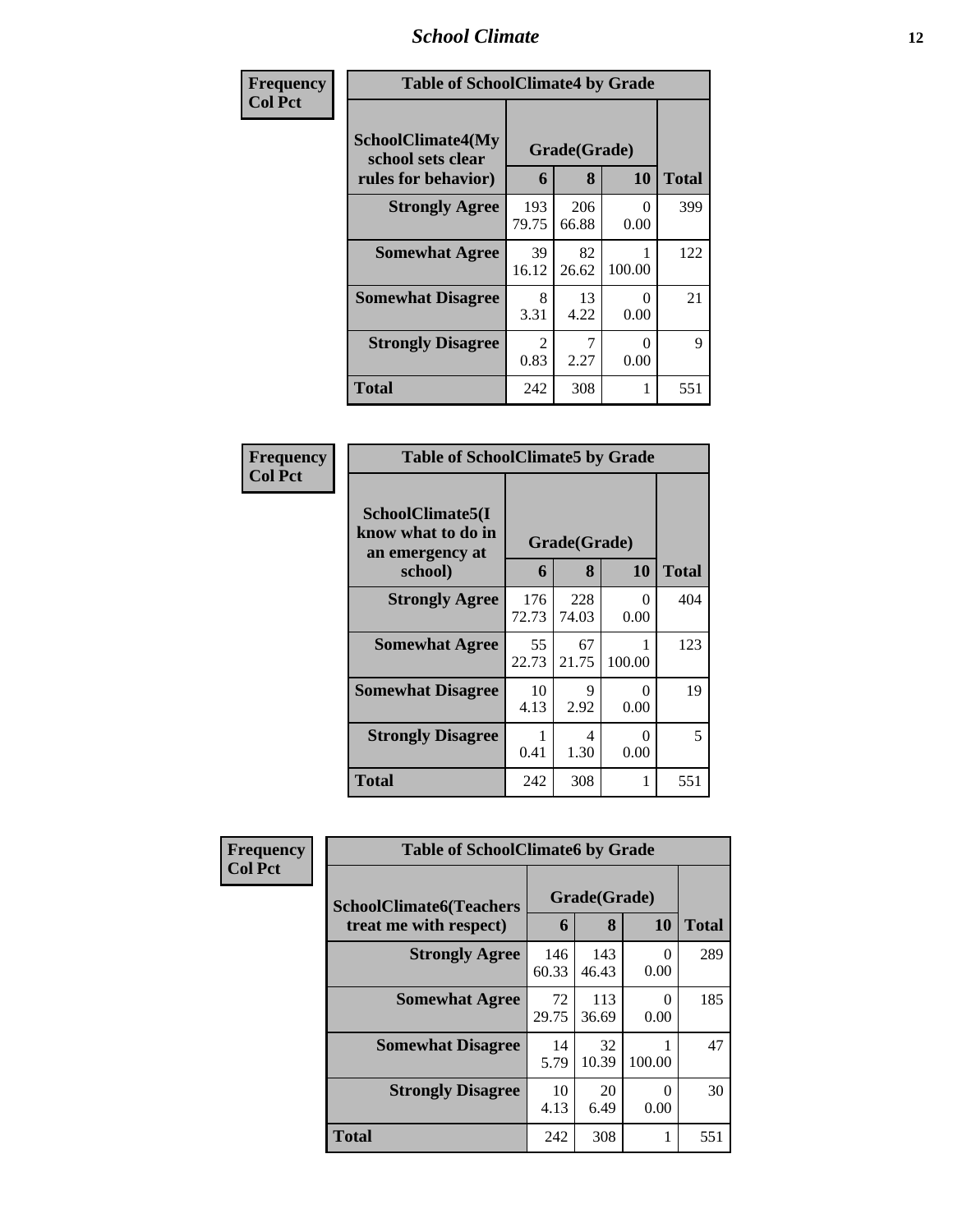#### *School Climate* **13**

| Frequency<br><b>Col Pct</b> | <b>Table of SchoolClimate7 by Grade</b>                                       |              |                   |                  |              |
|-----------------------------|-------------------------------------------------------------------------------|--------------|-------------------|------------------|--------------|
|                             | <b>SchoolClimate7(Behaviors</b><br>in my class allow the<br>teacher to teach) | 6            | Grade(Grade)<br>8 | <b>10</b>        | <b>Total</b> |
|                             | <b>Strongly Agree</b>                                                         | 87<br>35.95  | 66<br>21.43       | 0<br>0.00        | 153          |
|                             | <b>Somewhat Agree</b>                                                         | 124<br>51.24 | 160<br>51.95      | $\Omega$<br>0.00 | 284          |
|                             | <b>Somewhat Disagree</b>                                                      | 24<br>9.92   | 69<br>22.40       | 100.00           | 94           |
|                             | <b>Strongly Disagree</b>                                                      | 7<br>2.89    | 13<br>4.22        | 0<br>0.00        | 20           |
|                             | <b>Total</b>                                                                  | 242          | 308               |                  | 551          |

| Frequency      | <b>Table of SchoolClimate8 by Grade</b>                                              |              |                   |           |              |
|----------------|--------------------------------------------------------------------------------------|--------------|-------------------|-----------|--------------|
| <b>Col Pct</b> | <b>SchoolClimate8(Students</b><br>are frequently<br>recognized for good<br>behavior) | 6            | Grade(Grade)<br>8 | <b>10</b> | <b>Total</b> |
|                | <b>Strongly Agree</b>                                                                | 73<br>30.17  | 75<br>24.35       | 0<br>0.00 | 148          |
|                | <b>Somewhat Agree</b>                                                                | 120<br>49.59 | 128<br>41.56      | 0<br>0.00 | 248          |
|                | <b>Somewhat Disagree</b>                                                             | 41<br>16.94  | 71<br>23.05       | 0<br>0.00 | 112          |
|                | <b>Strongly Disagree</b>                                                             | 8<br>3.31    | 34<br>11.04       | 100.00    | 43           |
|                | Total                                                                                | 242          | 308               |           | 551          |

| Frequency      | <b>Table of SchoolClimate9 by Grade</b>                                           |              |                   |                  |              |
|----------------|-----------------------------------------------------------------------------------|--------------|-------------------|------------------|--------------|
| <b>Col Pct</b> | SchoolClimate9(School<br>counselor would be<br>helpful if I needed<br>assistance) | 6            | Grade(Grade)<br>8 | <b>10</b>        | <b>Total</b> |
|                | <b>Strongly Agree</b>                                                             | 159<br>65.70 | 183<br>59.42      | 0<br>0.00        | 342          |
|                | <b>Somewhat Agree</b>                                                             | 64<br>26.45  | 89<br>28.90       | $\Omega$<br>0.00 | 153          |
|                | <b>Somewhat Disagree</b>                                                          | 9<br>3.72    | 22<br>7.14        | 100.00           | 32           |
|                | <b>Strongly Disagree</b>                                                          | 10<br>4.13   | 14<br>4.55        | 0<br>0.00        | 24           |
|                | Total                                                                             | 242          | 308               |                  | 551          |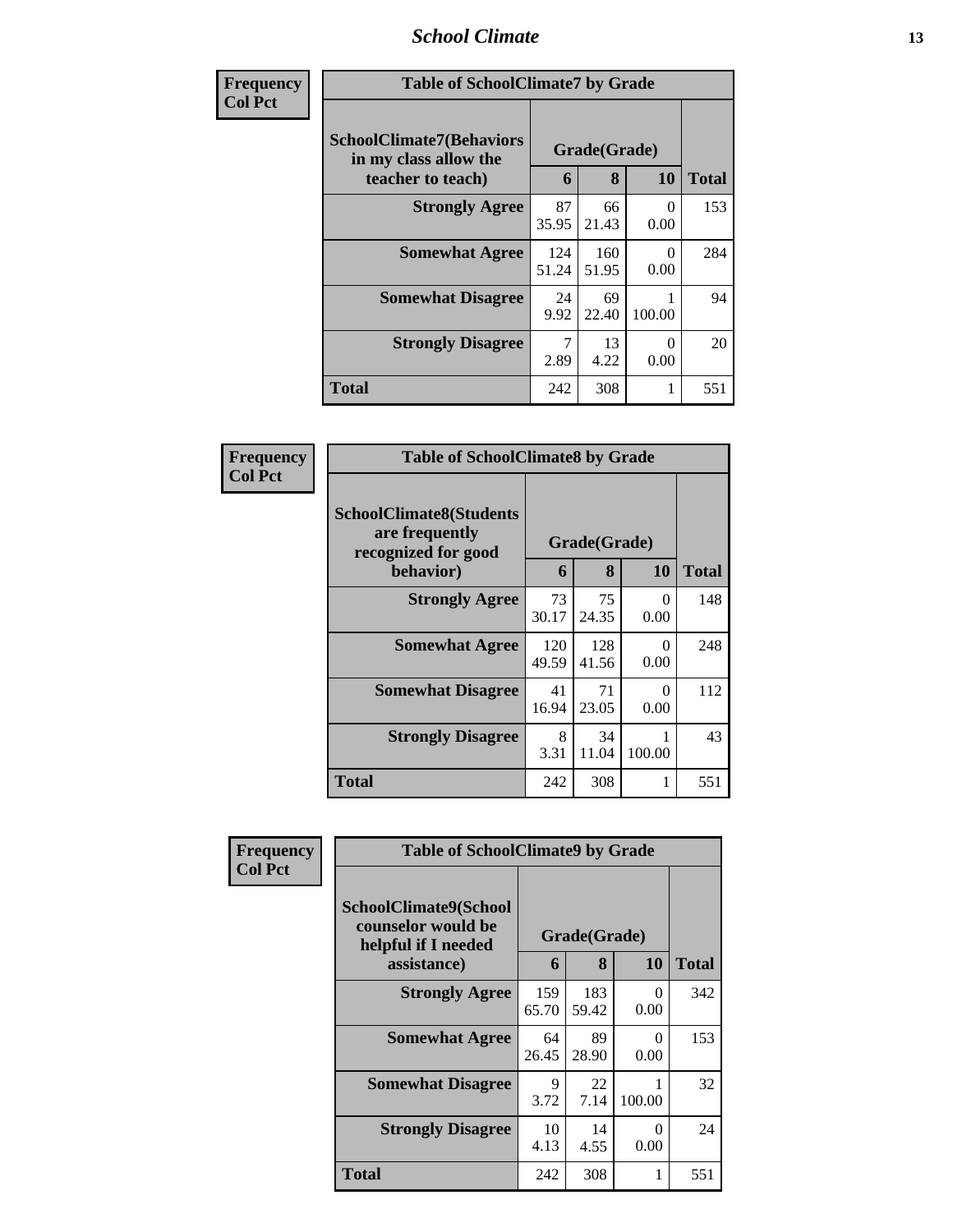### *Reasons for Dropping Out* **14**

| <b>Frequency</b> | <b>Table of Dropoutreason by Grade</b>                                   |              |                   |                  |              |
|------------------|--------------------------------------------------------------------------|--------------|-------------------|------------------|--------------|
| <b>Col Pct</b>   | Dropoutreason(If<br>I dropped out the<br>reason would<br>most likely be) | 6            | Grade(Grade)<br>8 | <b>10</b>        | <b>Total</b> |
|                  | <b>Won't Drop out</b>                                                    | 151<br>62.40 | 180<br>58.44      | 1<br>100.00      | 332          |
|                  | <b>Bored</b>                                                             | 32<br>13.22  | 46<br>14.94       | $\Omega$<br>0.00 | 78           |
|                  | <b>Family Reasons</b>                                                    | 16<br>6.61   | 24<br>7.79        | 0<br>0.00        | 40           |
|                  | <b>Being Bullied</b>                                                     | 13<br>5.37   | 14<br>4.55        | $\Omega$<br>0.00 | 27           |
|                  | <b>Other</b>                                                             | 30<br>12.40  | 44<br>14.29       | $\Omega$<br>0.00 | 74           |
|                  | Total                                                                    | 242          | 308               | 1                | 551          |

| Frequency      | <b>Table of Dropout by Grade</b>                            |              |              |           |              |  |  |
|----------------|-------------------------------------------------------------|--------------|--------------|-----------|--------------|--|--|
| <b>Col Pct</b> | Dropout(I<br>have<br>thought<br>about<br>dropping<br>out of | Grade(Grade) |              |           |              |  |  |
|                | school)                                                     | 6            | 8            | 10        | <b>Total</b> |  |  |
|                | Yes                                                         | 53<br>21.90  | 88<br>28.57  | 0<br>0.00 | 141          |  |  |
|                | N <sub>0</sub>                                              | 189<br>78.10 | 220<br>71.43 | 100.00    | 410          |  |  |
|                | <b>Total</b>                                                | 242          | 308          | 1         | 551          |  |  |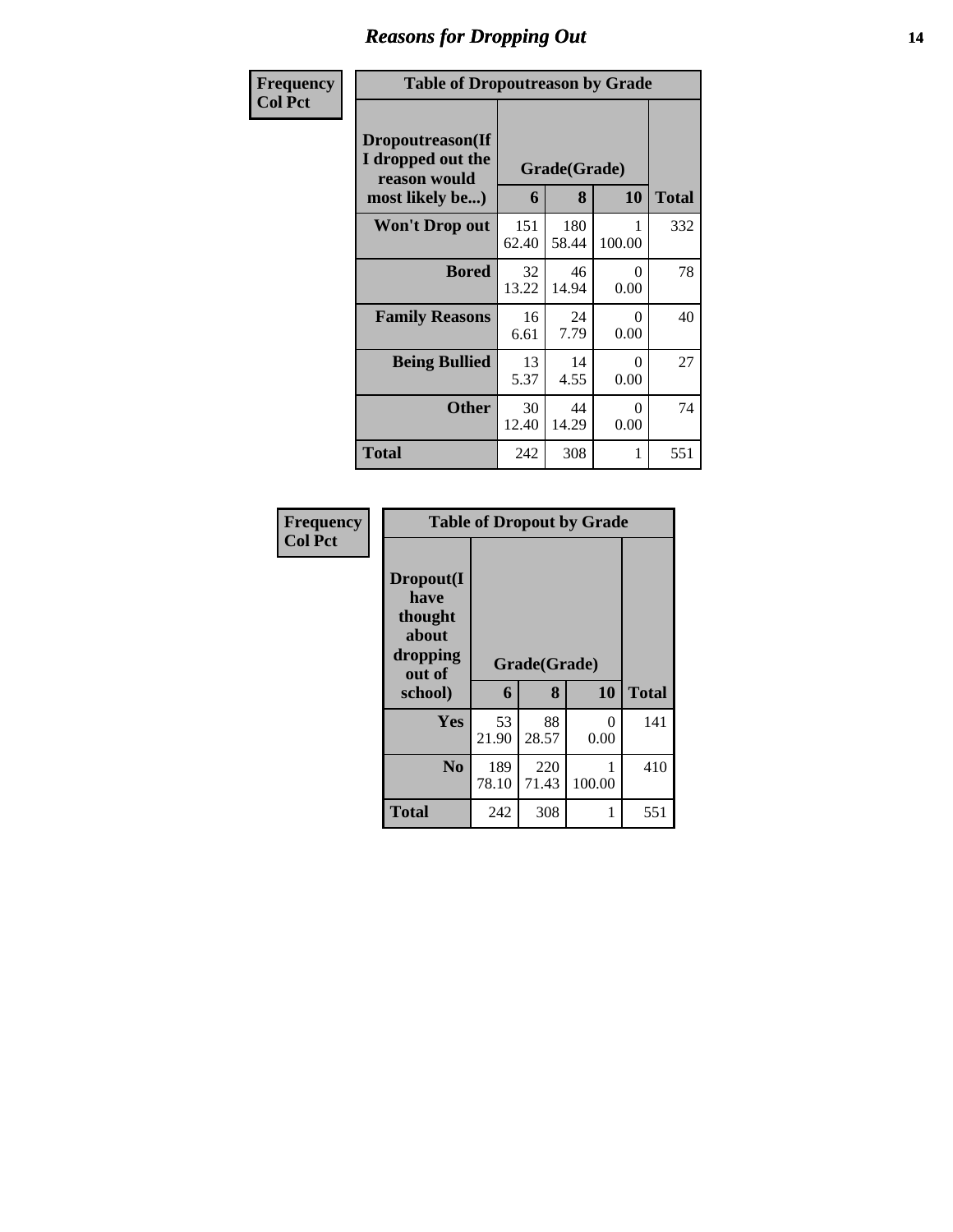*School Safety* **15**

| <b>Frequency</b> | <b>Table of Gangself by Grade</b>                                                                 |              |                   |           |              |  |  |
|------------------|---------------------------------------------------------------------------------------------------|--------------|-------------------|-----------|--------------|--|--|
| <b>Col Pct</b>   | Gangself(I<br>have<br>participated<br>in illegal<br>gang<br>activities in<br>the past 30<br>days) | 6            | Grade(Grade)<br>8 | 10        | <b>Total</b> |  |  |
|                  |                                                                                                   |              |                   |           |              |  |  |
|                  | Yes                                                                                               | 5<br>2.07    | 22<br>7.14        | 0<br>0.00 | 27           |  |  |
|                  | N <sub>0</sub>                                                                                    | 237<br>97.93 | 286<br>92.86      | 100.00    | 524          |  |  |
|                  | <b>Total</b>                                                                                      | 242          | 308               | 1         | 551          |  |  |

#### **Frequency Col Pct**

| <b>Table of Gangpeers by Grade</b>                                                                     |              |                   |             |              |  |  |  |
|--------------------------------------------------------------------------------------------------------|--------------|-------------------|-------------|--------------|--|--|--|
| <b>Gangpeers</b> (I<br>have friends<br>who have<br>participated<br>in illegal<br>gang<br>activities in |              |                   |             |              |  |  |  |
| the past 30                                                                                            | 6            | Grade(Grade)<br>8 |             | <b>Total</b> |  |  |  |
| days)                                                                                                  |              |                   | 10          |              |  |  |  |
| Yes                                                                                                    | 27<br>11.16  | 79<br>25.65       | 0<br>0.00   | 106          |  |  |  |
| N <sub>0</sub>                                                                                         | 215<br>88.84 | 229<br>74.35      | 1<br>100.00 | 445          |  |  |  |

| Frequency<br><b>Col Pct</b> | <b>Table of Pickedon by Grade</b>                                   |             |              |                           |              |
|-----------------------------|---------------------------------------------------------------------|-------------|--------------|---------------------------|--------------|
|                             | <b>Pickedon</b> (I have<br>been picked on or<br>teased at school in |             | Grade(Grade) |                           |              |
|                             | the past 30 days)                                                   | 6           | 8            | 10                        | <b>Total</b> |
|                             | <b>Strongly Agree</b>                                               | 52<br>21.49 | 63<br>20.45  | $\mathbf{\Omega}$<br>0.00 | 115          |
|                             | <b>Somewhat Agree</b>                                               | 68<br>28.10 | 59<br>19.16  | 0<br>0.00                 | 127          |
|                             | <b>Somewhat Disagree</b>                                            | 23<br>9.50  | 52<br>16.88  | 100.00                    | 76           |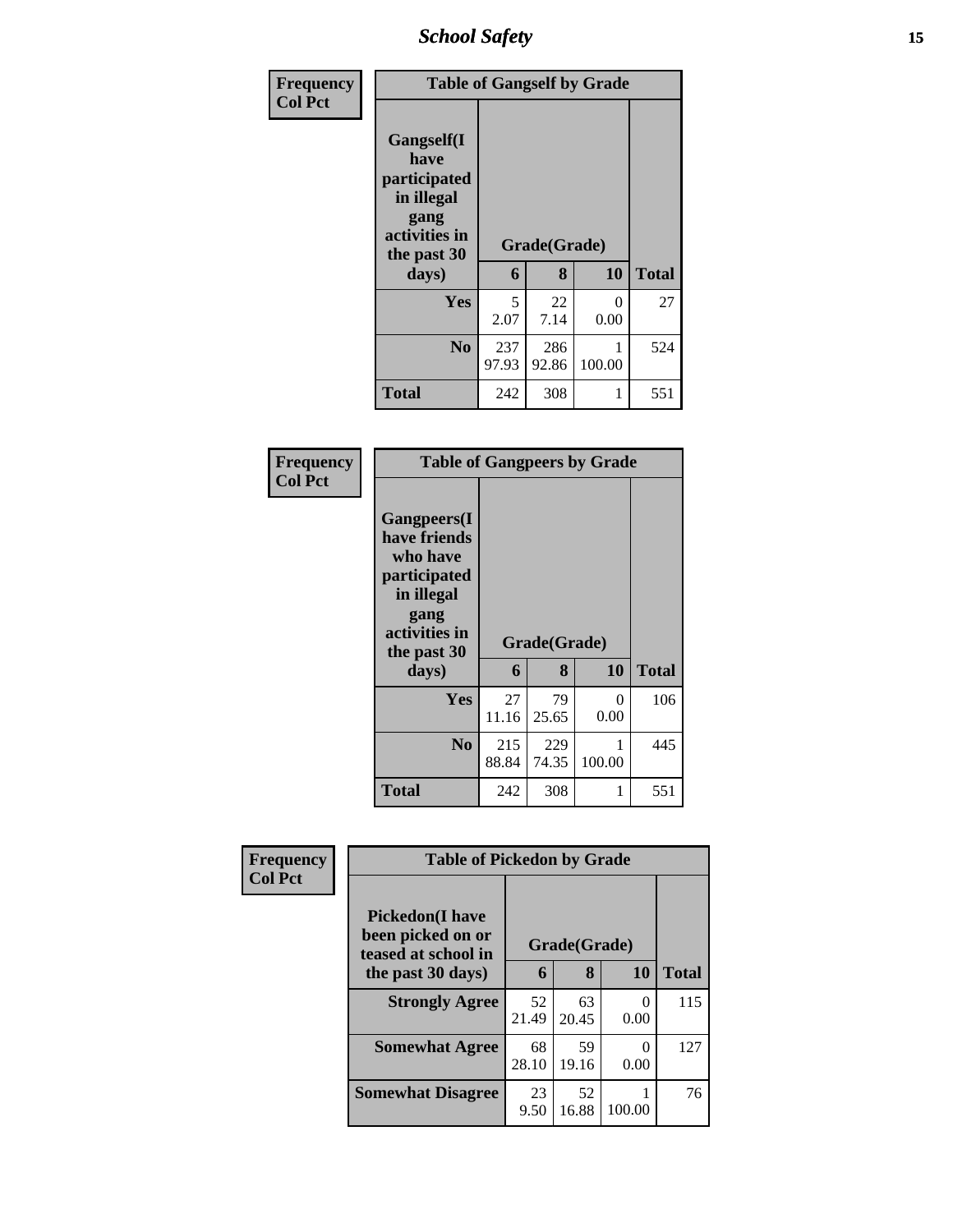# *School Safety* **16**

| <b>Frequency</b> | <b>Table of Pickedon by Grade</b>                                                        |             |                   |           |              |
|------------------|------------------------------------------------------------------------------------------|-------------|-------------------|-----------|--------------|
| <b>Col Pct</b>   | <b>Pickedon</b> (I have<br>been picked on or<br>teased at school in<br>the past 30 days) | 6           | Grade(Grade)<br>8 | <b>10</b> | <b>Total</b> |
|                  | <b>Strongly Disagree</b>                                                                 | 99<br>40.91 | 134<br>43.51      | 0<br>0.00 | 233          |
|                  | <b>Total</b>                                                                             | 242         | 308               | 1         | 551          |

| <b>Frequency</b> | <b>Table of Safeschool by Grade</b>                      |              |                   |                  |              |  |  |  |  |
|------------------|----------------------------------------------------------|--------------|-------------------|------------------|--------------|--|--|--|--|
| <b>Col Pct</b>   | Safeschool(School<br>is a place at which I<br>feel safe) | 6            | Grade(Grade)<br>8 | <b>10</b>        | <b>Total</b> |  |  |  |  |
|                  | <b>Strongly Agree</b>                                    | 97<br>40.08  | 86<br>27.92       | 0<br>0.00        | 183          |  |  |  |  |
|                  | <b>Somewhat Agree</b>                                    | 106<br>43.80 | 149<br>48.38      | 100.00           | 256          |  |  |  |  |
|                  | <b>Somewhat Disagree</b>                                 | 28<br>11.57  | 49<br>15.91       | $\Omega$<br>0.00 | 77           |  |  |  |  |
|                  | <b>Strongly Disagree</b>                                 | 11<br>4.55   | 24<br>7.79        | 0<br>0.00        | 35           |  |  |  |  |
|                  | <b>Total</b>                                             | 242          | 308               | 1                | 551          |  |  |  |  |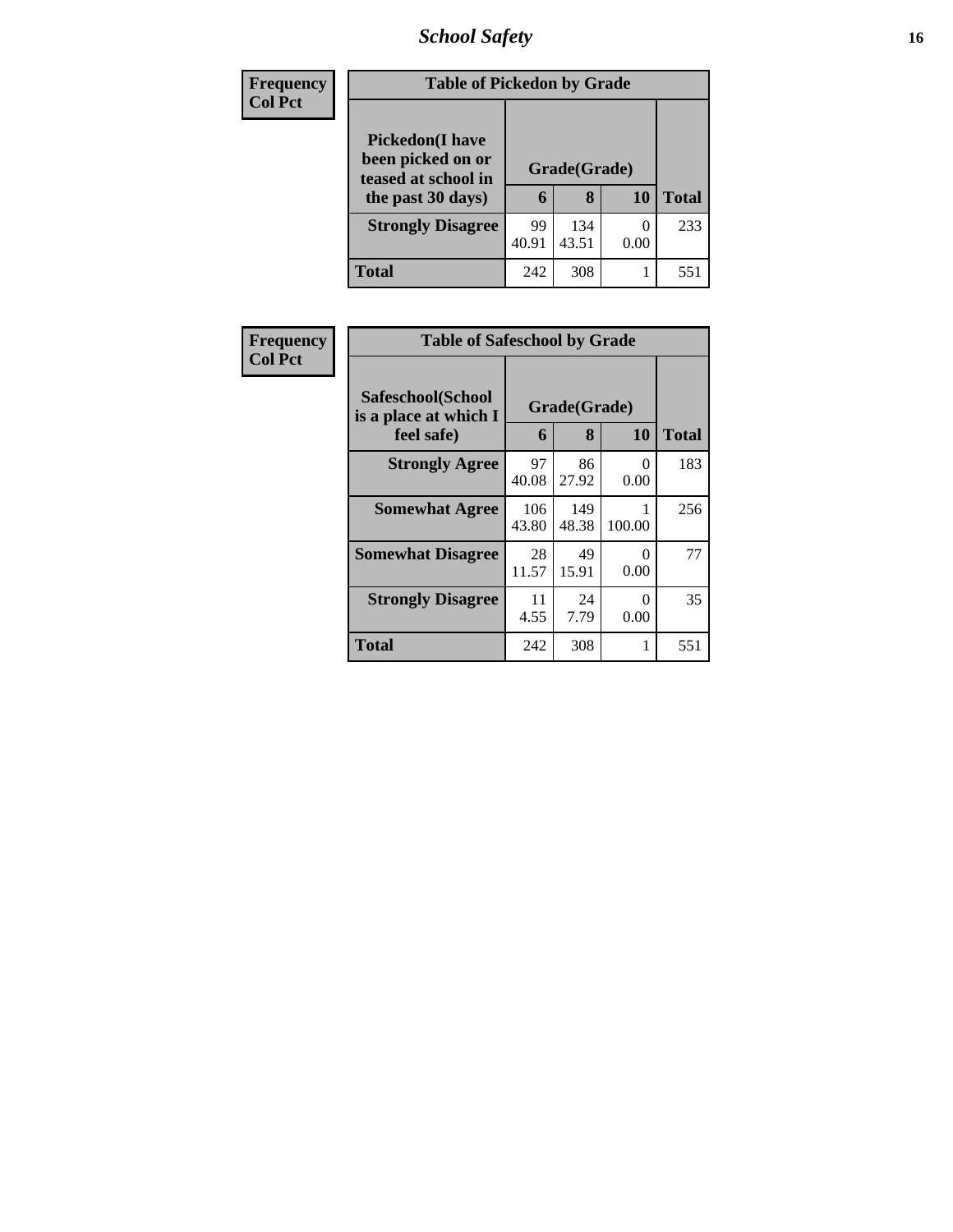*School Safety* **17**

**Frequency Row Pct**

| <b>Table of Grade by Bullied</b> |                         |                                                                               |                              |                          |                        |                        |                   |              |  |  |  |
|----------------------------------|-------------------------|-------------------------------------------------------------------------------|------------------------------|--------------------------|------------------------|------------------------|-------------------|--------------|--|--|--|
|                                  |                         | <b>Bullied</b> (I have been bullied by other<br>students in the past 30 days) |                              |                          |                        |                        |                   |              |  |  |  |
| Grade(Grade)                     | $\bf{0}$<br><b>Days</b> | 1 or<br>2<br>days                                                             | 3 <sub>to</sub><br>5<br>days | <b>6 to</b><br>9<br>days | 10<br>to<br>19<br>days | 20<br>to<br>29<br>days | All<br>30<br>days | <b>Total</b> |  |  |  |
| 6                                | 181<br>74.79            | 29<br>11.98                                                                   | 11<br>4.55                   | $\overline{4}$<br>1.65   | 5<br>2.07              | 6<br>2.48              | 6<br>2.48         | 242          |  |  |  |
| 8                                | 243<br>78.90            | 31<br>10.06                                                                   | 9<br>2.92                    | $\overline{2}$<br>0.65   | 10<br>3.25             | 7<br>2.27              | 6<br>1.95         | 308          |  |  |  |
| 10                               | 100.00                  | 0<br>0.00                                                                     | $\Omega$<br>0.00             | $\Omega$<br>0.00         | 0<br>0.00              | $\Omega$<br>0.00       | 0<br>0.00         |              |  |  |  |
| <b>Total</b>                     | 425                     | 60                                                                            | 20                           | 6                        | 15                     | 13                     | 12                | 551          |  |  |  |

**Frequency Row Pct**

г

| <b>Table of Grade by Bulliedothers</b> |                             |                                                         |                   |                   |                        |                        |                          |              |  |  |
|----------------------------------------|-----------------------------|---------------------------------------------------------|-------------------|-------------------|------------------------|------------------------|--------------------------|--------------|--|--|
|                                        |                             | Bulliedothers (I bullied others in the past 30<br>days) |                   |                   |                        |                        |                          |              |  |  |
| Grade(Grade)                           | $\mathbf{0}$<br><b>Days</b> | 1 or<br>2<br>days                                       | 3 to<br>5<br>days | 6 to<br>9<br>days | 10<br>to<br>19<br>days | 20<br>to<br>29<br>days | All<br><b>30</b><br>days | <b>Total</b> |  |  |
| 6                                      | 217<br>89.67                | 11<br>4.55                                              | 4<br>1.65         | 0.41              | 5<br>2.07              | 0.41                   | 3<br>1.24                | 242          |  |  |
| 8                                      | 259<br>84.09                | 32<br>10.39                                             | 6<br>1.95         | 2<br>0.65         | 3<br>0.97              | $\mathfrak{D}$<br>0.65 | 4<br>1.30                | 308          |  |  |
| 10                                     | 100.00                      | $\Omega$<br>0.00                                        | $\Omega$<br>0.00  | $\Omega$<br>0.00  | $\Omega$<br>0.00       | $\Omega$<br>0.00       | $\Omega$<br>0.00         |              |  |  |
| <b>Total</b>                           | 477                         | 43                                                      | 10                | 3                 | 8                      | 3                      | 7                        | 551          |  |  |

| <b>Frequency</b> | <b>Table of Grade by Weaponschool</b> |                                                                |                   |                   |                               |       |  |  |  |  |  |
|------------------|---------------------------------------|----------------------------------------------------------------|-------------------|-------------------|-------------------------------|-------|--|--|--|--|--|
| <b>Row Pct</b>   |                                       | Weaponschool(I<br>brought a weapon to<br>school in the past 30 |                   |                   |                               |       |  |  |  |  |  |
|                  | Grade(Grade)                          | 0<br><b>Days</b>                                               | 1 or<br>2<br>days | 6 to<br>9<br>days | <b>20</b><br>to<br>29<br>days | Total |  |  |  |  |  |
|                  | 6                                     | 241<br>99.59                                                   | 1<br>0.41         | $\Omega$<br>0.00  | $\Omega$<br>0.00              | 242   |  |  |  |  |  |
|                  | 8                                     | 303<br>98.38                                                   | 3<br>0.97         | 0.32              | 0.32                          | 308   |  |  |  |  |  |
|                  | 10                                    | 1<br>100.00                                                    | $\Omega$<br>0.00  | 0<br>0.00         | $\Omega$<br>0.00              | 1     |  |  |  |  |  |
|                  | <b>Total</b>                          | 545                                                            | 4                 | 1                 | 1                             | 551   |  |  |  |  |  |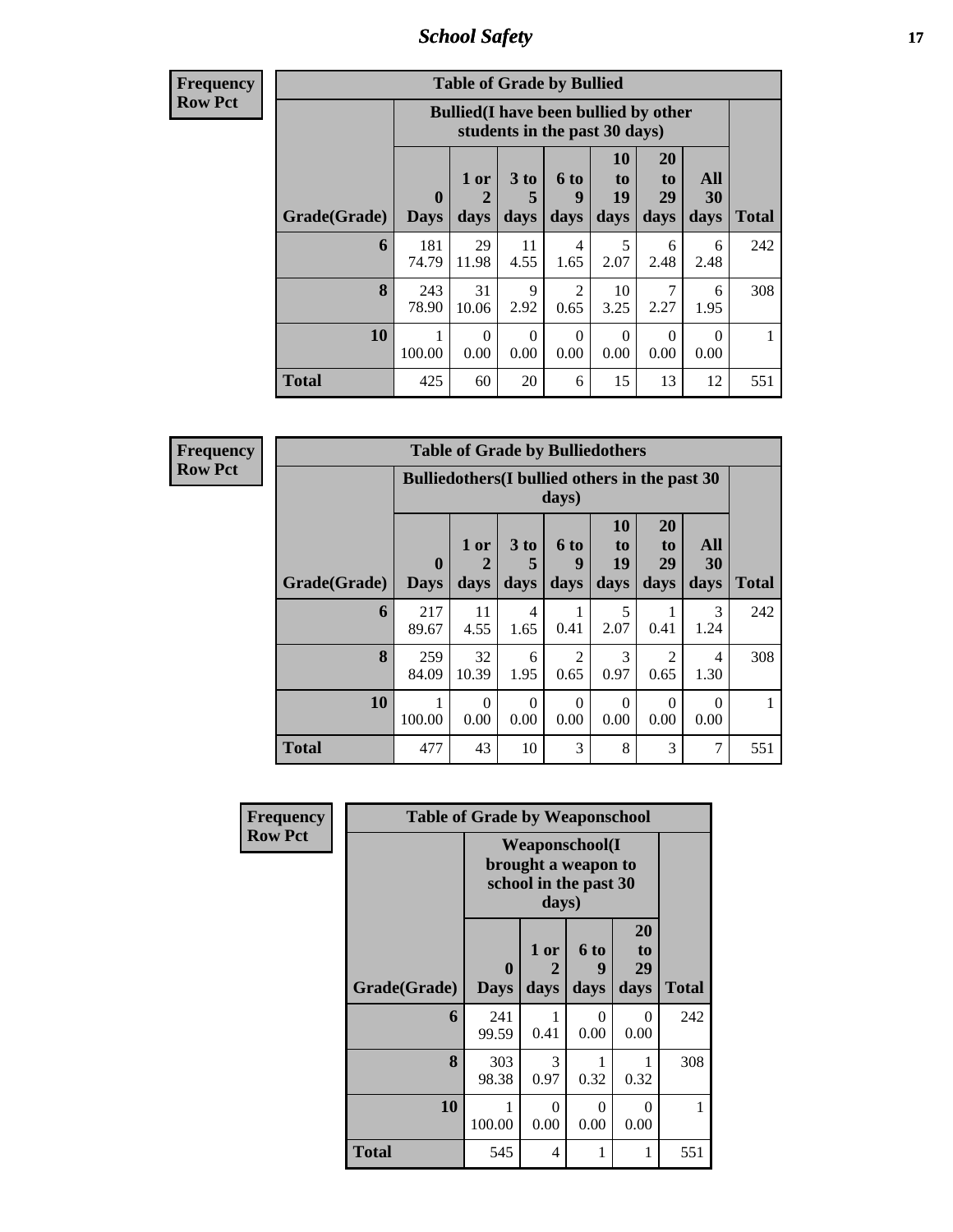*School Safety* **18**

| <b>Frequency</b> |
|------------------|
| <b>Row Pct</b>   |

| <b>Table of Grade by Absentunsafe</b> |                  |                                                                                 |                  |                   |                        |                        |                        |       |  |  |  |
|---------------------------------------|------------------|---------------------------------------------------------------------------------|------------------|-------------------|------------------------|------------------------|------------------------|-------|--|--|--|
|                                       |                  | Absentunsafe(I have missed school because<br>I felt unsafe in the past 30 days) |                  |                   |                        |                        |                        |       |  |  |  |
| Grade(Grade)                          | 0<br><b>Days</b> | 1 or<br>2<br>days                                                               | 3 to<br>days     | 6 to<br>9<br>days | 10<br>to<br>19<br>days | 20<br>to<br>29<br>days | All<br>30<br>days      | Total |  |  |  |
| 6                                     | 230<br>95.04     | 10<br>4.13                                                                      | $\Omega$<br>0.00 | 0<br>0.00         | 0<br>0.00              | $\Omega$<br>0.00       | $\mathfrak{D}$<br>0.83 | 242   |  |  |  |
| 8                                     | 294<br>95.45     | 6<br>1.95                                                                       | 0.32             | 0.32              | $\mathfrak{D}$<br>0.65 | 0.32                   | $\mathcal{R}$<br>0.97  | 308   |  |  |  |
| 10                                    | 100.00           | $\Omega$<br>0.00                                                                | $\Omega$<br>0.00 | 0<br>0.00         | 0<br>0.00              | 0<br>0.00              | 0<br>0.00              |       |  |  |  |
| <b>Total</b>                          | 525              | 16                                                                              |                  |                   | 2                      |                        | 5                      | 551   |  |  |  |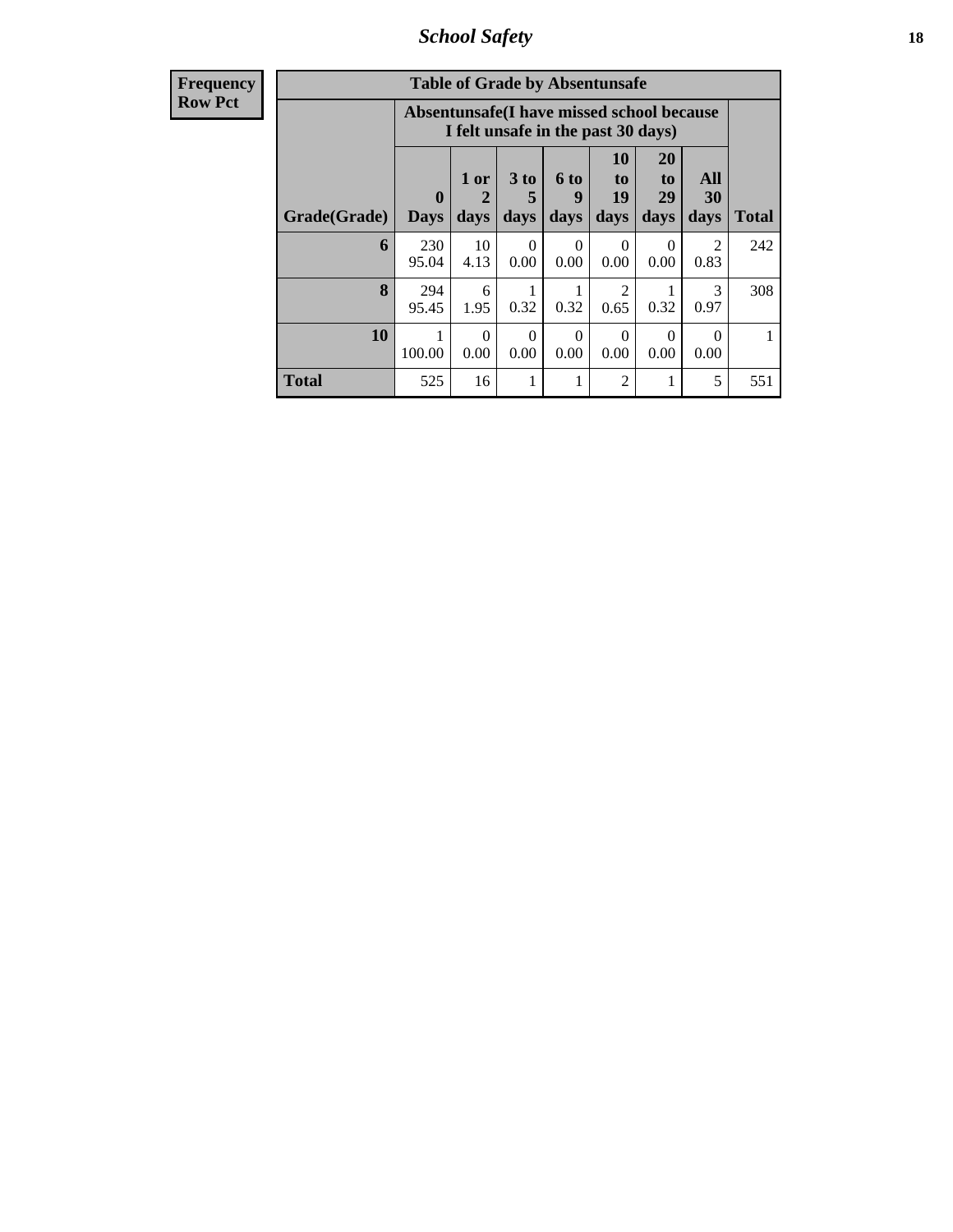### *Drug Use During Last 30 Days* **19**

**Frequency Row Pct**

| <b>Table of Grade by Alcohol</b> |                                 |                                     |                  |                  |                        |                  |                  |       |  |  |  |
|----------------------------------|---------------------------------|-------------------------------------|------------------|------------------|------------------------|------------------|------------------|-------|--|--|--|
|                                  |                                 | Alcohol (Alcohol use, past 30 days) |                  |                  |                        |                  |                  |       |  |  |  |
| Grade(Grade)                     | <b>Did</b><br>not<br><b>use</b> | $1 - 2$<br>days                     | $3 - 5$<br>days  | $6-9$<br>days    | 10-19<br>days          | 20-29<br>days    | Every<br>day     | Total |  |  |  |
| 6                                | 234<br>96.69                    | 5<br>2.07                           | 0.41             | 0<br>0.00        | 0.41                   | $\Omega$<br>0.00 | 0.41             | 242   |  |  |  |
| 8                                | 257<br>83.44                    | 17<br>5.52                          | 8<br>2.60        | 6<br>1.95        | $\overline{2}$<br>0.65 | 8<br>2.60        | 10<br>3.25       | 308   |  |  |  |
| 10                               | $\Omega$<br>0.00                | $\Omega$<br>0.00                    | $\Omega$<br>0.00 | $\Omega$<br>0.00 | 100.00                 | $\Omega$<br>0.00 | $\Omega$<br>0.00 |       |  |  |  |
| <b>Total</b>                     | 491                             | 22                                  | 9                | 6                | $\overline{4}$         | 8                | 11               | 551   |  |  |  |

**Frequency Row Pct**

| <b>Table of Grade by Cigarettes</b> |                          |                  |                        |                  |                                                |                        |                                     |              |  |  |
|-------------------------------------|--------------------------|------------------|------------------------|------------------|------------------------------------------------|------------------------|-------------------------------------|--------------|--|--|
|                                     |                          |                  |                        |                  | Cigarettes (Smoking tobacco use, past 30 days) |                        |                                     |              |  |  |
| Grade(Grade)                        | Did<br>not<br><b>use</b> | $1 - 2$<br>days  | $3 - 5$<br>days        | $6-9$<br>days    | $10-19$<br>days                                | $20 - 29$<br>days      | <b>Every</b><br>day                 | <b>Total</b> |  |  |
| 6                                   | 235<br>97.11             | 0.41             | $\mathfrak{D}$<br>0.83 | $\Omega$<br>0.00 | 0<br>0.00                                      | 0.41                   | 3<br>1.24                           | 242          |  |  |
| 8                                   | 286<br>92.86             | 7<br>2.27        | 0.32                   | 0.32             | Q<br>2.92                                      | $\mathfrak{D}$<br>0.65 | $\mathcal{D}_{\mathcal{A}}$<br>0.65 | 308          |  |  |
| 10                                  | 100.00                   | $\theta$<br>0.00 | 0.00                   | 0<br>0.00        | 0<br>0.00                                      | 0<br>0.00              | $\Omega$<br>0.00                    |              |  |  |
| <b>Total</b>                        | 522                      | 8                | 3                      |                  | 9                                              | 3                      | 5                                   | 551          |  |  |

| Frequency      |              | <b>Table of Grade by Smokeless</b>    |                        |                  |                  |                        |                     |              |  |  |  |
|----------------|--------------|---------------------------------------|------------------------|------------------|------------------|------------------------|---------------------|--------------|--|--|--|
| <b>Row Pct</b> |              | <b>Smokeless</b> (Chewing tobaccouse, |                        |                  |                  |                        |                     |              |  |  |  |
|                | Grade(Grade) | <b>Did</b><br>not<br>use              | $1-2$<br>days          | $3 - 5$<br>days  | $10-19$<br>days  | $20 - 29$<br>days      | <b>Every</b><br>day | <b>Total</b> |  |  |  |
|                | 6            | 239<br>98.76                          | 0.41                   | 0<br>0.00        | 0<br>0.00        | $\Omega$<br>0.00       | 2<br>0.83           | 242          |  |  |  |
|                | 8            | 297<br>96.43                          | $\overline{2}$<br>0.65 | 5<br>1.62        | 0.32             | $\overline{2}$<br>0.65 | 0.32                | 308          |  |  |  |
|                | 10           | 100.00                                | $\Omega$<br>0.00       | $\Omega$<br>0.00 | $\Omega$<br>0.00 | $\Omega$<br>0.00       | $\Omega$<br>0.00    |              |  |  |  |
|                | <b>Total</b> | 537                                   | 3                      | 5                |                  | $\overline{2}$         | 3                   | 551          |  |  |  |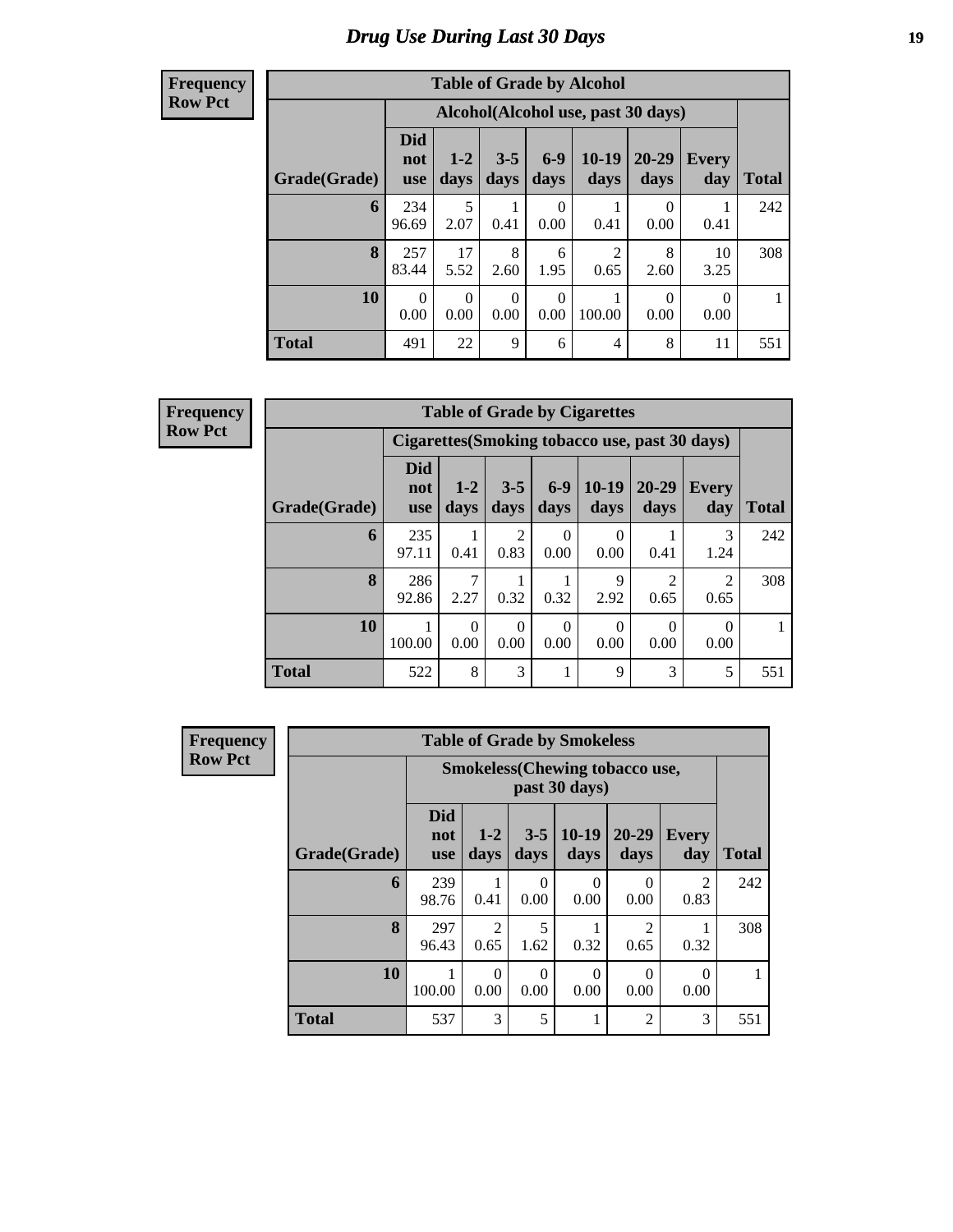#### **Row P**

| <b>Table of Grade by Marijuana</b> |
|------------------------------------|
|                                    |

| <b>Frequency</b> | <b>Table of Grade by Marijuana</b> |                                            |                  |                  |                   |                     |              |  |  |  |  |
|------------------|------------------------------------|--------------------------------------------|------------------|------------------|-------------------|---------------------|--------------|--|--|--|--|
| <b>Row Pct</b>   |                                    | Marijuana (Marijuana use,<br>past 30 days) |                  |                  |                   |                     |              |  |  |  |  |
|                  | Grade(Grade)                       | <b>Did</b><br>not<br><b>use</b>            | $1 - 2$<br>days  | $6-9$<br>days    | $20 - 29$<br>days | <b>Every</b><br>day | <b>Total</b> |  |  |  |  |
|                  | 6                                  | 239<br>98.76                               | 0.41             | 0.41             | 0<br>0.00         | 0.41                | 242          |  |  |  |  |
|                  | 8                                  | 299<br>97.08                               | 4<br>1.30        | 3<br>0.97        | 0.32              | 0.32                | 308          |  |  |  |  |
|                  | 10                                 | 100.00                                     | $\Omega$<br>0.00 | $\Omega$<br>0.00 | $\Omega$<br>0.00  | $\Omega$<br>0.00    |              |  |  |  |  |
|                  | <b>Total</b>                       | 539                                        | 5                | 4                |                   | $\overline{2}$      | 551          |  |  |  |  |

| Frequency      | <b>Table of Grade by Cocaine</b> |                          |                                               |                     |              |  |  |  |  |  |
|----------------|----------------------------------|--------------------------|-----------------------------------------------|---------------------|--------------|--|--|--|--|--|
| <b>Row Pct</b> |                                  |                          | <b>Cocaine</b> (Cocaine<br>use, past 30 days) |                     |              |  |  |  |  |  |
|                | Grade(Grade)                     | Did<br>not<br><b>use</b> | $1 - 2$<br>days                               | <b>Every</b><br>day | <b>Total</b> |  |  |  |  |  |
|                | 6                                | 241<br>99.59             | $\Omega$<br>0.00                              | 0.41                | 242          |  |  |  |  |  |
|                | 8                                | 307<br>99.68             | 0.32                                          | 0<br>0.00           | 308          |  |  |  |  |  |
|                | 10                               | 100.00                   | 0<br>0.00                                     | 0<br>0.00           | 1            |  |  |  |  |  |
|                | <b>Total</b>                     | 549                      |                                               |                     | 551          |  |  |  |  |  |

| Frequency      | <b>Table of Grade by Inhalants</b> |                                 |                        |                  |                  |                  |                                        |                        |              |
|----------------|------------------------------------|---------------------------------|------------------------|------------------|------------------|------------------|----------------------------------------|------------------------|--------------|
| <b>Row Pct</b> |                                    |                                 |                        |                  |                  |                  | Inhalants (Inhalant use, past 30 days) |                        |              |
|                | Grade(Grade)                       | <b>Did</b><br>not<br><b>use</b> | $1-2$<br>days          | $3 - 5$<br>days  | $6-9$<br>days    | $10-19$<br>days  | $20 - 29$<br>days                      | Every<br>day           | <b>Total</b> |
|                | 6                                  | 237<br>97.93                    | $\mathfrak{D}$<br>0.83 | $\Omega$<br>0.00 | 0.41             | $\theta$<br>0.00 | $\Omega$<br>0.00                       | $\mathfrak{D}$<br>0.83 | 242          |
|                | 8                                  | 298<br>96.75                    | 3<br>0.97              | 4<br>1.30        | 0<br>0.00        | 0.32             | 0.32                                   | 0.32                   | 308          |
|                | 10                                 | 100.00                          | $\Omega$<br>0.00       | $\Omega$<br>0.00 | $\Omega$<br>0.00 | $\Omega$<br>0.00 | $\Omega$<br>0.00                       | 0<br>0.00              |              |
|                | <b>Total</b>                       | 536                             | 5                      | 4                |                  | 1                |                                        | 3                      | 551          |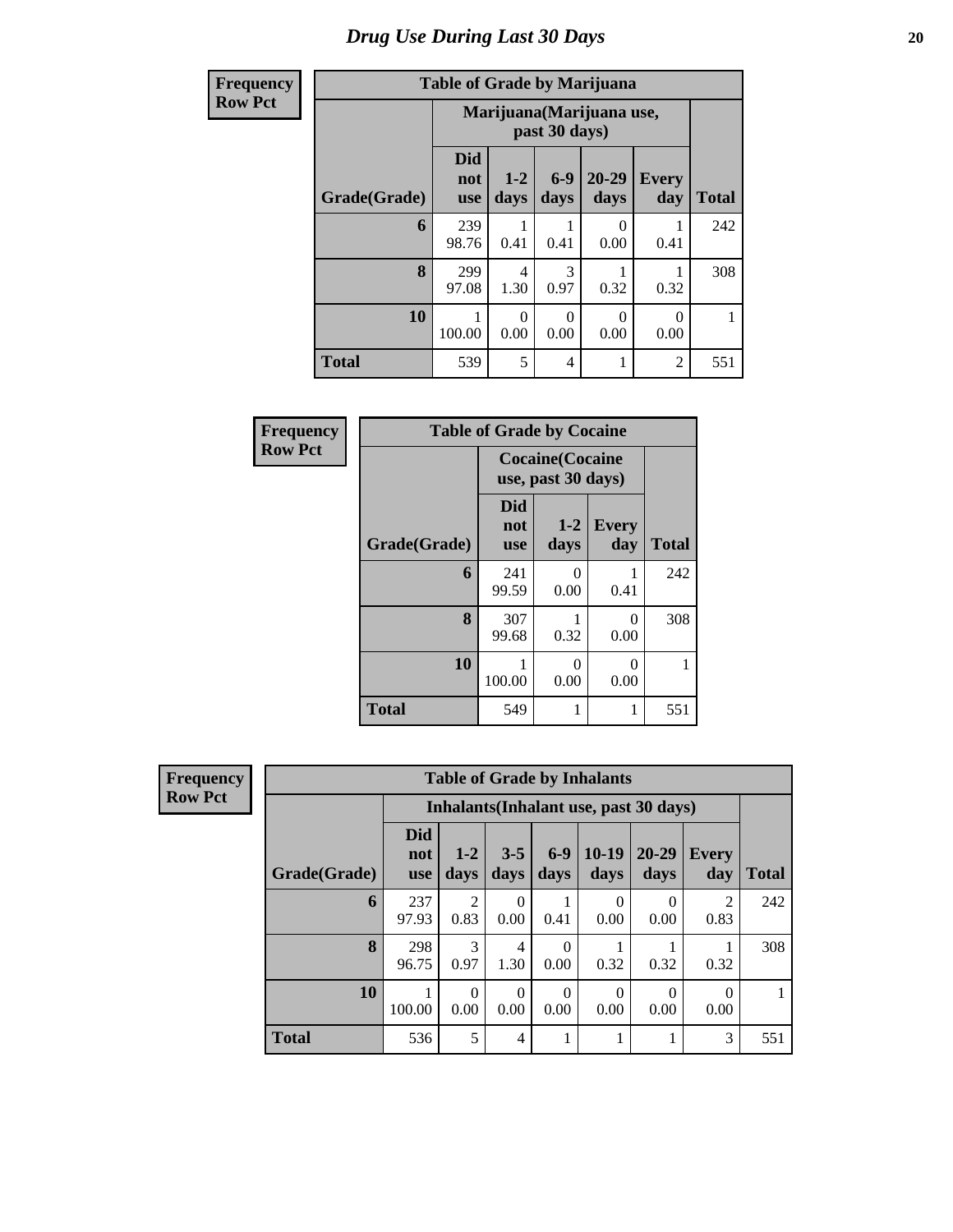# *Drug Use During Last 30 Days* **21**

| Frequency      | <b>Table of Grade by Steroids</b> |                          |                        |                        |              |  |  |  |
|----------------|-----------------------------------|--------------------------|------------------------|------------------------|--------------|--|--|--|
| <b>Row Pct</b> |                                   |                          | past 30 days)          | Steroids (Steroid use, |              |  |  |  |
|                | Grade(Grade)                      | Did<br>not<br><b>use</b> | $1 - 2$<br>days        | <b>Every</b><br>day    | <b>Total</b> |  |  |  |
|                | 6                                 | 240<br>99.17             | 0.00                   | 2<br>0.83              | 242          |  |  |  |
|                | 8                                 | 305<br>99.03             | $\mathfrak{D}$<br>0.65 | 0.32                   | 308          |  |  |  |
|                | 10                                | 100.00                   | 0.00                   | 0<br>0.00              | 1            |  |  |  |
|                | <b>Total</b>                      | 546                      | 2                      | 3                      | 551          |  |  |  |

| Frequency      | <b>Table of Grade by Ecstasy</b> |                          |                                       |                        |              |  |  |
|----------------|----------------------------------|--------------------------|---------------------------------------|------------------------|--------------|--|--|
| <b>Row Pct</b> |                                  |                          | Ecstasy(Ecstasy use,<br>past 30 days) |                        |              |  |  |
|                | Grade(Grade)                     | Did<br>not<br><b>use</b> | $1-2$<br>days                         | <b>Every</b><br>day    | <b>Total</b> |  |  |
|                | 6                                | 241<br>99.59             | 0<br>0.00                             | 0.41                   | 242          |  |  |
|                | 8                                | 305<br>99.03             | 0.32                                  | $\mathfrak{D}$<br>0.65 | 308          |  |  |
|                | 10                               | 100.00                   | 0<br>0.00                             | 0<br>0.00              |              |  |  |
|                | <b>Total</b>                     | 547                      |                                       | 3                      | 551          |  |  |

| <b>Frequency</b> | <b>Table of Grade by Meth</b> |                                             |                |                   |                     |              |  |
|------------------|-------------------------------|---------------------------------------------|----------------|-------------------|---------------------|--------------|--|
| <b>Row Pct</b>   |                               | Meth (Methamphetamine use,<br>past 30 days) |                |                   |                     |              |  |
|                  | Grade(Grade)                  | <b>Did</b><br>not<br><b>use</b>             | $1-2$<br>days  | $20 - 29$<br>days | <b>Every</b><br>day | <b>Total</b> |  |
|                  | 6                             | 241<br>99.59                                | 0<br>0.00      | 0<br>0.00         | 0.41                | 242          |  |
|                  | 8                             | 305<br>99.03                                | 2<br>0.65      | 0.32              | 0<br>0.00           | 308          |  |
|                  | 10                            | 100.00                                      | 0<br>0.00      | 0<br>0.00         | 0<br>0.00           |              |  |
|                  | <b>Total</b>                  | 547                                         | $\overline{2}$ |                   | 1                   | 551          |  |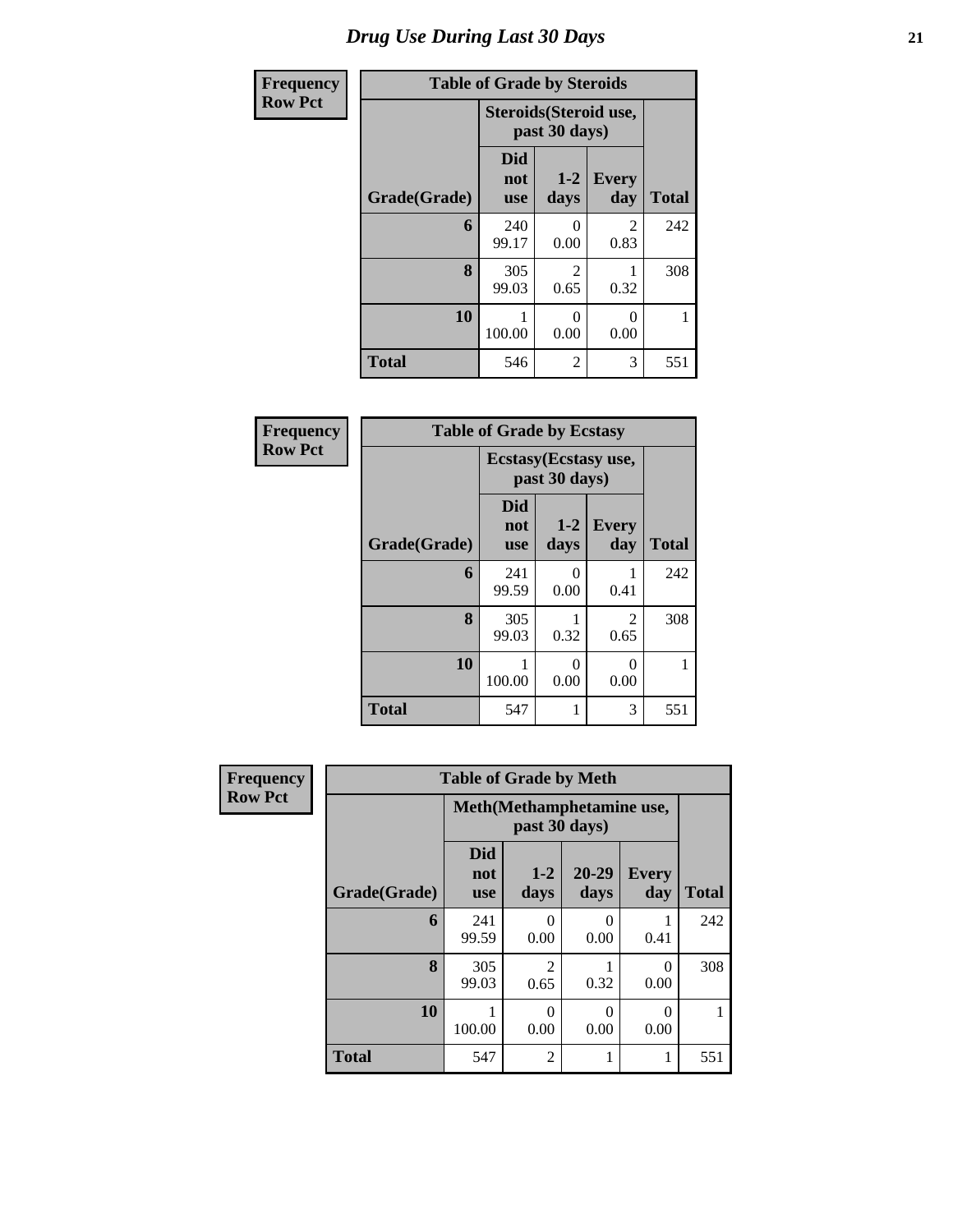### *Drug Use During Last 30 Days* **22**

| <b>Frequency</b> |              | <b>Table of Grade by Hallucinogens</b>            |            |                     |              |
|------------------|--------------|---------------------------------------------------|------------|---------------------|--------------|
| <b>Row Pct</b>   |              | Hallucinogens (Hallucinogen<br>use, past 30 days) |            |                     |              |
|                  | Grade(Grade) | Did not<br><b>use</b>                             | $1-2$ days | <b>Every</b><br>day | <b>Total</b> |
|                  | 6            | 241<br>99.59                                      | 0.00       | 0.41                | 242          |
|                  | 8            | 307<br>99.68                                      | 0.32       | 0<br>0.00           | 308          |
|                  | 10           | 100.00                                            | 0<br>0.00  | 0.00                |              |
|                  | <b>Total</b> | 549                                               |            |                     | 551          |

| Frequency      | <b>Table of Grade by Prescription</b> |                                 |                                                                                |                  |               |                        |                   |                     |              |
|----------------|---------------------------------------|---------------------------------|--------------------------------------------------------------------------------|------------------|---------------|------------------------|-------------------|---------------------|--------------|
| <b>Row Pct</b> |                                       |                                 | <b>Prescription</b> (Prescription drugs not prescribed<br>to me, past 30 days) |                  |               |                        |                   |                     |              |
|                | Grade(Grade)                          | <b>Did</b><br>not<br><b>use</b> | $1-2$<br>days                                                                  | $3 - 5$<br>days  | $6-9$<br>days | $10-19$<br>days        | $20 - 29$<br>days | <b>Every</b><br>day | <b>Total</b> |
|                | 6                                     | 238<br>98.35                    | 0.41                                                                           | 0<br>0.00        | 0.00          | $\mathfrak{D}$<br>0.83 | 0.41              | $\theta$<br>0.00    | 242          |
|                | 8                                     | 299<br>97.08                    | 5<br>1.62                                                                      | 0.32             | 0.32          | 0.32                   | 0<br>0.00         | 0.32                | 308          |
|                | 10                                    | 100.00                          | $\Omega$<br>0.00                                                               | $\Omega$<br>0.00 | 0<br>0.00     | 0<br>0.00              | ∩<br>0.00         | 0.00                |              |
|                | <b>Total</b>                          | 538                             | 6                                                                              |                  |               | 3                      |                   |                     | 551          |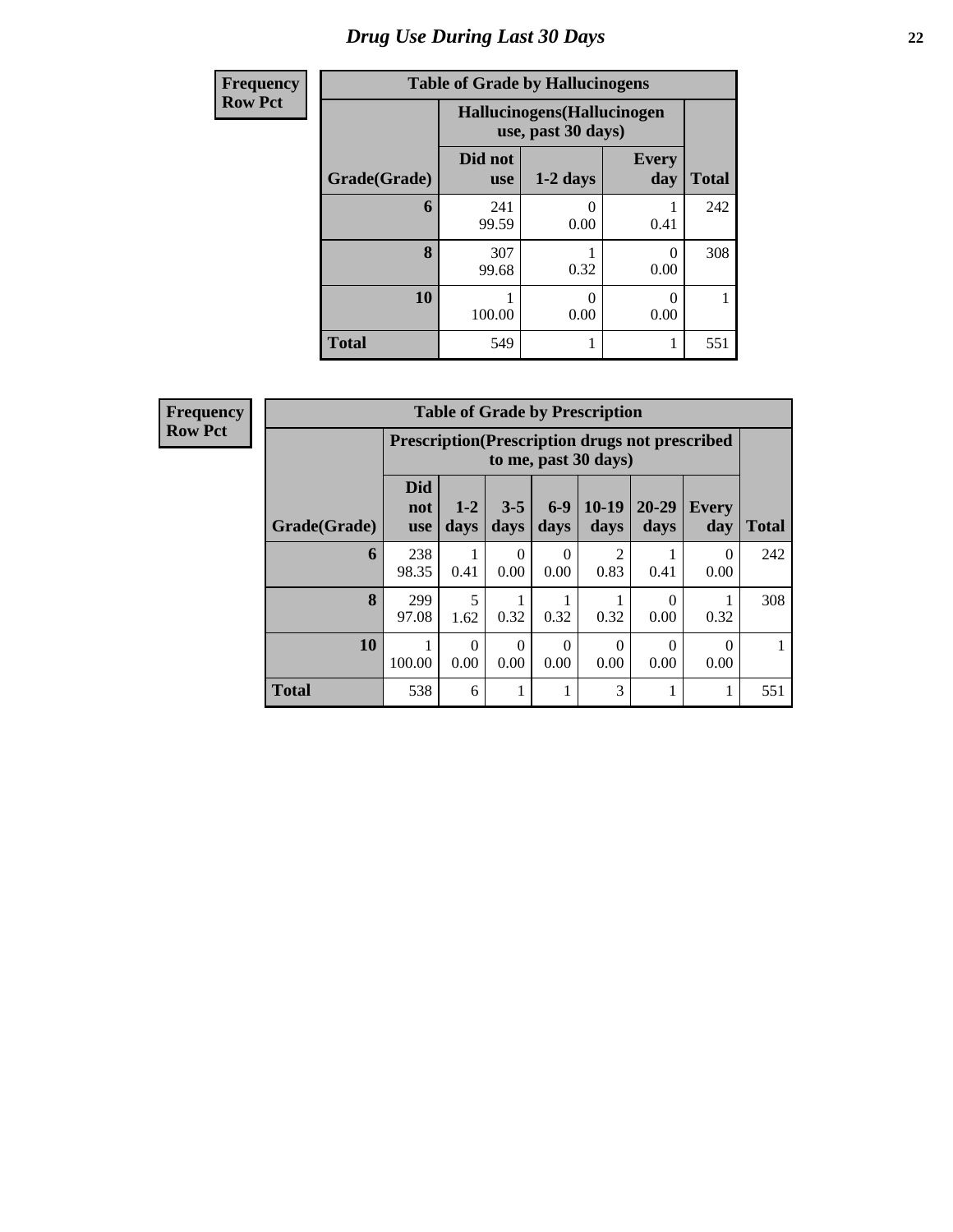| <b>Frequency</b> | <b>Table of Alcoholease by Grade</b>      |                   |              |           |     |  |
|------------------|-------------------------------------------|-------------------|--------------|-----------|-----|--|
| <b>Col Pct</b>   | Alcoholease(It is<br>easy to get alcohol) | Grade(Grade)<br>6 | <b>Total</b> |           |     |  |
|                  | <b>Strongly Agree</b>                     | 21<br>8.68        | 60<br>19.48  | 100.00    | 82  |  |
|                  | <b>Somewhat Agree</b>                     | 30<br>12.40       | 86<br>27.92  | 0<br>0.00 | 116 |  |
|                  | <b>Somewhat Disagree</b>                  | 22<br>9.09        | 54<br>17.53  | 0<br>0.00 | 76  |  |
|                  | <b>Strongly Disagree</b>                  | 169<br>69.83      | 108<br>35.06 | 0<br>0.00 | 277 |  |
|                  | <b>Total</b>                              | 242               | 308          | 1         | 551 |  |

| Frequency      | <b>Table of Cigarettesease by Grade</b>                 |              |                   |           |              |
|----------------|---------------------------------------------------------|--------------|-------------------|-----------|--------------|
| <b>Col Pct</b> | Cigarettesease(It is<br>easy to get smoking<br>tobacco) | 6            | Grade(Grade)<br>8 | 10        | <b>Total</b> |
|                | <b>Strongly Agree</b>                                   | 27<br>11.16  | 66<br>21.43       | 0<br>0.00 | 93           |
|                | <b>Somewhat Agree</b>                                   | 26<br>10.74  | 70<br>22.73       | 100.00    | 97           |
|                | <b>Somewhat Disagree</b>                                | 21<br>8.68   | 36<br>11.69       | 0<br>0.00 | 57           |
|                | <b>Strongly Disagree</b>                                | 168<br>69.42 | 136<br>44.16      | 0<br>0.00 | 304          |
|                | <b>Total</b>                                            | 242          | 308               |           | 551          |

| Frequency      | <b>Table of Smokelessease by Grade</b>                         |              |                   |           |              |
|----------------|----------------------------------------------------------------|--------------|-------------------|-----------|--------------|
| <b>Col Pct</b> | <b>Smokelessease</b> (It is<br>easy to get chewing<br>tobacco) | 6            | Grade(Grade)<br>8 | <b>10</b> | <b>Total</b> |
|                | <b>Strongly Agree</b>                                          | 21<br>8.68   | 54<br>17.53       | 0<br>0.00 | 75           |
|                | <b>Somewhat Agree</b>                                          | 26<br>10.74  | 56<br>18.18       | 100.00    | 83           |
|                | <b>Somewhat Disagree</b>                                       | 17<br>7.02   | 39<br>12.66       | 0<br>0.00 | 56           |
|                | <b>Strongly Disagree</b>                                       | 178<br>73.55 | 159<br>51.62      | 0<br>0.00 | 337          |
|                | Total                                                          | 242          | 308               | 1         | 551          |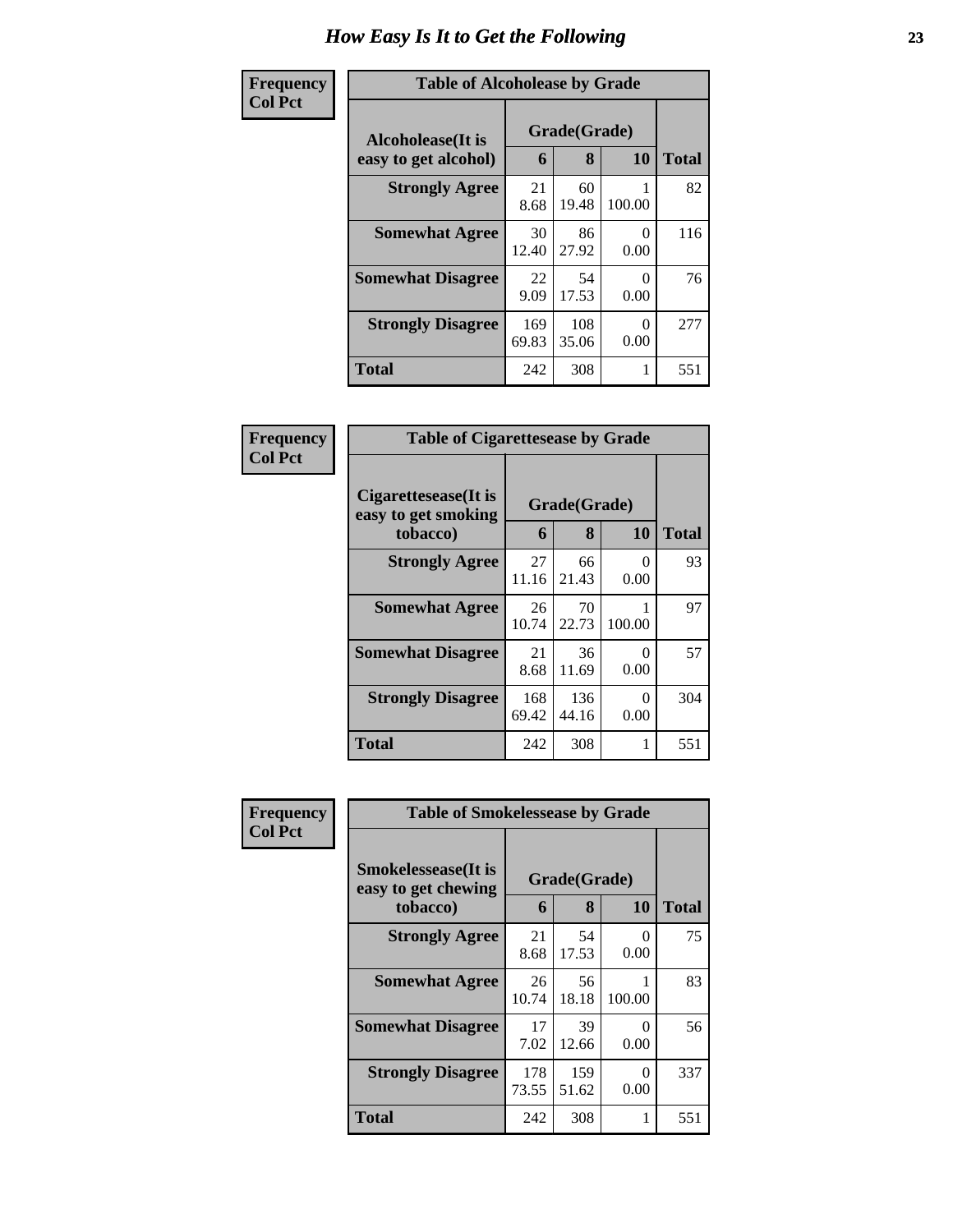| Frequency      | <b>Table of Marijuanaease by Grade</b> |              |              |           |              |  |
|----------------|----------------------------------------|--------------|--------------|-----------|--------------|--|
| <b>Col Pct</b> | Marijuanaease(It is<br>easy to get     | Grade(Grade) |              |           |              |  |
|                | marijuana)                             | 6            | 8            | 10        | <b>Total</b> |  |
|                | <b>Strongly Agree</b>                  | 13<br>5.37   | 26<br>8.44   | 100.00    | 40           |  |
|                | <b>Somewhat Agree</b>                  | 20<br>8.26   | 44<br>14.29  | 0<br>0.00 | 64           |  |
|                | <b>Somewhat Disagree</b>               | 14<br>5.79   | 40<br>12.99  | 0<br>0.00 | 54           |  |
|                | <b>Strongly Disagree</b>               | 195<br>80.58 | 198<br>64.29 | 0<br>0.00 | 393          |  |
|                | <b>Total</b>                           | 242          | 308          |           | 551          |  |

| Frequency      | <b>Table of Cocaineease by Grade</b>      |              |                   |                  |              |
|----------------|-------------------------------------------|--------------|-------------------|------------------|--------------|
| <b>Col Pct</b> | Cocaineease(It is<br>easy to get cocaine) | 6            | Grade(Grade)<br>8 | <b>10</b>        | <b>Total</b> |
|                | <b>Strongly Agree</b>                     | 10<br>4.13   | 16<br>5.19        | $\theta$<br>0.00 | 26           |
|                | <b>Somewhat Agree</b>                     | 18<br>7.44   | 25<br>8.12        | $\Omega$<br>0.00 | 43           |
|                | <b>Somewhat Disagree</b>                  | 19<br>7.85   | 50<br>16.23       | 100.00           | 70           |
|                | <b>Strongly Disagree</b>                  | 195<br>80.58 | 217<br>70.45      | 0<br>0.00        | 412          |
|                | <b>Total</b>                              | 242          | 308               | 1                | 551          |

| Frequency      | <b>Table of Inhalantsease by Grade</b> |              |              |                  |              |
|----------------|----------------------------------------|--------------|--------------|------------------|--------------|
| <b>Col Pct</b> | Inhalantsease(It is<br>easy to get     |              | Grade(Grade) |                  |              |
|                | inhalants)                             | 6            | 8            | 10               | <b>Total</b> |
|                | <b>Strongly Agree</b>                  | 23<br>9.50   | 64<br>20.78  | 0<br>0.00        | 87           |
|                | <b>Somewhat Agree</b>                  | 30<br>12.40  | 55<br>17.86  | 100.00           | 86           |
|                | <b>Somewhat Disagree</b>               | 13<br>5.37   | 29<br>9.42   | $\theta$<br>0.00 | 42           |
|                | <b>Strongly Disagree</b>               | 176<br>72.73 | 160<br>51.95 | 0<br>0.00        | 336          |
|                | <b>Total</b>                           | 242          | 308          | 1                | 551          |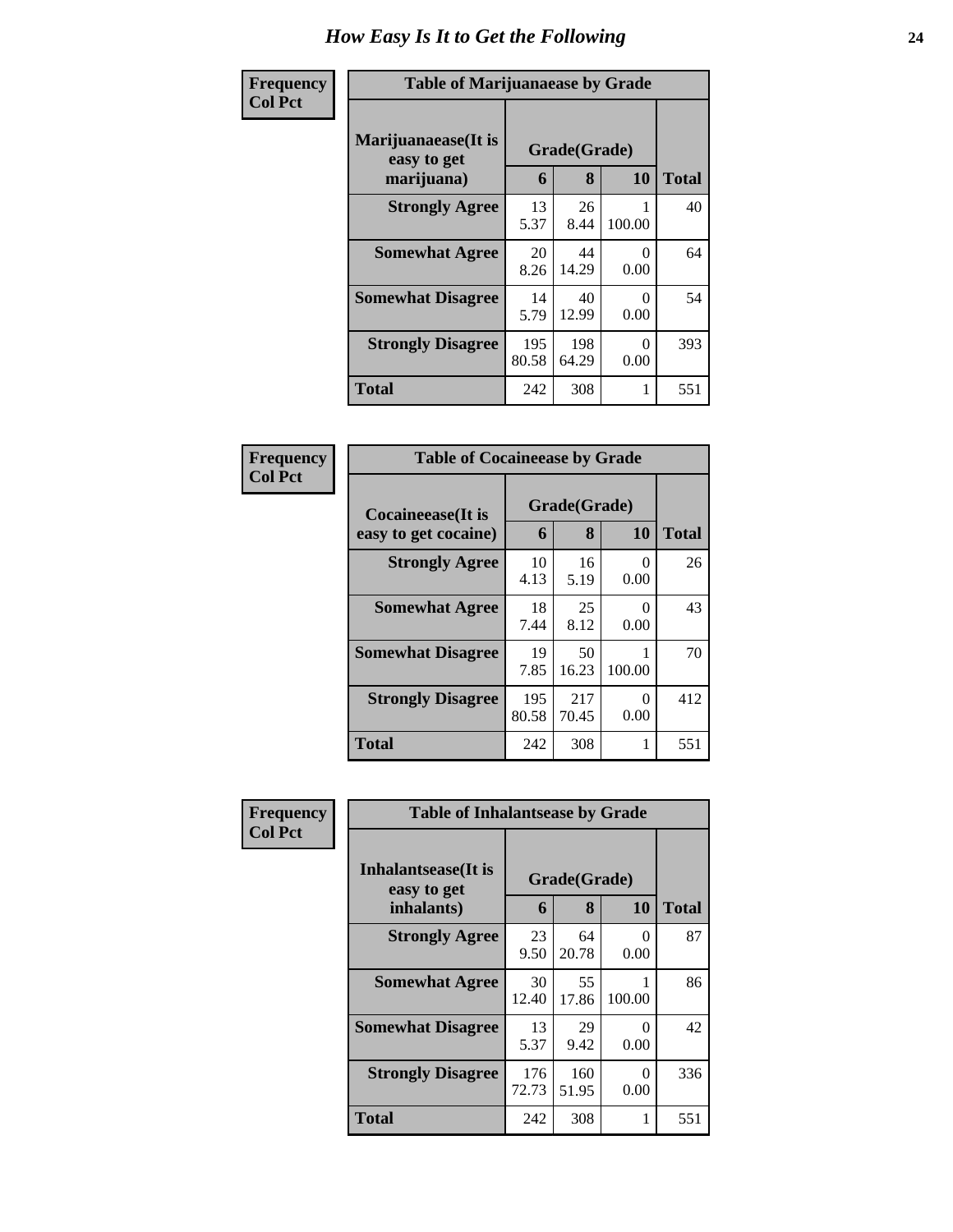| Frequency      | <b>Table of Steroidsease by Grade</b>       |              |                   |           |              |  |  |
|----------------|---------------------------------------------|--------------|-------------------|-----------|--------------|--|--|
| <b>Col Pct</b> | Steroidsease(It is<br>easy to get steroids) | 6            | Grade(Grade)<br>8 | <b>10</b> | <b>Total</b> |  |  |
|                | <b>Strongly Agree</b>                       | 16<br>6.61   | 20<br>6.49        | 0<br>0.00 | 36           |  |  |
|                | <b>Somewhat Agree</b>                       | 21<br>8.68   | 38<br>12.34       | 100.00    | 60           |  |  |
|                | <b>Somewhat Disagree</b>                    | 29<br>11.98  | 42<br>13.64       | 0<br>0.00 | 71           |  |  |
|                | <b>Strongly Disagree</b>                    | 176<br>72.73 | 208<br>67.53      | 0<br>0.00 | 384          |  |  |
|                | <b>Total</b>                                | 242          | 308               |           | 551          |  |  |

| Frequency      | <b>Table of Ecstasyease by Grade</b>              |                   |              |                  |     |
|----------------|---------------------------------------------------|-------------------|--------------|------------------|-----|
| <b>Col Pct</b> | <b>Ecstasyease</b> (It is<br>easy to get ecstasy) | Grade(Grade)<br>6 | <b>Total</b> |                  |     |
|                | <b>Strongly Agree</b>                             | 9<br>3.72         | 10<br>3.25   | $\theta$<br>0.00 | 19  |
|                | <b>Somewhat Agree</b>                             | 19<br>7.85        | 25<br>8.12   | 0<br>0.00        | 44  |
|                | <b>Somewhat Disagree</b>                          | 16<br>6.61        | 43<br>13.96  | 100.00           | 60  |
|                | <b>Strongly Disagree</b>                          | 198<br>81.82      | 230<br>74.68 | 0<br>0.00        | 428 |
|                | <b>Total</b>                                      | 242               | 308          | 1                | 551 |

| Frequency      |                                                            | <b>Table of Methease by Grade</b> |                   |           |              |  |  |  |
|----------------|------------------------------------------------------------|-----------------------------------|-------------------|-----------|--------------|--|--|--|
| <b>Col Pct</b> | <b>Methease</b> (It is easy<br>to get<br>methamphetamines) | 6                                 | Grade(Grade)<br>8 | 10        | <b>Total</b> |  |  |  |
|                | <b>Strongly Agree</b>                                      | 10<br>4.13                        | 12<br>3.90        | 0<br>0.00 | 22           |  |  |  |
|                | <b>Somewhat Agree</b>                                      | 19<br>7.85                        | 27<br>8.77        | 0<br>0.00 | 46           |  |  |  |
|                | <b>Somewhat Disagree</b>                                   | 17<br>7.02                        | 34<br>11.04       | 100.00    | 52           |  |  |  |
|                | <b>Strongly Disagree</b>                                   | 196<br>80.99                      | 235<br>76.30      | 0<br>0.00 | 431          |  |  |  |
|                | <b>Total</b>                                               | 242                               | 308               | 1         | 551          |  |  |  |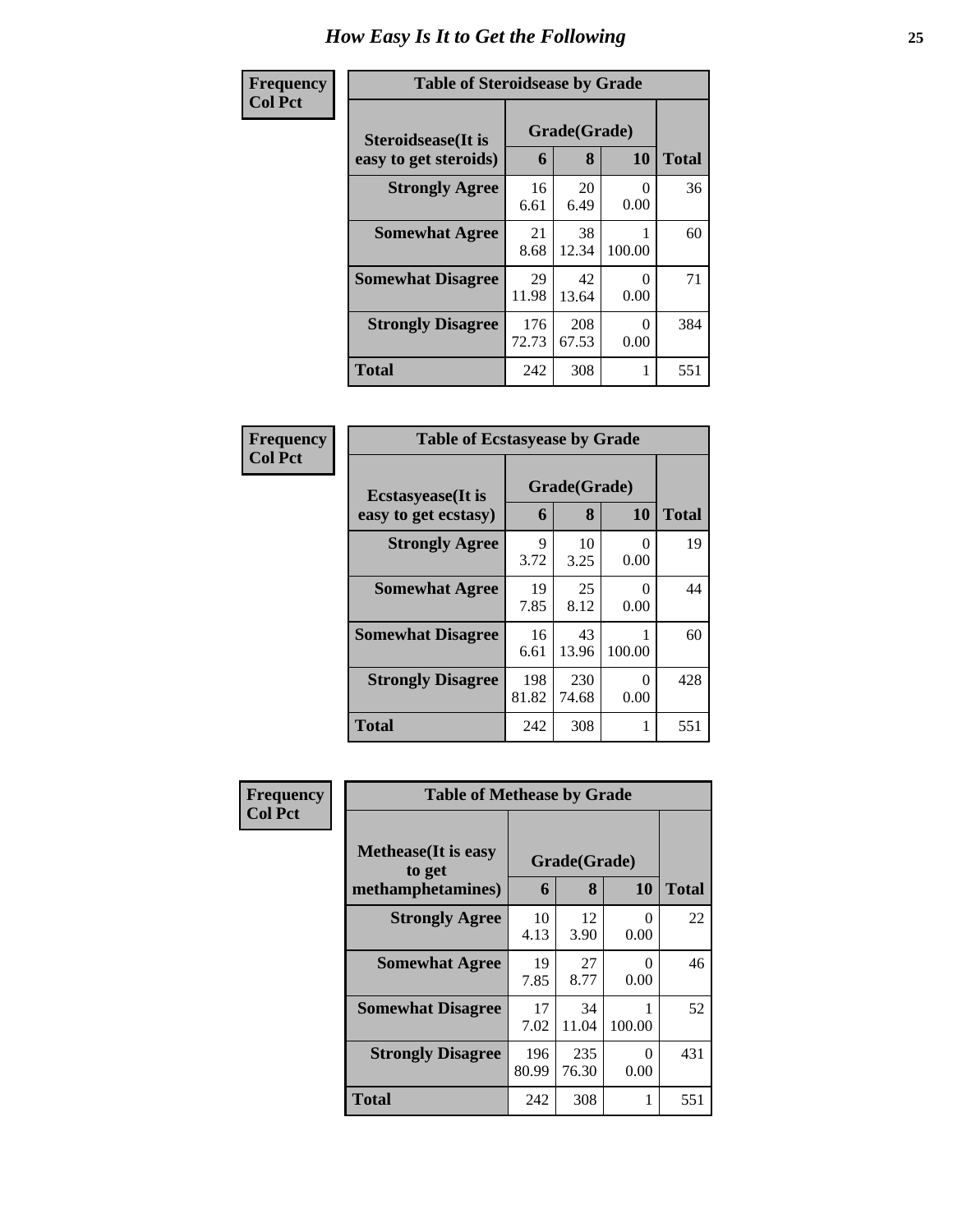| Frequency      | <b>Table of Hallucinogensease by Grade</b>               |              |                   |           |              |  |
|----------------|----------------------------------------------------------|--------------|-------------------|-----------|--------------|--|
| <b>Col Pct</b> | Hallucinogensease(It<br>is easy to get<br>hallucinogens) | 6            | Grade(Grade)<br>8 | 10        | <b>Total</b> |  |
|                | <b>Strongly Agree</b>                                    | 9<br>3.72    | 10<br>3.25        | 0<br>0.00 | 19           |  |
|                | <b>Somewhat Agree</b>                                    | 13<br>5.37   | 32<br>10.39       | 0<br>0.00 | 45           |  |
|                | <b>Somewhat Disagree</b>                                 | 21<br>8.68   | 30<br>9.74        | 100.00    | 52           |  |
|                | <b>Strongly Disagree</b>                                 | 199<br>82.23 | 236<br>76.62      | 0<br>0.00 | 435          |  |
|                | <b>Total</b>                                             | 242          | 308               |           | 551          |  |

| Frequency<br><b>Table of Prescriptionease by Grade</b> |                                                                                          |              |              |                  |              |
|--------------------------------------------------------|------------------------------------------------------------------------------------------|--------------|--------------|------------------|--------------|
| <b>Col Pct</b>                                         | <b>Prescriptionease</b> (It<br>is easy to get<br>prescription drugs<br>not prescribed to |              | Grade(Grade) |                  |              |
|                                                        | me)                                                                                      | 6            | 8            | 10               | <b>Total</b> |
|                                                        | <b>Strongly Agree</b>                                                                    | 23<br>9.50   | 79<br>25.65  | 100.00           | 103          |
|                                                        | <b>Somewhat Agree</b>                                                                    | 23<br>9.50   | 44<br>14.29  | 0<br>0.00        | 67           |
|                                                        | <b>Somewhat Disagree</b>                                                                 | 17<br>7.02   | 39<br>12.66  | $\Omega$<br>0.00 | 56           |
|                                                        | <b>Strongly Disagree</b>                                                                 | 179<br>73.97 | 146<br>47.40 | $\Omega$<br>0.00 | 325          |
|                                                        | Total                                                                                    | 242          | 308          |                  | 551          |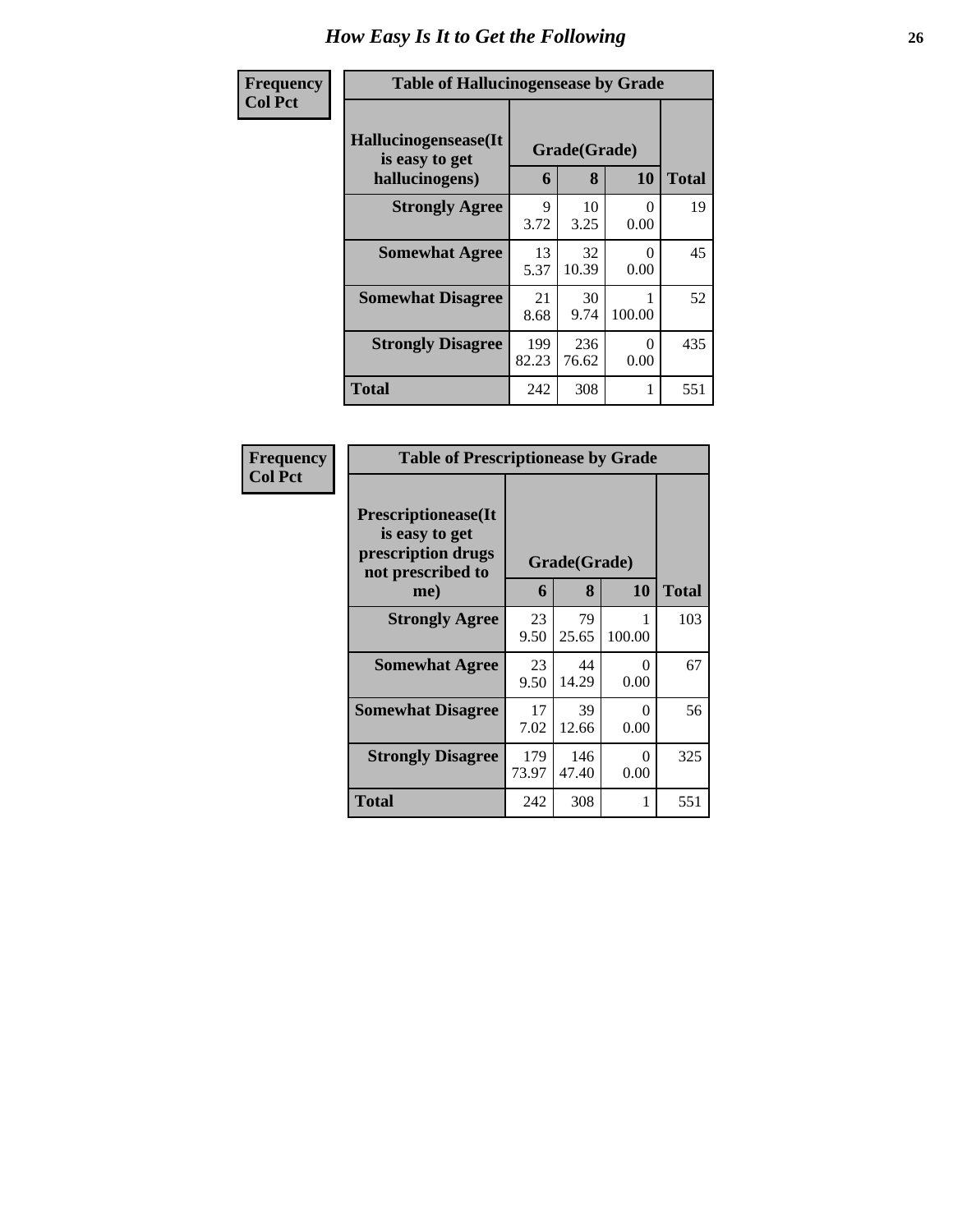#### *Age at Onset of Use* **27** *Results for "Age at Onset of Use" questions exclude students who said they did not use that substance*

| <b>Frequency</b> |              |                  |                  |                  |                  |                                | <b>Table of Grade by Alcoholinit</b> |                  |                                                  |                       |              |
|------------------|--------------|------------------|------------------|------------------|------------------|--------------------------------|--------------------------------------|------------------|--------------------------------------------------|-----------------------|--------------|
| <b>Row Pct</b>   |              |                  |                  |                  |                  |                                |                                      |                  | Alcoholinit (I started using alcohol when I was) |                       |              |
|                  | Grade(Grade) | 8 or<br>younger  | 9                | 10               | 11               | 12                             | 13                                   | 14               | <b>15</b>                                        | <b>18 or</b><br>older | <b>Total</b> |
|                  | 6            | 3<br>23.08       | 7.69             | 7.69             | 3<br>23.08       | 15.38                          | 2<br>15.38                           | $\Omega$<br>0.00 | $\left($<br>0.00                                 | 7.69                  | 13           |
|                  | 8            | 6<br>8.00        | $\Omega$<br>0.00 | 6<br>8.00        | 10<br>13.33      | 18<br>24.00                    | 25<br>33.33                          | 6<br>8.00        | 2.67                                             | $\mathcal{D}$<br>2.67 | 75           |
|                  | 10           | $\Omega$<br>0.00 | $\Omega$<br>0.00 | $\Omega$<br>0.00 | $\Omega$<br>0.00 | $\Omega$<br>0.00               | $\Omega$<br>$0.00\,$                 | $\Omega$<br>0.00 | 100.00                                           | $\Omega$<br>0.00      | $\mathbf{1}$ |
|                  | <b>Total</b> | 9                |                  | 7                | 13               | 20                             | 27                                   | 6                | 3                                                | 3                     | 89           |
|                  |              |                  |                  |                  |                  | <b>Frequency Missing = 462</b> |                                      |                  |                                                  |                       |              |

| <b>Frequency</b> |              |                                                      |                  |                         |            | <b>Table of Grade by Cigarettesinit</b>     |                  |                  |                  |                       |              |
|------------------|--------------|------------------------------------------------------|------------------|-------------------------|------------|---------------------------------------------|------------------|------------------|------------------|-----------------------|--------------|
| <b>Row Pct</b>   |              | Cigarettesinit(I started smoking tobacco when I was) |                  |                         |            |                                             |                  |                  |                  |                       |              |
|                  | Grade(Grade) | <b>8 or</b><br>younger                               | 9                | 10                      | <b>11</b>  | 12                                          | 13               | 14               | 15               | <b>18 or</b><br>older | <b>Total</b> |
|                  | 6            | $\mathfrak{D}$<br>33.33                              | $\Omega$<br>0.00 | $\overline{2}$<br>33.33 | 16.67      | 16.67                                       | $\Omega$<br>0.00 | $\Omega$<br>0.00 | $\Omega$<br>0.00 | $\Omega$<br>0.00      | 6            |
|                  | 8            | 2.78                                                 | 5.56             | $\Omega$<br>0.00        | 5<br>13.89 | 11<br>30.56                                 | 13<br>36.11      | 2<br>5.56        | 2.78             | 2.78                  | 36           |
|                  | 10           | $\Omega$                                             | $\Omega$<br>٠    | $\Omega$                | $\theta$   | $\Omega$                                    | $\theta$<br>٠    | $\theta$         | $\Omega$         | $\Omega$              | $\theta$     |
|                  | <b>Total</b> | 3                                                    | 2                | $\overline{2}$          | 6          | 12                                          | 13               | $\overline{2}$   |                  |                       | 42           |
|                  |              |                                                      |                  |                         |            | <b>Frequency Missing <math>= 509</math></b> |                  |                  |                  |                       |              |

| Frequency      | <b>Table of Grade by Smokelessinit</b> |                                        |                     |                  |                  |                      |              |
|----------------|----------------------------------------|----------------------------------------|---------------------|------------------|------------------|----------------------|--------------|
| <b>Row Pct</b> |                                        | <b>Smokelessinit(I started chewing</b> | tobacco when I was) |                  |                  |                      |              |
|                | Grade(Grade)                           | <b>10</b>                              | 11                  | 12               | 13               | 14                   | <b>Total</b> |
|                | 6                                      | 100.00                                 | 0<br>0.00           | $\Omega$<br>0.00 | $\Omega$<br>0.00 | $\mathbf{0}$<br>0.00 |              |
|                | 8                                      | 5.88                                   | 4<br>23.53          | 29.41            | 5<br>29.41       | 2<br>11.76           | 17           |
|                | 10                                     | $\theta$                               | $\theta$            | 0                | $\Omega$         | 0                    |              |
|                | <b>Total</b>                           | 2                                      | 4                   | 5                | 5                | 2                    | 18           |
|                |                                        | Frequency Missing $= 533$              |                     |                  |                  |                      |              |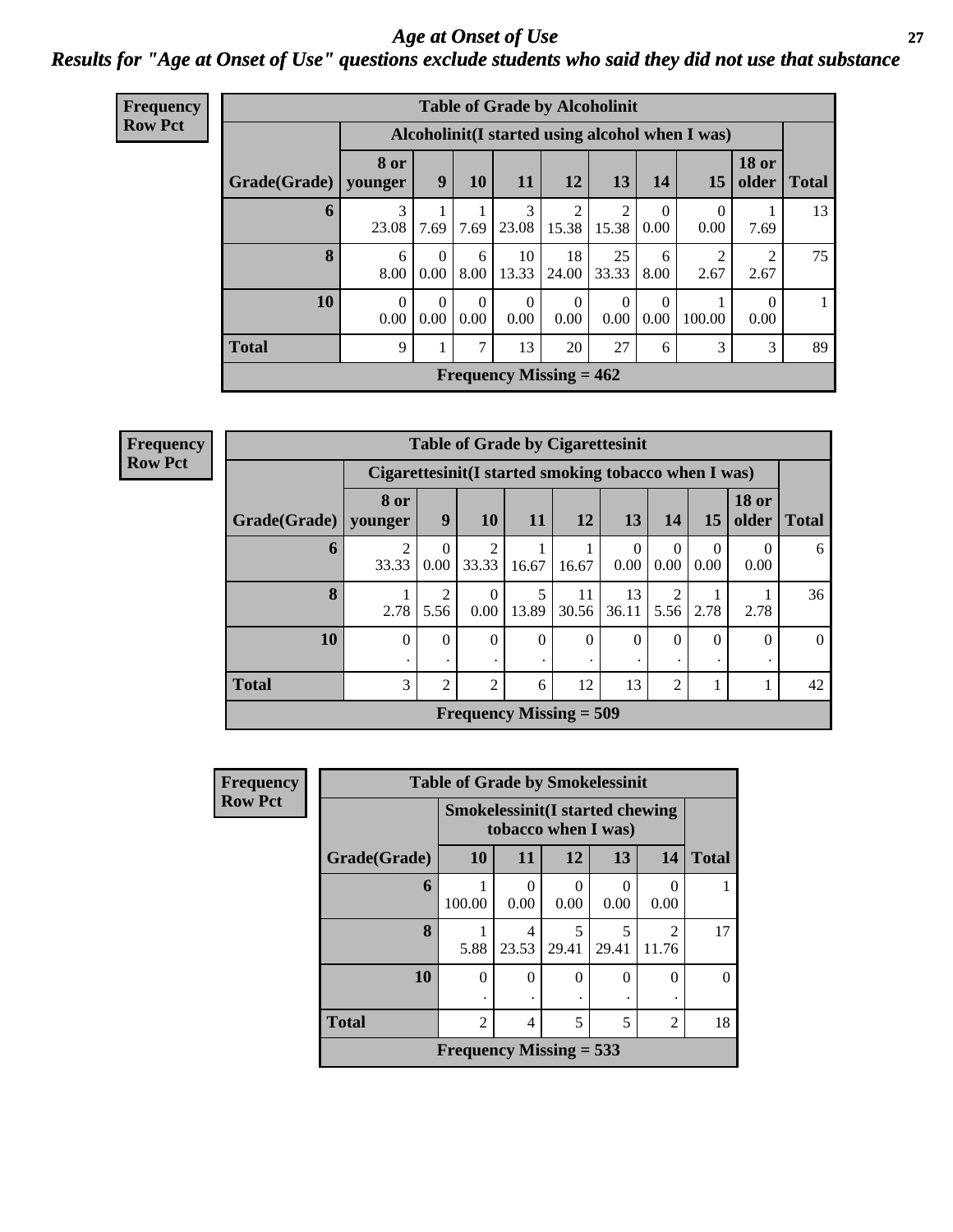#### *Age at Onset of Use* **28**

*Results for "Age at Onset of Use" questions exclude students who said they did not use that substance*

| <b>Frequency</b> | <b>Table of Grade by Marijuanainit</b> |                           |                                                            |                |                         |              |  |  |  |
|------------------|----------------------------------------|---------------------------|------------------------------------------------------------|----------------|-------------------------|--------------|--|--|--|
| <b>Row Pct</b>   |                                        |                           | Marijuanainit (I started<br>using marijuana when I<br>was) |                |                         |              |  |  |  |
|                  | Grade(Grade)                           | 9                         | 12                                                         | 13             | 14                      | <b>Total</b> |  |  |  |
|                  | 6                                      | $\overline{c}$<br>100.00  | 0<br>0.00                                                  | 0<br>0.00      | $\Omega$<br>0.00        | 2            |  |  |  |
|                  | 8                                      | 0<br>0.00                 | $\overline{\mathcal{A}}$<br>40.00                          | 4<br>40.00     | $\mathfrak{D}$<br>20.00 | 10           |  |  |  |
|                  | 10                                     | $\theta$                  | $\Omega$                                                   | $\Omega$       | $\Omega$                | $\Omega$     |  |  |  |
|                  | <b>Total</b>                           | $\overline{c}$            | 4                                                          | $\overline{4}$ | $\overline{2}$          | 12           |  |  |  |
|                  |                                        | Frequency Missing $=$ 539 |                                                            |                |                         |              |  |  |  |

| <b>Frequency</b> | <b>Table of Grade by Cocaineinit</b> |                                                          |              |  |  |  |  |
|------------------|--------------------------------------|----------------------------------------------------------|--------------|--|--|--|--|
| <b>Row Pct</b>   |                                      | Cocaineinit(I<br>started using<br>cocaine<br>when I was) |              |  |  |  |  |
|                  | Grade(Grade)                         | 8 or younger                                             | <b>Total</b> |  |  |  |  |
|                  | 6                                    | 0                                                        | 0            |  |  |  |  |
|                  |                                      |                                                          |              |  |  |  |  |
|                  | 8                                    | 100.00                                                   |              |  |  |  |  |
|                  | 10                                   | $\theta$                                                 | 0            |  |  |  |  |
|                  |                                      |                                                          |              |  |  |  |  |
|                  | <b>Total</b>                         | 1                                                        |              |  |  |  |  |
|                  |                                      | Frequency Missing $= 550$                                |              |  |  |  |  |

| <b>Frequency</b> |              | <b>Table of Grade by Inhalantsinit</b>                        |          |               |            |                                      |              |
|------------------|--------------|---------------------------------------------------------------|----------|---------------|------------|--------------------------------------|--------------|
| <b>Row Pct</b>   |              | <b>Inhalantsinit(I started using</b><br>inhalants when I was) |          |               |            |                                      |              |
|                  | Grade(Grade) | 8 or<br>younger                                               | 9        | 12            | 13         | 14                                   | <b>Total</b> |
|                  | 6            | $\theta$                                                      | $\Omega$ | $\Omega$<br>٠ | $\Omega$   | 0                                    | $\Omega$     |
|                  | 8            | 9.09                                                          | 9.09     | 9.09          | 6<br>54.55 | $\mathcal{D}_{\mathcal{L}}$<br>18.18 | 11           |
|                  | 10           | $\Omega$                                                      | $\Omega$ | $\Omega$<br>٠ | $\Omega$   | $\Omega$                             | $\Omega$     |
|                  | <b>Total</b> | 1                                                             | 1        | 1             | 6          | $\overline{c}$                       | 11           |
|                  |              | <b>Frequency Missing = <math>540</math></b>                   |          |               |            |                                      |              |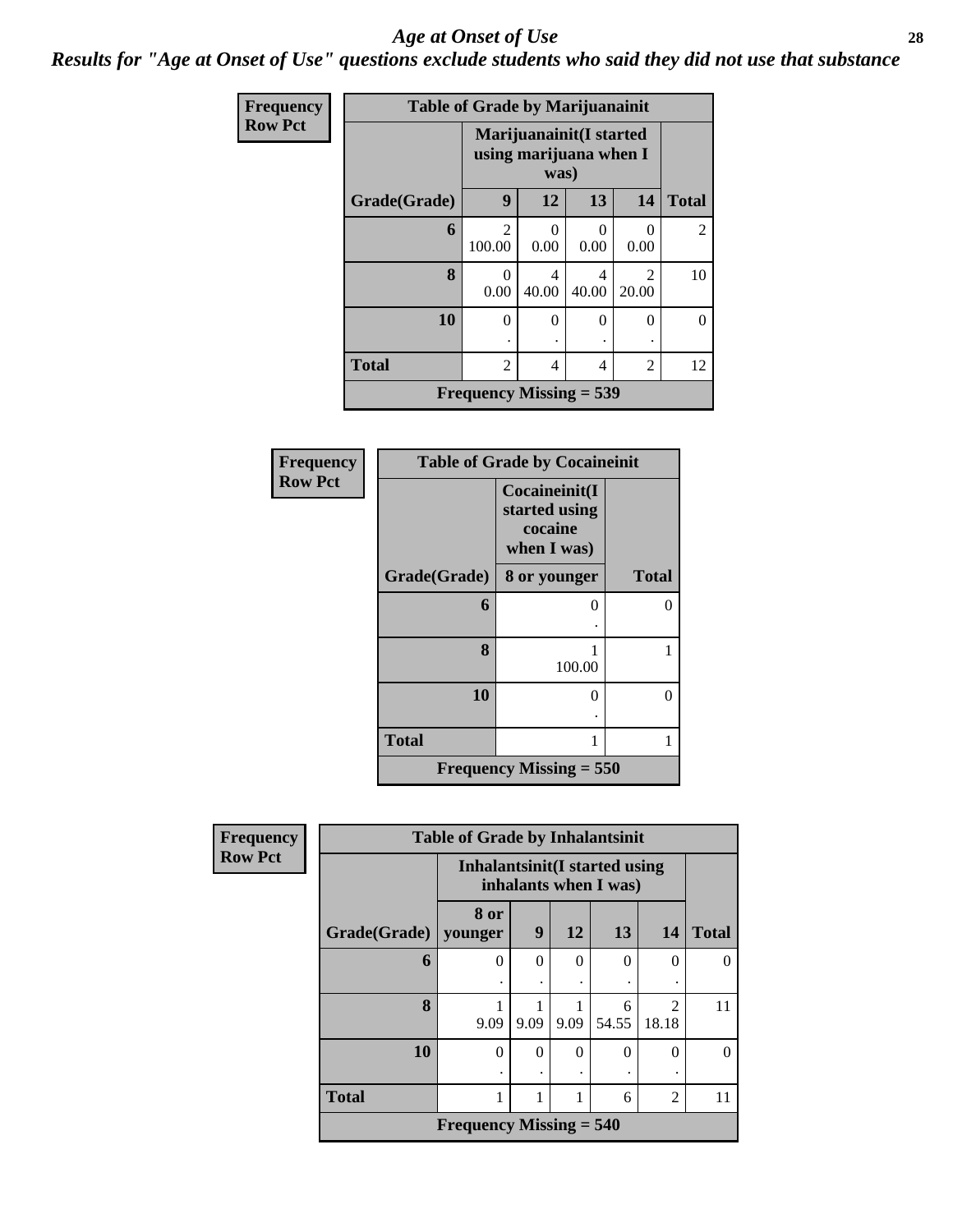#### *Age at Onset of Use* **29**

*Results for "Age at Onset of Use" questions exclude students who said they did not use that substance*

| Frequency      |                        | <b>Table of Grade by Steroidsinit</b> |                                                                |             |              |  |  |
|----------------|------------------------|---------------------------------------|----------------------------------------------------------------|-------------|--------------|--|--|
| <b>Row Pct</b> |                        |                                       | <b>Steroidsinit(I started</b><br>using steroids when I<br>was) |             |              |  |  |
|                | Grade(Grade)   younger | 8 or                                  | 9                                                              | 10          | <b>Total</b> |  |  |
|                | 6                      | 0.00                                  | 0<br>0.00                                                      | 2<br>100.00 | 2            |  |  |
|                | 8                      | 1<br>33.33                            | 33.33                                                          | 33.33       | 3            |  |  |
|                | 10                     | 0                                     | 0                                                              | 0<br>٠      | $\theta$     |  |  |
|                | <b>Total</b>           | 1                                     | 1                                                              | 3           | 5            |  |  |
|                |                        | Frequency Missing $= 546$             |                                                                |             |              |  |  |

| Frequency      | <b>Table of Grade by Ecstasyinit</b> |                                                             |                |  |  |
|----------------|--------------------------------------|-------------------------------------------------------------|----------------|--|--|
| <b>Row Pct</b> |                                      | Ecstasyinit(I<br>started<br>using<br>ecstasy<br>when I was) |                |  |  |
|                | Grade(Grade)                         | 12                                                          | <b>Total</b>   |  |  |
|                | 6                                    | 0                                                           | 0              |  |  |
|                |                                      |                                                             |                |  |  |
|                | 8                                    | $\mathfrak{D}$<br>100.00                                    | $\overline{2}$ |  |  |
|                | 10                                   | 0                                                           | 0              |  |  |
|                |                                      |                                                             |                |  |  |
|                | <b>Total</b>                         | 2                                                           | 2              |  |  |
|                |                                      | Frequency Missing $= 549$                                   |                |  |  |

| Frequency      | <b>Table of Grade by Methinit</b> |                                                                        |              |  |  |  |
|----------------|-----------------------------------|------------------------------------------------------------------------|--------------|--|--|--|
| <b>Row Pct</b> |                                   | <b>Methinit</b> (I started<br>using<br>methamphetamines<br>when I was) |              |  |  |  |
|                | Grade(Grade)                      | 8 or younger                                                           | <b>Total</b> |  |  |  |
|                | 6                                 | 0                                                                      |              |  |  |  |
|                | 8                                 | 100.00                                                                 |              |  |  |  |
|                | 10                                | 0                                                                      | 0            |  |  |  |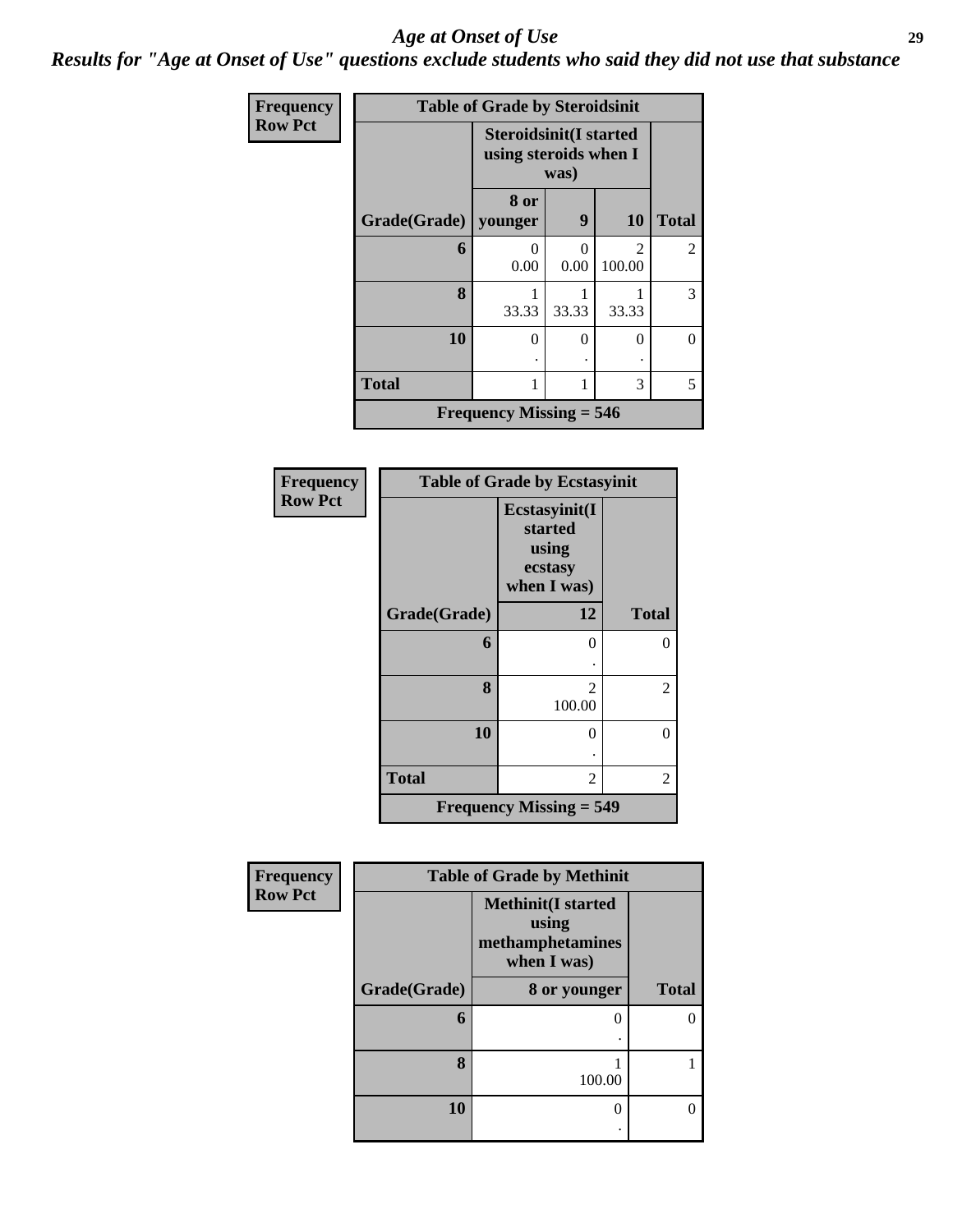#### Age at Onset of Use **30**

*Results for "Age at Onset of Use" questions exclude students who said they did not use that substance*

| <b>Frequency</b> | <b>Table of Grade by Methinit</b> |                                                                       |              |  |  |  |
|------------------|-----------------------------------|-----------------------------------------------------------------------|--------------|--|--|--|
| <b>Row Pct</b>   |                                   | <b>Methinit(I started</b><br>using<br>methamphetamines<br>when I was) |              |  |  |  |
|                  | Grade(Grade)                      | 8 or younger                                                          | <b>Total</b> |  |  |  |
|                  | <b>Total</b>                      |                                                                       |              |  |  |  |
|                  | Frequency Missing $= 550$         |                                                                       |              |  |  |  |

#### *For Grade \* Hallucinogensinit all data are missing since all the levels of variable Hallucinogensinit are missing.*

| Frequency      | <b>Table of Grade by Prescriptioninit</b> |                                                                                                   |                |                                      |                         |            |           |              |
|----------------|-------------------------------------------|---------------------------------------------------------------------------------------------------|----------------|--------------------------------------|-------------------------|------------|-----------|--------------|
| <b>Row Pct</b> |                                           | <b>Prescriptioninit(I started using</b><br>prescription drugs not prescribed to me<br>when I was) |                |                                      |                         |            |           |              |
|                | Grade(Grade)   younger                    | 8 or                                                                                              | 9              | 10                                   | <b>11</b>               | 12         | 13        | <b>Total</b> |
|                | 6                                         | $\mathfrak{D}$<br>33.33                                                                           | 16.67          | $\mathcal{D}_{\mathcal{L}}$<br>33.33 | 16.67                   | 0<br>0.00  | 0<br>0.00 | 6            |
|                | 8                                         | 8.33                                                                                              | 8.33           | 0.00                                 | $\mathfrak{D}$<br>16.67 | 3<br>25.00 | 41.67     | 12           |
|                | 10                                        | $\Omega$                                                                                          | $\Omega$       | $\theta$                             | 0                       | $\Omega$   | $\Omega$  | $\theta$     |
|                | <b>Total</b>                              | 3                                                                                                 | $\mathfrak{D}$ | $\mathfrak{D}$                       | 3                       | 3          | 5         | 18           |
|                |                                           |                                                                                                   |                | Frequency Missing $= 533$            |                         |            |           |              |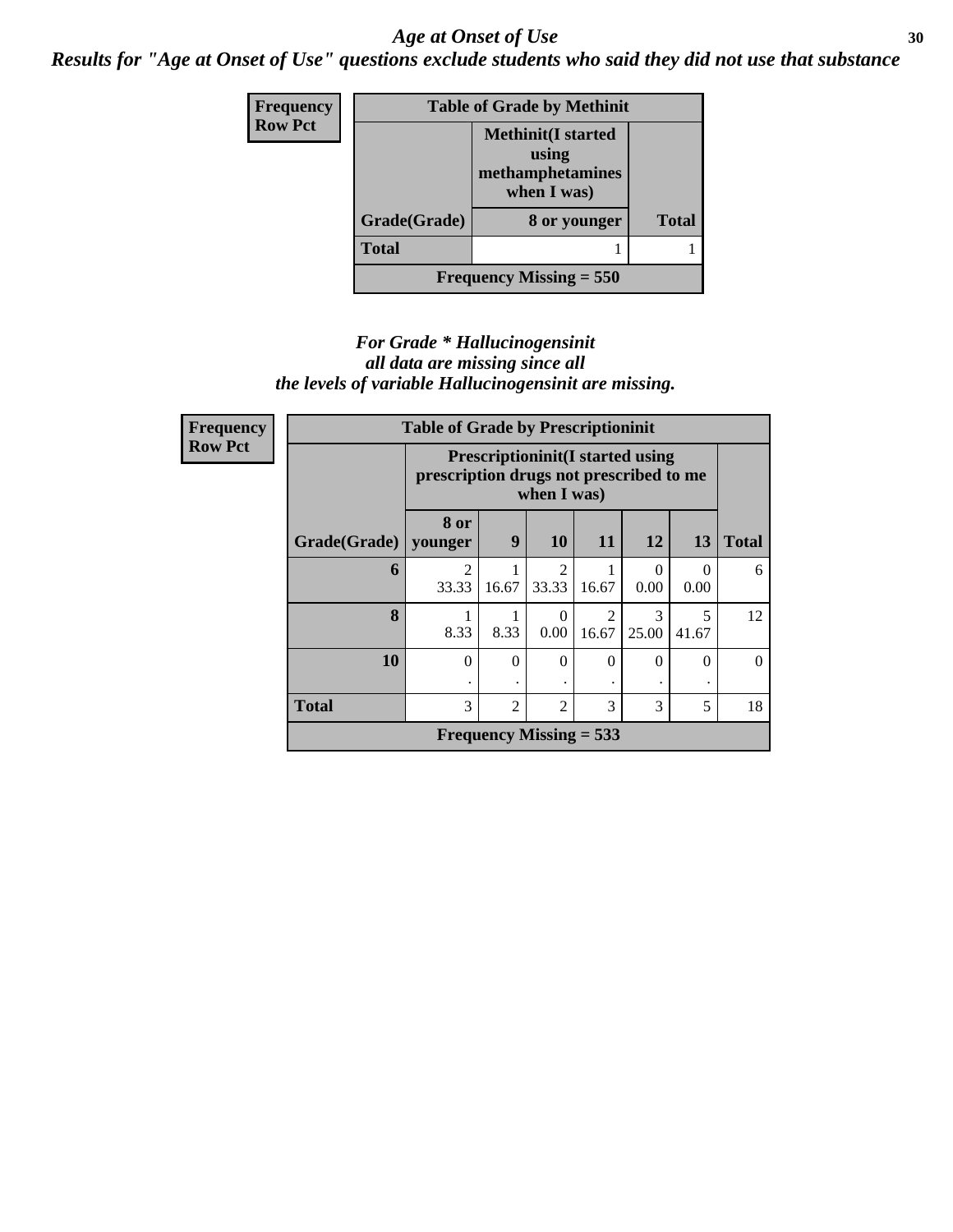| Frequency      | <b>Table of Alcoholharm by Grade</b>          |              |                         |           |     |  |
|----------------|-----------------------------------------------|--------------|-------------------------|-----------|-----|--|
| <b>Col Pct</b> | Alcoholharm(I<br>think alcohol is<br>harmful) | 6            | Grade(Grade)<br>10<br>8 |           |     |  |
|                | <b>Strongly Agree</b>                         | 199<br>82.23 | 160<br>51.95            | 0<br>0.00 | 359 |  |
|                | <b>Somewhat Agree</b>                         | 13<br>5.37   | 67<br>21.75             | 100.00    | 81  |  |
|                | <b>Somewhat Disagree</b>                      | 6<br>2.48    | 47<br>15.26             | 0<br>0.00 | 53  |  |
|                | <b>Strongly Disagree</b>                      | 24<br>9.92   | 34<br>11.04             | 0<br>0.00 | 58  |  |
|                | <b>Total</b>                                  | 242          | 308                     | 1         | 551 |  |

| <b>Frequency<br/>Col Pct</b> |
|------------------------------|
|                              |

| <b>Table of Cigarettesharm by Grade</b>                  |                   |              |             |     |  |  |  |
|----------------------------------------------------------|-------------------|--------------|-------------|-----|--|--|--|
| Cigarettesharm(I<br>think smoking<br>tobacco is harmful) | Grade(Grade)<br>6 | <b>Total</b> |             |     |  |  |  |
| <b>Strongly Agree</b>                                    | 209<br>86.36      | 220<br>71.43 | 1<br>100.00 | 430 |  |  |  |
| <b>Somewhat Agree</b>                                    | 4<br>1.65         | 46<br>14.94  | 0<br>0.00   | 50  |  |  |  |
| <b>Somewhat Disagree</b>                                 | 4<br>1.65         | 12<br>3.90   | 0<br>0.00   | 16  |  |  |  |
| <b>Strongly Disagree</b>                                 | 25<br>10.33       | 30<br>9.74   | 0<br>0.00   | 55  |  |  |  |
| <b>Total</b>                                             | 242               | 308          | 1           | 551 |  |  |  |

| Frequency      | <b>Table of Smokelessharm by Grade</b> |              |              |                           |              |
|----------------|----------------------------------------|--------------|--------------|---------------------------|--------------|
| <b>Col Pct</b> | Smokelessharm(I<br>think chewing       | Grade(Grade) |              |                           |              |
|                | tobacco is harmful)                    | 6            | 8            | 10                        | <b>Total</b> |
|                | <b>Strongly Agree</b>                  | 205<br>84.71 | 213<br>69.16 | 100.00                    | 419          |
|                | <b>Somewhat Agree</b>                  | 8<br>3.31    | 44<br>14.29  | $\mathbf{\Omega}$<br>0.00 | 52           |
|                | <b>Somewhat Disagree</b>               | 3<br>1.24    | 19<br>6.17   | $\mathbf{\Omega}$<br>0.00 | 22           |
|                | <b>Strongly Disagree</b>               | 26<br>10.74  | 32<br>10.39  | 0<br>0.00                 | 58           |
|                | <b>Total</b>                           | 242          | 308          | 1                         | 551          |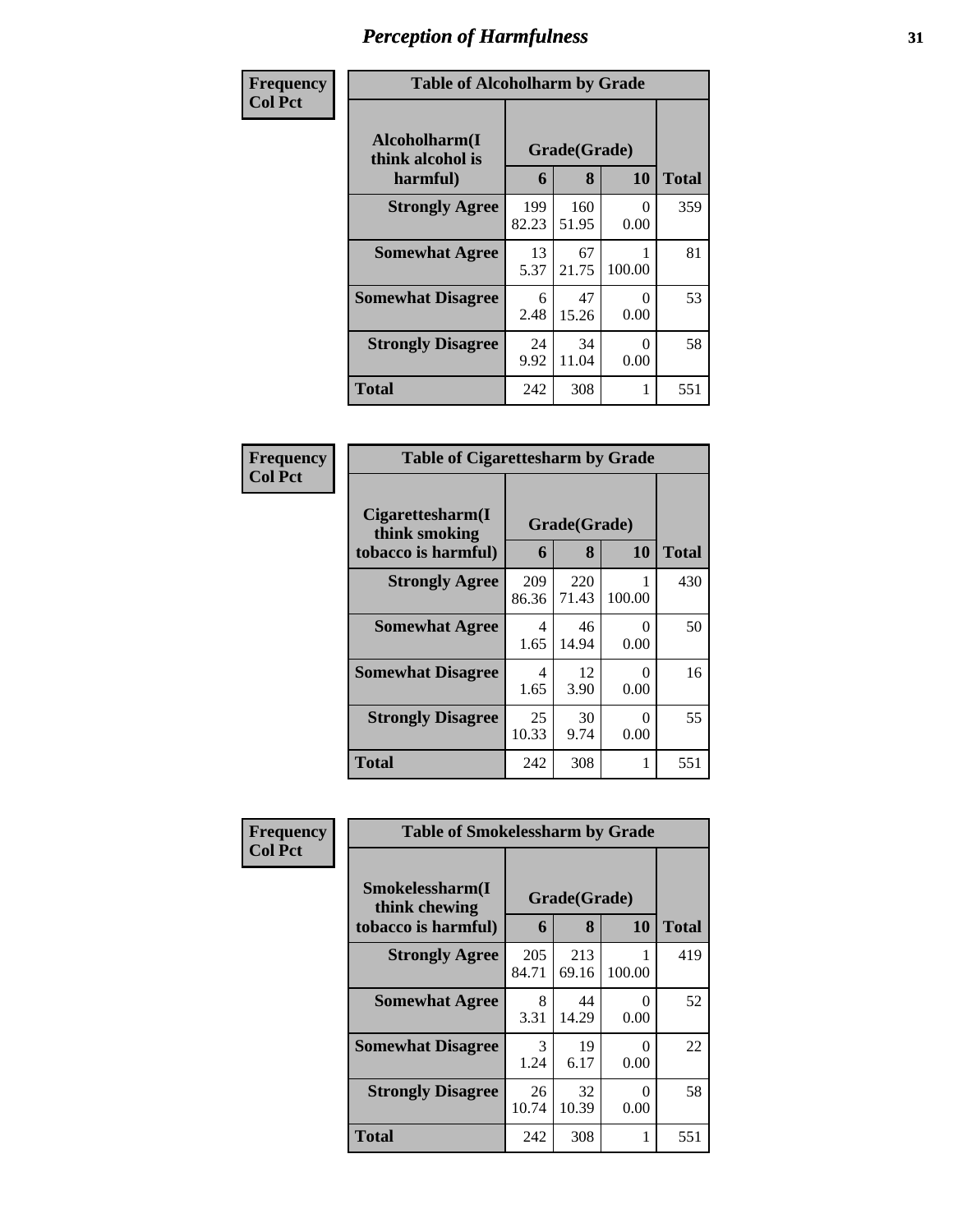| Frequency      | <b>Table of Marijuanaharm by Grade</b>            |              |                         |                  |     |  |
|----------------|---------------------------------------------------|--------------|-------------------------|------------------|-----|--|
| <b>Col Pct</b> | Marijuanaharm(I<br>think marijuana is<br>harmful) | 6            | Grade(Grade)<br>10<br>8 |                  |     |  |
|                | <b>Strongly Agree</b>                             | 211<br>87.19 | 231<br>75.00            | $\Omega$<br>0.00 | 442 |  |
|                | <b>Somewhat Agree</b>                             | 0<br>0.00    | 22<br>7.14              | 100.00           | 23  |  |
|                | <b>Somewhat Disagree</b>                          | 3<br>1.24    | 18<br>5.84              | 0<br>0.00        | 21  |  |
|                | <b>Strongly Disagree</b>                          | 28<br>11.57  | 37<br>12.01             | 0<br>0.00        | 65  |  |
|                | <b>Total</b>                                      | 242          | 308                     |                  | 551 |  |

| Frequency<br>Col Pct |
|----------------------|
|                      |

| <b>Table of Cocaineharm by Grade</b>          |                   |              |             |     |  |  |  |
|-----------------------------------------------|-------------------|--------------|-------------|-----|--|--|--|
| Cocaineharm(I<br>think cocaine is<br>harmful) | Grade(Grade)<br>6 | <b>Total</b> |             |     |  |  |  |
| <b>Strongly Agree</b>                         | 212<br>87.60      | 252<br>81.82 | 1<br>100.00 | 465 |  |  |  |
| <b>Somewhat Agree</b>                         | 1<br>0.41         | 17<br>5.52   | 0<br>0.00   | 18  |  |  |  |
| <b>Somewhat Disagree</b>                      | 1<br>0.41         | 6<br>1.95    | 0<br>0.00   |     |  |  |  |
| <b>Strongly Disagree</b>                      | 28<br>11.57       | 33<br>10.71  | 0<br>0.00   | 61  |  |  |  |
| <b>Total</b>                                  | 242               | 308          | 1           | 551 |  |  |  |

| Frequency<br><b>Col Pct</b> | <b>Table of Inhalantsharm by Grade</b>  |              |              |                  |              |
|-----------------------------|-----------------------------------------|--------------|--------------|------------------|--------------|
|                             | Inhalantsharm(I)<br>think inhalants are | Grade(Grade) |              |                  |              |
|                             | harmful)                                | 6            | 8            | <b>10</b>        | <b>Total</b> |
|                             | <b>Strongly Agree</b>                   | 208<br>85.95 | 237<br>76.95 | 100.00           | 446          |
|                             | <b>Somewhat Agree</b>                   | 5<br>2.07    | 29<br>9.42   | $\Omega$<br>0.00 | 34           |
|                             | <b>Somewhat Disagree</b>                | 3<br>1.24    | 12<br>3.90   | 0<br>0.00        | 15           |
|                             | <b>Strongly Disagree</b>                | 26<br>10.74  | 30<br>9.74   | $\Omega$<br>0.00 | 56           |
|                             | <b>Total</b>                            | 242          | 308          | 1                | 551          |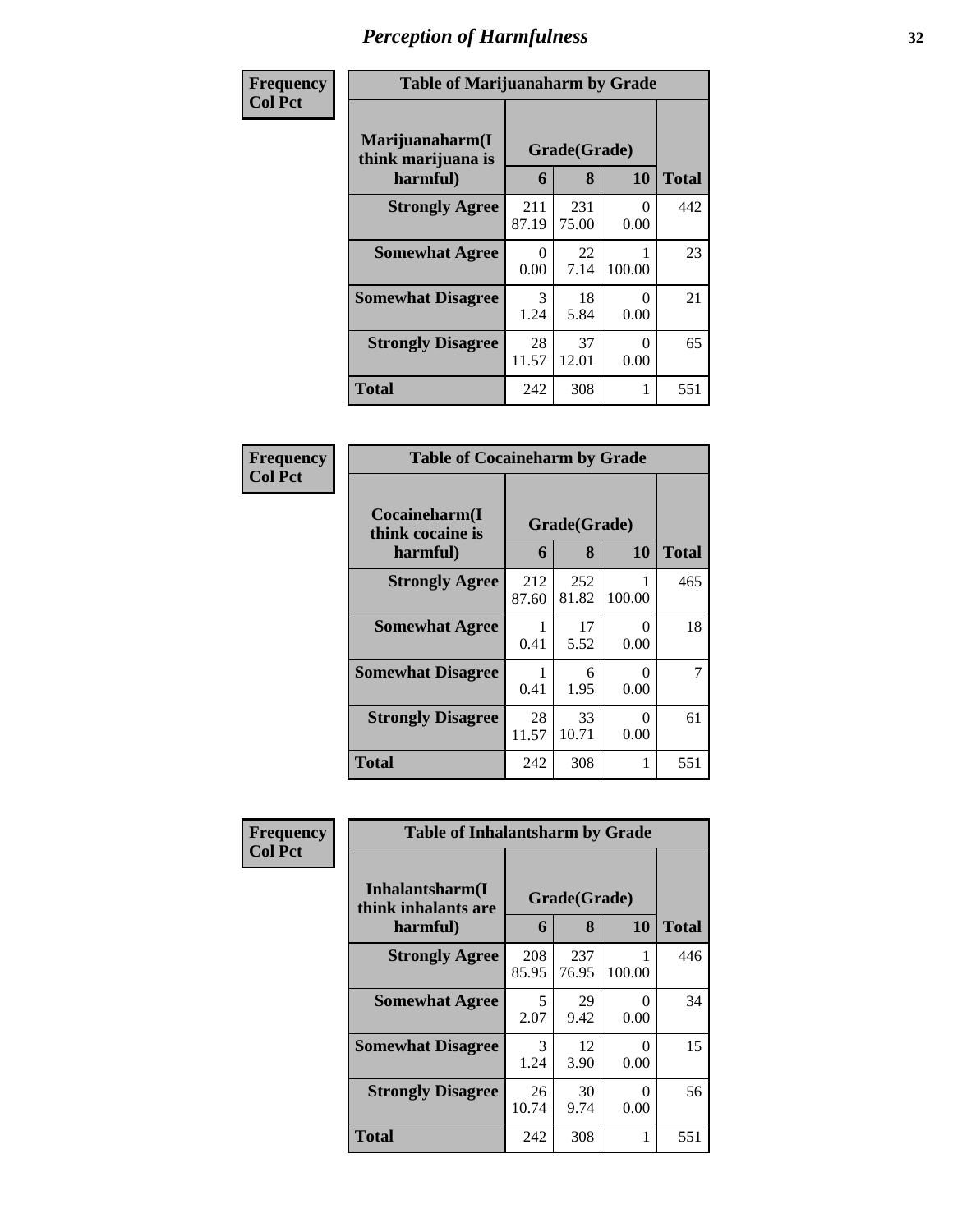| Frequency      | <b>Table of Steroidsharm by Grade</b>            |                       |                   |           |              |  |
|----------------|--------------------------------------------------|-----------------------|-------------------|-----------|--------------|--|
| <b>Col Pct</b> | Steroidsharm(I<br>think steroids are<br>harmful) | 6                     | Grade(Grade)<br>8 | 10        | <b>Total</b> |  |
|                | <b>Strongly Agree</b>                            | 200<br>82.64          | 232<br>75.32      | 100.00    | 433          |  |
|                | <b>Somewhat Agree</b>                            | 11<br>4.55            | 30<br>9.74        | 0<br>0.00 | 41           |  |
|                | <b>Somewhat Disagree</b>                         | $\mathcal{F}$<br>1.24 | 8<br>2.60         | 0<br>0.00 | 11           |  |
|                | <b>Strongly Disagree</b>                         | 28<br>11.57           | 38<br>12.34       | 0<br>0.00 | 66           |  |
|                | <b>Total</b>                                     | 242                   | 308               |           | 551          |  |

| <b>Frequency</b> |
|------------------|
| $ $ Col Pct      |

| <b>Table of Ecstasyharm by Grade</b>                |              |                         |             |     |  |  |  |
|-----------------------------------------------------|--------------|-------------------------|-------------|-----|--|--|--|
| $E$ cstasyharm $(I$<br>think ecstasy is<br>harmful) | 6            | Grade(Grade)<br>10<br>8 |             |     |  |  |  |
| <b>Strongly Agree</b>                               | 210<br>86.78 | 251<br>81.49            | 1<br>100.00 | 462 |  |  |  |
| <b>Somewhat Agree</b>                               | 3<br>1.24    | 21<br>6.82              | 0<br>0.00   | 24  |  |  |  |
| <b>Somewhat Disagree</b>                            | 2<br>0.83    | 5<br>1.62               | 0<br>0.00   | 7   |  |  |  |
| <b>Strongly Disagree</b>                            | 27<br>11.16  | 31<br>10.06             | 0<br>0.00   | 58  |  |  |  |
| Total                                               | 242          | 308                     | 1           | 551 |  |  |  |

| Frequency      | <b>Table of Methharm by Grade</b>            |              |                                     |           |              |  |
|----------------|----------------------------------------------|--------------|-------------------------------------|-----------|--------------|--|
| <b>Col Pct</b> | <b>Methharm</b> (I think<br>methamphetamines |              | Grade(Grade)                        |           |              |  |
|                | are harmful)                                 | 6            | 8                                   | 10        | <b>Total</b> |  |
|                | <b>Strongly Agree</b>                        | 208<br>85.95 | 261<br>84.74                        | 100.00    | 470          |  |
|                | <b>Somewhat Agree</b>                        | 4<br>1.65    | 13<br>4.22                          | 0<br>0.00 | 17           |  |
|                | <b>Somewhat Disagree</b>                     | 3<br>1.24    | $\mathcal{D}_{\mathcal{L}}$<br>0.65 | 0<br>0.00 | 5            |  |
|                | <b>Strongly Disagree</b>                     | 27<br>11.16  | 32<br>10.39                         | 0<br>0.00 | 59           |  |
|                | <b>Total</b>                                 | 242          | 308                                 | 1         | 551          |  |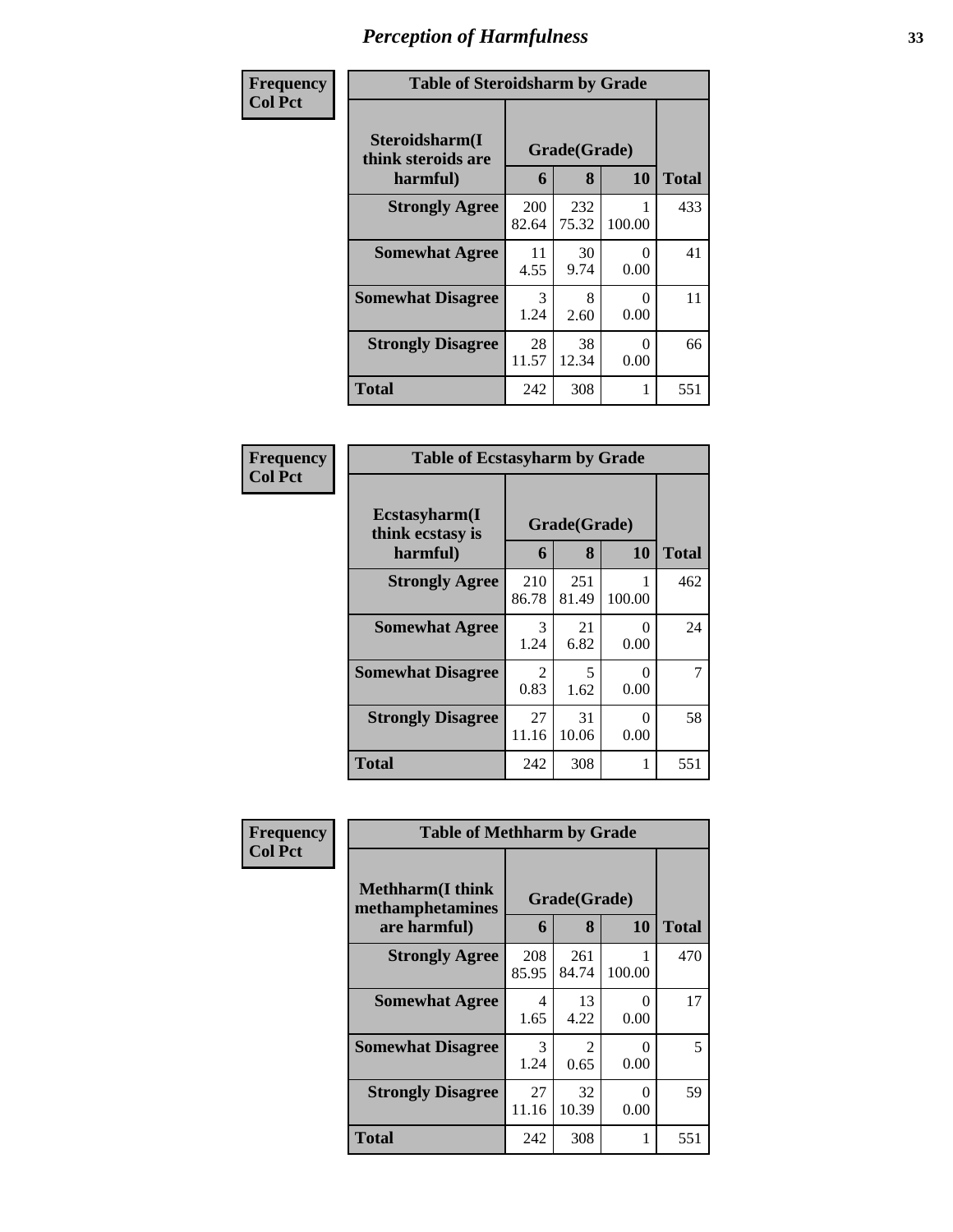| Frequency      | <b>Table of Hallucinogensharm by Grade</b>                 |                       |                       |                  |              |
|----------------|------------------------------------------------------------|-----------------------|-----------------------|------------------|--------------|
| <b>Col Pct</b> | Hallucinogensharm(I<br>think hallucinogens<br>are harmful) | 6                     | Grade(Grade)<br>8     | 10               | <b>Total</b> |
|                | <b>Strongly Agree</b>                                      | 206<br>85.12          | 256<br>83.12          | 100.00           | 463          |
|                | <b>Somewhat Agree</b>                                      | 7<br>2.89             | 19<br>6.17            | 0<br>0.00        | 26           |
|                | <b>Somewhat Disagree</b>                                   | $\mathcal{L}$<br>0.83 | $\mathcal{D}$<br>0.65 | $\Omega$<br>0.00 | 4            |
|                | <b>Strongly Disagree</b>                                   | 27<br>11.16           | 31<br>10.06           | 0<br>0.00        | 58           |
|                | <b>Total</b>                                               | 242                   | 308                   |                  | 551          |

| Frequency      | <b>Table of Prescriptionharm by Grade</b>                                                 |              |                   |           |              |
|----------------|-------------------------------------------------------------------------------------------|--------------|-------------------|-----------|--------------|
| <b>Col Pct</b> | Prescriptionharm(I<br>think prescription<br>drugs not<br>prescribed to me<br>are harmful) | 6            | Grade(Grade)<br>8 | <b>10</b> | <b>Total</b> |
|                | <b>Strongly Agree</b>                                                                     | 198<br>81.82 | 216<br>70.13      | 100.00    | 415          |
|                | <b>Somewhat Agree</b>                                                                     | 11<br>4.55   | 42<br>13.64       | 0<br>0.00 | 53           |
|                | <b>Somewhat Disagree</b>                                                                  | 5<br>2.07    | 18<br>5.84        | 0<br>0.00 | 23           |
|                | <b>Strongly Disagree</b>                                                                  | 28<br>11.57  | 32<br>10.39       | 0<br>0.00 | 60           |
|                | Total                                                                                     | 242          | 308               | 1         | 551          |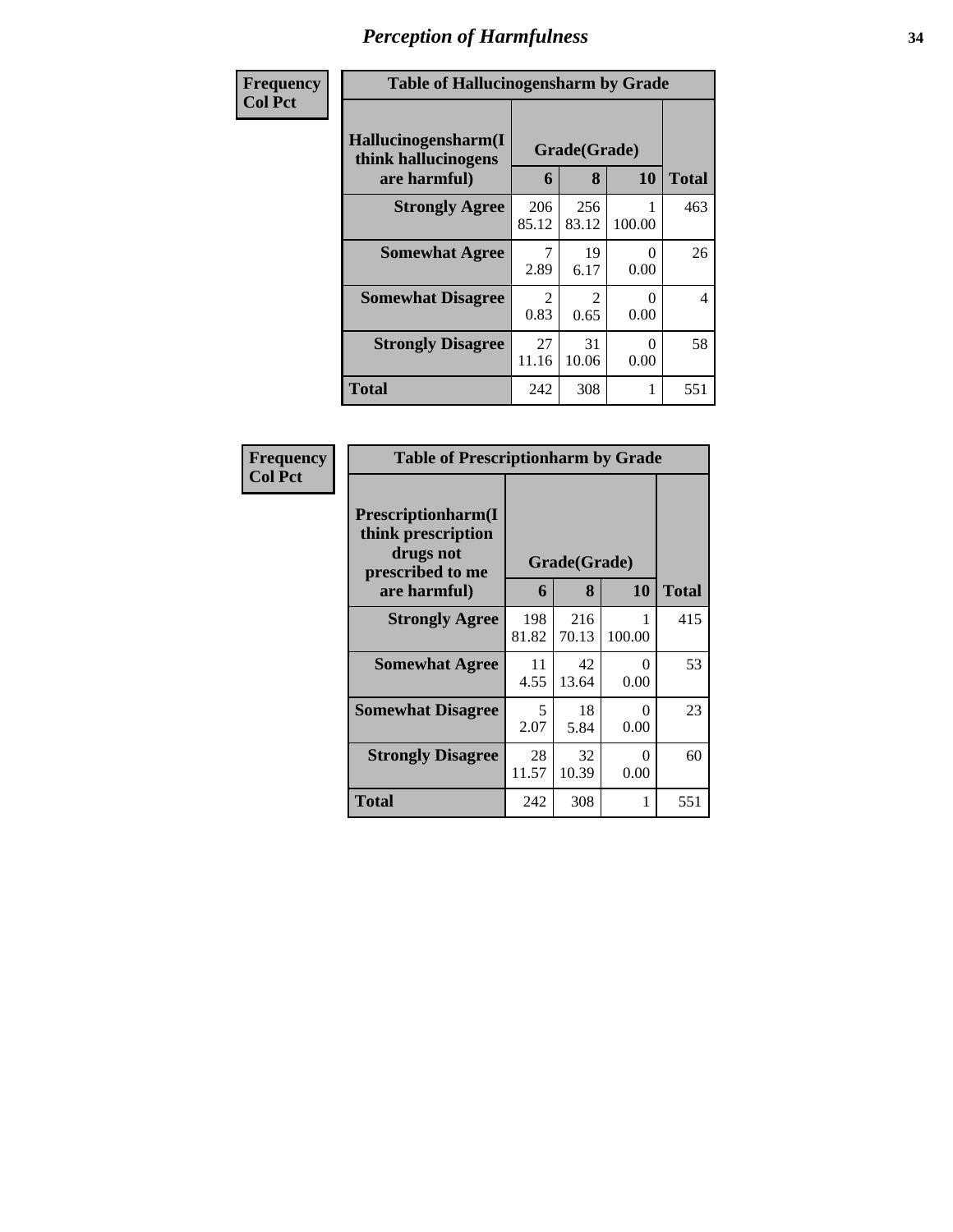### *Disapproval by Adults* **35**

| Frequency      | <b>Table of Alcoholadult by Grade</b>                                 |              |                   |                  |              |  |
|----------------|-----------------------------------------------------------------------|--------------|-------------------|------------------|--------------|--|
| <b>Col Pct</b> | <b>Alcoholadult</b> (Adults<br>would disapprove if<br>I used alcohol) | 6            | Grade(Grade)<br>8 | 10               | <b>Total</b> |  |
|                | <b>Strongly Agree</b>                                                 | 182<br>75.21 | 184<br>59.74      | 0<br>0.00        | 366          |  |
|                | <b>Somewhat Agree</b>                                                 | 22<br>9.09   | 52<br>16.88       | 100.00           | 75           |  |
|                | <b>Somewhat Disagree</b>                                              | 11<br>4.55   | 36<br>11.69       | $\Omega$<br>0.00 | 47           |  |
|                | <b>Strongly Disagree</b>                                              | 27<br>11.16  | 36<br>11.69       | $\Omega$<br>0.00 | 63           |  |
|                | <b>Total</b>                                                          | 242          | 308               | 1                | 551          |  |

| Frequency      | <b>Table of Tobaccoadult by Grade</b>                         |              |                   |           |              |
|----------------|---------------------------------------------------------------|--------------|-------------------|-----------|--------------|
| <b>Col Pct</b> | Tobaccoadult(Adults<br>would disapprove if<br>I used tobacco) | 6            | Grade(Grade)<br>8 | <b>10</b> | <b>Total</b> |
|                | <b>Strongly Agree</b>                                         | 200<br>82.64 | 229<br>74.35      | 100.00    | 430          |
|                | <b>Somewhat Agree</b>                                         | 8<br>3.31    | 31<br>10.06       | 0<br>0.00 | 39           |
|                | <b>Somewhat Disagree</b>                                      | 4<br>1.65    | 14<br>4.55        | 0<br>0.00 | 18           |
|                | <b>Strongly Disagree</b>                                      | 30<br>12.40  | 34<br>11.04       | 0<br>0.00 | 64           |
|                | <b>Total</b>                                                  | 242          | 308               | 1         | 551          |

| Frequency      | <b>Table of Marijuanaadult by Grade</b>        |                       |                   |           |              |  |
|----------------|------------------------------------------------|-----------------------|-------------------|-----------|--------------|--|
| <b>Col Pct</b> | Marijuanaadult(Adults<br>would disapprove if I | 6                     | Grade(Grade)<br>8 | 10        |              |  |
|                | used marijuana)                                |                       |                   |           | <b>Total</b> |  |
|                | <b>Strongly Agree</b>                          | 207<br>85.54          | 259<br>84.09      | 0<br>0.00 | 466          |  |
|                | <b>Somewhat Agree</b>                          | $\mathcal{R}$<br>1.24 | 2.27              | 100.00    | 11           |  |
|                | <b>Somewhat Disagree</b>                       | 0.41                  | 4<br>1.30         | 0<br>0.00 | 5            |  |
|                | <b>Strongly Disagree</b>                       | 31<br>12.81           | 38<br>12.34       | 0<br>0.00 | 69           |  |
|                | <b>Total</b>                                   | 242                   | 308               |           | 551          |  |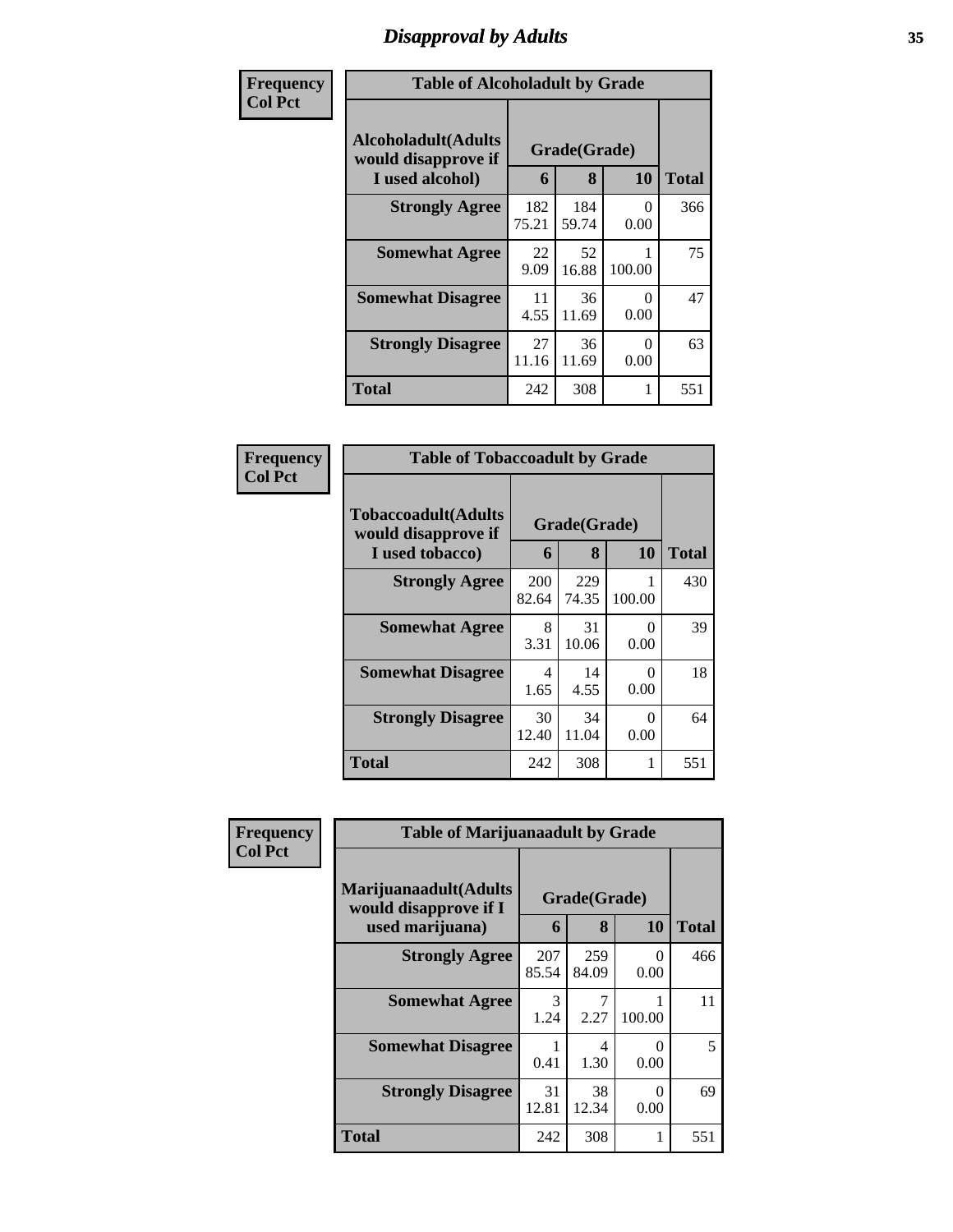### *Disapproval by Adults* **36**

| Frequency      | <b>Table of Otherdrugadult by Grade</b>                                     |                  |                   |                           |                |
|----------------|-----------------------------------------------------------------------------|------------------|-------------------|---------------------------|----------------|
| <b>Col Pct</b> | <b>Otherdrugadult</b> (Adults<br>would disapprove if I<br>used other drugs) | 6                | Grade(Grade)<br>8 | 10                        | <b>Total</b>   |
|                | <b>Strongly Agree</b>                                                       | 206<br>85.12     | 264<br>85.71      | 100.00                    | 471            |
|                | <b>Somewhat Agree</b>                                                       | 5<br>2.07        | 4<br>1.30         | 0<br>0.00                 | 9              |
|                | <b>Somewhat Disagree</b>                                                    | $\Omega$<br>0.00 | 0.65              | $\mathbf{\Omega}$<br>0.00 | $\overline{2}$ |
|                | <b>Strongly Disagree</b>                                                    | 31<br>12.81      | 38<br>12.34       | 0<br>0.00                 | 69             |
|                | <b>Total</b>                                                                | 242              | 308               |                           | 551            |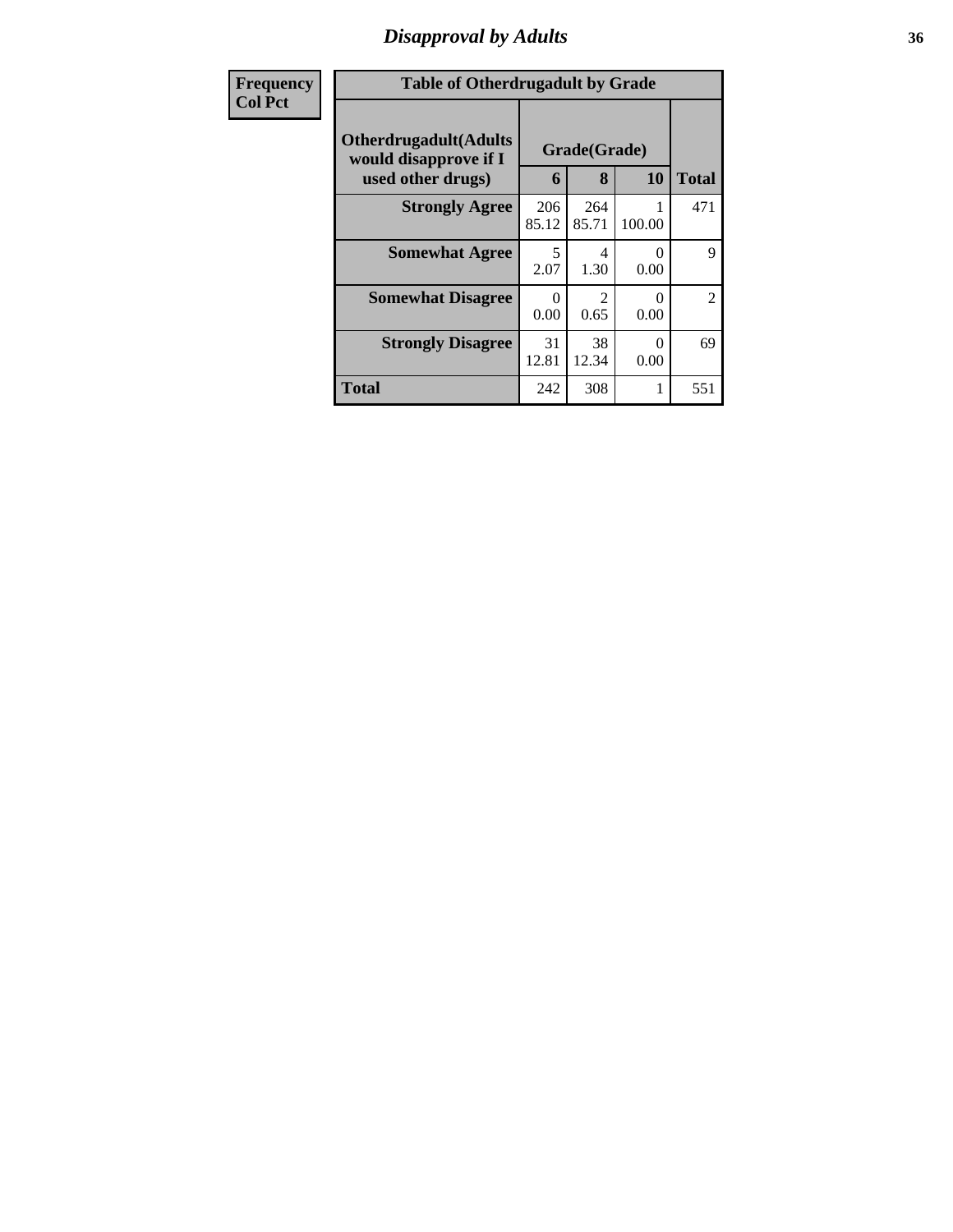# *Disapproval by Peers* **37**

| Frequency      | <b>Table of Alcoholpeer by Grade</b>                    |              |              |           |              |  |  |
|----------------|---------------------------------------------------------|--------------|--------------|-----------|--------------|--|--|
| <b>Col Pct</b> | Alcoholpeer(My<br>friends would<br>disapprove if I used | Grade(Grade) |              |           |              |  |  |
|                | alcohol)                                                |              | 8            | 10        | <b>Total</b> |  |  |
|                | <b>Strongly Agree</b>                                   | 169<br>69.83 | 107<br>34.74 | 0<br>0.00 | 276          |  |  |
|                | <b>Somewhat Agree</b>                                   | 28<br>11.57  | 69<br>22.40  | 0<br>0.00 | 97           |  |  |
|                | <b>Somewhat Disagree</b>                                | 13<br>5.37   | 54<br>17.53  | 0<br>0.00 | 67           |  |  |
|                | <b>Strongly Disagree</b>                                | 32<br>13.22  | 78<br>25.32  | 100.00    | 111          |  |  |
|                | Total                                                   | 242          | 308          | 1         | 551          |  |  |

| Frequency      | <b>Table of Tobaccopeer by Grade</b>                                |                              |              |                           |              |  |  |
|----------------|---------------------------------------------------------------------|------------------------------|--------------|---------------------------|--------------|--|--|
| <b>Col Pct</b> | Tobaccopeer(My<br>friends would<br>disapprove if I used<br>tobacco) | Grade(Grade)<br>10<br>8<br>6 |              |                           | <b>Total</b> |  |  |
|                | <b>Strongly Agree</b>                                               | 175<br>72.31                 | 137<br>44.48 | 100.00                    | 313          |  |  |
|                | <b>Somewhat Agree</b>                                               | 29<br>11.98                  | 67<br>21.75  | 0<br>0.00                 | 96           |  |  |
|                | <b>Somewhat Disagree</b>                                            | 9<br>3.72                    | 41<br>13.31  | $\mathbf{\Omega}$<br>0.00 | 50           |  |  |
|                | <b>Strongly Disagree</b>                                            | 29<br>11.98                  | 63<br>20.45  | 0<br>0.00                 | 92           |  |  |
|                | Total                                                               | 242                          | 308          | 1                         | 551          |  |  |

| Frequency      | <b>Table of Marijuanapeer by Grade</b>                    |              |              |        |              |
|----------------|-----------------------------------------------------------|--------------|--------------|--------|--------------|
| <b>Col Pct</b> | Marijuanapeer(My<br>friends would<br>disapprove if I used | Grade(Grade) |              |        |              |
|                | marijuana)                                                | 6            | 8            | 10     | <b>Total</b> |
|                | <b>Strongly Agree</b>                                     | 194<br>80.17 | 167<br>54.22 | 100.00 | 362          |
|                | <b>Somewhat Agree</b>                                     | 13<br>5.37   | 45<br>14.61  | 0.00   | 58           |
|                | <b>Somewhat Disagree</b>                                  | 6<br>2.48    | 34<br>11.04  | 0.00   | 40           |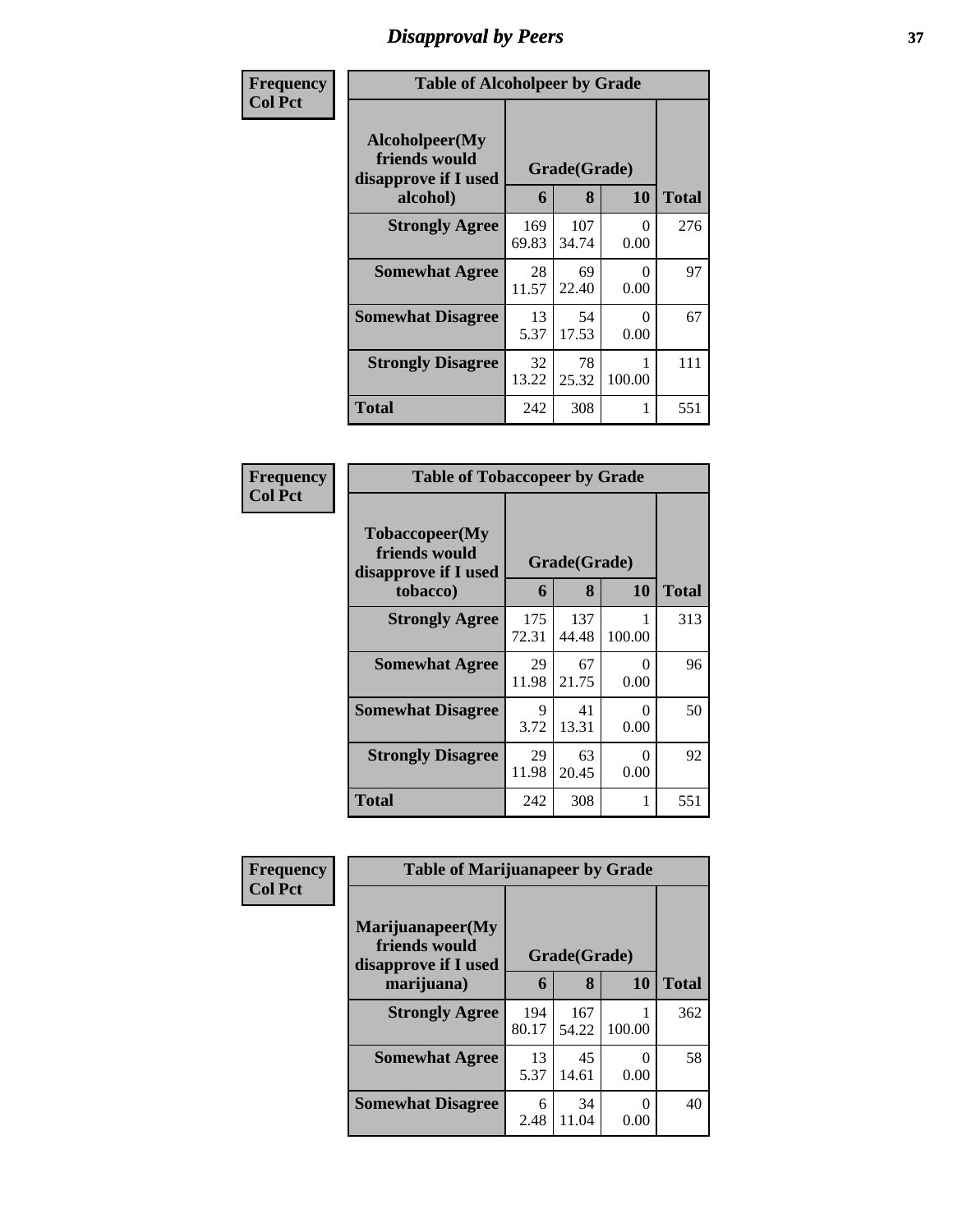# *Disapproval by Peers* **38**

| <b>Frequency</b><br><b>Col Pct</b> | <b>Table of Marijuanapeer by Grade</b>                                  |             |                   |      |              |  |
|------------------------------------|-------------------------------------------------------------------------|-------------|-------------------|------|--------------|--|
|                                    | Marijuanapeer(My<br>friends would<br>disapprove if I used<br>marijuana) | 6           | Grade(Grade)<br>8 | 10   | <b>Total</b> |  |
|                                    | <b>Strongly Disagree</b>                                                | 29<br>11.98 | 62<br>20.13       | 0.00 | 91           |  |
|                                    | Total                                                                   | 242         | 308               |      | 551          |  |

| <b>Frequency</b> | <b>Table of Otherdrugpeer by Grade</b>                                    |             |                   |                  |              |  |  |
|------------------|---------------------------------------------------------------------------|-------------|-------------------|------------------|--------------|--|--|
| <b>Col Pct</b>   | Otherdrugpeer(My<br>friends would<br>disapprove if I used<br>other drugs) | 6           | Grade(Grade)<br>8 | 10               | <b>Total</b> |  |  |
|                  | <b>Strongly Agree</b>                                                     | 198         | 181               |                  | 380          |  |  |
|                  |                                                                           | 81.82       | 58.77             | 100.00           |              |  |  |
|                  | <b>Somewhat Agree</b>                                                     | 11<br>4.55  | 40<br>12.99       | 0<br>0.00        | 51           |  |  |
|                  | <b>Somewhat Disagree</b>                                                  | 7<br>2.89   | 28<br>9.09        | $\Omega$<br>0.00 | 35           |  |  |
|                  | <b>Strongly Disagree</b>                                                  | 26<br>10.74 | 59<br>19.16       | 0<br>0.00        | 85           |  |  |
|                  | <b>Total</b>                                                              | 242         | 308               |                  | 551          |  |  |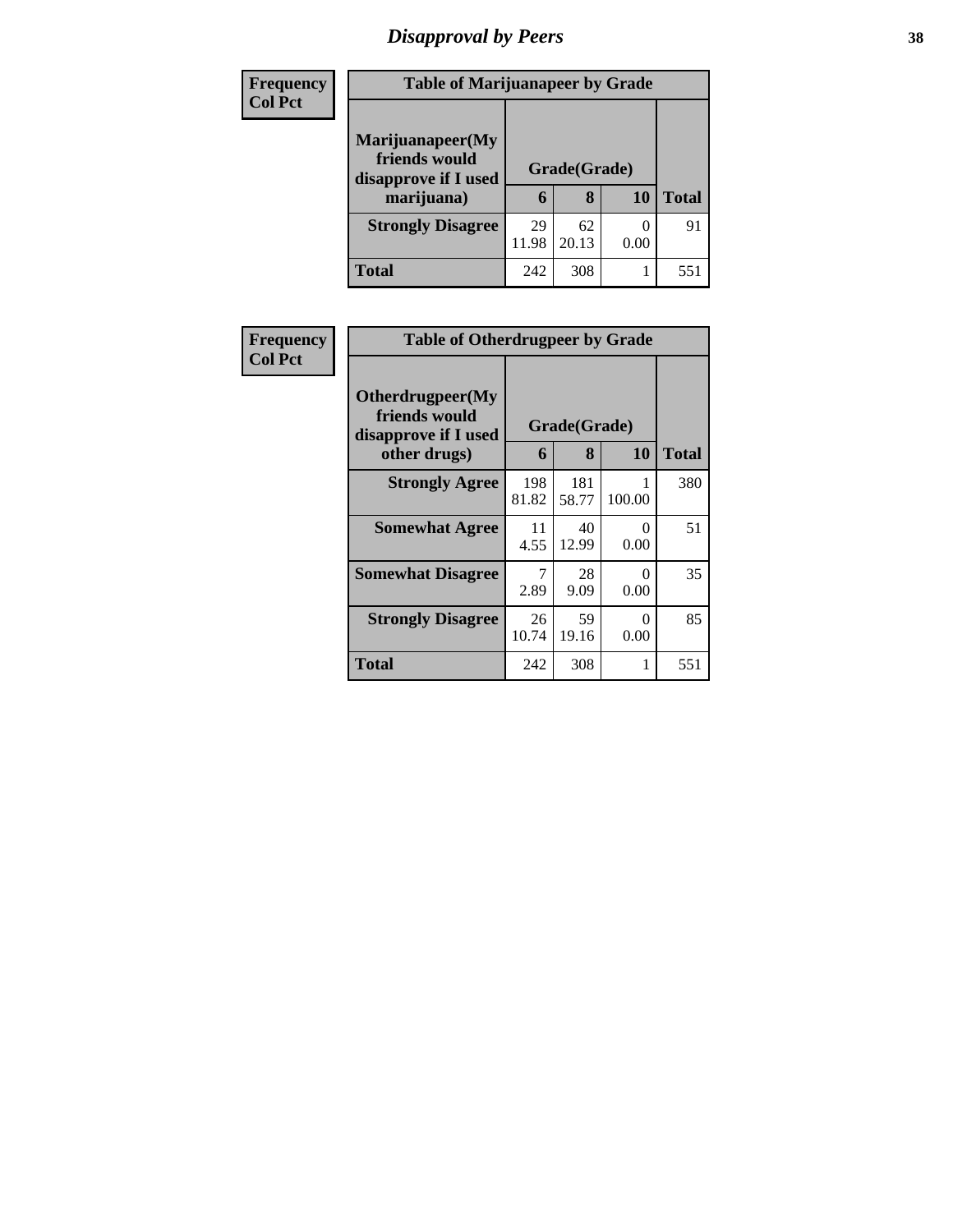| Frequency      | <b>Table of Alcohollocation1 by Grade</b> |              |              |           |              |  |  |  |
|----------------|-------------------------------------------|--------------|--------------|-----------|--------------|--|--|--|
| <b>Col Pct</b> | <b>Alcohollocation1(Places</b>            |              | Grade(Grade) |           |              |  |  |  |
|                | <b>Friends Use Alcohol)</b>               | 6            | 8            | 10        | <b>Total</b> |  |  |  |
|                |                                           | 28<br>11.57  | 146<br>47.40 | 100.00    | 175          |  |  |  |
|                | Do Not Use                                | 214<br>88.43 | 162<br>52.60 | 0<br>0.00 | 376          |  |  |  |
|                | <b>Total</b>                              | 242          | 308          |           | 551          |  |  |  |

| Frequency      | <b>Table of Alcohollocation2 by Grade</b> |              |              |        |              |  |  |  |
|----------------|-------------------------------------------|--------------|--------------|--------|--------------|--|--|--|
| <b>Col Pct</b> | <b>Alcohollocation2(Places</b>            |              | Grade(Grade) |        |              |  |  |  |
|                | <b>Friends Use Alcohol)</b>               | 6            | 8            | 10     | <b>Total</b> |  |  |  |
|                |                                           | 224<br>92.56 | 216<br>70.13 | 100.00 | 441          |  |  |  |
|                | Home                                      | 18<br>7.44   | 92<br>29.87  | 0.00   | 110          |  |  |  |
|                | <b>Total</b>                              | 242          | 308          |        | 551          |  |  |  |

| Frequency<br><b>Col Pct</b> | <b>Table of Alcohollocation 3 by Grade</b> |              |              |           |              |  |
|-----------------------------|--------------------------------------------|--------------|--------------|-----------|--------------|--|
|                             | <b>Alcohollocation3(Places</b>             |              | Grade(Grade) |           |              |  |
|                             | <b>Friends Use Alcohol)</b>                | 6            | 8            | 10        | <b>Total</b> |  |
|                             |                                            | 240<br>99.17 | 297<br>96.43 | 100.00    | 538          |  |
|                             | <b>School</b>                              | 2<br>0.83    | 11<br>3.57   | 0<br>0.00 | 13           |  |
|                             | <b>Total</b>                               | 242          | 308          |           | 551          |  |

| Frequency<br><b>Col Pct</b> | <b>Table of Alcohollocation4 by Grade</b> |              |              |           |              |  |  |
|-----------------------------|-------------------------------------------|--------------|--------------|-----------|--------------|--|--|
|                             | <b>Alcohollocation4(Places</b>            |              | Grade(Grade) |           |              |  |  |
|                             | <b>Friends Use Alcohol)</b>               | $\mathbf b$  | 8            | <b>10</b> | <b>Total</b> |  |  |
|                             |                                           | 239<br>98.76 | 301<br>97.73 | 100.00    | 541          |  |  |
|                             | Car                                       | 3<br>1.24    | 2.27         | 0.00      | 10           |  |  |
|                             | <b>Total</b>                              | 242          | 308          |           | 551          |  |  |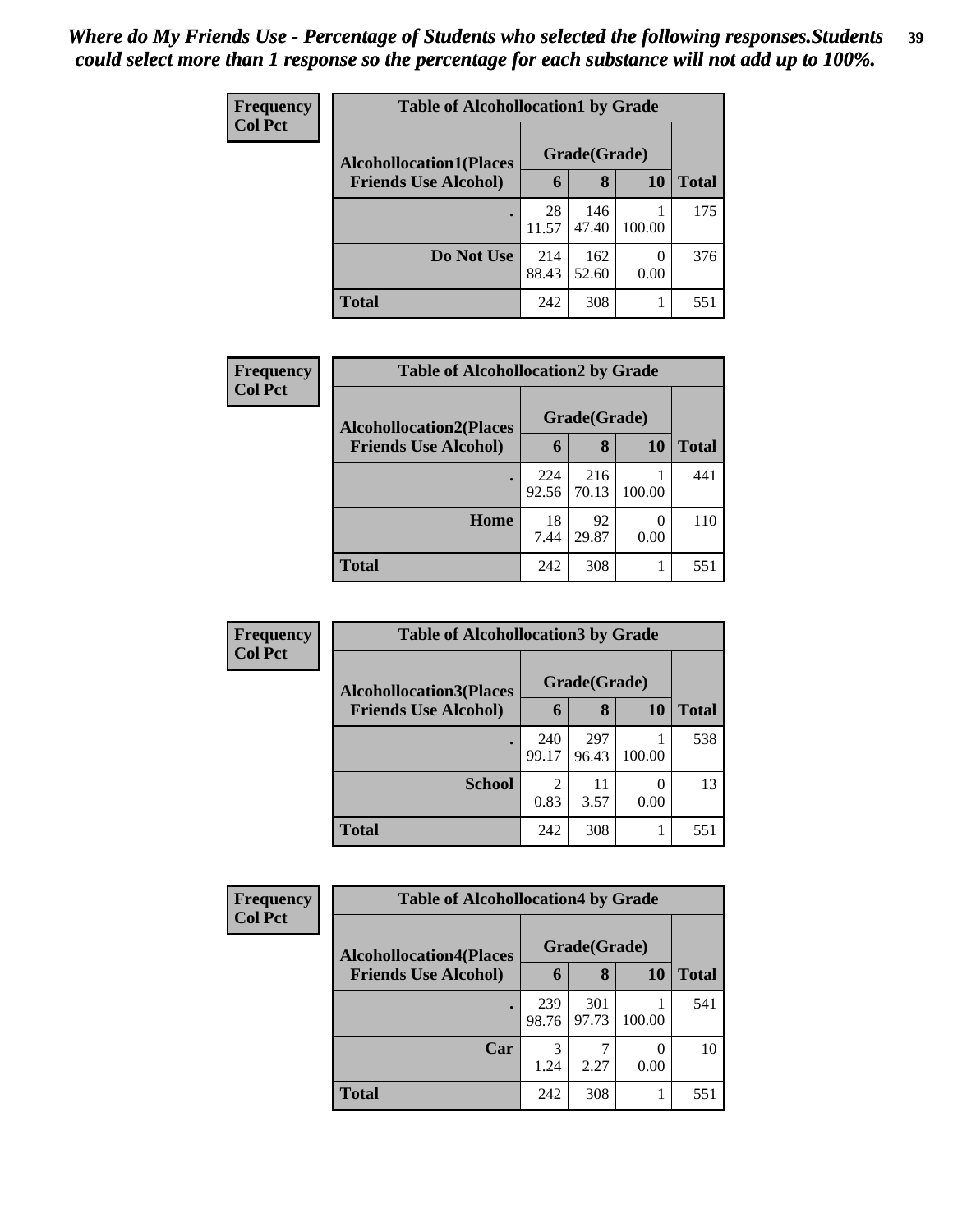| <b>Frequency</b> | <b>Table of Alcohollocation5 by Grade</b> |              |              |                |              |  |
|------------------|-------------------------------------------|--------------|--------------|----------------|--------------|--|
| <b>Col Pct</b>   | <b>Alcohollocation5</b> (Places           | Grade(Grade) |              |                |              |  |
|                  | <b>Friends Use Alcohol)</b>               | 6            | 8            | 10             | <b>Total</b> |  |
|                  |                                           | 229<br>94.63 | 208<br>67.53 | $_{0}$<br>0.00 | 437          |  |
|                  | <b>Friend's House</b>                     | 13<br>5.37   | 100<br>32.47 | 100.00         | 114          |  |
|                  | <b>Total</b>                              | 242          | 308          |                | 551          |  |

| Frequency      | <b>Table of Alcohollocation6 by Grade</b> |              |              |        |              |  |
|----------------|-------------------------------------------|--------------|--------------|--------|--------------|--|
| <b>Col Pct</b> | <b>Alcohollocation6(Places</b>            |              | Grade(Grade) |        |              |  |
|                | <b>Friends Use Alcohol)</b>               | 6            | 8            | 10     | <b>Total</b> |  |
|                |                                           | 230<br>95.04 | 253<br>82.14 | 0.00   | 483          |  |
|                | <b>Other</b>                              | 12<br>4.96   | 55<br>17.86  | 100.00 | 68           |  |
|                | <b>Total</b>                              | 242          | 308          |        | 551          |  |

| <b>Frequency</b> | <b>Table of Tobaccolocation1 by Grade</b>                     |              |              |        |              |  |  |
|------------------|---------------------------------------------------------------|--------------|--------------|--------|--------------|--|--|
| <b>Col Pct</b>   | <b>Tobaccolocation1(Places</b><br><b>Friends Use Tobacco)</b> |              | Grade(Grade) |        |              |  |  |
|                  |                                                               | 6            | 8            | 10     | <b>Total</b> |  |  |
|                  |                                                               | 30<br>12.40  | 113<br>36.69 | 0.00   | 143          |  |  |
|                  | Do Not Use                                                    | 212<br>87.60 | 195<br>63.31 | 100.00 | 408          |  |  |
|                  | <b>Total</b>                                                  | 242          | 308          |        | 551          |  |  |

| <b>Frequency</b> | <b>Table of Tobaccolocation2 by Grade</b> |              |              |        |              |
|------------------|-------------------------------------------|--------------|--------------|--------|--------------|
| <b>Col Pct</b>   | <b>Tobaccolocation2(Places</b>            | Grade(Grade) |              |        |              |
|                  | <b>Friends Use Tobacco)</b>               | 6            | 8            | 10     | <b>Total</b> |
|                  |                                           | 219<br>90.50 | 227<br>73.70 | 100.00 | 447          |
|                  | Home                                      | 23<br>9.50   | 81<br>26.30  | 0.00   | 104          |
|                  | <b>Total</b>                              | 242          | 308          |        | 551          |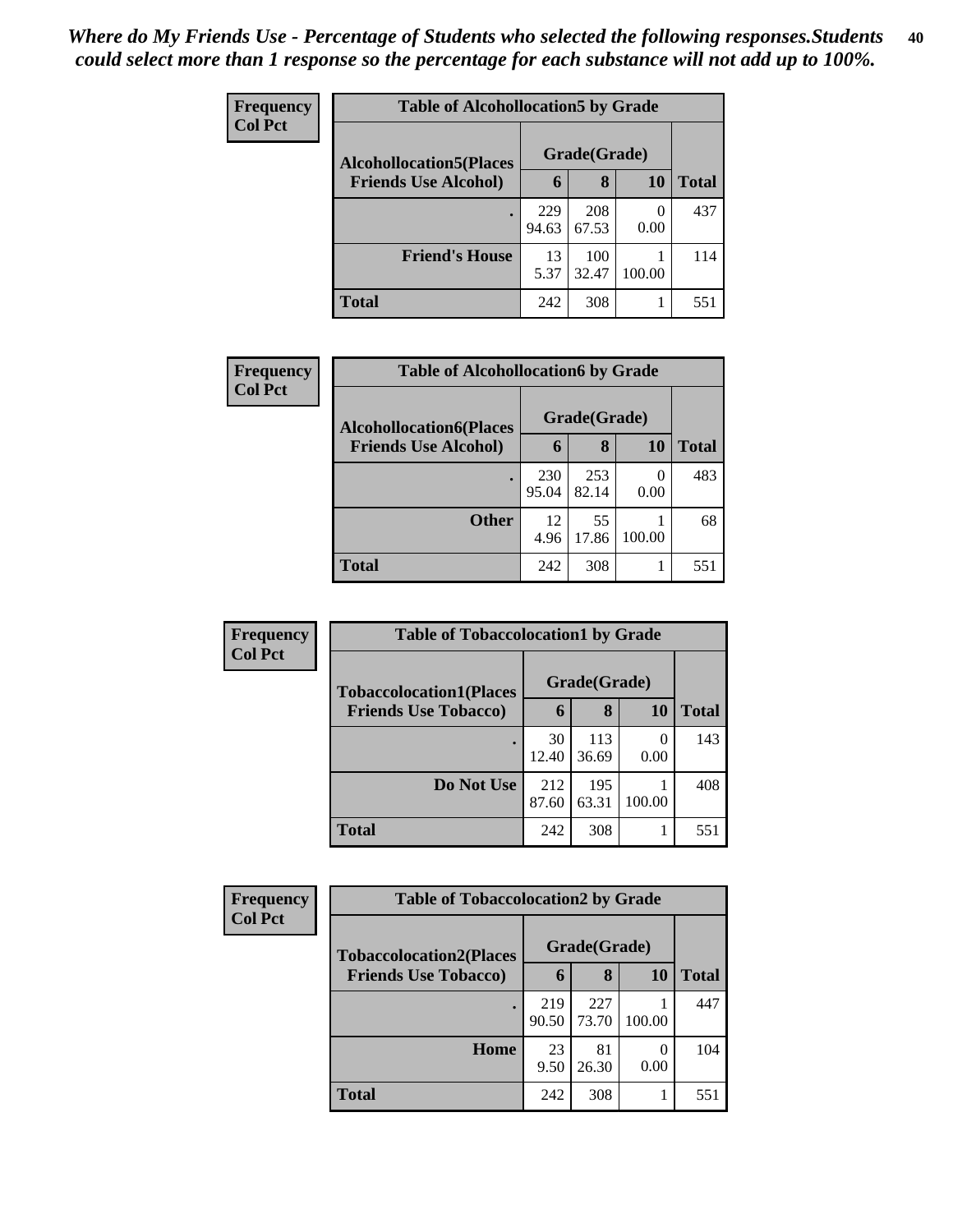| <b>Frequency</b> | <b>Table of Tobaccolocation 3 by Grade</b>                    |              |              |        |              |  |  |  |  |
|------------------|---------------------------------------------------------------|--------------|--------------|--------|--------------|--|--|--|--|
| <b>Col Pct</b>   | <b>Tobaccolocation3(Places</b><br><b>Friends Use Tobacco)</b> | Grade(Grade) |              |        |              |  |  |  |  |
|                  |                                                               | 6            | 8            | 10     | <b>Total</b> |  |  |  |  |
|                  | $\bullet$                                                     | 237<br>97.93 | 280<br>90.91 | 100.00 | 518          |  |  |  |  |
|                  | <b>School</b>                                                 | 5<br>2.07    | 28<br>9.09   | 0.00   | 33           |  |  |  |  |
|                  | <b>Total</b>                                                  | 242          | 308          |        | 551          |  |  |  |  |

I

| Frequency      | <b>Table of Tobaccolocation4 by Grade</b>                     |              |              |        |              |
|----------------|---------------------------------------------------------------|--------------|--------------|--------|--------------|
| <b>Col Pct</b> | <b>Tobaccolocation4(Places</b><br><b>Friends Use Tobacco)</b> | Grade(Grade) |              |        |              |
|                |                                                               | 6            | 8            | 10     | <b>Total</b> |
|                | $\bullet$                                                     | 237<br>97.93 | 291<br>94.48 | 100.00 | 529          |
|                |                                                               |              |              |        |              |
|                | Car                                                           | 5<br>2.07    | 17<br>5.52   | 0.00   | 22           |
|                | <b>Total</b>                                                  | 242          | 308          |        | 551          |

| Frequency<br><b>Col Pct</b> | <b>Table of Tobaccolocation5 by Grade</b> |              |              |        |     |  |
|-----------------------------|-------------------------------------------|--------------|--------------|--------|-----|--|
|                             | <b>Tobaccolocation5(Places</b>            | Grade(Grade) |              |        |     |  |
| <b>Friends Use Tobacco)</b> | 6                                         | 8            | <b>10</b>    | Total  |     |  |
|                             |                                           | 230<br>95.04 | 243<br>78.90 | 100.00 | 474 |  |
|                             | <b>Friend's House</b>                     | 12<br>4.96   | 65<br>21.10  | 0.00   | 77  |  |
|                             | <b>Total</b>                              | 242          | 308          |        | 551 |  |

| <b>Frequency</b>            | <b>Table of Tobaccolocation6 by Grade</b> |              |              |        |     |  |  |  |  |
|-----------------------------|-------------------------------------------|--------------|--------------|--------|-----|--|--|--|--|
| <b>Col Pct</b>              | <b>Tobaccolocation6(Places</b>            | Grade(Grade) |              |        |     |  |  |  |  |
| <b>Friends Use Tobacco)</b> | 6                                         | 8            | 10           | Total  |     |  |  |  |  |
|                             | ٠                                         | 231<br>95.45 | 266<br>86.36 | 100.00 | 498 |  |  |  |  |
|                             | <b>Other</b>                              | 11<br>4.55   | 42<br>13.64  | 0.00   | 53  |  |  |  |  |
|                             | <b>Total</b>                              | 242          | 308          |        | 551 |  |  |  |  |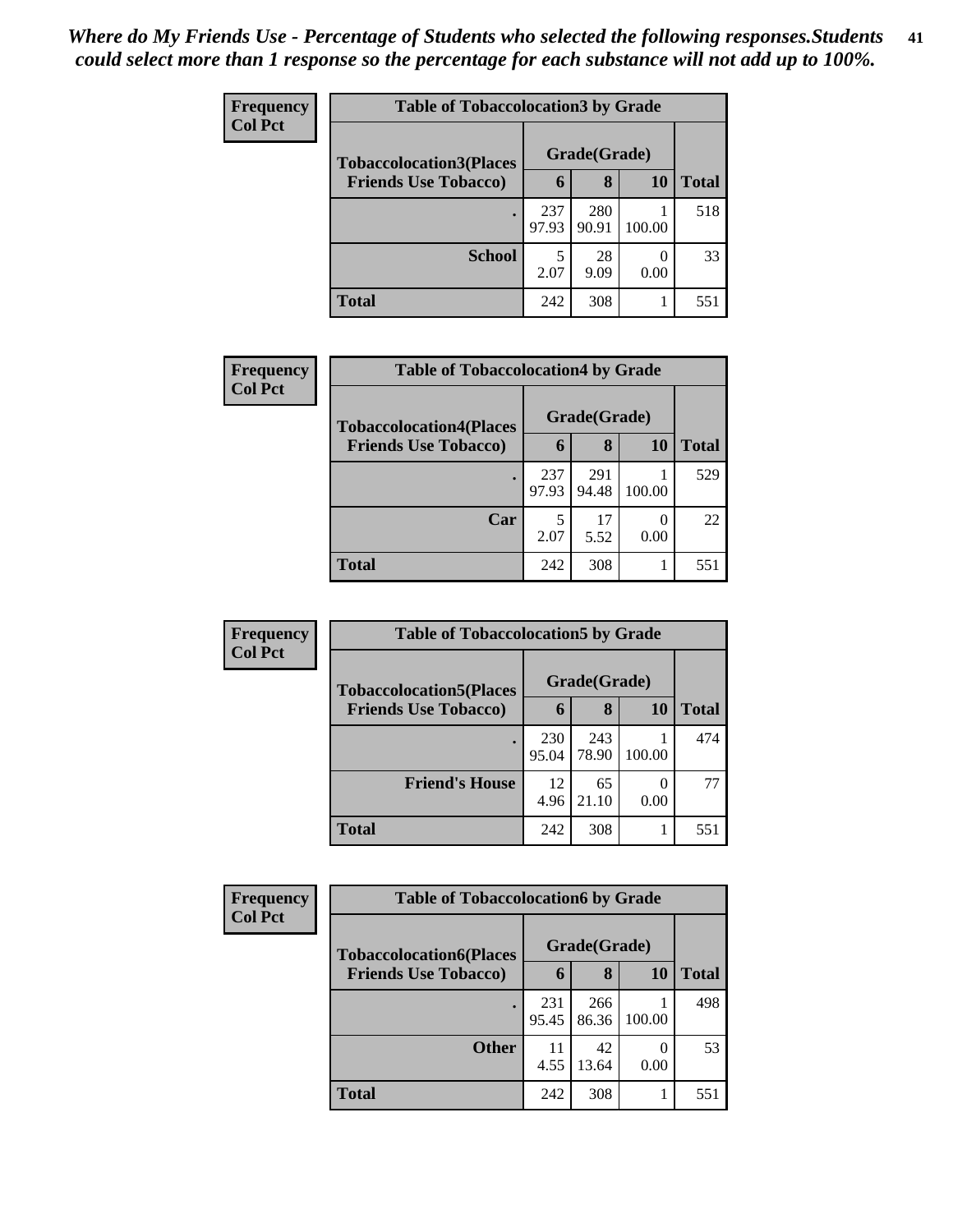| <b>Frequency</b> | <b>Table of Marijuanalocation1 by Grade</b>                        |              |              |                          |              |  |  |  |
|------------------|--------------------------------------------------------------------|--------------|--------------|--------------------------|--------------|--|--|--|
| <b>Col Pct</b>   | <b>Marijuanalocation1(Places</b><br><b>Friends Use Marijuana</b> ) |              | Grade(Grade) |                          |              |  |  |  |
|                  |                                                                    | 6            | 8            | 10                       | <b>Total</b> |  |  |  |
|                  |                                                                    | 14<br>5.79   | 69<br>22.40  | 100.00                   | 84           |  |  |  |
|                  | Do Not Use                                                         | 228<br>94.21 | 239<br>77.60 | $\left( \right)$<br>0.00 | 467          |  |  |  |
|                  | <b>Total</b>                                                       | 242          | 308          |                          | 551          |  |  |  |

| <b>Frequency</b> | <b>Table of Marijuanalocation2 by Grade</b>                        |              |              |        |       |  |
|------------------|--------------------------------------------------------------------|--------------|--------------|--------|-------|--|
| <b>Col Pct</b>   | <b>Marijuanalocation2(Places</b><br><b>Friends Use Marijuana</b> ) |              | Grade(Grade) |        |       |  |
|                  |                                                                    | 6            | 8            | 10     | Total |  |
|                  |                                                                    | 235<br>97.11 | 268<br>87.01 | 0.00   | 503   |  |
|                  | Home                                                               | 2.89         | 40<br>12.99  | 100.00 | 48    |  |
|                  | <b>Total</b>                                                       | 242          | 308          |        | 551   |  |

| Frequency      | <b>Table of Marijuanalocation3 by Grade</b>                         |              |              |           |       |  |  |
|----------------|---------------------------------------------------------------------|--------------|--------------|-----------|-------|--|--|
| <b>Col Pct</b> | <b>Marijuanalocation3</b> (Places<br><b>Friends Use Marijuana</b> ) |              | Grade(Grade) |           |       |  |  |
|                |                                                                     | 6            | 8            | <b>10</b> | Total |  |  |
|                |                                                                     | 240<br>99.17 | 301<br>97.73 | 100.00    | 542   |  |  |
|                | <b>School</b>                                                       | 2<br>0.83    | 2.27         | 0.00      | q     |  |  |
|                | <b>Total</b>                                                        | 242          | 308          |           | 551   |  |  |

| <b>Frequency</b> | <b>Table of Marijuanalocation4 by Grade</b>                        |              |              |        |       |  |  |  |
|------------------|--------------------------------------------------------------------|--------------|--------------|--------|-------|--|--|--|
| <b>Col Pct</b>   | <b>Marijuanalocation4(Places</b><br><b>Friends Use Marijuana</b> ) |              | Grade(Grade) |        |       |  |  |  |
|                  |                                                                    | $\mathbf b$  | 8            | 10     | Total |  |  |  |
|                  |                                                                    | 239<br>98.76 | 301<br>97.73 | 100.00 | 541   |  |  |  |
|                  | Car                                                                | 3<br>1.24    | 2.27         | 0.00   | 10    |  |  |  |
|                  | Total                                                              | 242          | 308          |        | 551   |  |  |  |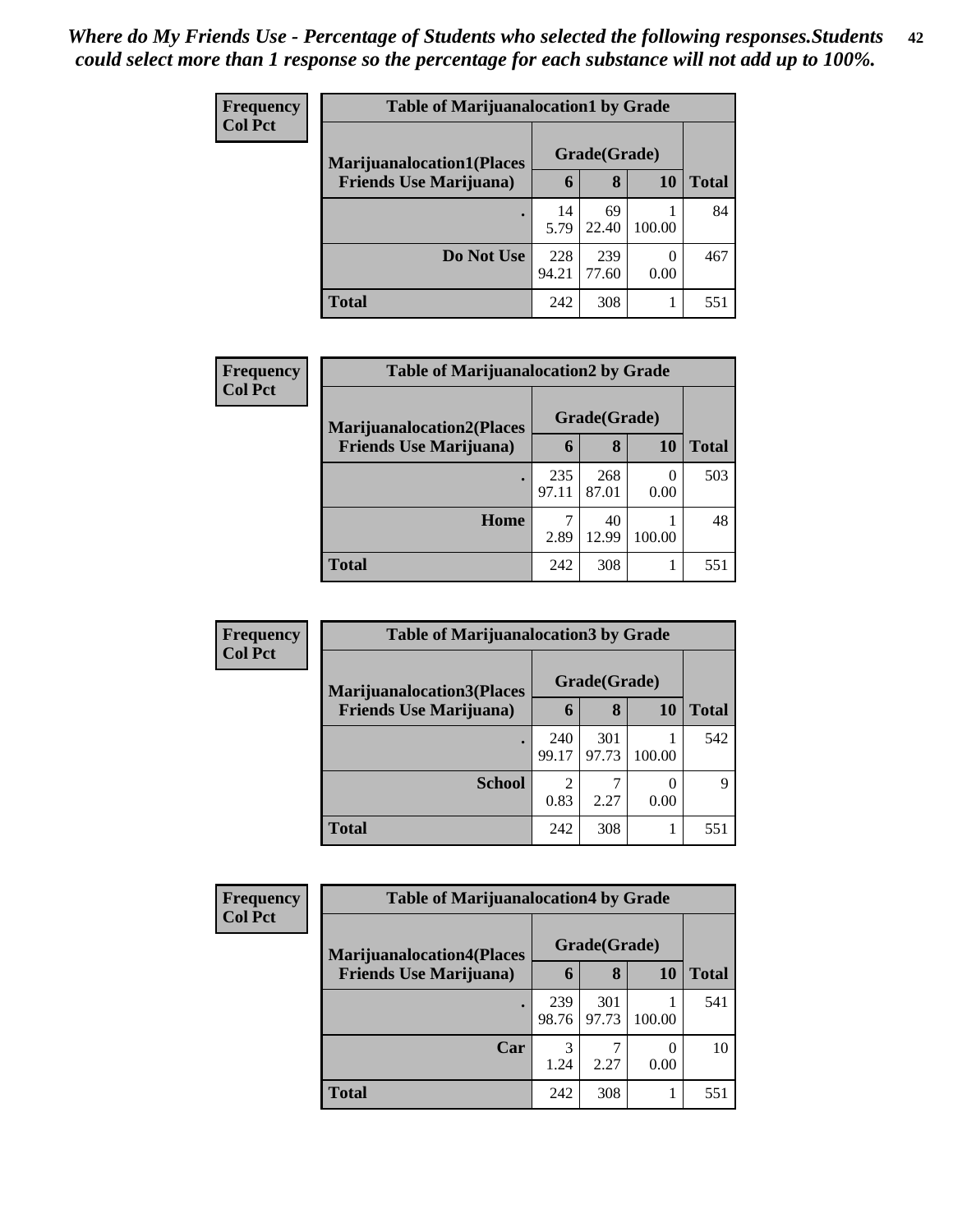| <b>Frequency</b> | <b>Table of Marijuanalocation5 by Grade</b> |              |              |        |       |  |
|------------------|---------------------------------------------|--------------|--------------|--------|-------|--|
| <b>Col Pct</b>   | <b>Marijuanalocation5</b> (Places           |              | Grade(Grade) |        |       |  |
|                  | <b>Friends Use Marijuana</b> )              | $\mathbf b$  | 8            | 10     | Total |  |
|                  |                                             | 233<br>96.28 | 262<br>85.06 | 0.00   | 495   |  |
|                  | <b>Friend's House</b>                       | 9<br>3.72    | 46<br>14.94  | 100.00 | 56    |  |
|                  | <b>Total</b>                                | 242          | 308          |        | 551   |  |

| <b>Frequency</b> | <b>Table of Marijuanalocation6 by Grade</b>                         |              |              |                          |       |  |
|------------------|---------------------------------------------------------------------|--------------|--------------|--------------------------|-------|--|
| <b>Col Pct</b>   | <b>Marijuanalocation6(Places)</b><br><b>Friends Use Marijuana</b> ) | Grade(Grade) |              |                          |       |  |
|                  |                                                                     | 6            | 8            | 10                       | Total |  |
|                  |                                                                     | 232<br>95.87 | 279<br>90.58 | $\left( \right)$<br>0.00 | 511   |  |
|                  | <b>Other</b>                                                        | 10<br>4.13   | 29<br>9.42   | 100.00                   | 40    |  |
|                  | <b>Total</b>                                                        | 242          | 308          |                          | 551   |  |

| Frequency      | <b>Table of Otherdruglocation1 by Grade</b>                          |              |              |                  |              |  |
|----------------|----------------------------------------------------------------------|--------------|--------------|------------------|--------------|--|
| <b>Col Pct</b> | <b>Otherdruglocation1(Places</b><br><b>Friends Use Other Illegal</b> | Grade(Grade) |              |                  |              |  |
|                | Drugs)                                                               | 6            | 8            | 10               | <b>Total</b> |  |
|                |                                                                      | 17<br>7.02   | 48<br>15.58  | $\Omega$<br>0.00 | 65           |  |
|                | Do Not Use                                                           | 225<br>92.98 | 260<br>84.42 | 100.00           | 486          |  |
|                | <b>Total</b>                                                         | 242          | 308          |                  | 551          |  |

| <b>Frequency</b> | <b>Table of Otherdruglocation2 by Grade</b>                          |              |              |        |              |
|------------------|----------------------------------------------------------------------|--------------|--------------|--------|--------------|
| <b>Col Pct</b>   | <b>Otherdruglocation2(Places</b><br><b>Friends Use Other Illegal</b> |              | Grade(Grade) |        |              |
|                  | Drugs)                                                               | 6            | 8            | 10     | <b>Total</b> |
|                  |                                                                      | 233<br>96.28 | 277<br>89.94 | 100.00 | 511          |
|                  | Home                                                                 | 9<br>3.72    | 31<br>10.06  | 0.00   | 40           |
|                  | <b>Total</b>                                                         | 242          | 308          |        | 551          |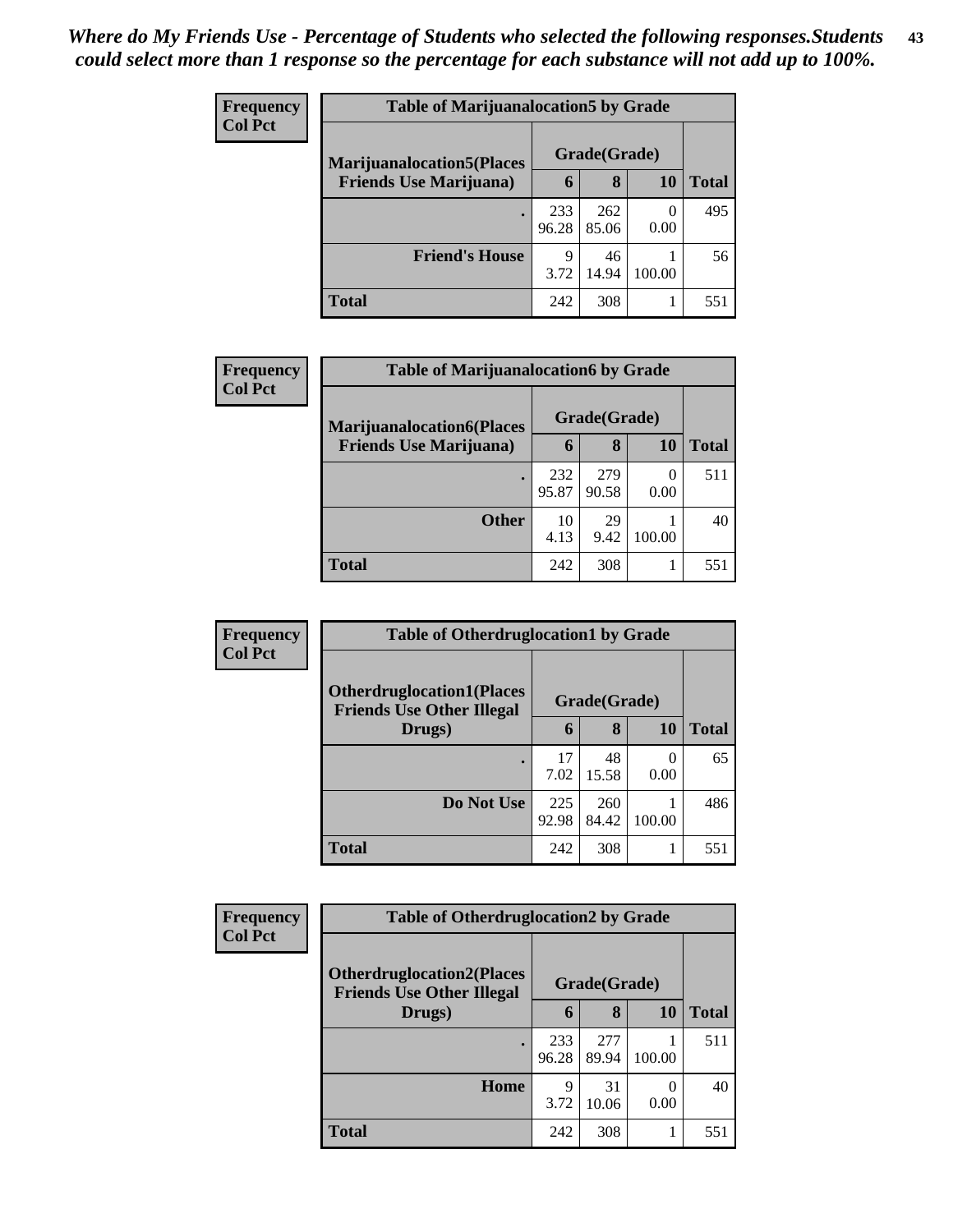| <b>Frequency</b> | <b>Table of Otherdruglocation 3 by Grade</b>                          |              |              |           |       |  |  |  |
|------------------|-----------------------------------------------------------------------|--------------|--------------|-----------|-------|--|--|--|
| <b>Col Pct</b>   | <b>Otherdruglocation3(Places)</b><br><b>Friends Use Other Illegal</b> |              | Grade(Grade) |           |       |  |  |  |
|                  | Drugs)                                                                | 6            | 8            | 10        | Total |  |  |  |
|                  | $\bullet$                                                             | 240<br>99.17 | 299<br>97.08 | 100.00    | 540   |  |  |  |
|                  | <b>School</b>                                                         | 2<br>0.83    | Q<br>2.92    | 0<br>0.00 | 11    |  |  |  |
|                  | <b>Total</b>                                                          | 242          | 308          |           | 551   |  |  |  |

| <b>Frequency</b> | <b>Table of Otherdruglocation4 by Grade</b>                           |              |              |        |              |  |  |
|------------------|-----------------------------------------------------------------------|--------------|--------------|--------|--------------|--|--|
| <b>Col Pct</b>   | <b>Otherdruglocation4(Places)</b><br><b>Friends Use Other Illegal</b> | Grade(Grade) |              |        |              |  |  |
|                  | Drugs)                                                                | 6            | 8            | 10     | <b>Total</b> |  |  |
|                  |                                                                       | 239<br>98.76 | 303<br>98.38 | 100.00 | 543          |  |  |
|                  | Car                                                                   | 3<br>1.24    | 1.62         | 0.00   | 8            |  |  |
|                  | <b>Total</b>                                                          | 242          | 308          |        | 551          |  |  |

| <b>Frequency</b> | <b>Table of Otherdruglocation5 by Grade</b>                          |              |              |        |              |  |
|------------------|----------------------------------------------------------------------|--------------|--------------|--------|--------------|--|
| <b>Col Pct</b>   | <b>Otherdruglocation5(Places</b><br><b>Friends Use Other Illegal</b> |              | Grade(Grade) |        |              |  |
|                  | Drugs)                                                               | 6            | 8            | 10     | <b>Total</b> |  |
|                  |                                                                      | 235<br>97.11 | 274<br>88.96 | 100.00 | 510          |  |
|                  | <b>Friend's House</b>                                                | 7<br>2.89    | 34<br>11.04  | 0.00   | 41           |  |
|                  | <b>Total</b>                                                         | 242          | 308          |        | 551          |  |

| <b>Frequency</b> | <b>Table of Otherdruglocation6 by Grade</b>                           |              |              |                  |              |  |
|------------------|-----------------------------------------------------------------------|--------------|--------------|------------------|--------------|--|
| <b>Col Pct</b>   | <b>Otherdruglocation6(Places)</b><br><b>Friends Use Other Illegal</b> |              | Grade(Grade) |                  |              |  |
|                  | Drugs)                                                                | 6            | 8            | 10               | <b>Total</b> |  |
|                  |                                                                       | 231<br>95.45 | 287<br>93.18 | 100.00           | 519          |  |
|                  | <b>Other</b>                                                          | 11<br>4.55   | 21<br>6.82   | $\Omega$<br>0.00 | 32           |  |
|                  | <b>Total</b>                                                          | 242          | 308          |                  | 551          |  |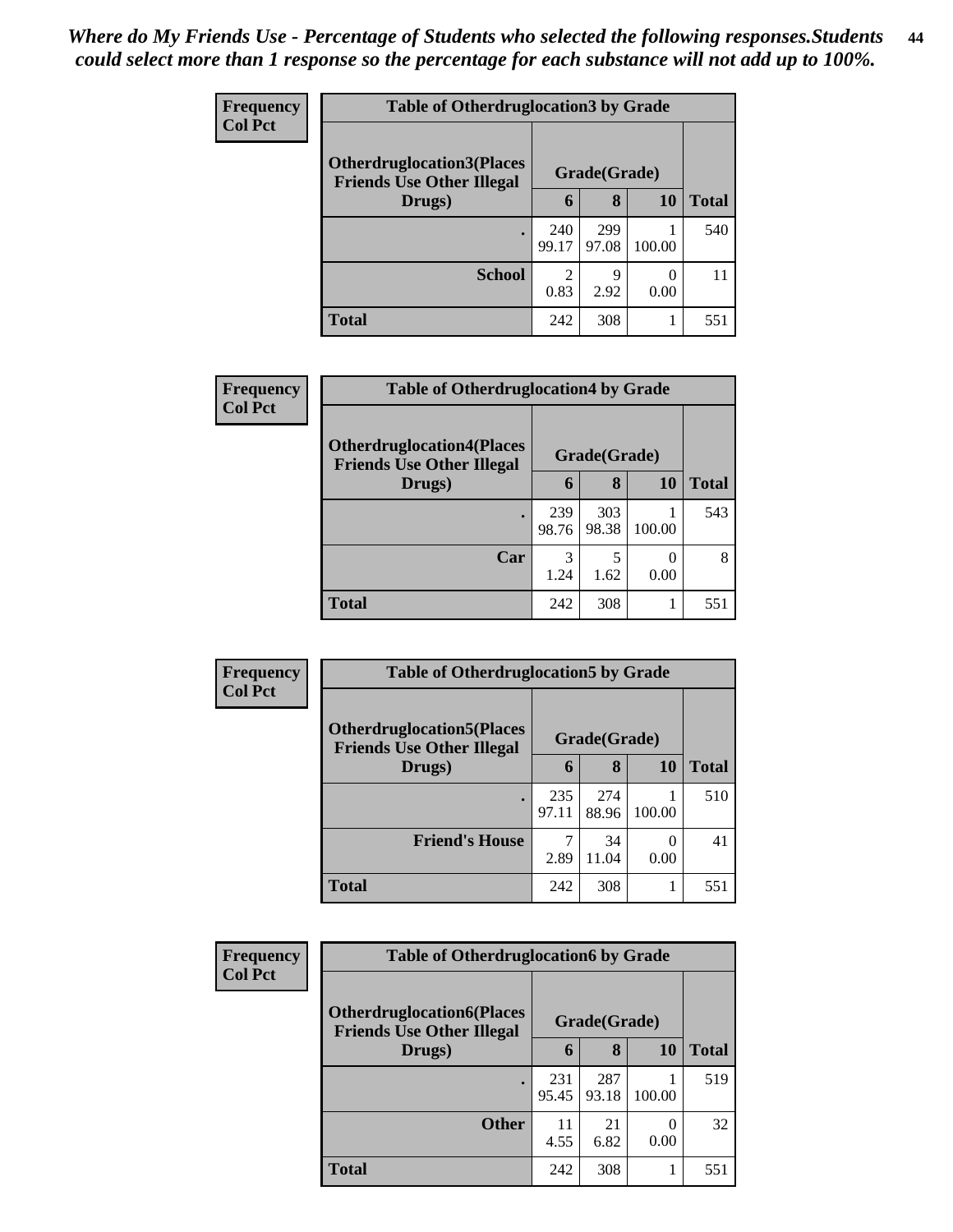| Frequency      | <b>Table of Alcoholtime1 by Grade</b>           |              |              |           |              |  |
|----------------|-------------------------------------------------|--------------|--------------|-----------|--------------|--|
| <b>Col Pct</b> | <b>Alcoholtime1(Times</b><br><b>Friends Use</b> | Grade(Grade) |              |           |              |  |
|                | Alcohol)                                        | 6            | 8            | <b>10</b> | <b>Total</b> |  |
|                | ٠                                               | 31<br>12.81  | 139<br>45.13 | 100.00    | 171          |  |
|                | Do Not Use                                      | 211<br>87.19 | 169<br>54.87 | 0<br>0.00 | 380          |  |
|                | <b>Total</b>                                    | 242          | 308          |           | 551          |  |

| <b>Frequency</b> | <b>Table of Alcoholtime2 by Grade</b>           |              |              |        |              |  |  |
|------------------|-------------------------------------------------|--------------|--------------|--------|--------------|--|--|
| <b>Col Pct</b>   | <b>Alcoholtime2(Times</b><br><b>Friends Use</b> | Grade(Grade) |              |        |              |  |  |
|                  | Alcohol)                                        | 6            | 8            | 10     | <b>Total</b> |  |  |
|                  | $\bullet$                                       | 240<br>99.17 | 301<br>97.73 | 100.00 | 542          |  |  |
|                  | <b>On Way to School</b>                         | 2<br>0.83    | 2.27         | 0.00   | Q            |  |  |
|                  | <b>Total</b>                                    | 242          | 308          |        | 551          |  |  |

| Frequency<br><b>Col Pct</b> | <b>Table of Alcoholtime3 by Grade</b>           |              |              |        |              |  |
|-----------------------------|-------------------------------------------------|--------------|--------------|--------|--------------|--|
|                             | <b>Alcoholtime3(Times</b><br><b>Friends Use</b> |              | Grade(Grade) |        |              |  |
|                             | Alcohol)                                        | 6            | 8            | 10     | <b>Total</b> |  |
|                             |                                                 | 240<br>99.17 | 299<br>97.08 | 100.00 | 540          |  |
|                             | <b>During School</b>                            | 2<br>0.83    | 9<br>2.92    | 0.00   | 11           |  |
|                             | <b>Total</b>                                    | 242          | 308          |        | 551          |  |

| Frequency<br><b>Col Pct</b> | <b>Table of Alcoholtime4 by Grade</b> |              |              |              |     |  |  |
|-----------------------------|---------------------------------------|--------------|--------------|--------------|-----|--|--|
|                             | <b>Alcoholtime4(Times</b>             |              | Grade(Grade) |              |     |  |  |
| <b>Friends Use Alcohol)</b> | 6                                     | 8            | 10           | <b>Total</b> |     |  |  |
|                             |                                       | 236<br>97.52 | 301<br>97.73 | 100.00       | 538 |  |  |
|                             | <b>On Way Home From School</b>        | 6<br>2.48    | 2.27         | 0.00         | 13  |  |  |
|                             | <b>Total</b>                          | 242          | 308          |              | 551 |  |  |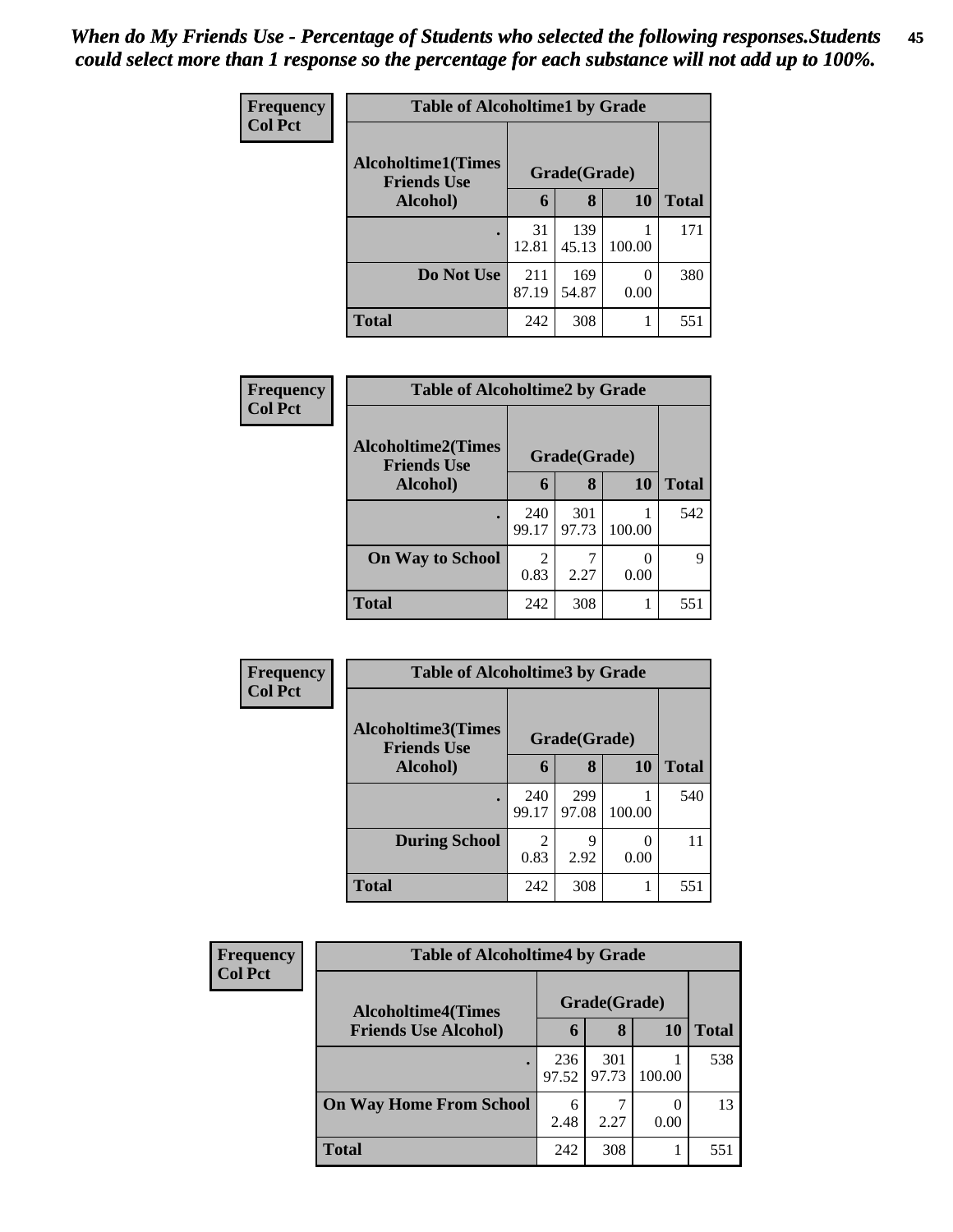| Frequency<br><b>Col Pct</b> | <b>Table of Alcoholtime5 by Grade</b>           |              |              |        |              |  |  |
|-----------------------------|-------------------------------------------------|--------------|--------------|--------|--------------|--|--|
|                             | <b>Alcoholtime5(Times</b><br><b>Friends Use</b> |              | Grade(Grade) |        |              |  |  |
|                             | Alcohol)                                        | 6            | 8            | 10     | <b>Total</b> |  |  |
|                             | $\bullet$                                       | 231<br>95.45 | 250<br>81.17 | 100.00 | 482          |  |  |
|                             | <b>Weeknights</b>                               | 11<br>4.55   | 58<br>18.83  | 0.00   | 69           |  |  |
|                             | <b>Total</b>                                    | 242          | 308          | 1      | 551          |  |  |

| Frequency      | <b>Table of Alcoholtime6 by Grade</b>           |              |              |           |              |  |  |
|----------------|-------------------------------------------------|--------------|--------------|-----------|--------------|--|--|
| <b>Col Pct</b> | <b>Alcoholtime6(Times</b><br><b>Friends Use</b> |              | Grade(Grade) |           |              |  |  |
|                | Alcohol)                                        | 6            | 8            | 10        | <b>Total</b> |  |  |
|                | ٠                                               | 214<br>88.43 | 172<br>55.84 | 0<br>0.00 | 386          |  |  |
|                | Weekends                                        | 28<br>11.57  | 136<br>44.16 | 100.00    | 165          |  |  |
|                | <b>Total</b>                                    | 242          | 308          |           | 551          |  |  |

| Frequency      | <b>Table of Tobaccotime1 by Grade</b>           |              |              |           |              |  |
|----------------|-------------------------------------------------|--------------|--------------|-----------|--------------|--|
| <b>Col Pct</b> | <b>Tobaccotime1(Times</b><br><b>Friends Use</b> |              | Grade(Grade) |           |              |  |
|                | <b>Tobacco</b> )                                | 6            | 8            | <b>10</b> | <b>Total</b> |  |
|                |                                                 | 25<br>10.33  | 107<br>34.74 | 0<br>0.00 | 132          |  |
|                | Do Not Use                                      | 217<br>89.67 | 201<br>65.26 | 100.00    | 419          |  |
|                | <b>Total</b>                                    | 242          | 308          |           | 551          |  |

| Frequency      | <b>Table of Tobaccotime2 by Grade</b>           |              |              |        |              |
|----------------|-------------------------------------------------|--------------|--------------|--------|--------------|
| <b>Col Pct</b> | <b>Tobaccotime2(Times</b><br><b>Friends Use</b> |              | Grade(Grade) |        |              |
|                | <b>Tobacco</b> )                                | 6            | 8            | 10     | <b>Total</b> |
|                | $\bullet$                                       | 237<br>97.93 | 297<br>96.43 | 100.00 | 535          |
|                | <b>On Way to School</b>                         | 5<br>2.07    | 11<br>3.57   | 0.00   | 16           |
|                | <b>Total</b>                                    | 242          | 308          |        | 551          |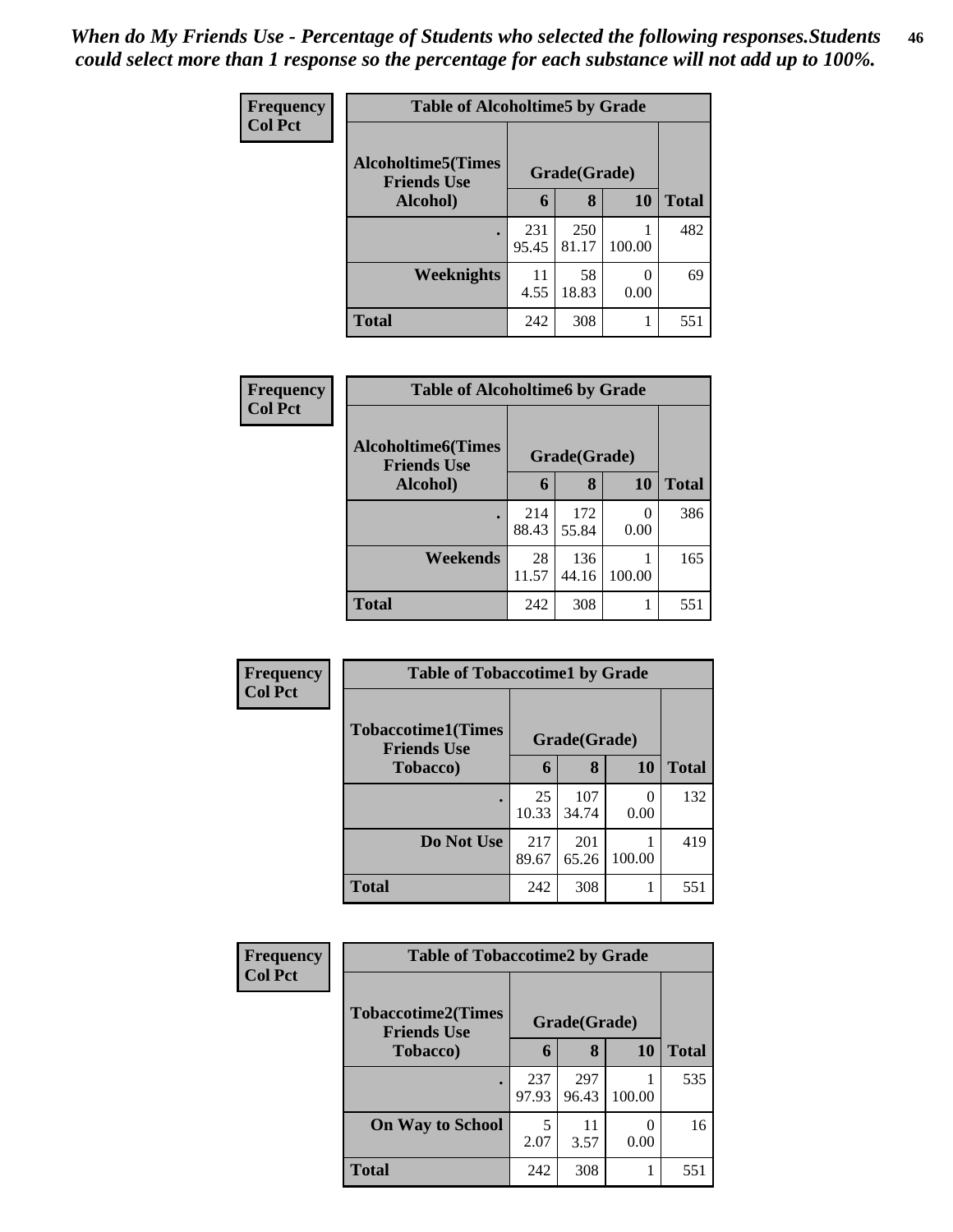| Frequency<br><b>Col Pct</b> | <b>Table of Tobaccotime3 by Grade</b>           |              |              |        |              |  |
|-----------------------------|-------------------------------------------------|--------------|--------------|--------|--------------|--|
|                             | <b>Tobaccotime3(Times</b><br><b>Friends Use</b> |              | Grade(Grade) |        |              |  |
|                             | <b>Tobacco</b> )                                | 6            | 8            | 10     | <b>Total</b> |  |
|                             | $\bullet$                                       | 241<br>99.59 | 285<br>92.53 | 100.00 | 527          |  |
|                             | <b>During School</b>                            | 0.41         | 23<br>7.47   | 0.00   | 24           |  |
|                             | <b>Total</b>                                    | 242          | 308          | 1      | 551          |  |

| <b>Frequency</b> | <b>Table of Tobaccotime4 by Grade</b> |              |              |        |       |
|------------------|---------------------------------------|--------------|--------------|--------|-------|
| <b>Col Pct</b>   | <b>Tobaccotime4(Times</b>             |              | Grade(Grade) |        |       |
|                  | <b>Friends Use Tobacco)</b>           | 6            | 8            | 10     | Total |
|                  |                                       | 236<br>97.52 | 301<br>97.73 | 100.00 | 538   |
|                  | <b>On Way Home From School</b>        | 6<br>2.48    | 2.27         | 0.00   | 13    |
|                  | <b>Total</b>                          | 242          | 308          |        | 551   |

| <b>Frequency</b> | <b>Table of Tobaccotime5 by Grade</b>           |              |              |        |              |  |
|------------------|-------------------------------------------------|--------------|--------------|--------|--------------|--|
| <b>Col Pct</b>   | <b>Tobaccotime5(Times</b><br><b>Friends Use</b> | Grade(Grade) |              |        |              |  |
|                  | <b>Tobacco</b> )                                | 6            | 8            | 10     | <b>Total</b> |  |
|                  | $\bullet$                                       | 229<br>94.63 | 245<br>79.55 | 100.00 | 475          |  |
|                  | Weeknights                                      | 13<br>5.37   | 63<br>20.45  | 0.00   | 76           |  |
|                  | <b>Total</b>                                    | 242          | 308          | 1      | 551          |  |

| Frequency      | <b>Table of Tobaccotime6 by Grade</b>           |              |              |        |              |
|----------------|-------------------------------------------------|--------------|--------------|--------|--------------|
| <b>Col Pct</b> | <b>Tobaccotime6(Times</b><br><b>Friends Use</b> |              | Grade(Grade) |        |              |
|                | <b>Tobacco</b> )                                | 6            | 8            | 10     | <b>Total</b> |
|                | ٠                                               | 217<br>89.67 | 204<br>66.23 | 100.00 | 422          |
|                | Weekends                                        | 25<br>10.33  | 104<br>33.77 | 0.00   | 129          |
|                | <b>Total</b>                                    | 242          | 308          |        | 551          |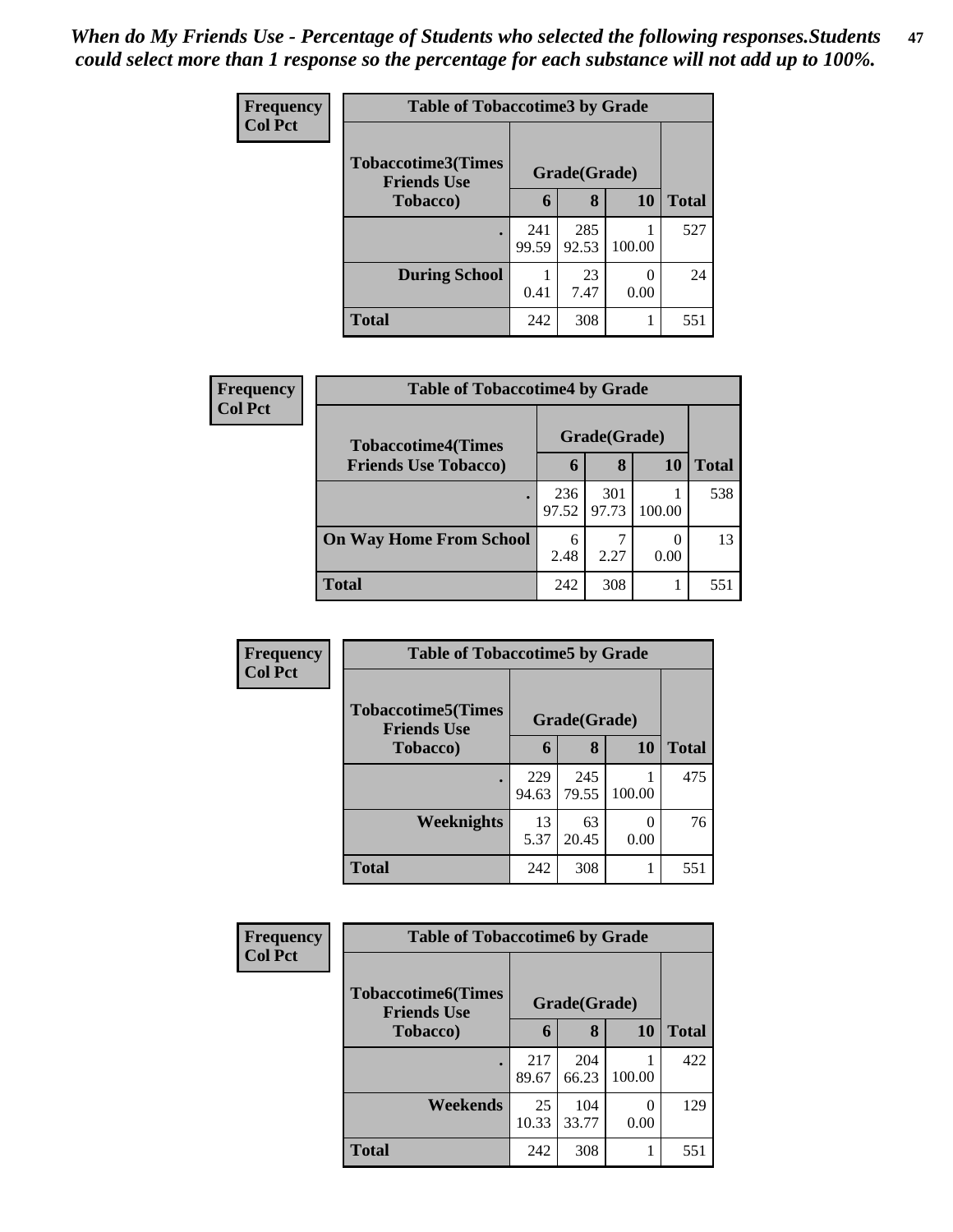| <b>Frequency</b> | <b>Table of Marijuanatime1 by Grade</b>           |              |              |        |              |
|------------------|---------------------------------------------------|--------------|--------------|--------|--------------|
| <b>Col Pct</b>   | <b>Marijuanatime1(Times</b><br><b>Friends Use</b> |              | Grade(Grade) |        |              |
|                  | Marijuana)                                        | 6            | 8            | 10     | <b>Total</b> |
|                  |                                                   | 12<br>4.96   | 70<br>22.73  | 100.00 | 83           |
|                  | Do Not Use                                        | 230<br>95.04 | 238<br>77.27 | 0.00   | 468          |
|                  | <b>Total</b>                                      | 242          | 308          |        | 551          |

| Frequency      | <b>Table of Marijuanatime2 by Grade</b>    |              |              |        |              |
|----------------|--------------------------------------------|--------------|--------------|--------|--------------|
| <b>Col Pct</b> | Marijuanatime2(Times<br><b>Friends Use</b> |              | Grade(Grade) |        |              |
|                | Marijuana)                                 | 6            | 8            | 10     | <b>Total</b> |
|                | $\bullet$                                  | 241<br>99.59 | 305<br>99.03 | 100.00 | 547          |
|                | <b>On Way to School</b>                    | 0.41         | 3<br>0.97    | 0.00   | 4            |
|                | <b>Total</b>                               | 242          | 308          |        | 551          |

| Frequency      | <b>Table of Marijuanatime3 by Grade</b>    |              |              |        |              |
|----------------|--------------------------------------------|--------------|--------------|--------|--------------|
| <b>Col Pct</b> | Marijuanatime3(Times<br><b>Friends Use</b> |              | Grade(Grade) |        |              |
|                | Marijuana)                                 | 6            | 8            | 10     | <b>Total</b> |
|                |                                            | 241<br>99.59 | 301<br>97.73 | 100.00 | 543          |
|                | <b>During School</b>                       | 0.41         | 2.27         | 0.00   | 8            |
|                | <b>Total</b>                               | 242          | 308          |        | 551          |

| Frequency      | <b>Table of Marijuanatime4 by Grade</b> |                        |              |           |              |
|----------------|-----------------------------------------|------------------------|--------------|-----------|--------------|
| <b>Col Pct</b> | <b>Marijuanatime4(Times</b>             |                        | Grade(Grade) |           |              |
|                | <b>Friends Use Marijuana</b> )          | 6                      | 8            | <b>10</b> | <b>Total</b> |
|                |                                         | 240<br>99.17           | 304<br>98.70 | 100.00    | 545          |
|                | <b>On Way Home From School</b>          | $\overline{2}$<br>0.83 | 4<br>1.30    | 0.00      | 6            |
|                | <b>Total</b>                            | 242                    | 308          |           | 551          |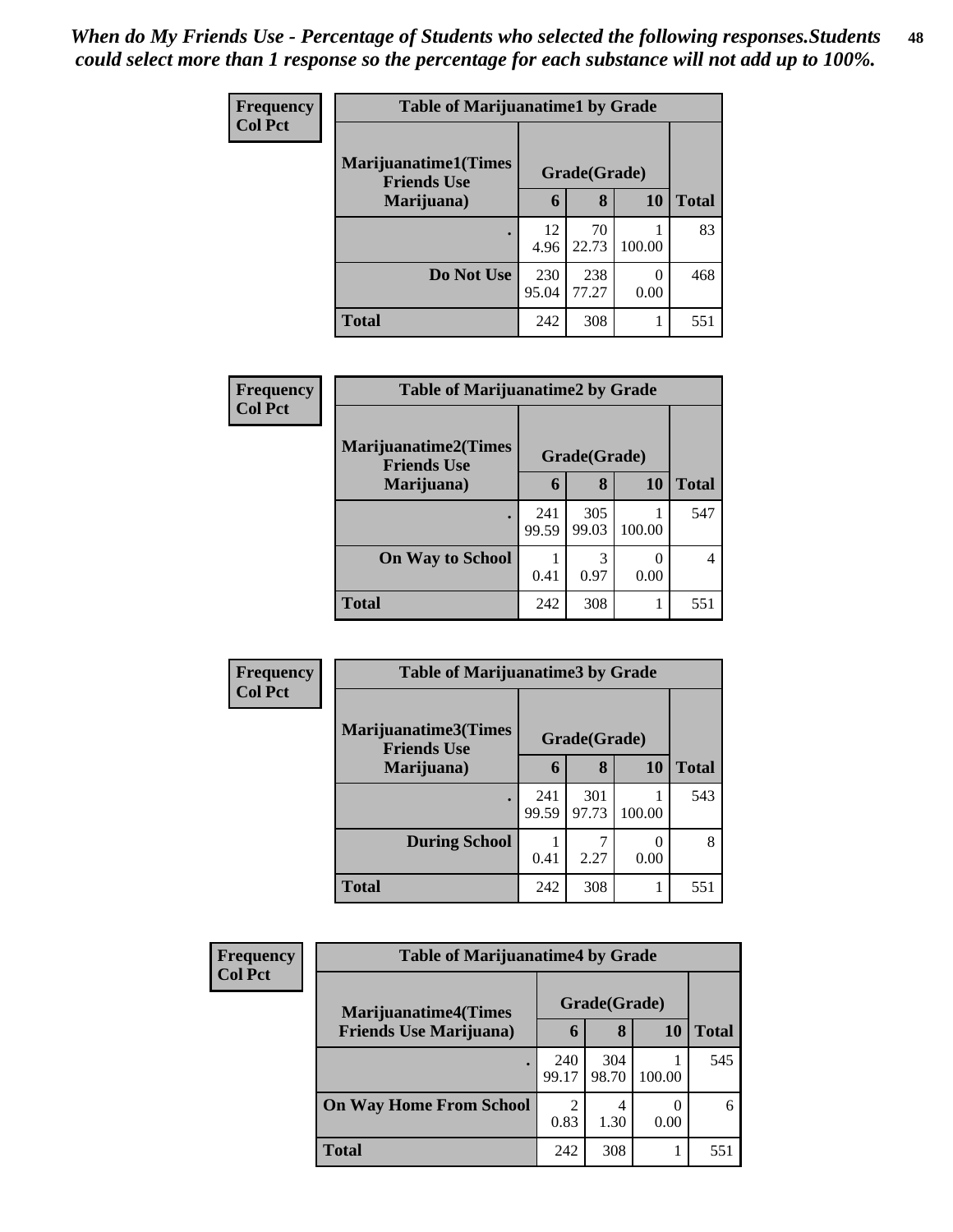| <b>Frequency</b> | <b>Table of Marijuanatime5 by Grade</b>            |              |              |                       |              |
|------------------|----------------------------------------------------|--------------|--------------|-----------------------|--------------|
| <b>Col Pct</b>   | <b>Marijuanatime5</b> (Times<br><b>Friends Use</b> |              | Grade(Grade) |                       |              |
|                  | Marijuana)                                         | 6            | 8            | 10                    | <b>Total</b> |
|                  |                                                    | 235<br>97.11 | 277<br>89.94 | 100.00                | 513          |
|                  | Weeknights                                         | 2.89         | 31<br>10.06  | $\mathcal{O}$<br>0.00 | 38           |
|                  | <b>Total</b>                                       | 242          | 308          |                       | 551          |

| Frequency      | <b>Table of Marijuanatime6 by Grade</b>            |              |              |                           |              |
|----------------|----------------------------------------------------|--------------|--------------|---------------------------|--------------|
| <b>Col Pct</b> | <b>Marijuanatime6</b> (Times<br><b>Friends Use</b> |              | Grade(Grade) |                           |              |
|                | Marijuana)                                         | 6            | 8            | 10                        | <b>Total</b> |
|                |                                                    | 227<br>93.80 | 242<br>78.57 | $\mathbf{\Omega}$<br>0.00 | 469          |
|                | Weekends                                           | 15<br>6.20   | 66<br>21.43  | 100.00                    | 82           |
|                | <b>Total</b>                                       | 242          | 308          |                           | 551          |

| Frequency<br><b>Col Pct</b> | <b>Table of Otherdrugtime1 by Grade</b>                  |              |              |        |              |  |
|-----------------------------|----------------------------------------------------------|--------------|--------------|--------|--------------|--|
|                             | <b>Otherdrugtime1</b> (Times<br><b>Friends Use Other</b> |              | Grade(Grade) |        |              |  |
|                             | <b>Illegal Drugs</b> )                                   | 6            | 8            | 10     | <b>Total</b> |  |
|                             |                                                          | 11<br>4.55   | 50<br>16.23  | 0.00   | 61           |  |
|                             | Do Not Use                                               | 231<br>95.45 | 258<br>83.77 | 100.00 | 490          |  |
|                             | <b>Total</b>                                             | 242          | 308          |        | 551          |  |

| <b>Frequency</b> | <b>Table of Otherdrugtime2 by Grade</b>                 |              |              |        |              |  |  |
|------------------|---------------------------------------------------------|--------------|--------------|--------|--------------|--|--|
| <b>Col Pct</b>   | <b>Otherdrugtime2(Times</b><br><b>Friends Use Other</b> |              | Grade(Grade) |        |              |  |  |
|                  | <b>Illegal Drugs)</b>                                   | 6            | 8            | 10     | <b>Total</b> |  |  |
|                  | $\bullet$                                               | 241<br>99.59 | 305<br>99.03 | 100.00 | 547          |  |  |
|                  | <b>On Way to School</b>                                 | 0.41         | 3<br>0.97    | 0.00   | 4            |  |  |
|                  | <b>Total</b>                                            | 242          | 308          |        | 551          |  |  |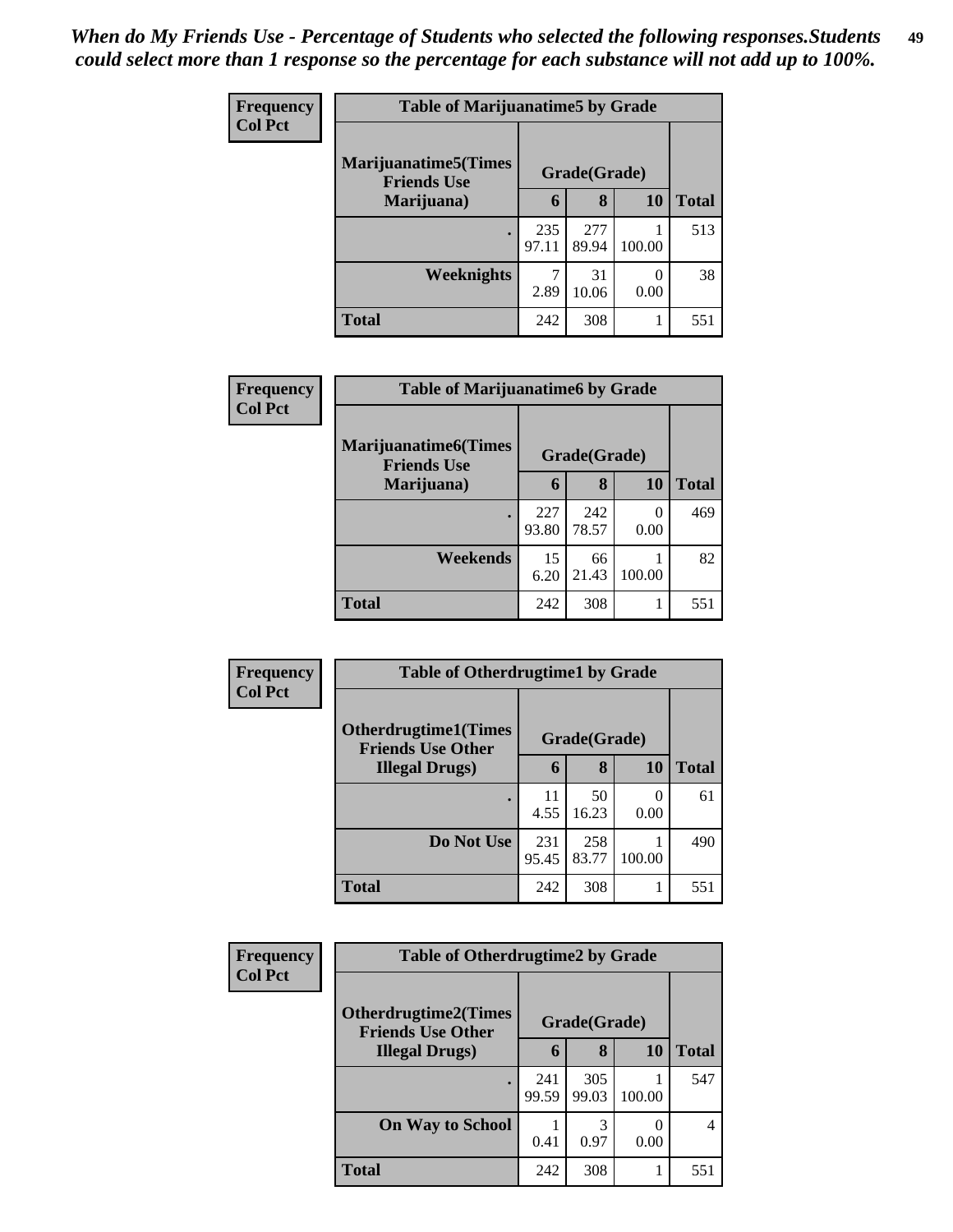| <b>Frequency</b> | <b>Table of Otherdrugtime3 by Grade</b>          |               |              |           |              |  |  |
|------------------|--------------------------------------------------|---------------|--------------|-----------|--------------|--|--|
| <b>Col Pct</b>   | Otherdrugtime3(Times<br><b>Friends Use Other</b> | Grade(Grade)  |              |           |              |  |  |
|                  | <b>Illegal Drugs</b> )                           | 6             | 8            | 10        | <b>Total</b> |  |  |
|                  |                                                  | 242<br>100.00 | 302<br>98.05 | 100.00    | 545          |  |  |
|                  | <b>During School</b>                             | 0.00          | 6<br>1.95    | 0<br>0.00 | 6            |  |  |
|                  | <b>Total</b>                                     | 242           | 308          |           | 551          |  |  |

| <b>Frequency</b> | <b>Table of Otherdrugtime4 by Grade</b>                         |                                     |              |        |              |  |
|------------------|-----------------------------------------------------------------|-------------------------------------|--------------|--------|--------------|--|
| <b>Col Pct</b>   | <b>Otherdrugtime4(Times</b><br><b>Friends Use Other Illegal</b> |                                     | Grade(Grade) |        |              |  |
|                  | Drugs)                                                          | 6                                   | 8            | 10     | <b>Total</b> |  |
|                  |                                                                 | 240<br>99.17                        | 302<br>98.05 | 100.00 | 543          |  |
|                  | <b>On Way Home From School</b>                                  | $\mathcal{D}_{\mathcal{A}}$<br>0.83 | 6<br>1.95    | 0.00   | 8            |  |
|                  | <b>Total</b>                                                    | 242                                 | 308          |        | 551          |  |

| Frequency<br><b>Col Pct</b> | <b>Table of Otherdrugtime5 by Grade</b>                  |              |              |           |              |  |  |
|-----------------------------|----------------------------------------------------------|--------------|--------------|-----------|--------------|--|--|
|                             | <b>Otherdrugtime5</b> (Times<br><b>Friends Use Other</b> |              | Grade(Grade) |           |              |  |  |
|                             | <b>Illegal Drugs</b> )                                   | 6            | 8            | 10        | <b>Total</b> |  |  |
|                             |                                                          | 235<br>97.11 | 286<br>92.86 | 100.00    | 522          |  |  |
|                             | Weeknights                                               | 7<br>2.89    | 22<br>7.14   | 0<br>0.00 | 29           |  |  |
|                             | <b>Total</b>                                             | 242          | 308          |           | 551          |  |  |

| Frequency      | <b>Table of Otherdrugtime6 by Grade</b>                  |              |              |        |              |  |  |
|----------------|----------------------------------------------------------|--------------|--------------|--------|--------------|--|--|
| <b>Col Pct</b> | <b>Otherdrugtime6</b> (Times<br><b>Friends Use Other</b> |              | Grade(Grade) |        |              |  |  |
|                | <b>Illegal Drugs</b> )                                   | 6            | 8            | 10     | <b>Total</b> |  |  |
|                |                                                          | 231<br>95.45 | 257<br>83.44 | 100.00 | 489          |  |  |
|                | Weekends                                                 | 11<br>4.55   | 51<br>16.56  | 0.00   | 62           |  |  |
|                | <b>Total</b>                                             | 242          | 308          |        | 551          |  |  |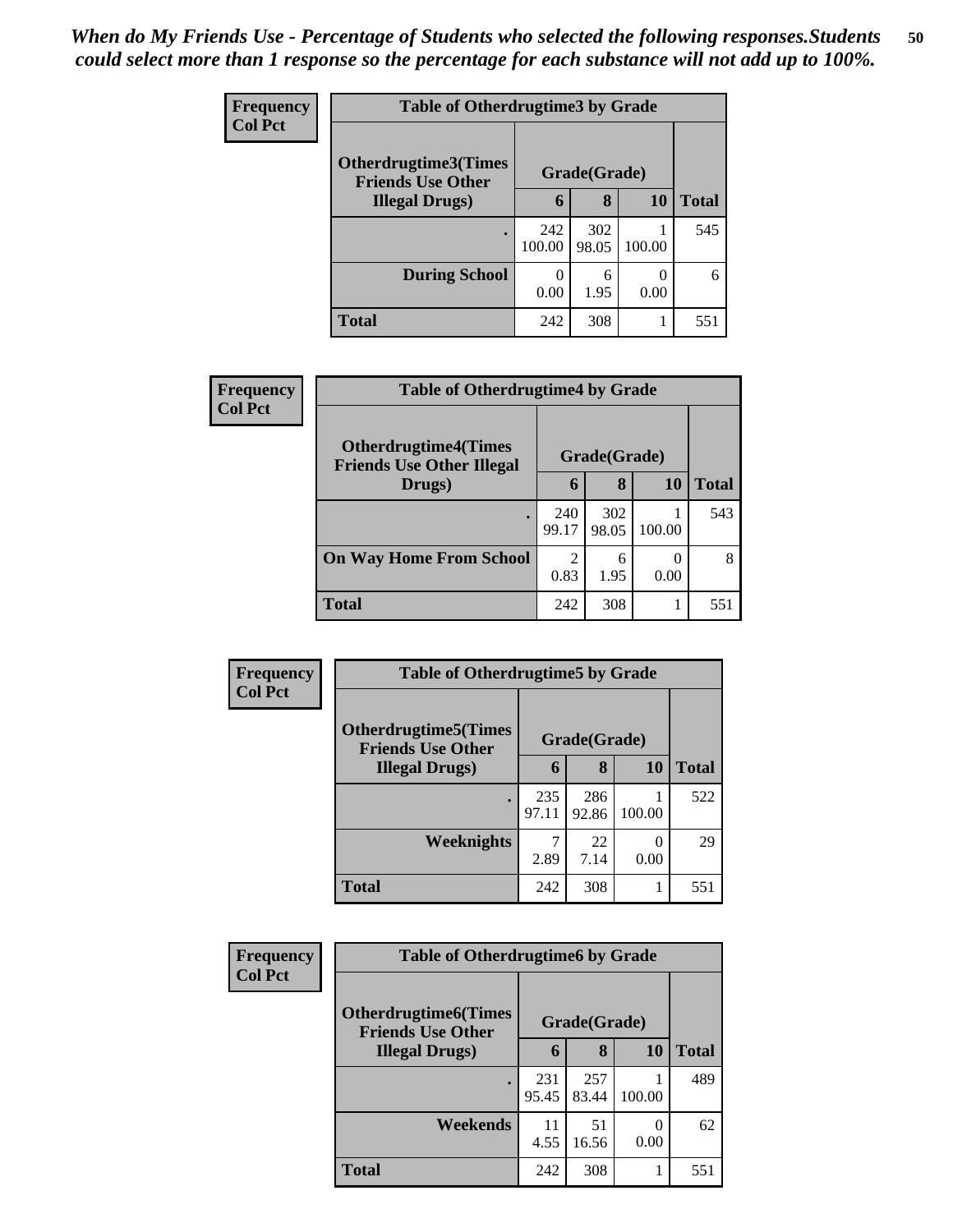| Frequency      | <b>Table of Educationalcohol by Grade</b>                                                                  |              |              |           |              |  |  |
|----------------|------------------------------------------------------------------------------------------------------------|--------------|--------------|-----------|--------------|--|--|
| <b>Col Pct</b> | Educationalcohol(I<br>have been taught<br>about alcohol,<br>tobacco,<br>and other drugs<br>within the last | Grade(Grade) |              |           |              |  |  |
|                | year at school)                                                                                            | 6            | 8            | <b>10</b> | <b>Total</b> |  |  |
|                | Yes                                                                                                        | 211<br>87.19 | 273<br>88.64 | 100.00    | 485          |  |  |
|                | N <sub>0</sub>                                                                                             | 31<br>12.81  | 35<br>11.36  | 0<br>0.00 | 66           |  |  |
|                | <b>Total</b>                                                                                               | 242          | 308          | 1         | 551          |  |  |

| Frequency<br><b>Col Pct</b> | <b>Table of Eversmoked by Grade</b> |              |              |        |              |  |  |  |  |
|-----------------------------|-------------------------------------|--------------|--------------|--------|--------------|--|--|--|--|
|                             | Eversmoked(I<br>have smoked         |              | Grade(Grade) |        |              |  |  |  |  |
|                             | a cigarette)                        | 6            | 8            | 10     | <b>Total</b> |  |  |  |  |
|                             | <b>Yes</b>                          | 19<br>7.85   | 65<br>21.10  | 0.00   | 84           |  |  |  |  |
|                             | N <sub>0</sub>                      | 223<br>92.15 | 243<br>78.90 | 100.00 | 467          |  |  |  |  |
|                             | <b>Total</b>                        | 242          | 308          |        | 551          |  |  |  |  |

| Frequency      | <b>Table of Drovedrinking by Grade</b>               |          |               |        |              |
|----------------|------------------------------------------------------|----------|---------------|--------|--------------|
| <b>Col Pct</b> |                                                      |          |               |        |              |
|                | Drovedrinking(In                                     |          |               |        |              |
|                | the past 30 days I                                   |          |               |        |              |
|                | have driven a car<br>or other vehicle<br>while I was |          | Grade(Grade)  |        |              |
|                | drinking alcohol)                                    | 6        | 8             | 10     | <b>Total</b> |
|                | N <sub>0</sub>                                       | $\theta$ | $\theta$      |        |              |
|                |                                                      |          |               | 100.00 |              |
|                | <b>Total</b>                                         | 0        | $\mathcal{O}$ |        |              |
|                | <b>Frequency Missing = <math>550</math></b>          |          |               |        |              |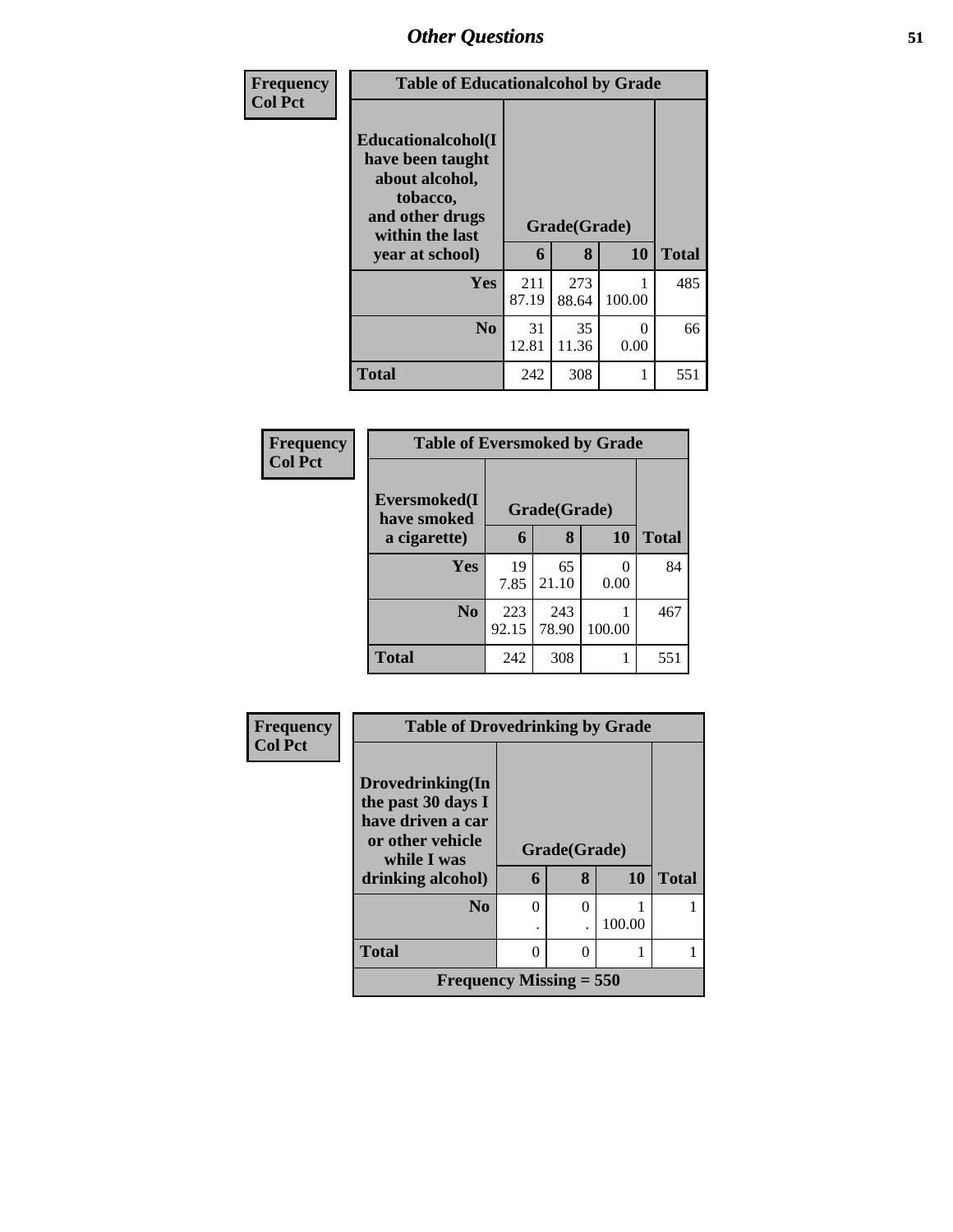| Frequency      | <b>Table of Rodedrinking by Grade</b>                                                                                  |              |                   |                  |              |
|----------------|------------------------------------------------------------------------------------------------------------------------|--------------|-------------------|------------------|--------------|
| <b>Col Pct</b> | Rodedrinking(In<br>the past 30 days<br>I have ridden in<br>a car with a<br>driver who had<br>been drinking<br>alcohol) | 6            | Grade(Grade)<br>8 | 10               | <b>Total</b> |
|                | <b>Yes</b>                                                                                                             | 19<br>7.85   | 49<br>15.91       | $\Omega$<br>0.00 | 68           |
|                | N <sub>o</sub>                                                                                                         | 223<br>92.15 | 259<br>84.09      | 100.00           | 483          |
|                | <b>Total</b>                                                                                                           | 242          | 308               |                  | 551          |

| Frequency      | <b>Table of Drugsschool by Grade</b>                                                                                                   |              |                   |        |              |
|----------------|----------------------------------------------------------------------------------------------------------------------------------------|--------------|-------------------|--------|--------------|
| <b>Col Pct</b> | <b>Drugsschool</b> (During<br>the past 12 months,<br>I have been offered,<br>sold,<br>or given illegal<br>drugs on school<br>property) | 6            | Grade(Grade)<br>8 | 10     | <b>Total</b> |
|                | <b>Yes</b>                                                                                                                             | 8            | 28                | 0      | 36           |
|                |                                                                                                                                        | 3.31         | 9.09              | 0.00   |              |
|                | N <sub>0</sub>                                                                                                                         | 234<br>96.69 | 280<br>90.91      | 100.00 | 515          |
|                | <b>Total</b>                                                                                                                           | 242          | 308               | 1      | 551          |

| Frequency      | <b>Table of Helpbullied by Grade</b>                              |                              |              |                  |              |  |  |
|----------------|-------------------------------------------------------------------|------------------------------|--------------|------------------|--------------|--|--|
| <b>Col Pct</b> | Helpbullied(I)<br>would help<br>someone who was<br>being bullied) | Grade(Grade)<br>10<br>8<br>6 |              |                  | <b>Total</b> |  |  |
|                | <b>Strongly Agree</b>                                             | 155<br>64.05                 | 154<br>50.00 | $\Omega$<br>0.00 | 309          |  |  |
|                | <b>Somewhat Agree</b>                                             | 65<br>26.86                  | 114<br>37.01 | 100.00           | 180          |  |  |
|                | <b>Somewhat Disagree</b>                                          | 8<br>3.31                    | 22<br>7.14   | 0<br>0.00        | 30           |  |  |
|                | <b>Strongly Disagree</b>                                          | 14<br>5.79                   | 18<br>5.84   | 0<br>0.00        | 32           |  |  |
|                | Total                                                             | 242                          | 308          | 1                | 551          |  |  |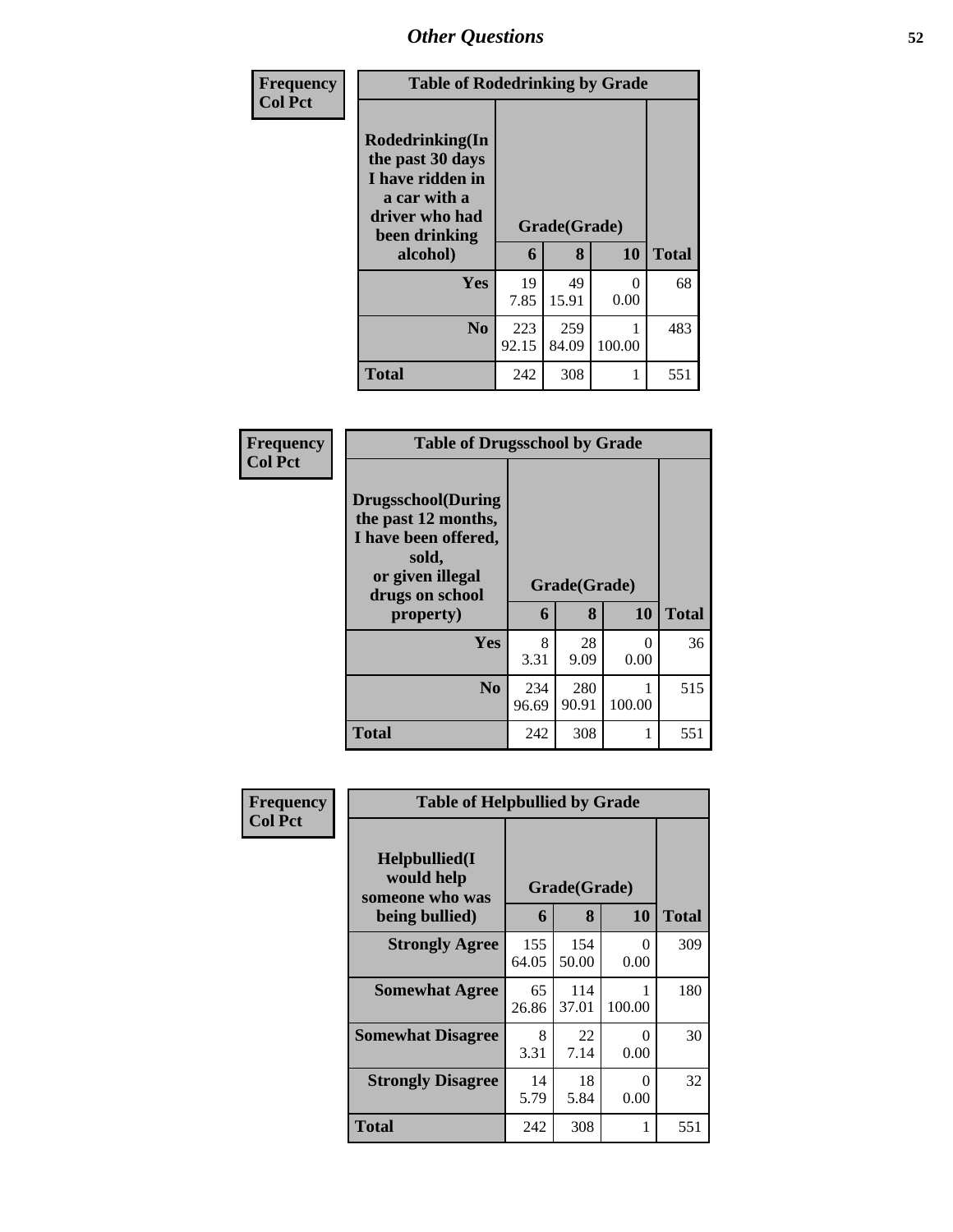| <b>Table of Grade by Bingedrinking</b> |              |                                                                                                                                                                                                                                                                                                                         |           |                        |                  |           |                        |     |
|----------------------------------------|--------------|-------------------------------------------------------------------------------------------------------------------------------------------------------------------------------------------------------------------------------------------------------------------------------------------------------------------------|-----------|------------------------|------------------|-----------|------------------------|-----|
|                                        |              | Bingedrinking(I have drunk five or more<br>drinks of alcohol at one sitting during the<br>last 30 days)<br>20<br><b>10</b><br>All<br>3 <sub>to</sub><br>1 or<br><b>6 to</b><br>to<br>to<br>29<br>9<br>30<br>19<br>$\mathbf{0}$<br>2<br>5<br>days<br><b>Total</b><br>days<br>days<br>days<br><b>Days</b><br>days<br>days |           |                        |                  |           |                        |     |
| Grade(Grade)                           |              |                                                                                                                                                                                                                                                                                                                         |           |                        |                  |           |                        |     |
| 6                                      | 238<br>98.35 | 3<br>1.24                                                                                                                                                                                                                                                                                                               | 0<br>0.00 | $\Omega$<br>0.00       | $\Omega$<br>0.00 | 1<br>0.41 | 0<br>0.00              | 242 |
| 8                                      | 291<br>94.48 | 6<br>1.95                                                                                                                                                                                                                                                                                                               | 3<br>0.97 | $\overline{2}$<br>0.65 | 0.32             | 3<br>0.97 | $\overline{2}$<br>0.65 | 308 |
| 10                                     | 100.00       | $\Omega$<br>0.00                                                                                                                                                                                                                                                                                                        | 0<br>0.00 | $\Omega$<br>0.00       | $\Omega$<br>0.00 | ∩<br>0.00 | 0<br>0.00              | 1   |
| <b>Total</b>                           | 530          | 9                                                                                                                                                                                                                                                                                                                       | 3         | $\overline{2}$         |                  | 4         | 2                      | 551 |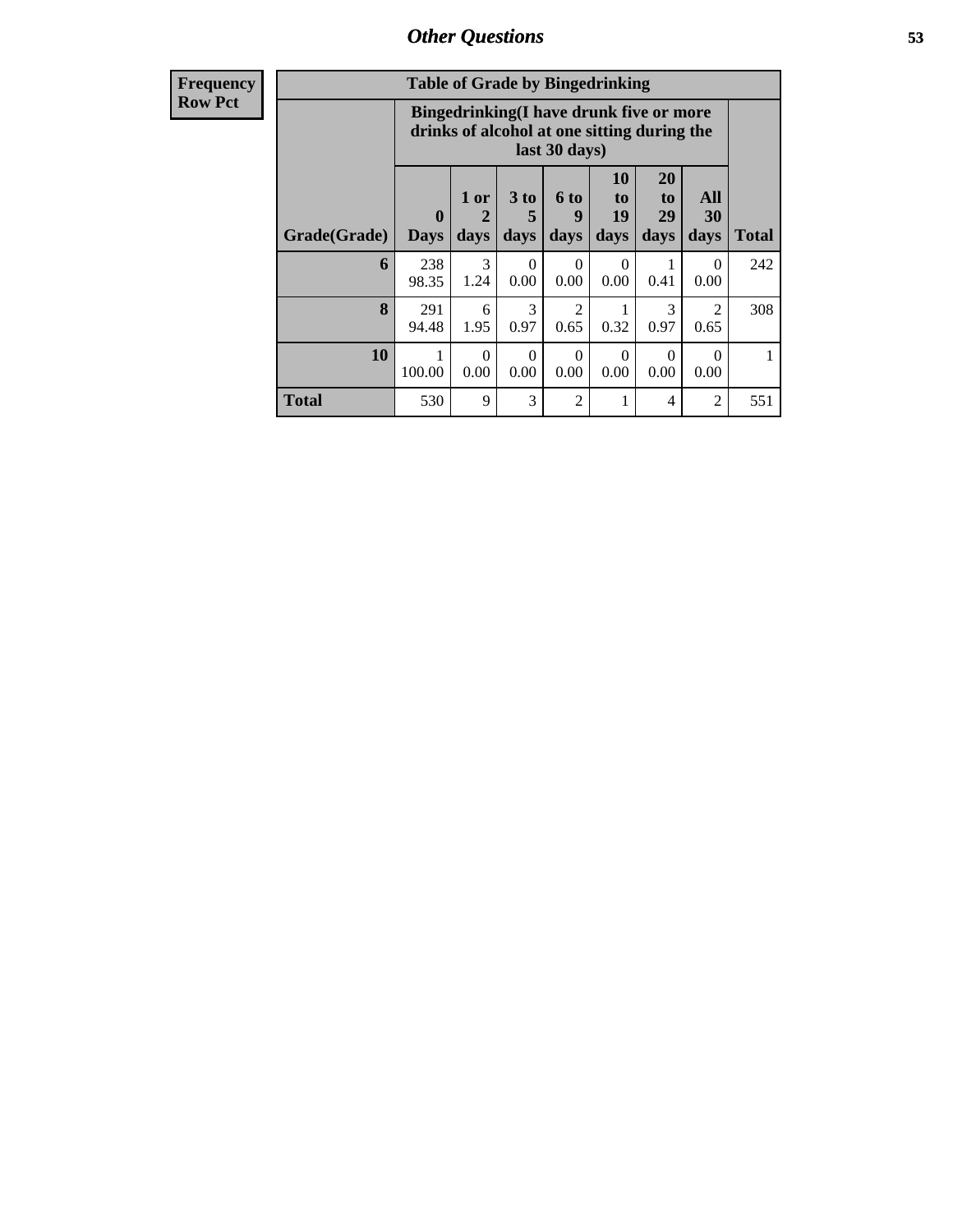#### *Nutrition* **54**

**Frequency Row Pct**

| <b>Table of Grade by Dairy</b> |                                                                                                                                                  |                                                                 |             |            |     |  |  |
|--------------------------------|--------------------------------------------------------------------------------------------------------------------------------------------------|-----------------------------------------------------------------|-------------|------------|-----|--|--|
|                                |                                                                                                                                                  | Dairy (I eat at least 3 servings of dairy<br>products each day) |             |            |     |  |  |
| Grade(Grade)                   | <b>Somewhat</b><br><b>Strongly</b><br><b>Somewhat</b><br><b>Strongly</b><br><b>Disagree</b><br><b>Total</b><br>Agree<br><b>Disagree</b><br>Agree |                                                                 |             |            |     |  |  |
| 6                              | 108<br>44.63                                                                                                                                     | 100<br>41.32                                                    | 16<br>6.61  | 18<br>7.44 | 242 |  |  |
| 8                              | 121<br>39.29                                                                                                                                     | 123<br>39.94                                                    | 37<br>12.01 | 27<br>8.77 | 308 |  |  |
| 10                             | $\mathbf{0}$<br>0.00                                                                                                                             | 100.00                                                          | 0<br>0.00   | 0<br>0.00  |     |  |  |
| <b>Total</b>                   | 229                                                                                                                                              | 224                                                             | 53          | 45         | 551 |  |  |

**Frequency Row Pct**

| <b>Table of Grade by Fruitveg</b> |                          |                                                                          |                             |                                    |              |  |  |
|-----------------------------------|--------------------------|--------------------------------------------------------------------------|-----------------------------|------------------------------------|--------------|--|--|
|                                   |                          | Fruitveg(I eat at least 5 servings of fruits<br>and vegetables each day) |                             |                                    |              |  |  |
| Grade(Grade)                      | <b>Strongly</b><br>Agree | Somewhat<br>Agree                                                        | <b>Somewhat</b><br>Disagree | <b>Strongly</b><br><b>Disagree</b> | <b>Total</b> |  |  |
| 6                                 | 76<br>31.40              | 104<br>42.98                                                             | 41<br>16.94                 | 21<br>8.68                         | 242          |  |  |
| 8                                 | 59<br>19.16              | 120<br>38.96                                                             | 82<br>26.62                 | 47<br>15.26                        | 308          |  |  |
| 10                                | 0.00                     | 0.00                                                                     | 100.00                      | 0.00                               |              |  |  |
| <b>Total</b>                      | 135                      | 224                                                                      | 124                         | 68                                 | 551          |  |  |

| <b>Table of Grade by Cafeteriahealthy</b> |                                                                       |                          |                                    |                                    |              |  |  |
|-------------------------------------------|-----------------------------------------------------------------------|--------------------------|------------------------------------|------------------------------------|--------------|--|--|
|                                           | Cafeteriahealthy (School meals in my<br>school cafeteria are healthy) |                          |                                    |                                    |              |  |  |
| Grade(Grade)                              | <b>Strongly</b><br>Agree                                              | <b>Somewhat</b><br>Agree | <b>Somewhat</b><br><b>Disagree</b> | <b>Strongly</b><br><b>Disagree</b> | <b>Total</b> |  |  |
| 6                                         | 59<br>24.38                                                           | 112<br>46.28             | 44<br>18.18                        | 27<br>11.16                        | 242          |  |  |
| 8                                         | 19<br>6.17                                                            | 81<br>26.30              | 76<br>24.68                        | 132<br>42.86                       | 308          |  |  |
| 10                                        | 0<br>0.00                                                             | 0.00                     | $\mathcal{O}$<br>0.00              | 100.00                             |              |  |  |
| <b>Total</b>                              | 78                                                                    | 193                      | 120                                | 160                                | 551          |  |  |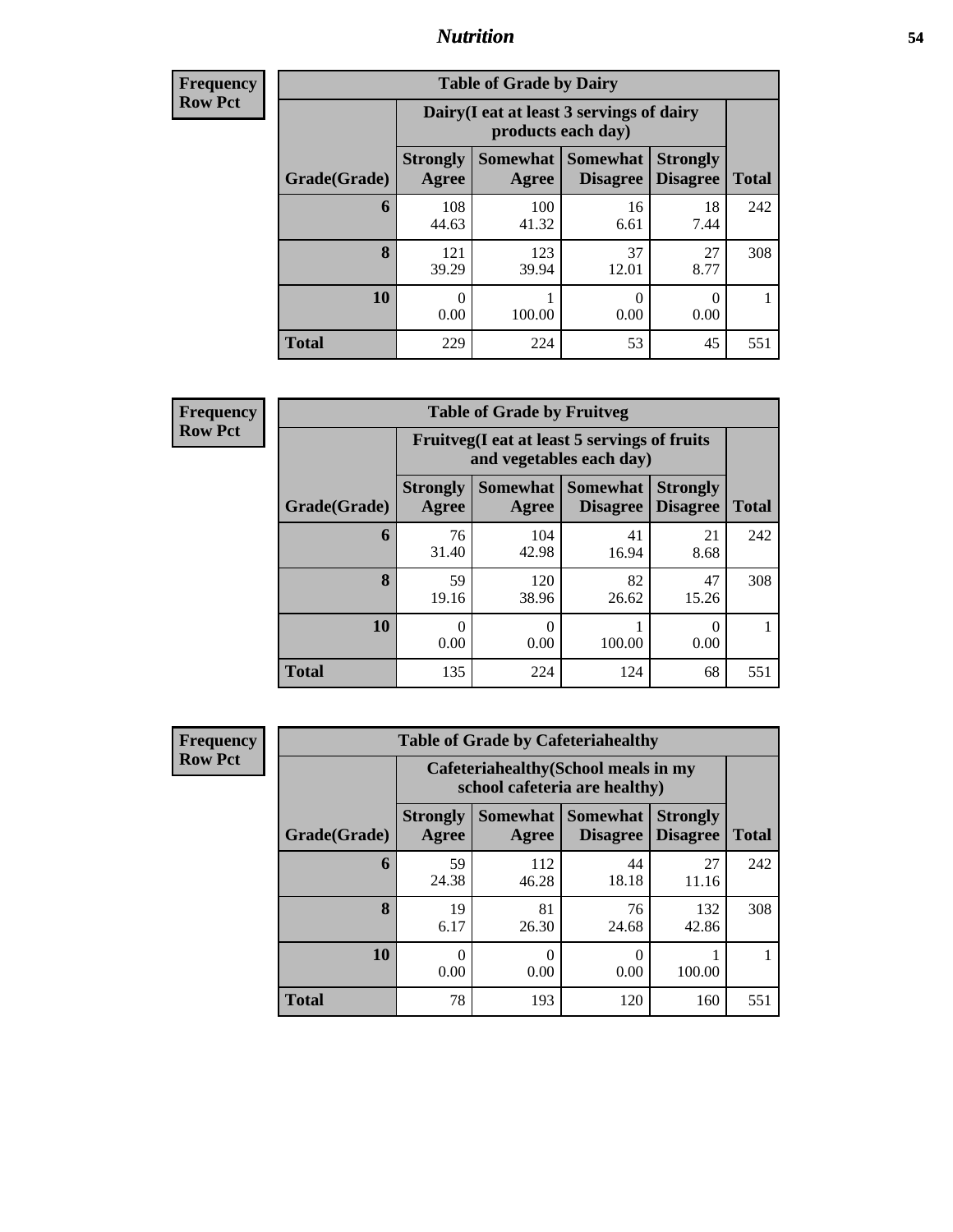### *Nutrition* **55**

| <b>Frequency</b> |
|------------------|
| Row Pct          |

| <b>Table of Grade by Cafeterianutrition</b> |                          |                                                                                           |                                        |                                    |              |  |  |
|---------------------------------------------|--------------------------|-------------------------------------------------------------------------------------------|----------------------------------------|------------------------------------|--------------|--|--|
|                                             |                          | <b>Cafeterianutrition</b> (Facts about nutrition<br>are available in my school cafeteria) |                                        |                                    |              |  |  |
| Grade(Grade)                                | <b>Strongly</b><br>Agree | Agree                                                                                     | Somewhat   Somewhat<br><b>Disagree</b> | <b>Strongly</b><br><b>Disagree</b> | <b>Total</b> |  |  |
| 6                                           | 76<br>31.40              | 84<br>34.71                                                                               | 44<br>18.18                            | 38<br>15.70                        | 242          |  |  |
| 8                                           | 33<br>10.71              | 85<br>27.60                                                                               | 81<br>26.30                            | 109<br>35.39                       | 308          |  |  |
| 10                                          | 0.00                     | 0.00                                                                                      | 100.00                                 | 0.00                               |              |  |  |
| <b>Total</b>                                | 109                      | 169                                                                                       | 126                                    | 147                                | 551          |  |  |

**Frequency Row Pct**

| <b>Table of Grade by Schoollunch</b> |                          |                                                                 |                                        |                                    |              |  |  |  |
|--------------------------------------|--------------------------|-----------------------------------------------------------------|----------------------------------------|------------------------------------|--------------|--|--|--|
|                                      |                          | Schoollunch(I eat school lunch three or<br>more times per week) |                                        |                                    |              |  |  |  |
| Grade(Grade)                         | <b>Strongly</b><br>Agree | Agree                                                           | <b>Somewhat   Somewhat</b><br>Disagree | <b>Strongly</b><br><b>Disagree</b> | <b>Total</b> |  |  |  |
| 6                                    | 157<br>64.88             | 34<br>14.05                                                     | 22<br>9.09                             | 29<br>11.98                        | 242          |  |  |  |
| 8                                    | 154<br>50.00             | 61<br>19.81                                                     | 22<br>7.14                             | 71<br>23.05                        | 308          |  |  |  |
| 10                                   | 0.00                     | $\theta$<br>0.00                                                | 0<br>0.00                              | 100.00                             |              |  |  |  |
| <b>Total</b>                         | 311                      | 95                                                              | 44                                     | 101                                | 551          |  |  |  |

| <b>Table of Grade by Foodchoices</b> |                                                                            |                   |                                    |                                    |              |  |  |
|--------------------------------------|----------------------------------------------------------------------------|-------------------|------------------------------------|------------------------------------|--------------|--|--|
|                                      | <b>Foodchoices</b> (I make healthy food choices in<br>my school cafeteria) |                   |                                    |                                    |              |  |  |
| Grade(Grade)                         | <b>Strongly</b><br>Agree                                                   | Somewhat<br>Agree | <b>Somewhat</b><br><b>Disagree</b> | <b>Strongly</b><br><b>Disagree</b> | <b>Total</b> |  |  |
| 6                                    | 108<br>44.63                                                               | 101<br>41.74      | 16<br>6.61                         | 17<br>7.02                         | 242          |  |  |
| 8                                    | 61<br>19.81                                                                | 123<br>39.94      | 55<br>17.86                        | 69<br>22.40                        | 308          |  |  |
| 10                                   | 0<br>0.00                                                                  | 0<br>0.00         | 100.00                             | O<br>0.00                          |              |  |  |
| <b>Total</b>                         | 169                                                                        | 224               | 72                                 | 86                                 | 551          |  |  |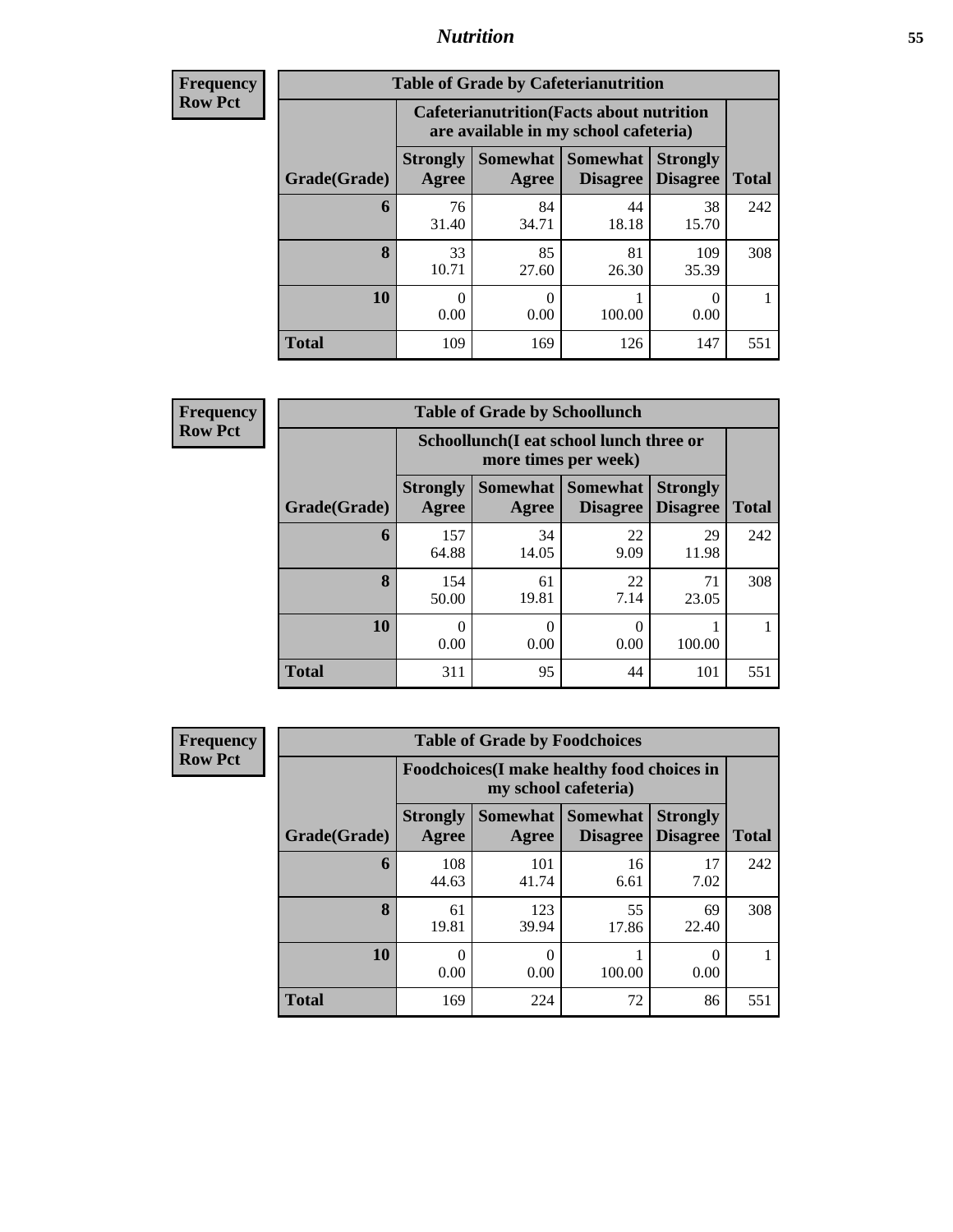### *Nutrition* **56**

| <b>Frequency</b><br>Row Pct |
|-----------------------------|
|                             |

| <b>Table of Grade by Wholewheat</b> |                                                                                                                                    |              |             |             |     |  |  |
|-------------------------------------|------------------------------------------------------------------------------------------------------------------------------------|--------------|-------------|-------------|-----|--|--|
|                                     | Wholewheat (There are whole wheat and<br>multigrain breads and cereals available in<br>my school cafeteria)                        |              |             |             |     |  |  |
| Grade(Grade)                        | Somewhat<br><b>Strongly</b><br>Somewhat<br><b>Strongly</b><br><b>Disagree</b><br>Agree<br><b>Disagree</b><br><b>Total</b><br>Agree |              |             |             |     |  |  |
| 6                                   | 84<br>34.71                                                                                                                        | 102<br>42.15 | 27<br>11.16 | 29<br>11.98 | 242 |  |  |
| 8                                   | 57<br>18.51                                                                                                                        | 105<br>34.09 | 64<br>20.78 | 82<br>26.62 | 308 |  |  |
| 10                                  | $\mathbf{\Omega}$<br>0.00                                                                                                          | 0<br>0.00    | 0<br>0.00   | 100.00      |     |  |  |
| <b>Total</b>                        | 141                                                                                                                                | 207          | 91          | 112         | 551 |  |  |

**Frequency Row Pct**

| V | <b>Table of Grade by Healthyvending</b> |                                                                                                                                               |             |                                             |                                    |              |  |
|---|-----------------------------------------|-----------------------------------------------------------------------------------------------------------------------------------------------|-------------|---------------------------------------------|------------------------------------|--------------|--|
|   |                                         | Healthyvending (If only healthy snacks and<br>beverages were available in the vending<br>machines during the school day,<br>I would buy them) |             |                                             |                                    |              |  |
|   | Grade(Grade)                            | <b>Strongly</b><br>Agree                                                                                                                      | Agree       | <b>Somewhat</b> Somewhat<br><b>Disagree</b> | <b>Strongly</b><br><b>Disagree</b> | <b>Total</b> |  |
|   | 6                                       | 92<br>38.02                                                                                                                                   | 94<br>38.84 | 30<br>12.40                                 | 26<br>10.74                        | 242          |  |
|   | 8                                       | 92<br>29.87                                                                                                                                   | 94<br>30.52 | 39<br>12.66                                 | 83<br>26.95                        | 308          |  |
|   | 10                                      | $\mathbf{\Omega}$<br>0.00                                                                                                                     | 100.00      | $\Omega$<br>0.00                            | 0<br>0.00                          |              |  |
|   | <b>Total</b>                            | 184                                                                                                                                           | 189         | 69                                          | 109                                | 551          |  |

| <b>Table of Grade by Schoolbreakfast</b> |                                                                                                                                             |             |             |             |     |  |  |
|------------------------------------------|---------------------------------------------------------------------------------------------------------------------------------------------|-------------|-------------|-------------|-----|--|--|
|                                          | Schoolbreakfast (If breakfast were<br>available at school,<br>but outside the cafeteria,<br>I would eat breakfast at school more often)     |             |             |             |     |  |  |
| Grade(Grade)                             | Somewhat  <br><b>Somewhat</b><br><b>Strongly</b><br><b>Strongly</b><br><b>Disagree</b><br><b>Disagree</b><br><b>Total</b><br>Agree<br>Agree |             |             |             |     |  |  |
| 6                                        | 92<br>38.02                                                                                                                                 | 63<br>26.03 | 35<br>14.46 | 52<br>21.49 | 242 |  |  |
| 8                                        | 128<br>41.56                                                                                                                                | 93<br>30.19 | 26<br>8.44  | 61<br>19.81 | 308 |  |  |
| 10                                       | 0<br>0.00                                                                                                                                   | 0<br>0.00   | 100.00      | 0<br>0.00   |     |  |  |
| <b>Total</b>                             | 220                                                                                                                                         | 156         | 62          | 113         | 551 |  |  |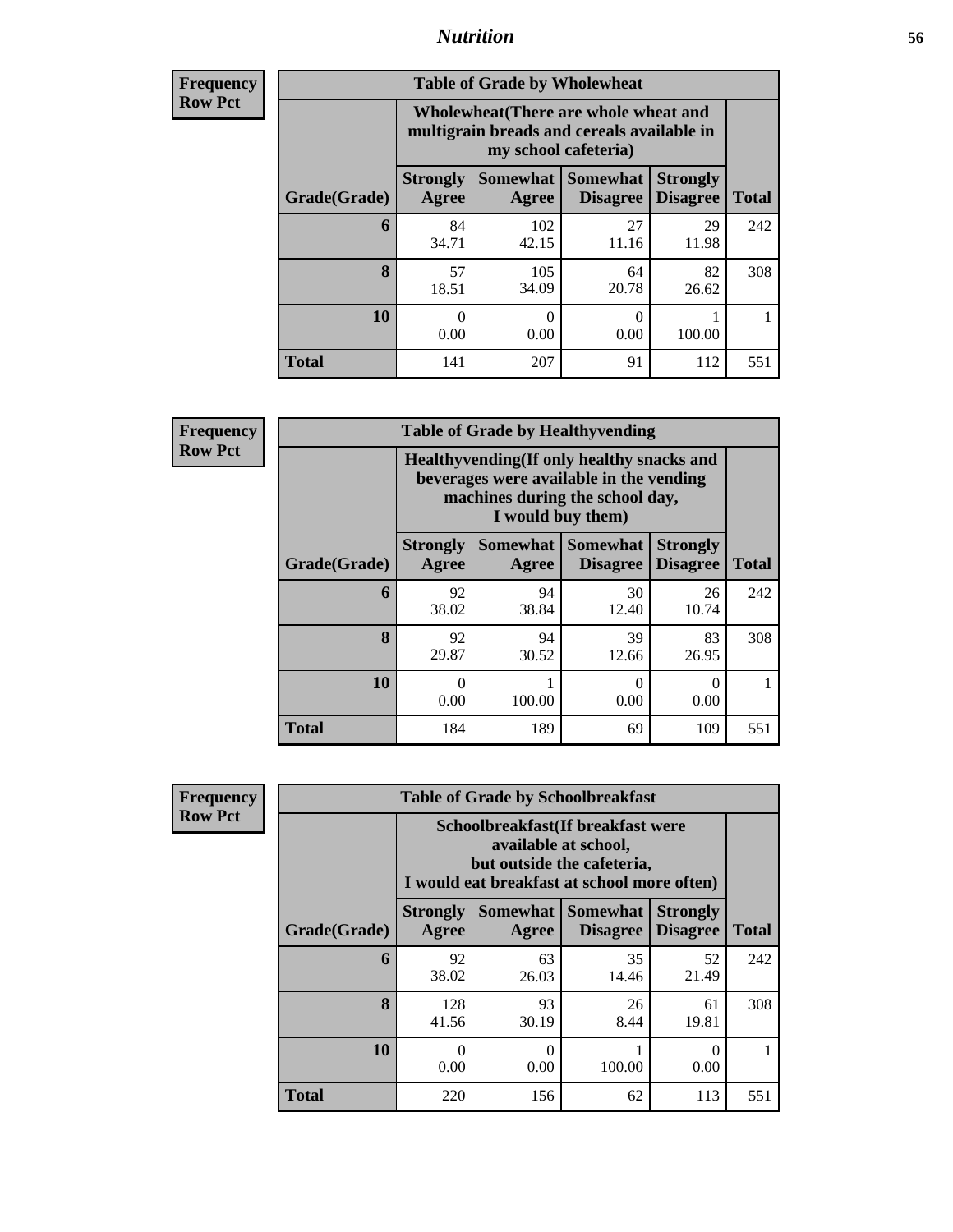| Frequency      | <b>Table of Educationaids by Grade</b>                                                                    |                   |              |           |     |
|----------------|-----------------------------------------------------------------------------------------------------------|-------------------|--------------|-----------|-----|
| <b>Col Pct</b> | <b>Educationaids</b> (I<br>have been<br>taught about<br><b>HIV/AIDS</b> at<br>school in the<br>past year) | Grade(Grade)<br>6 | <b>Total</b> |           |     |
|                | Yes                                                                                                       | 99<br>40.91       | 278<br>90.26 | 100.00    | 378 |
|                | N <sub>0</sub>                                                                                            | 143<br>59.09      | 30<br>9.74   | 0<br>0.00 | 173 |
|                | <b>Total</b>                                                                                              | 242               | 308          |           | 551 |

| <b>Frequency</b> | <b>Table of Educationcharacter by Grade</b>                                          |              |              |                           |              |  |  |
|------------------|--------------------------------------------------------------------------------------|--------------|--------------|---------------------------|--------------|--|--|
| <b>Col Pct</b>   | Educationcharacter(I<br>have been taught<br>about character<br>education in the past | Grade(Grade) |              |                           |              |  |  |
|                  | year at school)                                                                      | 6            | 8            | 10                        | <b>Total</b> |  |  |
|                  | <b>Yes</b>                                                                           | 180<br>74.38 | 238<br>77.27 | 100.00                    | 419          |  |  |
|                  | No                                                                                   | 62<br>25.62  | 70<br>22.73  | $\mathbf{\Omega}$<br>0.00 | 132          |  |  |
|                  | <b>Total</b>                                                                         | 242          | 308          |                           | 551          |  |  |

| Frequency<br><b>Col Pct</b> |                                                  | <b>Table of Gradcoach1 by Grade</b> |              |           |              |  |  |  |
|-----------------------------|--------------------------------------------------|-------------------------------------|--------------|-----------|--------------|--|--|--|
|                             | Gradcoach1(I<br>know who my<br><b>Graduation</b> | Grade(Grade)                        |              |           |              |  |  |  |
|                             | Coach is)                                        | 6                                   | 8            | <b>10</b> | <b>Total</b> |  |  |  |
|                             | Yes                                              | 37<br>15.29                         | 86<br>27.92  | 0<br>0.00 | 123          |  |  |  |
|                             | N <sub>0</sub>                                   | 205<br>84.71                        | 222<br>72.08 | 100.00    | 428          |  |  |  |
|                             | <b>Total</b>                                     | 242                                 | 308          |           | 551          |  |  |  |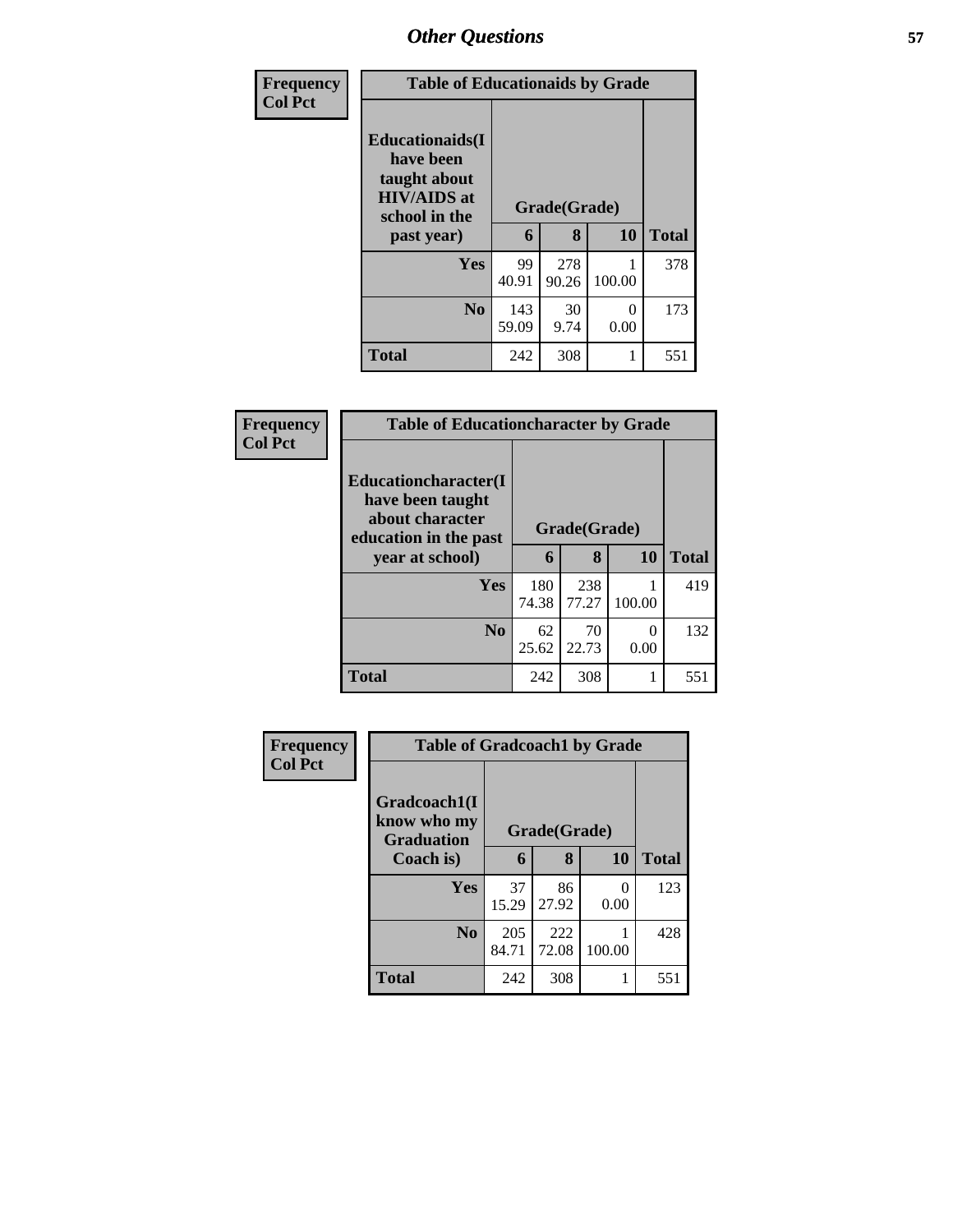| <b>Frequency</b> | <b>Table of Gradcoach2 by Grade</b>                       |              |              |           |              |
|------------------|-----------------------------------------------------------|--------------|--------------|-----------|--------------|
| <b>Col Pct</b>   | Gradcoach2(I<br>have<br>contacted my<br><b>Graduation</b> | Grade(Grade) |              |           |              |
|                  | Coach)                                                    | 6            | 8            | 10        | <b>Total</b> |
|                  | Yes                                                       | 16<br>6.61   | 41<br>13.31  | 0<br>0.00 | 57           |
|                  | N <sub>0</sub>                                            | 226<br>93.39 | 267<br>86.69 | 100.00    | 494          |
|                  | Total                                                     | 242          | 308          |           | 551          |

| Frequency<br><b>Col Pct</b> | <b>Table of Gradcoach3 by Grade</b>                                         |              |              |                  |              |
|-----------------------------|-----------------------------------------------------------------------------|--------------|--------------|------------------|--------------|
|                             | Gradcoach3(I<br>have received<br>assistance<br>from my<br><b>Graduation</b> | Grade(Grade) |              |                  |              |
|                             | Coach)                                                                      | 6            | 8            | 10               | <b>Total</b> |
|                             | Yes                                                                         | 16<br>6.61   | 22<br>7.14   | $\Omega$<br>0.00 | 38           |
|                             | N <sub>0</sub>                                                              | 114<br>47.11 | 100<br>32.47 | 0<br>0.00        | 214          |
|                             | Don't know                                                                  | 112<br>46.28 | 186<br>60.39 | 100.00           | 299          |
|                             | <b>Total</b>                                                                | 242          | 308          |                  | 551          |

| Frequency<br><b>Col Pct</b> | <b>Table of Selfharm by Grade</b>                                                                                                                                          |              |              |           |              |  |
|-----------------------------|----------------------------------------------------------------------------------------------------------------------------------------------------------------------------|--------------|--------------|-----------|--------------|--|
|                             | <b>Selfharm</b> (During<br>the past 12<br>months,<br>I harmed myself<br>on purpose<br><b>Suicideconsider</b><br>During the past<br>12 months,<br>I seriously<br>considered |              | Grade(Grade) |           |              |  |
|                             | suicide)                                                                                                                                                                   | 6            | 8            | 10        | <b>Total</b> |  |
|                             | Yes                                                                                                                                                                        | 19<br>7.85   | 39<br>12.66  | 0<br>0.00 | 58           |  |
|                             | N <sub>0</sub>                                                                                                                                                             | 223<br>92.15 | 269<br>87.34 | 100.00    | 493          |  |
|                             | Total                                                                                                                                                                      | 242          | 308          | 1         | 551          |  |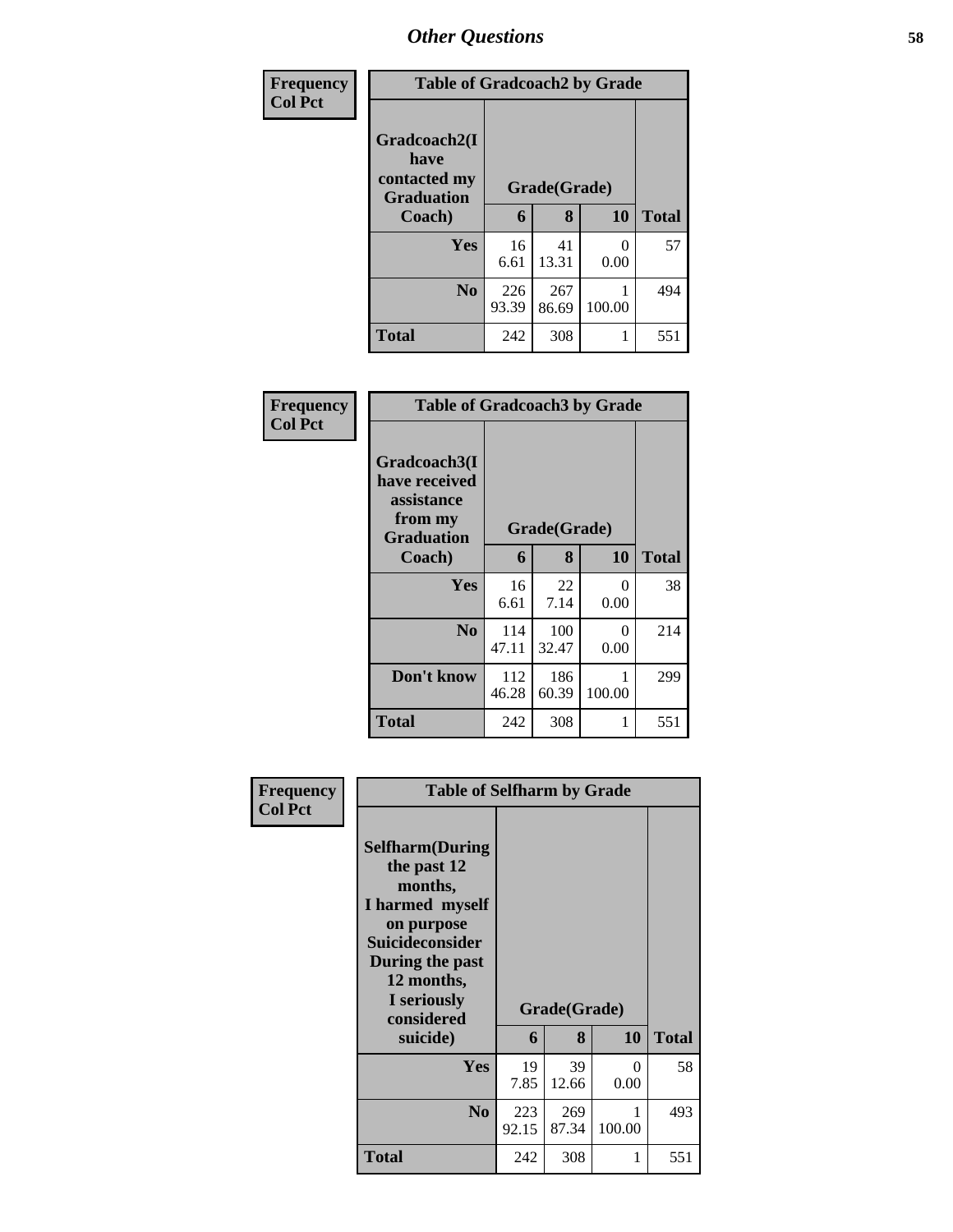| <b>Frequency</b> | <b>Table of Suicideconsider by Grade</b> |              |              |        |              |  |
|------------------|------------------------------------------|--------------|--------------|--------|--------------|--|
| <b>Col Pct</b>   |                                          |              | Grade(Grade) |        |              |  |
|                  | Suicideconsider                          | 6            | 8            | 10     | <b>Total</b> |  |
|                  | Yes                                      | 3.31         | 31<br>10.06  | 0.00   | 39           |  |
|                  | N <sub>0</sub>                           | 234<br>96.69 | 277<br>89.94 | 100.00 | 512          |  |
|                  | <b>Total</b>                             | 242          | 308          |        | 551          |  |

| Frequency      | <b>Table of Suicideattempt by Grade</b>              |              |              |           |              |  |
|----------------|------------------------------------------------------|--------------|--------------|-----------|--------------|--|
| <b>Col Pct</b> | Suicideattempt(I<br>have attempted<br>suicide in the |              | Grade(Grade) |           |              |  |
|                | last year)                                           | 6            | 8            | 10        | <b>Total</b> |  |
|                | Yes                                                  | 5<br>2.07    | 14<br>4.55   | 0<br>0.00 | 19           |  |
|                | N <sub>0</sub>                                       | 237<br>97.93 | 294<br>95.45 | 100.00    | 532          |  |
|                | <b>Total</b>                                         | 242          | 308          | 1         | 551          |  |

| Frequency      | <b>Table of Instantmessaged by Grade</b>               |              |              |           |              |  |
|----------------|--------------------------------------------------------|--------------|--------------|-----------|--------------|--|
| <b>Col Pct</b> | Instantmessaged(I<br>have instant<br>messaged people I | Grade(Grade) |              |           |              |  |
|                | do not even know)                                      |              | 8            | 10        | <b>Total</b> |  |
|                | <b>Yes</b>                                             | 36<br>14.88  | 105<br>34.09 | 0<br>0.00 | 141          |  |
|                | N <sub>0</sub>                                         | 206<br>85.12 | 203<br>65.91 | 100.00    | 410          |  |
|                | <b>Total</b>                                           | 242          | 308          |           | 551          |  |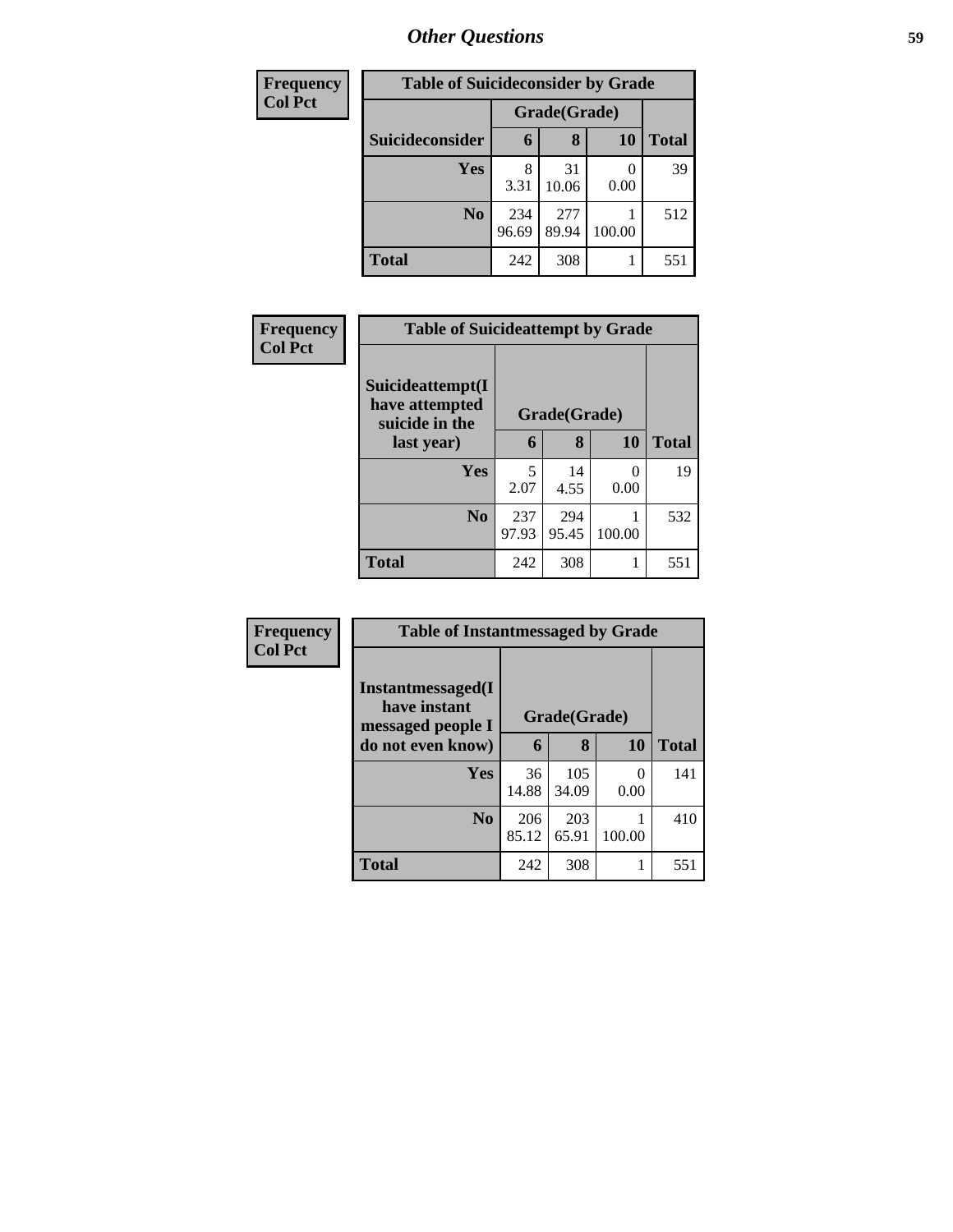| Frequency      | <b>Table of Getsalong by Grade</b>                             |              |                   |           |              |  |
|----------------|----------------------------------------------------------------|--------------|-------------------|-----------|--------------|--|
| <b>Col Pct</b> | Getsalong(I get<br>along with other<br>students and<br>adults) | 6            | Grade(Grade)<br>8 | 10        | <b>Total</b> |  |
|                | <b>Strongly Agree</b>                                          | 118<br>48.76 | 145<br>47.08      | 100.00    | 264          |  |
|                | <b>Somewhat Agree</b>                                          | 101<br>41.74 | 137<br>44.48      | 0<br>0.00 | 238          |  |
|                | <b>Somewhat Disagree</b>                                       | 12<br>4.96   | 15<br>4.87        | 0<br>0.00 | 27           |  |
|                | <b>Strongly Disagree</b>                                       | 11<br>4.55   | 11<br>3.57        | 0<br>0.00 | 22           |  |
|                | <b>Total</b>                                                   | 242          | 308               | 1         | 551          |  |

| Frequency      | <b>Table of Safehome by Grade</b> |              |                   |                           |              |
|----------------|-----------------------------------|--------------|-------------------|---------------------------|--------------|
| <b>Col Pct</b> | Safehome(I feel<br>safe at home)  | 6            | Grade(Grade)<br>8 | <b>10</b>                 | <b>Total</b> |
|                | <b>Strongly Agree</b>             | 188<br>77.69 | 207<br>67.21      | 100.00                    | 396          |
|                | <b>Somewhat Agree</b>             | 45<br>18.60  | 75<br>24.35       | $\mathbf{\Omega}$<br>0.00 | 120          |
|                | <b>Somewhat Disagree</b>          | 5<br>2.07    | 16<br>5.19        | 0<br>0.00                 | 21           |
|                | <b>Strongly Disagree</b>          | 4<br>1.65    | 10<br>3.25        | 0<br>0.00                 | 14           |
|                | <b>Total</b>                      | 242          | 308               | 1                         | 551          |

| Frequency      | <b>Table of Adulttalk by Grade</b>                                                                |              |                   |           |              |  |  |  |
|----------------|---------------------------------------------------------------------------------------------------|--------------|-------------------|-----------|--------------|--|--|--|
| <b>Col Pct</b> | <b>Adulttalk(I</b><br>know an<br>adult at<br>school that<br>I can talk<br>with if I<br>need help) | 6            | Grade(Grade)<br>8 | 10        | <b>Total</b> |  |  |  |
|                | <b>Yes</b>                                                                                        | 188<br>77.69 | 220<br>71.43      | 100.00    | 409          |  |  |  |
|                | N <sub>0</sub>                                                                                    | 54<br>22.31  | 88<br>28.57       | 0<br>0.00 | 142          |  |  |  |
|                | <b>Total</b>                                                                                      | 242          | 308               |           | 551          |  |  |  |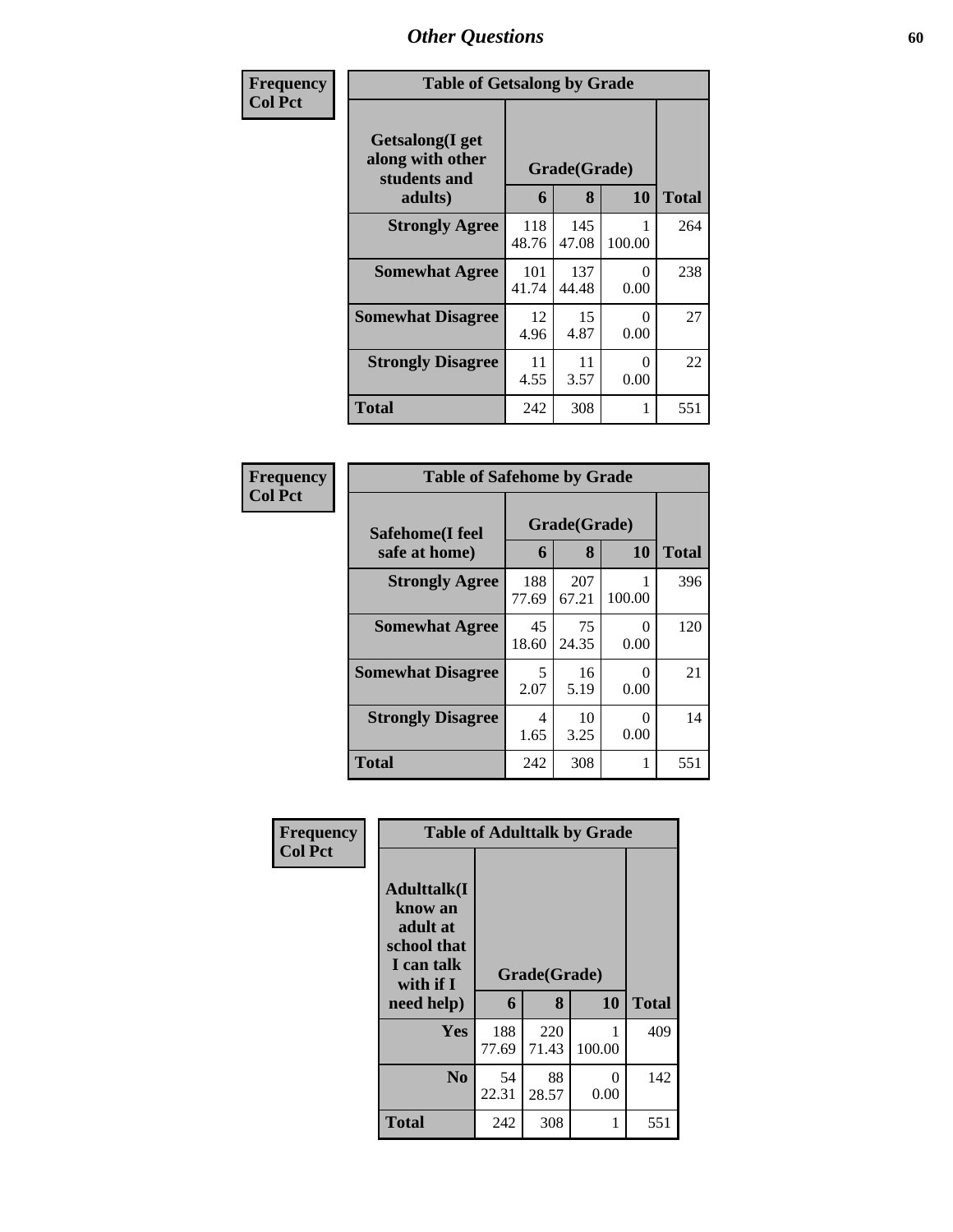**Frequency Row Pct**

| <b>Table of Grade by Tytime</b> |             |                                                                                         |             |                      |                      |                   |              |  |
|---------------------------------|-------------|-----------------------------------------------------------------------------------------|-------------|----------------------|----------------------|-------------------|--------------|--|
|                                 |             | Tvtime (On an average school day,<br>how much unsupervised time do I spend watching TV) |             |                      |                      |                   |              |  |
| Grade(Grade)                    | None $ $    | <b>Less that</b><br>hour/day                                                            | hour/day    | $2 - 3$<br>hours/day | $4 - 5$<br>hours/day | $6+$<br>hours/day | <b>Total</b> |  |
| 6                               | 36<br>14.88 | 62<br>25.62                                                                             | 53<br>21.90 | 64<br>26.45          | 2.89                 | 20<br>8.26        | 242          |  |
| 8                               | 29<br>9.42  | 50<br>16.23                                                                             | 54<br>17.53 | 111<br>36.04         | 34<br>11.04          | 30<br>9.74        | 308          |  |
| 10                              | 0.00        | 0.00                                                                                    | 100.00      | 0.00                 | 0.00                 | 0.00              |              |  |
| <b>Total</b>                    | 65          | 112                                                                                     | 108         | 175                  | 41                   | 50                | 551          |  |

**Frequency**

**Row Pct**

| <b>Table of Grade by Computertime</b> |             |                                                                                                  |             |                      |                      |                   |              |
|---------------------------------------|-------------|--------------------------------------------------------------------------------------------------|-------------|----------------------|----------------------|-------------------|--------------|
|                                       |             | Computertime(On an average school day,<br>how much unsupervised time do I spend on the computer) |             |                      |                      |                   |              |
| Grade(Grade)                          | None        | <b>Less that</b><br>hour/day                                                                     | hour/day    | $2 - 3$<br>hours/day | $4 - 5$<br>hours/day | $6+$<br>hours/day | <b>Total</b> |
| 6                                     | 49<br>20.25 | 84<br>34.71                                                                                      | 56<br>23.14 | 27<br>11.16          | 13<br>5.37           | 13<br>5.37        | 242          |
| 8                                     | 42<br>13.64 | 56<br>18.18                                                                                      | 62<br>20.13 | 89<br>28.90          | 28<br>9.09           | 31<br>10.06       | 308          |
| 10                                    | 0<br>0.00   | 0.00                                                                                             | 0<br>0.00   | 100.00               | 0.00                 | 0.00              |              |
| <b>Total</b>                          | 91          | 140                                                                                              | 118         | 117                  | 41                   | 44                | 551          |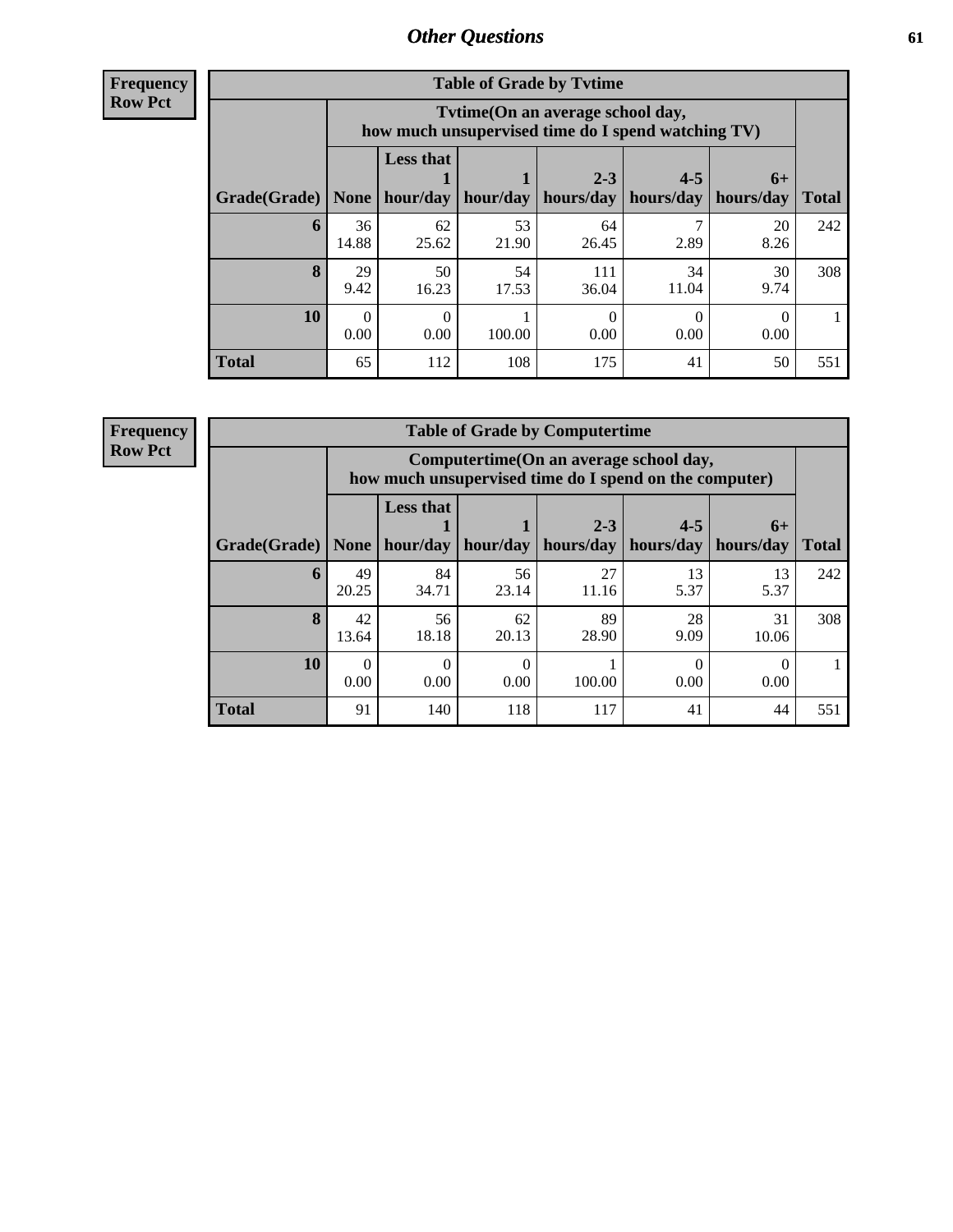### *Questions about Driving Laws* **62** *Driving Questions were asked only of high school students.*

| Frequency      |              | <b>Table of Grade by License1</b>                                                                                                                                  |                |
|----------------|--------------|--------------------------------------------------------------------------------------------------------------------------------------------------------------------|----------------|
| <b>Row Pct</b> |              | <b>License1(During</b><br>the first 6<br>months of<br>driving with a<br>provisional<br>license,<br>the only<br>passengers who<br>can ride with<br>the driver are:) |                |
|                | Grade(Grade) | Family<br><b>Members</b>                                                                                                                                           | <b>Total</b>   |
|                | 6            | 0                                                                                                                                                                  | $\theta$       |
|                | 8            | 0                                                                                                                                                                  | $\overline{0}$ |
|                | 10           | 1<br>100.00                                                                                                                                                        | 1              |
|                | <b>Total</b> | 1                                                                                                                                                                  | 1              |
|                |              | Frequency Missing $= 550$                                                                                                                                          |                |

| Frequency      | <b>Table of Grade by License2</b> |                                             |                |  |  |
|----------------|-----------------------------------|---------------------------------------------|----------------|--|--|
| <b>Row Pct</b> |                                   | License2(17                                 |                |  |  |
|                |                                   | yr old                                      |                |  |  |
|                |                                   | drivers                                     |                |  |  |
|                |                                   | with a                                      |                |  |  |
|                |                                   | provisional                                 |                |  |  |
|                |                                   | driver's                                    |                |  |  |
|                |                                   | license                                     |                |  |  |
|                |                                   | cannot                                      |                |  |  |
|                |                                   | drive                                       |                |  |  |
|                |                                   | <b>between</b>                              |                |  |  |
|                |                                   | the hours                                   |                |  |  |
|                |                                   | of:)                                        |                |  |  |
|                |                                   | Don't                                       |                |  |  |
|                | Grade(Grade)                      | <b>Know</b>                                 | <b>Total</b>   |  |  |
|                | 6                                 | 0                                           | $\theta$       |  |  |
|                |                                   |                                             |                |  |  |
|                | 8                                 | 0                                           | $\overline{0}$ |  |  |
|                |                                   |                                             |                |  |  |
|                | 10                                | 1                                           | 1              |  |  |
|                |                                   | 100.00                                      |                |  |  |
|                | <b>Total</b>                      | 1                                           | 1              |  |  |
|                |                                   | <b>Frequency Missing = <math>550</math></b> |                |  |  |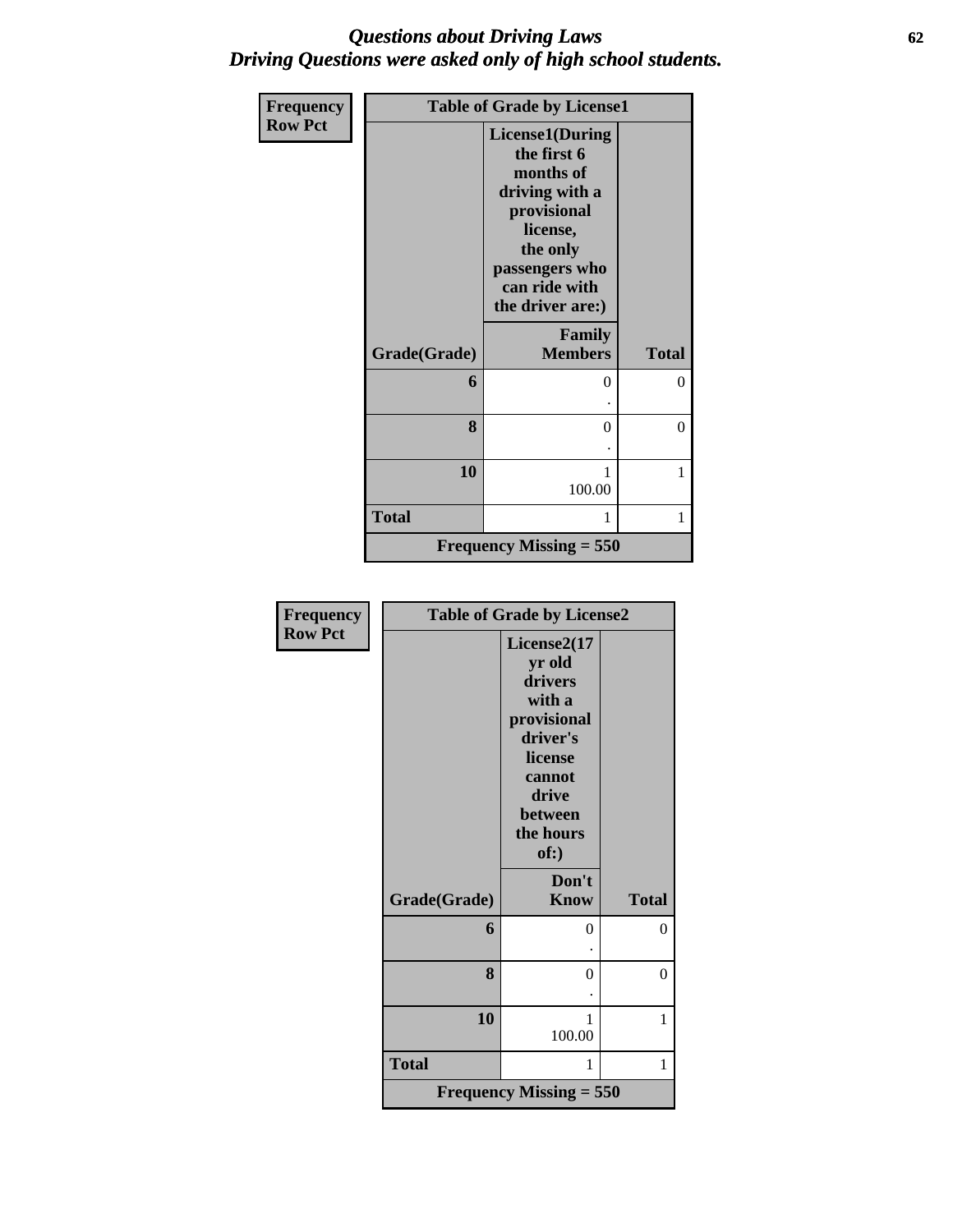### *Questions about Driving Laws* **63** *Driving Questions were asked only of high school students.*

| <b>Frequency</b> | <b>Table of Grade by License3</b> |                                                                                                             |              |  |
|------------------|-----------------------------------|-------------------------------------------------------------------------------------------------------------|--------------|--|
| <b>Row Pct</b>   |                                   | License3(For<br>drivers<br>under the<br>age of 21,<br>what level of<br>alcohol is<br>considered<br>$DUI$ ?) |              |  |
|                  | Grade(Grade)                      | <b>Any Amount</b>                                                                                           | <b>Total</b> |  |
|                  | 6                                 | 0                                                                                                           | 0            |  |
|                  |                                   |                                                                                                             |              |  |
|                  | 8                                 | $\theta$                                                                                                    | $\Omega$     |  |
|                  |                                   |                                                                                                             |              |  |
|                  | 10                                | 100.00                                                                                                      | 1            |  |
|                  | <b>Total</b>                      | 1                                                                                                           | 1            |  |
|                  |                                   | Frequency Missing $= 550$                                                                                   |              |  |

| Frequency      |              | <b>Table of Grade by License4</b>                                                                                                         |              |
|----------------|--------------|-------------------------------------------------------------------------------------------------------------------------------------------|--------------|
| <b>Row Pct</b> |              | License4(A<br>driver under<br>21<br>automatically<br>loses his/her<br>license if<br>caught<br>exceeding the<br>posted speet<br>limit by:) |              |
|                | Grade(Grade) | Don't know                                                                                                                                | <b>Total</b> |
|                | 6            | 0                                                                                                                                         | 0            |
|                |              |                                                                                                                                           |              |
|                | 8            | 0                                                                                                                                         | 0            |
|                |              |                                                                                                                                           |              |
|                | 10           | 1                                                                                                                                         | 1            |
|                |              | 100.00                                                                                                                                    |              |
|                | <b>Total</b> | 1                                                                                                                                         | 1            |
|                |              | <b>Frequency Missing = <math>550</math></b>                                                                                               |              |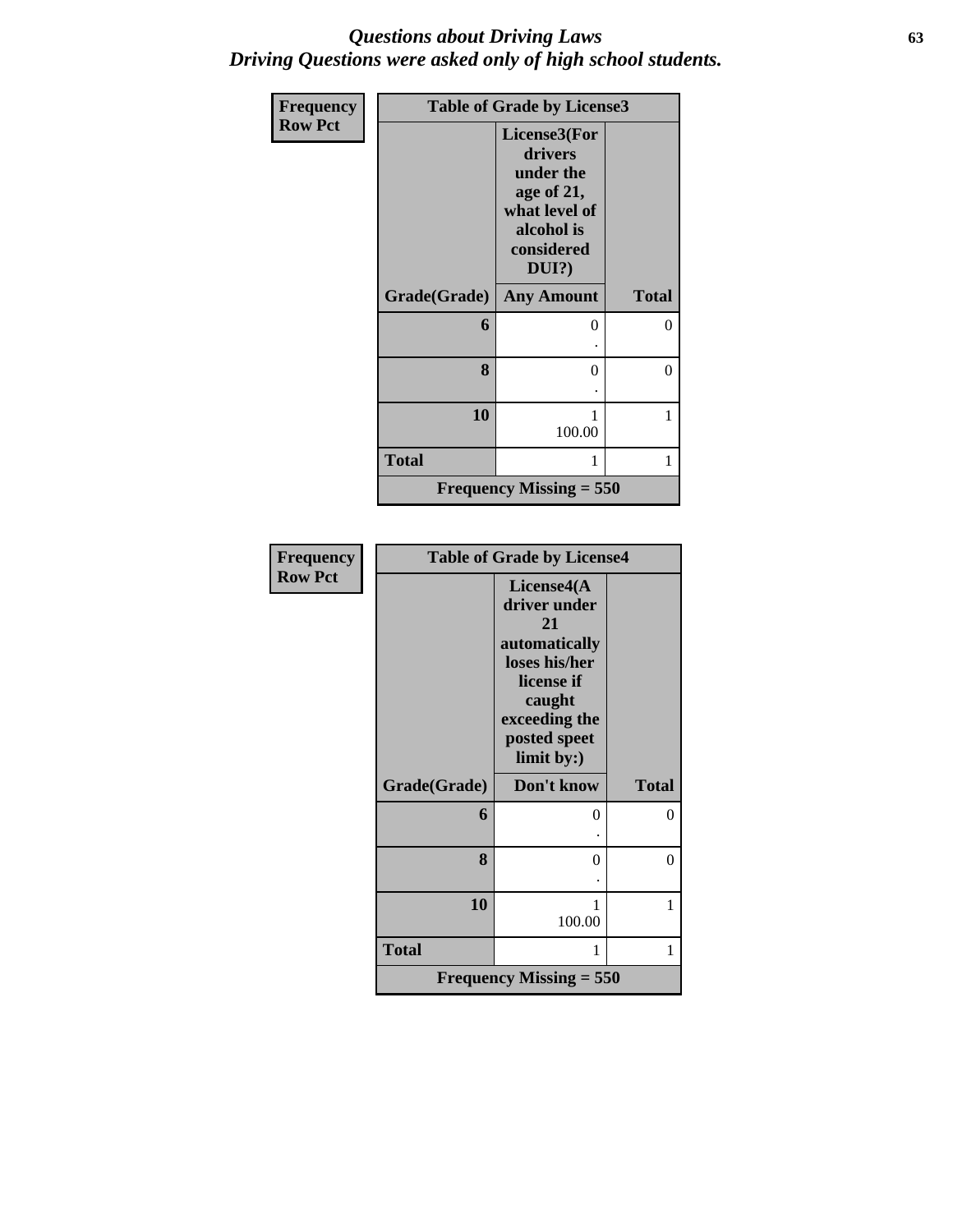### *Questions about Driving Laws* **64** *Driving Questions were asked only of high school students.*

| <b>Frequency</b> |              | <b>Table of Grade by License5</b>                                           |              |
|------------------|--------------|-----------------------------------------------------------------------------|--------------|
| <b>Row Pct</b>   |              | License5(A<br>Georgia                                                       |              |
|                  |              | teenager<br>with family                                                     |              |
|                  |              | connections<br>or a good<br>lawyer can                                      |              |
|                  |              | break a<br>teen<br>driving law<br>and keep<br>their<br>driver's<br>license) |              |
|                  | Grade(Grade) | Don't<br>know                                                               | <b>Total</b> |
|                  | 6            | 0                                                                           | 0            |
|                  | 8            | $\theta$                                                                    | $\theta$     |
|                  | 10           | 1<br>100.00                                                                 | 1            |
|                  | <b>Total</b> | 1                                                                           | 1            |
|                  |              | <b>Frequency Missing = <math>550</math></b>                                 |              |

| Frequency      |              | <b>Table of Grade by License6</b>                                                                                                                                 |                |
|----------------|--------------|-------------------------------------------------------------------------------------------------------------------------------------------------------------------|----------------|
| <b>Row Pct</b> |              | License <sub>6</sub> (I<br>know a<br>friend or<br>classmate<br>that<br>broke a<br>teen<br>driving<br>law,<br>but was<br>allowed to<br>keep<br>his/her<br>license) |                |
|                | Grade(Grade) | N <sub>o</sub>                                                                                                                                                    | <b>Total</b>   |
|                | 6            | 0                                                                                                                                                                 | $\overline{0}$ |
|                | 8            | 0                                                                                                                                                                 | $\overline{0}$ |
|                | 10           | 1<br>100.00                                                                                                                                                       | 1              |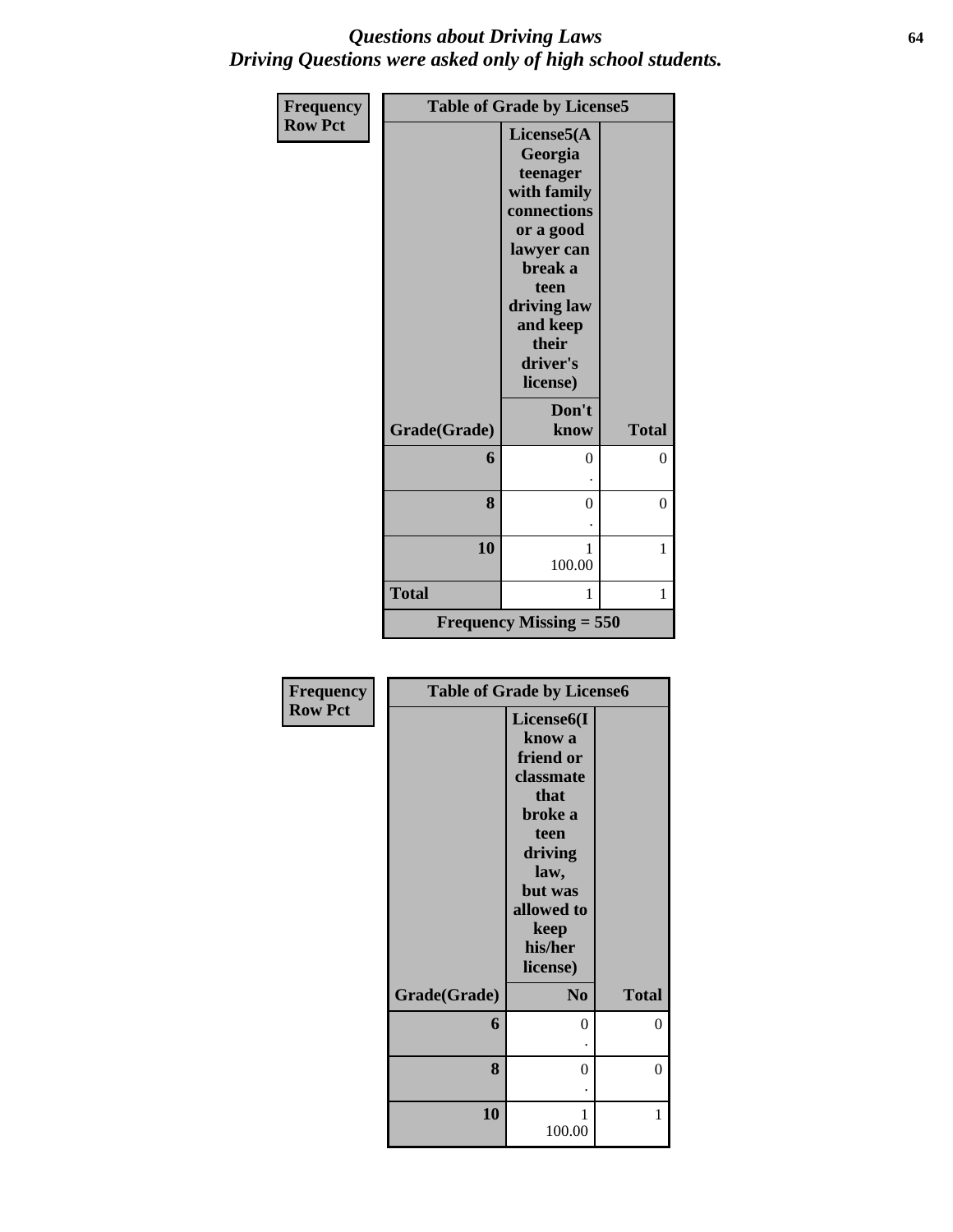### *Questions about Driving Laws* **65** *Driving Questions were asked only of high school students.*

| <b>Frequency</b> | <b>Table of Grade by License6</b> |                                                                                                                                                       |              |  |  |
|------------------|-----------------------------------|-------------------------------------------------------------------------------------------------------------------------------------------------------|--------------|--|--|
| <b>Row Pct</b>   |                                   | License <sub>6</sub> (I<br>know a<br>friend or<br>classmate<br>that<br>broke a<br>teen<br>driving<br>law,<br>but was<br>allowed to<br>keep<br>his/her |              |  |  |
|                  |                                   | license)                                                                                                                                              |              |  |  |
|                  | Grade(Grade)                      | N <sub>0</sub>                                                                                                                                        | <b>Total</b> |  |  |
|                  | Total                             | 1                                                                                                                                                     | 1            |  |  |
|                  |                                   | Frequency Missing $= 550$                                                                                                                             |              |  |  |

| Frequency      | <b>Table of Grade by License7</b> |                                                                                                                       |              |  |
|----------------|-----------------------------------|-----------------------------------------------------------------------------------------------------------------------|--------------|--|
| <b>Row Pct</b> |                                   | License7(A<br>student<br>under the<br>age of 18<br>cam loser<br>his/her<br>driving<br>privileges<br>if he or<br>she:) |              |  |
|                | Grade(Grade)                      | All of the<br>above                                                                                                   | <b>Total</b> |  |
|                | 6                                 | 0                                                                                                                     | 0            |  |
|                | 8                                 | $\theta$                                                                                                              | $\mathbf{0}$ |  |
|                | 10                                | 1<br>100.00                                                                                                           | 1            |  |
|                | <b>Total</b>                      | 1                                                                                                                     | 1            |  |
|                |                                   | <b>Frequency Missing = 550</b>                                                                                        |              |  |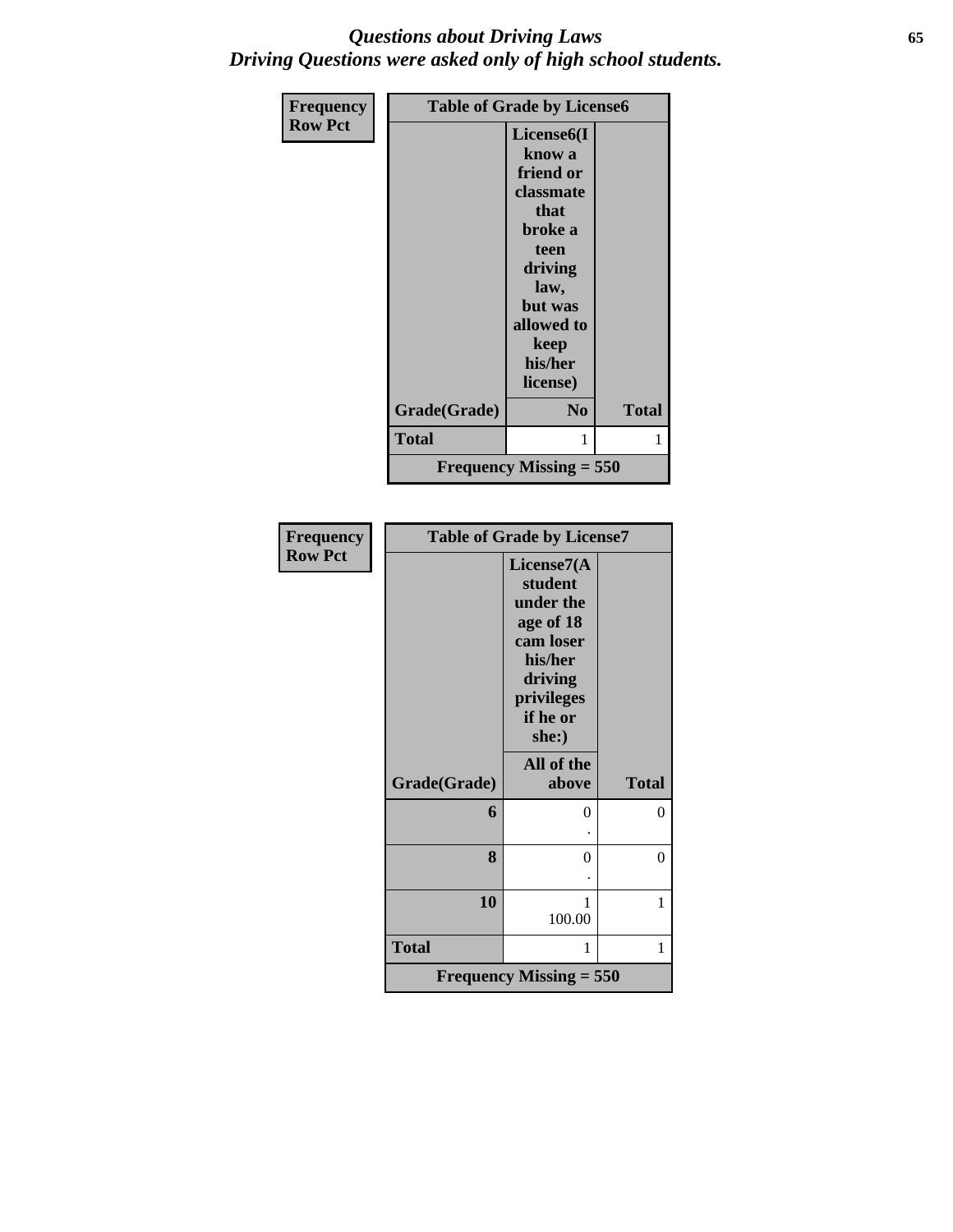# *Select Results by Gender* **66**

| Frequency      | <b>Table of SchoolClimate2 by Gender</b>          |                                 |              |              |  |
|----------------|---------------------------------------------------|---------------------------------|--------------|--------------|--|
| <b>Col Pct</b> | SchoolClimate2(I<br>feel successful at<br>school) | Gender(Gender)<br><b>Female</b> | <b>Male</b>  | <b>Total</b> |  |
|                | <b>Strongly Agree</b>                             | 104<br>36.11                    | 98<br>37.26  | 202          |  |
|                | <b>Somewhat Agree</b>                             | 154<br>53.47                    | 142<br>53.99 | 296          |  |
|                | <b>Somewhat Disagree</b>                          | 21<br>7.29                      | 19<br>7.22   | 40           |  |
|                | <b>Strongly Disagree</b>                          | 9<br>3.13                       | 4<br>1.52    | 13           |  |
|                | <b>Total</b>                                      | 288                             | 263          | 551          |  |

| Frequency      | <b>Table of SchoolClimate6 by Gender</b>                 |                                 |              |              |  |
|----------------|----------------------------------------------------------|---------------------------------|--------------|--------------|--|
| <b>Col Pct</b> | <b>SchoolClimate6(Teachers</b><br>treat me with respect) | Gender(Gender)<br><b>Female</b> | <b>Male</b>  | <b>Total</b> |  |
|                | <b>Strongly Agree</b>                                    | 167<br>57.99                    | 122<br>46.39 | 289          |  |
|                | <b>Somewhat Agree</b>                                    | 85<br>29.51                     | 100<br>38.02 | 185          |  |
|                | <b>Somewhat Disagree</b>                                 | 26<br>9.03                      | 21<br>7.98   | 47           |  |
|                | <b>Strongly Disagree</b>                                 | 10<br>3.47                      | 20<br>7.60   | 30           |  |
|                | <b>Total</b>                                             | 288                             | 263          | 551          |  |

| Frequency      | <b>Table of SchoolClimate8 by Gender</b>                                             |                                 |              |              |
|----------------|--------------------------------------------------------------------------------------|---------------------------------|--------------|--------------|
| <b>Col Pct</b> | <b>SchoolClimate8(Students</b><br>are frequently<br>recognized for good<br>behavior) | Gender(Gender)<br><b>Female</b> | <b>Male</b>  | <b>Total</b> |
|                |                                                                                      |                                 |              |              |
|                | <b>Strongly Agree</b>                                                                | 74<br>25.69                     | 74<br>28.14  | 148          |
|                | <b>Somewhat Agree</b>                                                                | 135<br>46.88                    | 113<br>42.97 | 248          |
|                | <b>Somewhat Disagree</b>                                                             | 61<br>21.18                     | 51<br>19.39  | 112          |
|                | <b>Strongly Disagree</b>                                                             | 18<br>6.25                      | 25<br>9.51   | 43           |
|                | Total                                                                                | 288                             | 263          | 551          |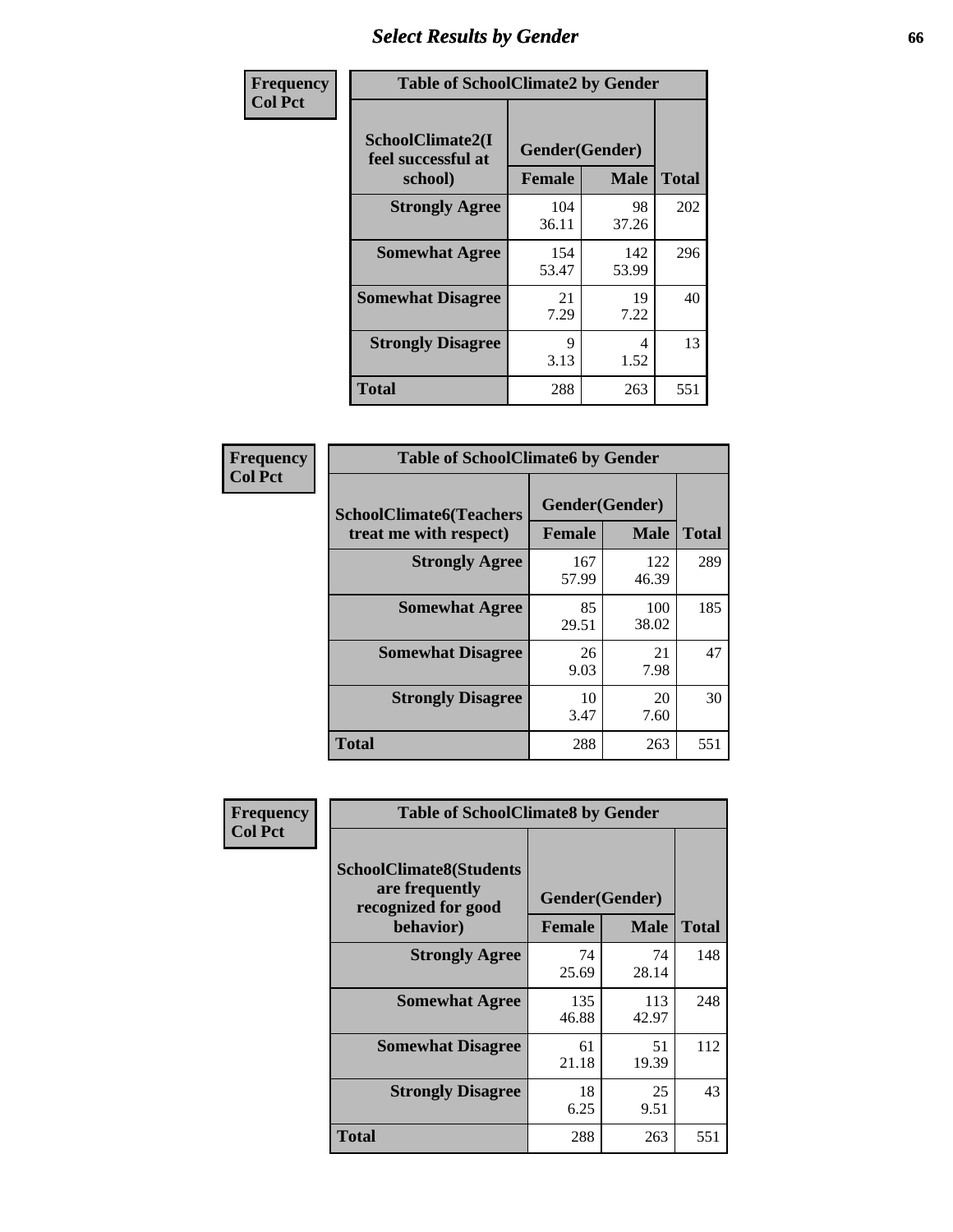# **Select Results by Gender 67**

| <b>Frequency</b> | <b>Table of Gender by Dropout</b> |                                                                        |              |              |
|------------------|-----------------------------------|------------------------------------------------------------------------|--------------|--------------|
| <b>Row Pct</b>   |                                   | Dropout(I<br>have<br>thought<br>about<br>dropping<br>out of<br>school) |              |              |
|                  | Gender(Gender)                    | Yes                                                                    | No           | <b>Total</b> |
|                  | <b>Female</b>                     | 61<br>21.18                                                            | 227<br>78.82 | 288          |
|                  | <b>Male</b>                       | 80<br>30.42                                                            | 183<br>69.58 | 263          |
|                  | <b>Total</b>                      | 141                                                                    | 410          | 551          |

| <b>Frequency</b> |                | <b>Table of Gender by Dropoutreason</b>                            |              |                          |                                |              |              |
|------------------|----------------|--------------------------------------------------------------------|--------------|--------------------------|--------------------------------|--------------|--------------|
| <b>Row Pct</b>   |                | Dropoutreason(If I dropped out the<br>reason would most likely be) |              |                          |                                |              |              |
|                  | Gender(Gender) | Won't<br><b>Drop</b><br>out                                        | <b>Bored</b> | Family<br><b>Reasons</b> | <b>Being</b><br><b>Bullied</b> | <b>Other</b> | <b>Total</b> |
|                  | <b>Female</b>  | 189<br>65.63                                                       | 28<br>9.72   | 21<br>7.29               | 12<br>4.17                     | 38<br>13.19  | 288          |
|                  | <b>Male</b>    | 143<br>54.37                                                       | 50<br>19.01  | 19<br>7.22               | 15<br>5.70                     | 36<br>13.69  | 263          |
|                  | <b>Total</b>   | 332                                                                | 78           | 40                       | 27                             | 74           | 551          |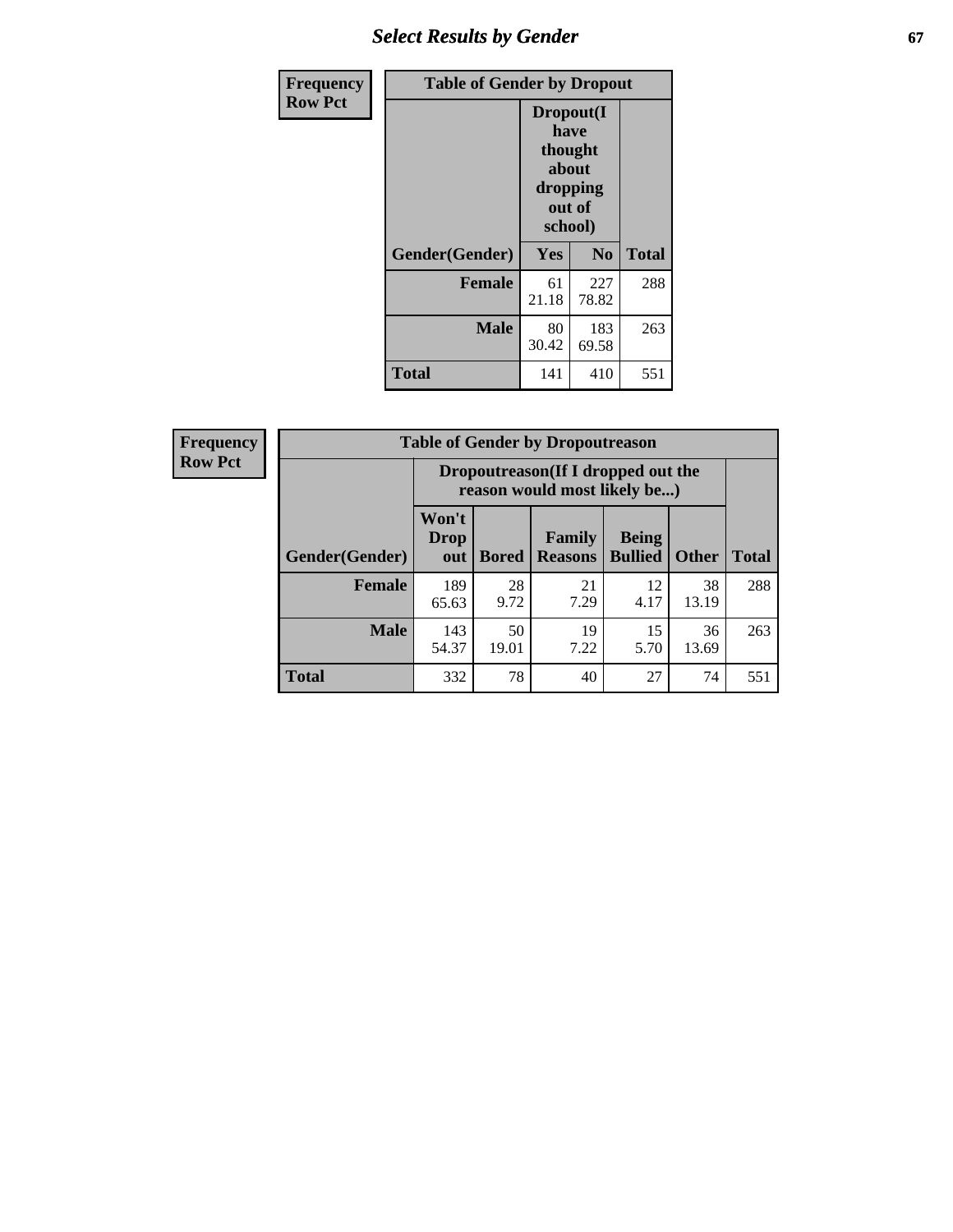*School Safety* **68**

| Frequency      | <b>Table of Gender by Bullied2</b> |                 |                |              |
|----------------|------------------------------------|-----------------|----------------|--------------|
| <b>Row Pct</b> |                                    | <b>Bullied2</b> |                |              |
|                | Gender(Gender)                     | <b>Yes</b>      | N <sub>0</sub> | <b>Total</b> |
|                | <b>Female</b>                      | 59<br>20.49     | 229<br>79.51   | 288          |
|                | <b>Male</b>                        | 67<br>25.48     | 196<br>74.52   | 263          |
|                | <b>Total</b>                       | 126             | 425            | 551          |

| <b>Frequency</b> | <b>Table of Gender by Bulliedothers2</b> |                       |                |              |
|------------------|------------------------------------------|-----------------------|----------------|--------------|
| <b>Row Pct</b>   |                                          | <b>Bulliedothers2</b> |                |              |
|                  | Gender(Gender)                           | Yes                   | N <sub>0</sub> | <b>Total</b> |
|                  | <b>Female</b>                            | 33<br>11.46           | 255<br>88.54   | 288          |
|                  | <b>Male</b>                              | 41<br>15.59           | 222<br>84.41   | 263          |
|                  | <b>Total</b>                             | 74                    | 477            | 551          |

| Frequency      | <b>Table of Gender by Weaponschool2</b> |                      |                |              |
|----------------|-----------------------------------------|----------------------|----------------|--------------|
| <b>Row Pct</b> |                                         | <b>Weaponschool2</b> |                |              |
|                | Gender(Gender)                          | Yes                  | N <sub>0</sub> | <b>Total</b> |
|                | <b>Female</b>                           | 0.69                 | 286<br>99.31   | 288          |
|                | <b>Male</b>                             | 1.52                 | 259<br>98.48   | 263          |
|                | <b>Total</b>                            | 6                    | 545            | 551          |

| Frequency      | <b>Table of Gender by Absentunsafe2</b> |               |                |              |
|----------------|-----------------------------------------|---------------|----------------|--------------|
| <b>Row Pct</b> |                                         | Absentunsafe2 |                |              |
|                | Gender(Gender)                          | <b>Yes</b>    | N <sub>0</sub> | <b>Total</b> |
|                | <b>Female</b>                           | 12<br>4.17    | 276<br>95.83   | 288          |
|                | <b>Male</b>                             | 14<br>5.32    | 249<br>94.68   | 263          |
|                | <b>Total</b>                            | 26            | 525            | 551          |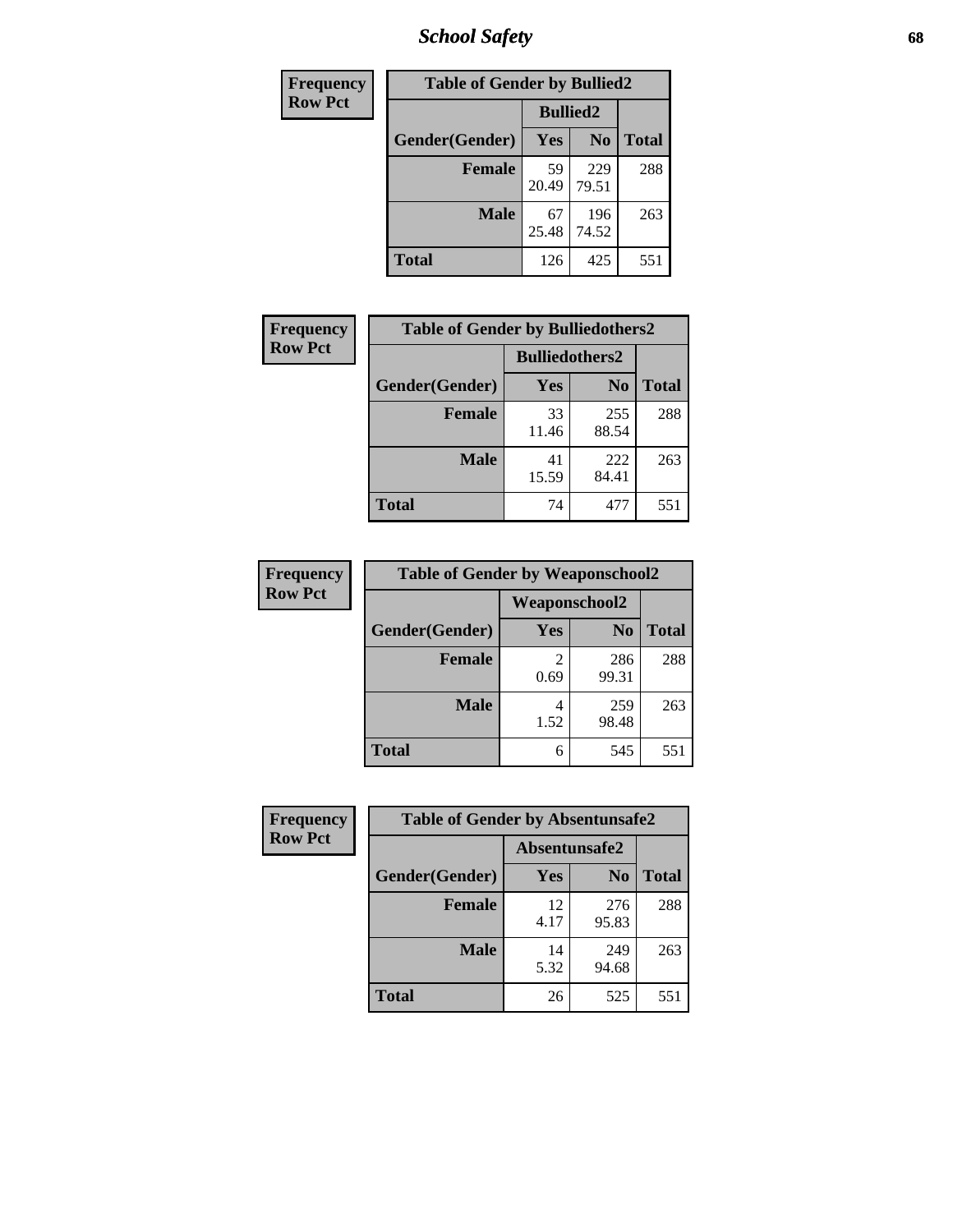*School Safety* **69**

| Frequency      | <b>Table of Gender by Gangself</b> |                                                                                                |                |              |
|----------------|------------------------------------|------------------------------------------------------------------------------------------------|----------------|--------------|
| <b>Row Pct</b> |                                    | Gangself(I<br>have<br>participated<br>in illegal gang<br>activities in<br>the past 30<br>days) |                |              |
|                | Gender(Gender)                     | Yes                                                                                            | N <sub>0</sub> | <b>Total</b> |
|                | <b>Female</b>                      | 11<br>3.82                                                                                     | 277<br>96.18   | 288          |
|                | <b>Male</b>                        | 16<br>6.08                                                                                     | 247<br>93.92   | 263          |
|                | <b>Total</b>                       | 27                                                                                             | 524            | 551          |

| Frequency      | <b>Table of Gender by Gangpeers</b> |                                                                                                                             |                |              |
|----------------|-------------------------------------|-----------------------------------------------------------------------------------------------------------------------------|----------------|--------------|
| <b>Row Pct</b> |                                     | <b>Gangpeers</b> (I<br>have friends<br>who have<br>participated<br>in illegal gang<br>activities in<br>the past 30<br>days) |                |              |
|                | Gender(Gender)                      | Yes                                                                                                                         | N <sub>0</sub> | <b>Total</b> |
|                | <b>Female</b>                       | 47<br>16.32                                                                                                                 | 241<br>83.68   | 288          |
|                | <b>Male</b>                         | 59<br>22.43                                                                                                                 | 204<br>77.57   | 263          |
|                | Total                               | 106                                                                                                                         | 445            | 551          |

| <b>Frequency</b> | <b>Table of Gender by Pickedon2</b> |              |                |              |
|------------------|-------------------------------------|--------------|----------------|--------------|
| <b>Row Pct</b>   |                                     | Pickedon2    |                |              |
|                  | Gender(Gender)                      | Yes          | N <sub>0</sub> | <b>Total</b> |
|                  | <b>Female</b>                       | 126<br>43.75 | 162<br>56.25   | 288          |
|                  | <b>Male</b>                         | 116<br>44.11 | 147<br>55.89   | 263          |
|                  | <b>Total</b>                        | 309<br>242   |                | 551          |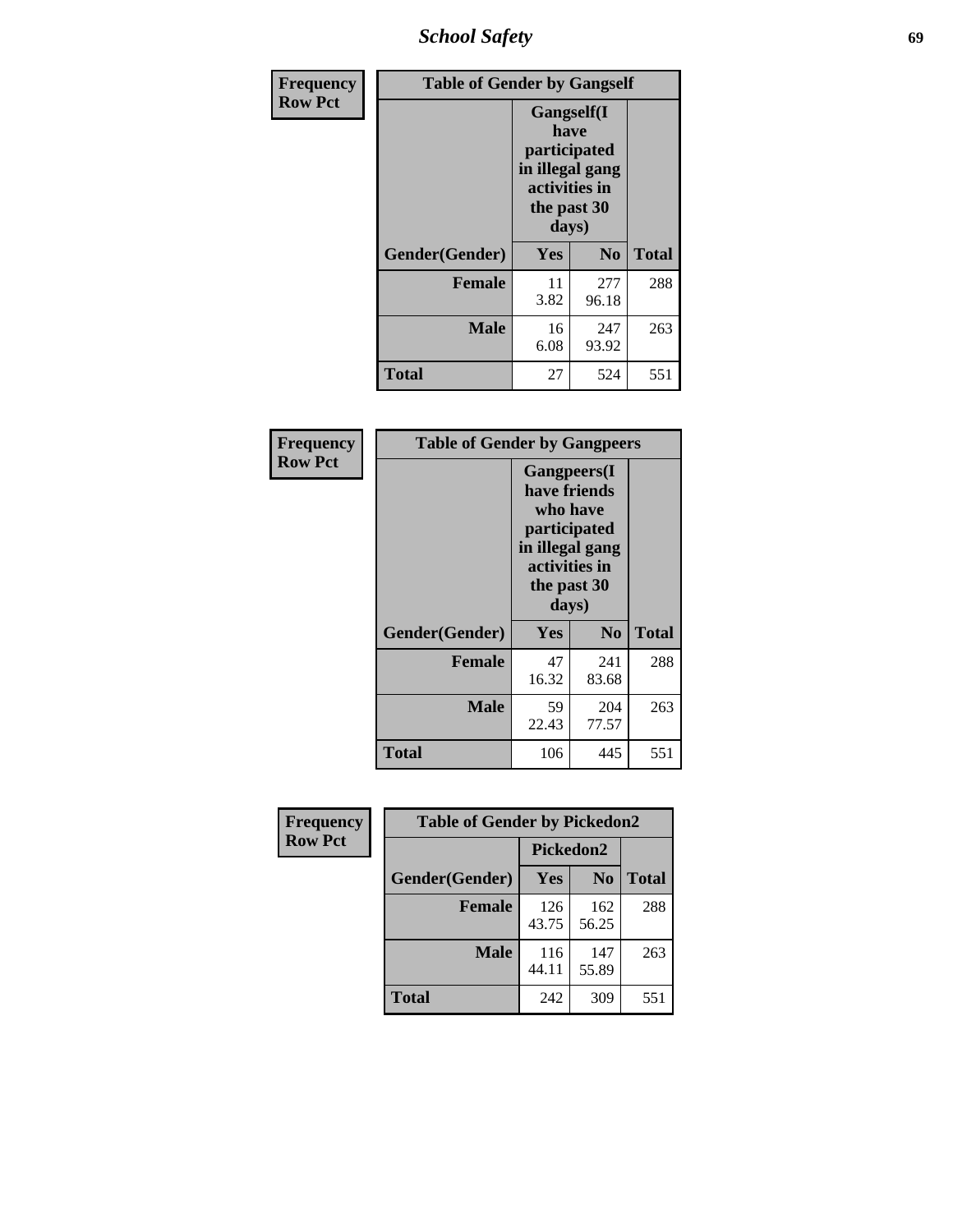*School Safety* **70**

| Frequency      | <b>Table of Gender by Safeschool2</b> |              |                |              |
|----------------|---------------------------------------|--------------|----------------|--------------|
| <b>Row Pct</b> |                                       | Safeschool2  |                |              |
|                | Gender(Gender)                        | Yes          | N <sub>0</sub> | <b>Total</b> |
|                | <b>Female</b>                         | 238<br>82.64 | 50<br>17.36    | 288          |
|                | <b>Male</b>                           | 201<br>76.43 | 62<br>23.57    | 263          |
|                | <b>Total</b>                          | 439          | 112            | 551          |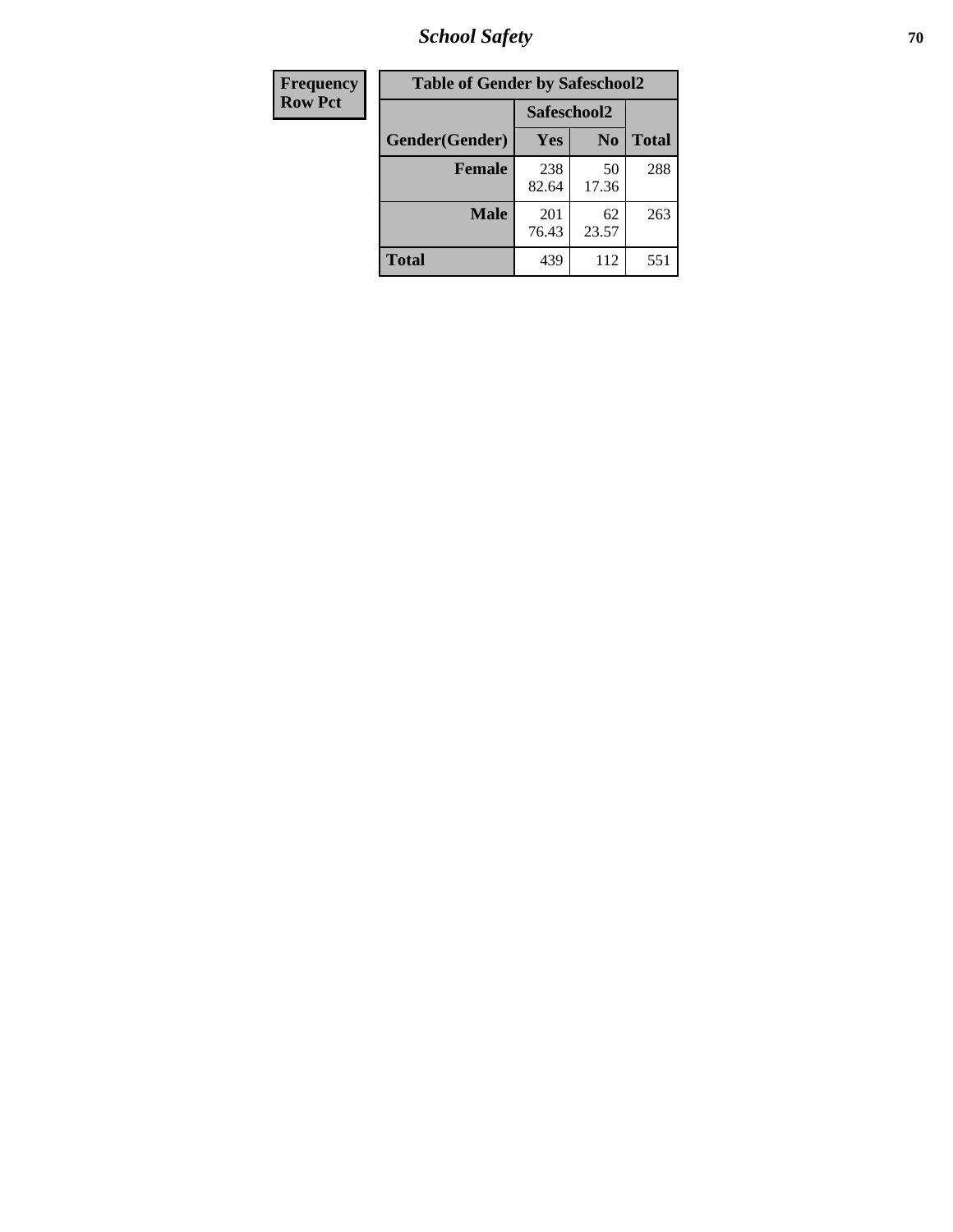# *Incidence of Drug Use* <sup>71</sup>

| <b>Frequency</b> | <b>Table of Gender by AlcoholAlt</b> |                                          |                |              |  |
|------------------|--------------------------------------|------------------------------------------|----------------|--------------|--|
| <b>Row Pct</b>   |                                      | AlcoholAlt(Alcohol<br>use, past 30 days) |                |              |  |
|                  | Gender(Gender)                       | <b>Yes</b>                               | N <sub>0</sub> | <b>Total</b> |  |
|                  | <b>Female</b>                        | 26<br>9.03                               | 262<br>90.97   | 288          |  |
|                  | <b>Male</b>                          | 34<br>12.93                              | 229<br>87.07   | 263          |  |
|                  | <b>Total</b>                         | 60                                       | 491            | 551          |  |

| <b>Frequency</b> | <b>Table of Gender by TobaccoAny</b> |                                          |                |              |  |
|------------------|--------------------------------------|------------------------------------------|----------------|--------------|--|
| <b>Row Pct</b>   |                                      | TobaccoAny(Tobacco<br>use, past 30 days) |                |              |  |
|                  | Gender(Gender)                       | Yes                                      | N <sub>0</sub> | <b>Total</b> |  |
|                  | <b>Female</b>                        | 13<br>4.51                               | 275<br>95.49   | 288          |  |
|                  | <b>Male</b>                          | 25<br>9.51                               | 238<br>90.49   | 263          |  |
|                  | <b>Total</b>                         | 38                                       | 513            | 551          |  |

| <b>Frequency</b> | <b>Table of Gender by MarijuanaAlt</b> |                                              |                |              |
|------------------|----------------------------------------|----------------------------------------------|----------------|--------------|
| <b>Row Pct</b>   |                                        | MarijuanaAlt(Marijuana<br>use, past 30 days) |                |              |
|                  | Gender(Gender)                         | <b>Yes</b>                                   | N <sub>0</sub> | <b>Total</b> |
|                  | <b>Female</b>                          | 5<br>1.74                                    | 283<br>98.26   | 288          |
|                  | <b>Male</b>                            | 2.66                                         | 256<br>97.34   | 263          |
|                  | <b>Total</b>                           | 12                                           | 539            | 551          |

| <b>Frequency</b> | <b>Table of Gender by OtherDrugAny</b> |            |                                                      |              |
|------------------|----------------------------------------|------------|------------------------------------------------------|--------------|
| <b>Row Pct</b>   |                                        |            | <b>OtherDrugAny(Other</b><br>drug use, past 30 days) |              |
|                  | <b>Gender</b> (Gender)                 | <b>Yes</b> | N <sub>0</sub>                                       | <b>Total</b> |
|                  | <b>Female</b>                          | 14<br>4.86 | 274<br>95.14                                         | 288          |
|                  | <b>Male</b>                            | 16<br>6.08 | 247<br>93.92                                         | 263          |
|                  | <b>Total</b>                           | 30         | 521                                                  | 551          |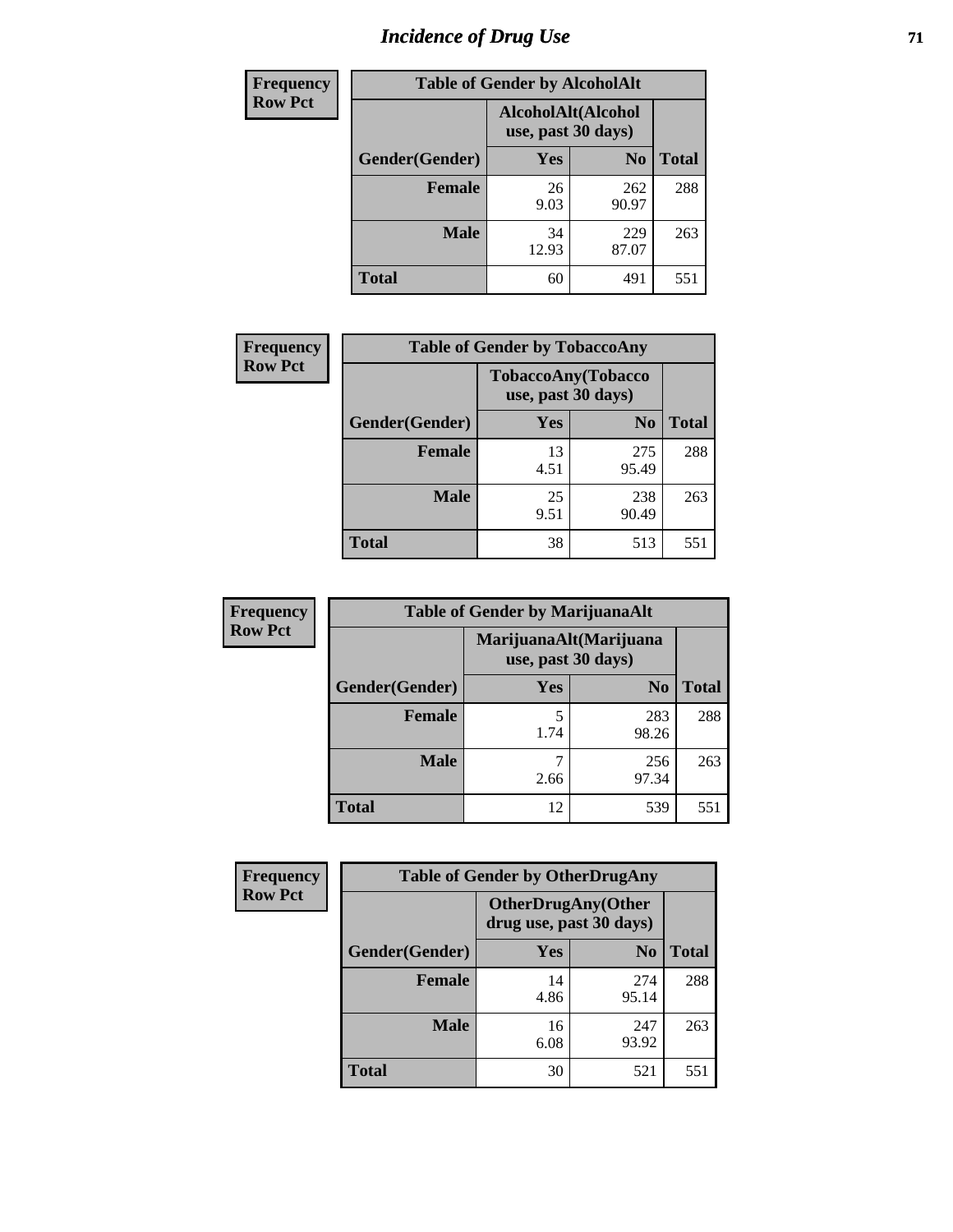### *Average Age at Onset of Use* **72** *Results for "Average Age at Onset of Use" questions exclude students who said they did not use that substance*

#### **Gender=Female**

| <b>Variable</b>                 | Label                                                              | <b>Mean</b> |
|---------------------------------|--------------------------------------------------------------------|-------------|
| Alcoholinit2                    | I started using alcohol when I was                                 | 11.95       |
| Cigarettesinit2                 | I started smoking tobacco when I was                               | 11.78       |
| Smokelessinit2                  | I started chewing tobacco when I was                               | 12.60       |
| Marijuanainit2                  | I started using marijuana when I was                               | 11.80       |
| Cocaineinit2                    | I started using cocaine when I was                                 | 8.00        |
| Inhalantsinit2                  | I started using inhalants when I was                               | 12.14       |
| Steroidsinit2                   | I started using steroids when I was                                | 9.00        |
| Ecstasyinit2                    | I started using ecstasy when I was                                 |             |
| Methinit2                       | I started using methamphetamines when I was                        | 8.00        |
| Hallucinogensinit2              | I started using hallucinogens when I was                           |             |
| Prescription in it <sub>2</sub> | I started using prescription drugs not prescribed to me when I was | 11.50       |

#### **Gender=Male**

| <b>Variable</b>                 | Label                                                              | <b>Mean</b> |
|---------------------------------|--------------------------------------------------------------------|-------------|
| Alcoholinit2                    | I started using alcohol when I was                                 | 12.04       |
| Cigarettesinit2                 | I started smoking tobacco when I was                               | 12.08       |
| Smokelessinit2                  | I started chewing tobacco when I was                               | 11.85       |
| Marijuanainit2                  | I started using marijuana when I was                               | 12.43       |
| Cocaineinit2                    | I started using cocaine when I was                                 |             |
| Inhalantsinit2                  | I started using inhalants when I was                               | 12.50       |
| Steroidsinit2                   | I started using steroids when I was                                | 9.67        |
| Ecstasyinit2                    | I started using ecstasy when I was                                 | 12.00       |
| Methinit2                       | I started using methamphetamines when I was                        |             |
| Hallucinogensinit2              | I started using hallucinogens when I was                           |             |
| Prescription in it <sub>2</sub> | I started using prescription drugs not prescribed to me when I was | 10.13       |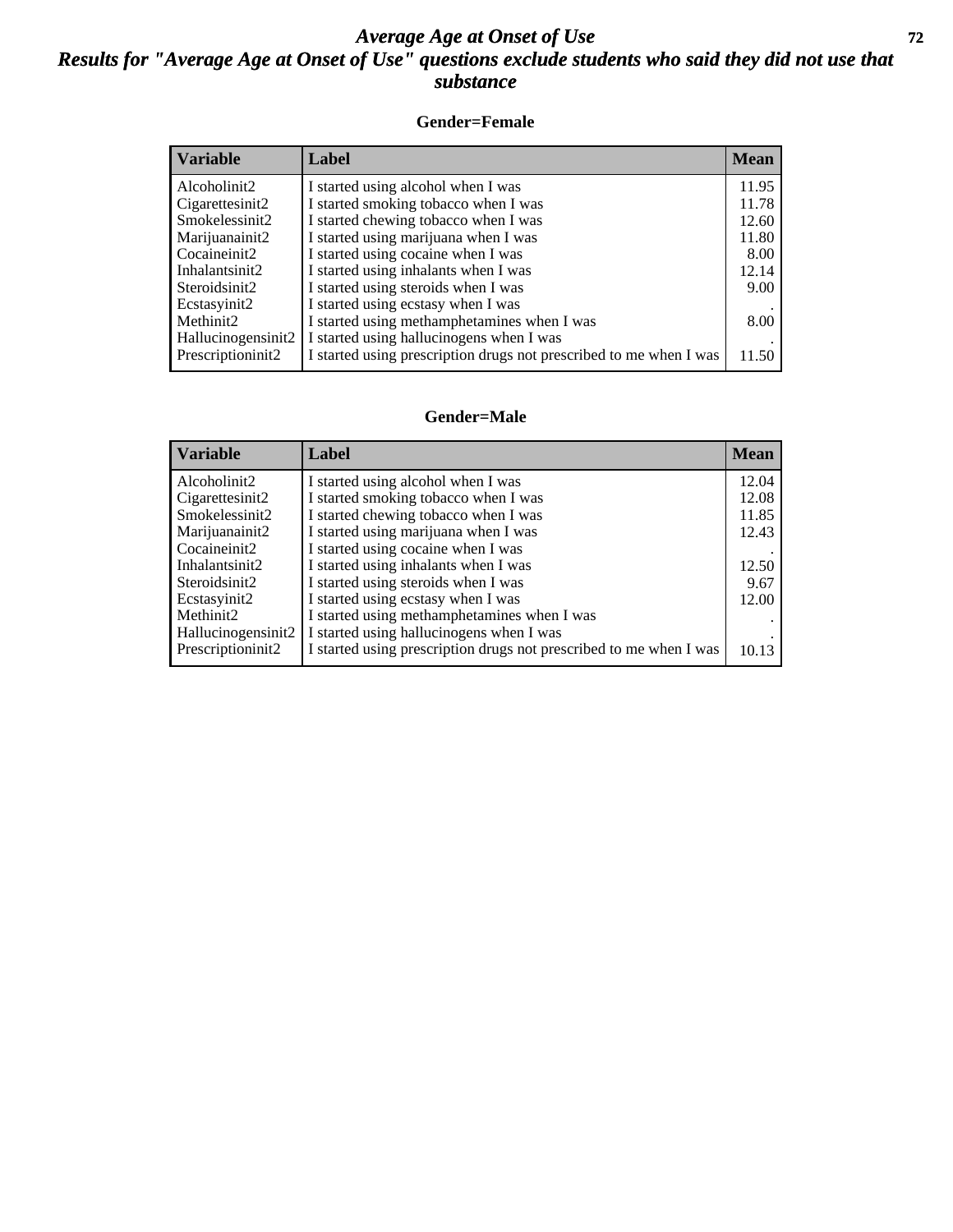# *I Think These Drugs are Harmful* **73**

| <b>Frequency</b> | <b>Table of Gender by Alcoholharmdich</b> |                                                   |                |              |
|------------------|-------------------------------------------|---------------------------------------------------|----------------|--------------|
| <b>Row Pct</b>   |                                           | Alcoholharmdich(I<br>think alcohol is<br>harmful) |                |              |
|                  | Gender(Gender)                            | <b>Yes</b>                                        | N <sub>0</sub> | <b>Total</b> |
|                  | <b>Female</b>                             | 233<br>80.90                                      | 55<br>19.10    | 288          |
|                  | <b>Male</b>                               | 207<br>78.71                                      | 56<br>21.29    | 263          |
|                  | Total                                     | 440                                               | 111            | 551          |

| Frequency      | <b>Table of Gender by Tobaccoharmdich</b> |                                                   |                |              |
|----------------|-------------------------------------------|---------------------------------------------------|----------------|--------------|
| <b>Row Pct</b> |                                           | Tobaccoharmdich(I<br>think tobacco is<br>harmful) |                |              |
|                | Gender(Gender)                            | <b>Yes</b>                                        | N <sub>0</sub> | <b>Total</b> |
|                | <b>Female</b>                             | 255<br>88.54                                      | 33<br>11.46    | 288          |
|                | <b>Male</b>                               | 236<br>89.73                                      | 27<br>10.27    | 263          |
|                | <b>Total</b>                              | 491                                               | 60             | 551          |

| Frequency      | <b>Table of Gender by Marijuanaharmdich</b> |                                                       |                |              |  |
|----------------|---------------------------------------------|-------------------------------------------------------|----------------|--------------|--|
| <b>Row Pct</b> |                                             | Marijuanaharmdich(I<br>think marijuana is<br>harmful) |                |              |  |
|                | Gender(Gender)                              | <b>Yes</b>                                            | N <sub>0</sub> | <b>Total</b> |  |
|                | <b>Female</b>                               | 248<br>86.11                                          | 40<br>13.89    | 288          |  |
|                | <b>Male</b>                                 | 217<br>82.51                                          | 46<br>17.49    | 263          |  |
|                | <b>Total</b>                                | 465                                                   | 86             | 551          |  |

| Frequency      | <b>Table of Gender by Otherdrugharmdich</b> |                                                          |                |              |
|----------------|---------------------------------------------|----------------------------------------------------------|----------------|--------------|
| <b>Row Pct</b> |                                             | Otherdrugharmdich(I<br>think other drugs are<br>harmful) |                |              |
|                | Gender(Gender)                              | Yes                                                      | N <sub>0</sub> | <b>Total</b> |
|                | <b>Female</b>                               | 256<br>88.89                                             | 32<br>11.11    | 288          |
|                | <b>Male</b>                                 | 239<br>90.87                                             | 24<br>9.13     | 263          |
|                | <b>Total</b>                                | 495                                                      | 56             | 551          |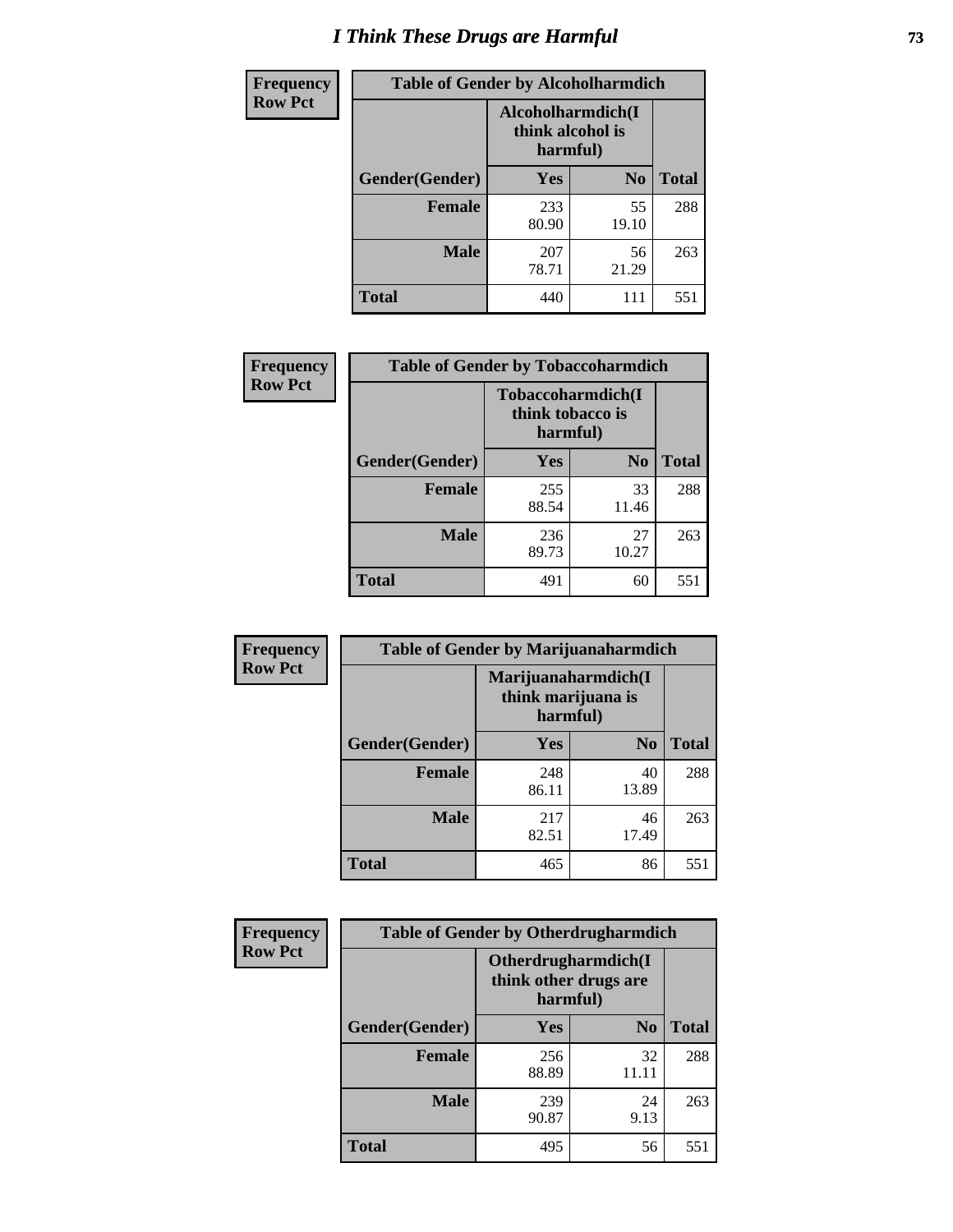| <b>Frequency</b> | <b>Table of Gender by Alcohollocation1</b> |             |                                                               |              |
|------------------|--------------------------------------------|-------------|---------------------------------------------------------------|--------------|
| <b>Row Pct</b>   |                                            |             | <b>Alcohollocation1(Places</b><br><b>Friends Use Alcohol)</b> |              |
|                  | Gender(Gender)                             |             | Do Not Use                                                    | <b>Total</b> |
|                  | <b>Female</b>                              | 90<br>31.25 | 198<br>68.75                                                  | 288          |
|                  | <b>Male</b>                                | 85<br>32.32 | 178<br>67.68                                                  | 263          |
|                  | <b>Total</b>                               | 175         | 376                                                           | 551          |

| <b>Frequency</b> | <b>Table of Gender by Alcohollocation2</b> |                                                               |             |              |
|------------------|--------------------------------------------|---------------------------------------------------------------|-------------|--------------|
| <b>Row Pct</b>   |                                            | <b>Alcohollocation2(Places</b><br><b>Friends Use Alcohol)</b> |             |              |
|                  | Gender(Gender)                             |                                                               | Home        | <b>Total</b> |
|                  | <b>Female</b>                              | 225<br>78.13                                                  | 63<br>21.88 | 288          |
|                  | <b>Male</b>                                | 216<br>82.13                                                  | 47<br>17.87 | 263          |
|                  | <b>Total</b>                               | 441                                                           | 110         | 551          |

| Frequency      | <b>Table of Gender by Alcohollocation3</b> |              |                                                               |              |
|----------------|--------------------------------------------|--------------|---------------------------------------------------------------|--------------|
| <b>Row Pct</b> |                                            |              | <b>Alcohollocation3(Places</b><br><b>Friends Use Alcohol)</b> |              |
|                | Gender(Gender)                             |              | <b>School</b>                                                 | <b>Total</b> |
|                | <b>Female</b>                              | 279<br>96.88 | q<br>3.13                                                     | 288          |
|                | <b>Male</b>                                | 259<br>98.48 | 1.52                                                          | 263          |
|                | <b>Total</b>                               | 538          | 13                                                            | 551          |

| Frequency      | <b>Table of Gender by Alcohollocation4</b> |                                                               |           |              |
|----------------|--------------------------------------------|---------------------------------------------------------------|-----------|--------------|
| <b>Row Pct</b> |                                            | <b>Alcohollocation4(Places</b><br><b>Friends Use Alcohol)</b> |           |              |
|                | Gender(Gender)                             |                                                               | Car       | <b>Total</b> |
|                | <b>Female</b>                              | 282<br>97.92                                                  | 6<br>2.08 | 288          |
|                | <b>Male</b>                                | 259<br>98.48                                                  | 1.52      | 263          |
|                | <b>Total</b>                               | 541                                                           | 10        | 551          |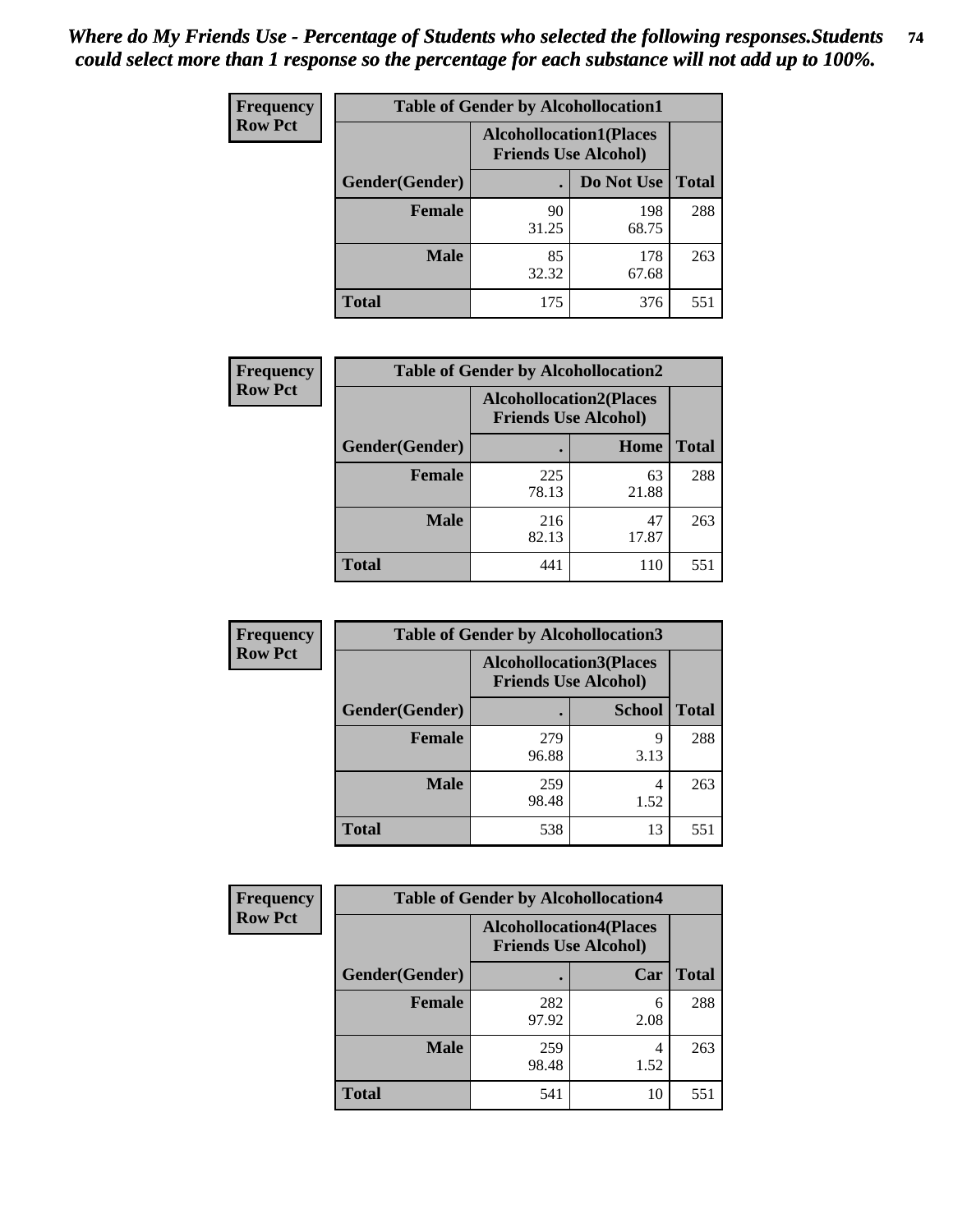| <b>Frequency</b> | <b>Table of Gender by Alcohollocation5</b> |                                                                |                                 |              |
|------------------|--------------------------------------------|----------------------------------------------------------------|---------------------------------|--------------|
| <b>Row Pct</b>   |                                            | <b>Alcohollocation5</b> (Places<br><b>Friends Use Alcohol)</b> |                                 |              |
|                  | Gender(Gender)                             |                                                                | <b>Friend's</b><br><b>House</b> | <b>Total</b> |
|                  | <b>Female</b>                              | 222<br>77.08                                                   | 66<br>22.92                     | 288          |
|                  | <b>Male</b>                                | 215<br>81.75                                                   | 48<br>18.25                     | 263          |
|                  | <b>Total</b>                               | 437                                                            | 114                             | 551          |

| <b>Frequency</b> | <b>Table of Gender by Alcohollocation6</b> |                                                               |              |              |
|------------------|--------------------------------------------|---------------------------------------------------------------|--------------|--------------|
| <b>Row Pct</b>   |                                            | <b>Alcohollocation6(Places</b><br><b>Friends Use Alcohol)</b> |              |              |
|                  | Gender(Gender)                             |                                                               | <b>Other</b> | <b>Total</b> |
|                  | Female                                     | 264<br>91.67                                                  | 24<br>8.33   | 288          |
|                  | <b>Male</b>                                | 219<br>83.27                                                  | 44<br>16.73  | 263          |
|                  | <b>Total</b>                               | 483                                                           | 68           | 551          |

| Frequency      | <b>Table of Gender by Tobaccolocation1</b> |                                                               |              |              |  |
|----------------|--------------------------------------------|---------------------------------------------------------------|--------------|--------------|--|
| <b>Row Pct</b> |                                            | <b>Tobaccolocation1(Places</b><br><b>Friends Use Tobacco)</b> |              |              |  |
|                | Gender(Gender)                             |                                                               | Do Not Use   | <b>Total</b> |  |
|                | Female                                     | 64<br>22.22                                                   | 224<br>77.78 | 288          |  |
|                | <b>Male</b>                                | 79<br>30.04                                                   | 184<br>69.96 | 263          |  |
|                | <b>Total</b>                               | 143                                                           | 408          | 551          |  |

| <b>Frequency</b> | <b>Table of Gender by Tobaccolocation2</b> |                                                               |             |              |
|------------------|--------------------------------------------|---------------------------------------------------------------|-------------|--------------|
| <b>Row Pct</b>   |                                            | <b>Tobaccolocation2(Places</b><br><b>Friends Use Tobacco)</b> |             |              |
|                  | Gender(Gender)                             |                                                               | <b>Home</b> | <b>Total</b> |
|                  | Female                                     | 237<br>82.29                                                  | 51<br>17.71 | 288          |
|                  | <b>Male</b>                                | 210<br>79.85                                                  | 53<br>20.15 | 263          |
|                  | <b>Total</b>                               | 447                                                           | 104         | 551          |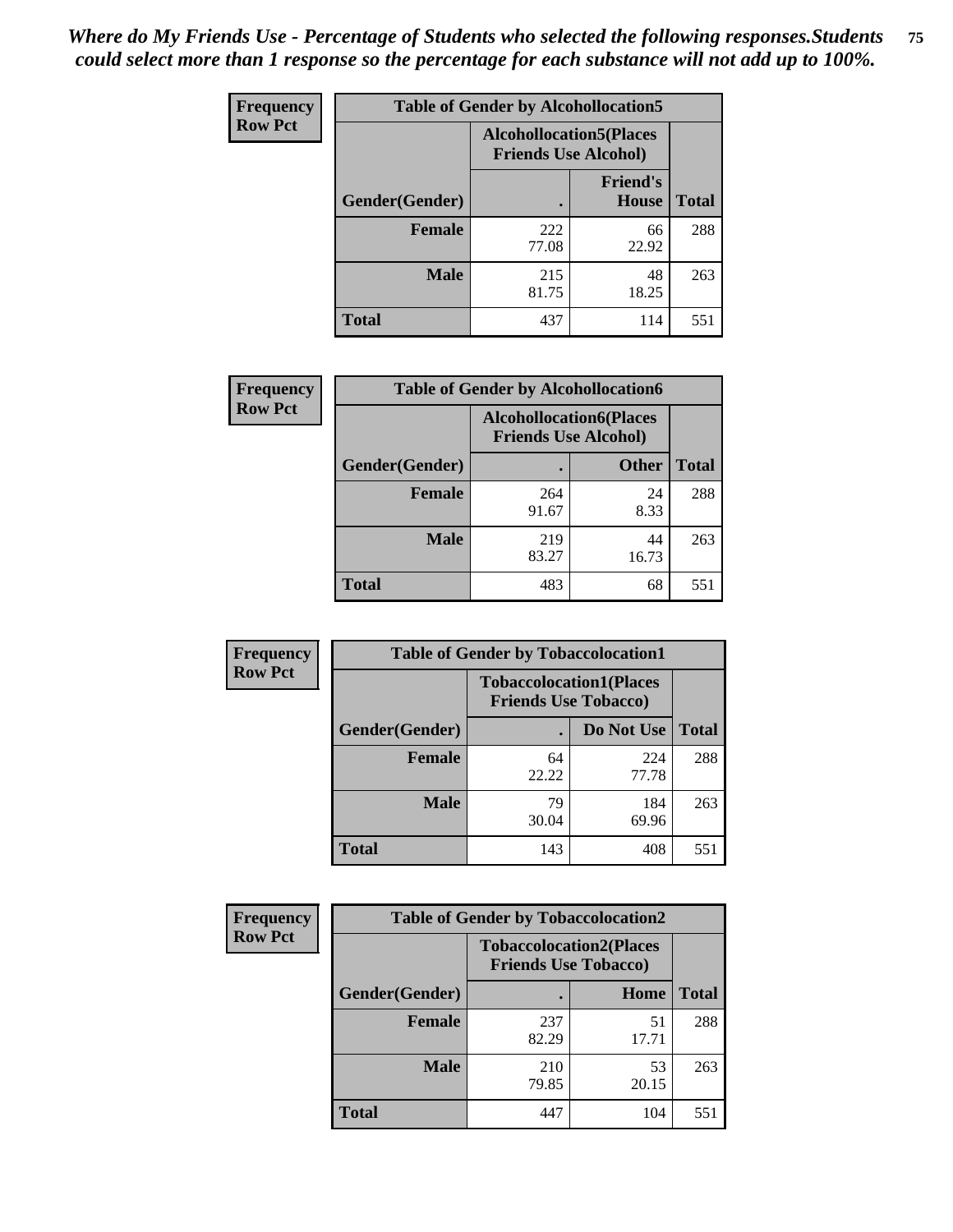| <b>Frequency</b> | <b>Table of Gender by Tobaccolocation3</b> |                             |                                |              |  |
|------------------|--------------------------------------------|-----------------------------|--------------------------------|--------------|--|
| <b>Row Pct</b>   |                                            | <b>Friends Use Tobacco)</b> | <b>Tobaccolocation3(Places</b> |              |  |
|                  | Gender(Gender)                             |                             | <b>School</b>                  | <b>Total</b> |  |
|                  | <b>Female</b>                              | 270<br>93.75                | 18<br>6.25                     | 288          |  |
|                  | <b>Male</b>                                | 248<br>94.30                | 15<br>5.70                     | 263          |  |
|                  | <b>Total</b>                               | 518                         | 33                             | 551          |  |

| <b>Frequency</b> | <b>Table of Gender by Tobaccolocation4</b> |              |                                                               |              |
|------------------|--------------------------------------------|--------------|---------------------------------------------------------------|--------------|
| <b>Row Pct</b>   |                                            |              | <b>Tobaccolocation4(Places</b><br><b>Friends Use Tobacco)</b> |              |
|                  | Gender(Gender)                             |              | Car                                                           | <b>Total</b> |
|                  | Female                                     | 278<br>96.53 | 10<br>3.47                                                    | 288          |
|                  | <b>Male</b>                                | 251<br>95.44 | 12<br>4.56                                                    | 263          |
|                  | <b>Total</b>                               | 529          | 22                                                            | 551          |

| <b>Frequency</b> | <b>Table of Gender by Tobaccolocation5</b> |                             |                                 |              |
|------------------|--------------------------------------------|-----------------------------|---------------------------------|--------------|
| <b>Row Pct</b>   |                                            | <b>Friends Use Tobacco)</b> | <b>Tobaccolocation5(Places</b>  |              |
|                  | Gender(Gender)                             |                             | <b>Friend's</b><br><b>House</b> | <b>Total</b> |
|                  | <b>Female</b>                              | 251<br>87.15                | 37<br>12.85                     | 288          |
|                  | <b>Male</b>                                | 223<br>84.79                | 40<br>15.21                     | 263          |
|                  | <b>Total</b>                               | 474                         | 77                              | 551          |

| <b>Frequency</b> | <b>Table of Gender by Tobaccolocation6</b> |                                                               |              |              |
|------------------|--------------------------------------------|---------------------------------------------------------------|--------------|--------------|
| <b>Row Pct</b>   |                                            | <b>Tobaccolocation6(Places</b><br><b>Friends Use Tobacco)</b> |              |              |
|                  | Gender(Gender)                             |                                                               | <b>Other</b> | <b>Total</b> |
|                  | Female                                     | 267<br>92.71                                                  | 21<br>7.29   | 288          |
|                  | <b>Male</b>                                | 231<br>87.83                                                  | 32<br>12.17  | 263          |
|                  | <b>Total</b>                               | 498                                                           | 53           | 551          |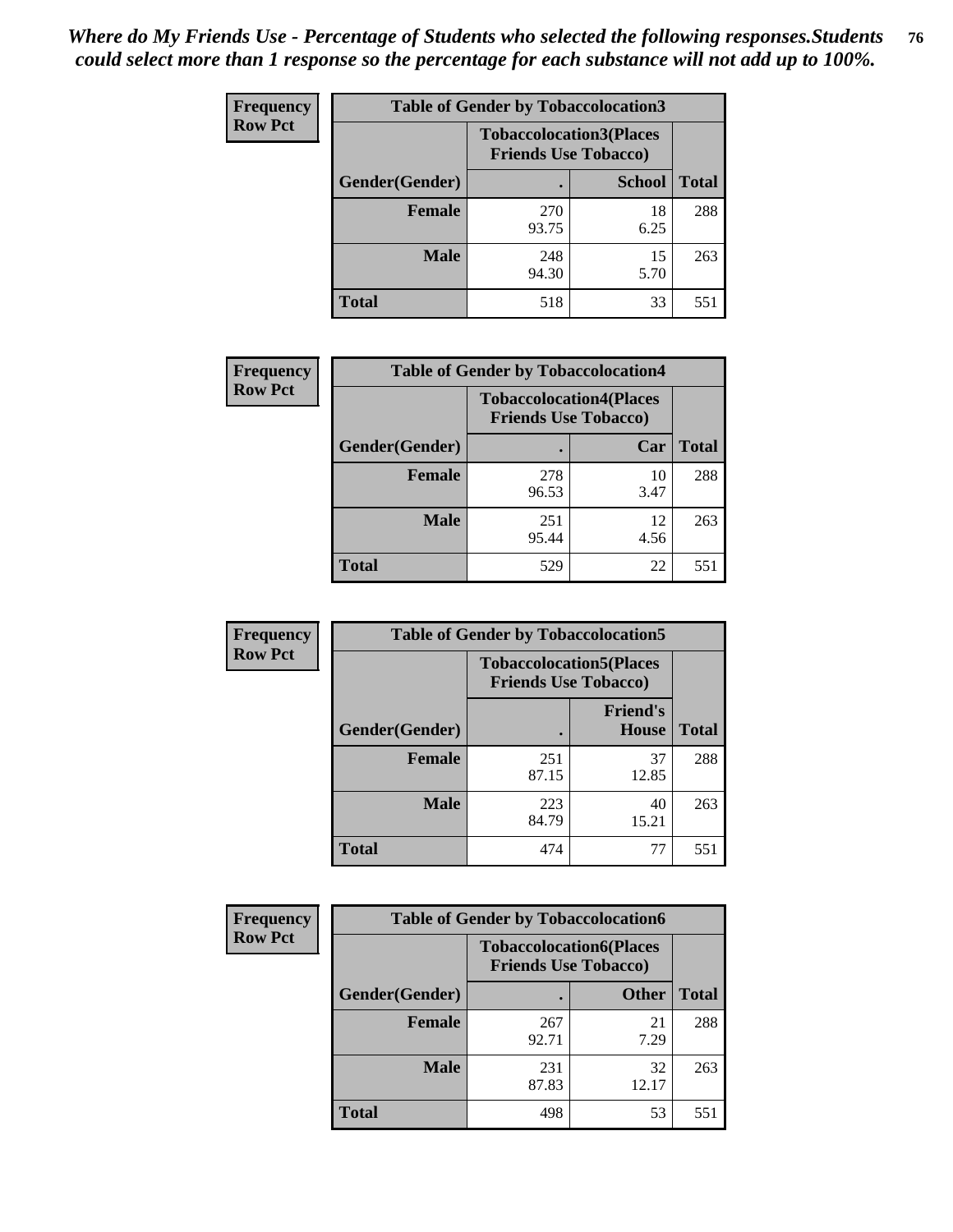| <b>Frequency</b> | <b>Table of Gender by Marijuanalocation1</b> |                                                                    |              |              |  |
|------------------|----------------------------------------------|--------------------------------------------------------------------|--------------|--------------|--|
| <b>Row Pct</b>   |                                              | <b>Marijuanalocation1(Places</b><br><b>Friends Use Marijuana</b> ) |              |              |  |
|                  | Gender(Gender)                               |                                                                    | Do Not Use   | <b>Total</b> |  |
|                  | <b>Female</b>                                | 40<br>13.89                                                        | 248<br>86.11 | 288          |  |
|                  | <b>Male</b>                                  | 44<br>16.73                                                        | 219<br>83.27 | 263          |  |
|                  | <b>Total</b>                                 | 84                                                                 | 467          | 551          |  |

| <b>Frequency</b> | <b>Table of Gender by Marijuanalocation2</b> |                                                                    |            |              |
|------------------|----------------------------------------------|--------------------------------------------------------------------|------------|--------------|
| <b>Row Pct</b>   |                                              | <b>Marijuanalocation2(Places</b><br><b>Friends Use Marijuana</b> ) |            |              |
|                  | Gender(Gender)                               |                                                                    | Home       | <b>Total</b> |
|                  | <b>Female</b>                                | 265<br>92.01                                                       | 23<br>7.99 | 288          |
|                  | <b>Male</b>                                  | 238<br>90.49                                                       | 25<br>9.51 | 263          |
|                  | <b>Total</b>                                 | 503                                                                | 48         | 551          |

| Frequency      | <b>Table of Gender by Marijuanalocation3</b> |                                                                    |               |              |
|----------------|----------------------------------------------|--------------------------------------------------------------------|---------------|--------------|
| <b>Row Pct</b> |                                              | <b>Marijuanalocation3(Places</b><br><b>Friends Use Marijuana</b> ) |               |              |
|                | Gender(Gender)                               |                                                                    | <b>School</b> | <b>Total</b> |
|                | Female                                       | 282<br>97.92                                                       | 6<br>2.08     | 288          |
|                | <b>Male</b>                                  | 260<br>98.86                                                       | 3<br>1.14     | 263          |
|                | <b>Total</b>                                 | 542                                                                | Q             | 551          |

| Frequency      | <b>Table of Gender by Marijuanalocation4</b> |                                |                                  |              |
|----------------|----------------------------------------------|--------------------------------|----------------------------------|--------------|
| <b>Row Pct</b> |                                              | <b>Friends Use Marijuana</b> ) | <b>Marijuanalocation4(Places</b> |              |
|                | Gender(Gender)                               |                                | Car                              | <b>Total</b> |
|                | <b>Female</b>                                | 283<br>98.26                   | 1.74                             | 288          |
|                | <b>Male</b>                                  | 258<br>98.10                   | 1.90                             | 263          |
|                | <b>Total</b>                                 | 541                            | 10                               | 551          |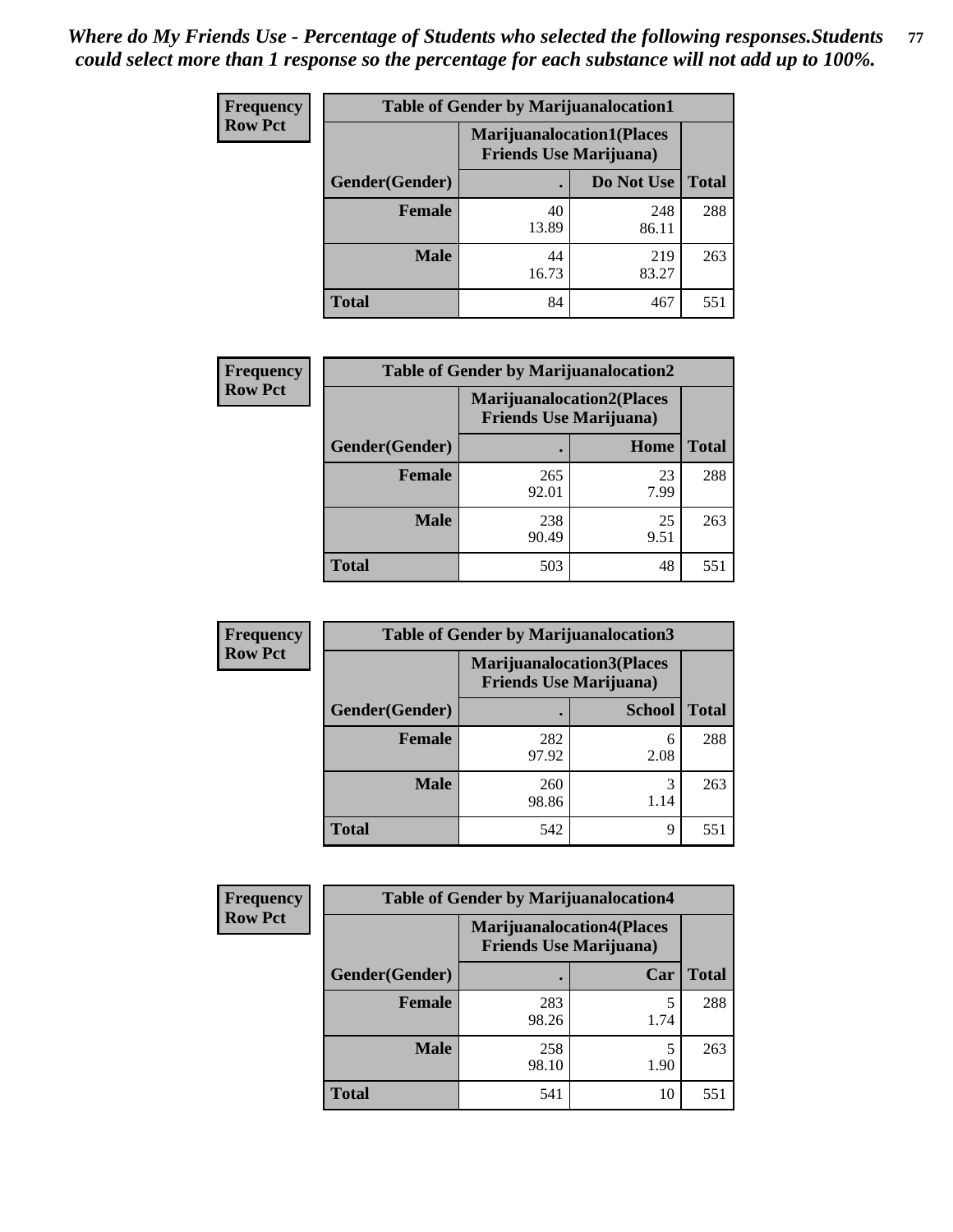| <b>Frequency</b> | <b>Table of Gender by Marijuanalocation5</b> |                                                                     |                                 |              |
|------------------|----------------------------------------------|---------------------------------------------------------------------|---------------------------------|--------------|
| <b>Row Pct</b>   |                                              | <b>Marijuanalocation5</b> (Places<br><b>Friends Use Marijuana</b> ) |                                 |              |
|                  | Gender(Gender)                               |                                                                     | <b>Friend's</b><br><b>House</b> | <b>Total</b> |
|                  | <b>Female</b>                                | 257<br>89.24                                                        | 31<br>10.76                     | 288          |
|                  | <b>Male</b>                                  | 238<br>90.49                                                        | 25<br>9.51                      | 263          |
|                  | <b>Total</b>                                 | 495                                                                 | 56                              | 551          |

| <b>Frequency</b> | <b>Table of Gender by Marijuanalocation6</b> |                                |                                  |              |  |
|------------------|----------------------------------------------|--------------------------------|----------------------------------|--------------|--|
| <b>Row Pct</b>   |                                              | <b>Friends Use Marijuana</b> ) | <b>Marijuanalocation6(Places</b> |              |  |
|                  | Gender(Gender)                               |                                | <b>Other</b>                     | <b>Total</b> |  |
|                  | <b>Female</b>                                | 269<br>93.40                   | 19<br>6.60                       | 288          |  |
|                  | <b>Male</b>                                  | 242<br>92.02                   | 21<br>7.98                       | 263          |  |
|                  | <b>Total</b>                                 | 511                            | 40                               | 551          |  |

| <b>Frequency</b> | <b>Table of Gender by Otherdruglocation1</b> |                                                                                |              |              |
|------------------|----------------------------------------------|--------------------------------------------------------------------------------|--------------|--------------|
| <b>Row Pct</b>   |                                              | <b>Otherdruglocation1(Places</b><br><b>Friends Use Other Illegal</b><br>Drugs) |              |              |
|                  | <b>Gender</b> (Gender)                       |                                                                                | Do Not Use   | <b>Total</b> |
|                  | <b>Female</b>                                | 31<br>10.76                                                                    | 257<br>89.24 | 288          |
|                  | <b>Male</b>                                  | 34<br>12.93                                                                    | 229<br>87.07 | 263          |
|                  | <b>Total</b>                                 | 65                                                                             | 486          | 551          |

| Frequency      | <b>Table of Gender by Otherdruglocation2</b> |                                                                                |            |              |
|----------------|----------------------------------------------|--------------------------------------------------------------------------------|------------|--------------|
| <b>Row Pct</b> |                                              | <b>Otherdruglocation2(Places</b><br><b>Friends Use Other Illegal</b><br>Drugs) |            |              |
|                | Gender(Gender)                               |                                                                                | Home       | <b>Total</b> |
|                | <b>Female</b>                                | 267<br>92.71                                                                   | 21<br>7.29 | 288          |
|                | <b>Male</b>                                  | 244<br>92.78                                                                   | 19<br>7.22 | 263          |
|                | <b>Total</b>                                 | 511                                                                            | 40         | 551          |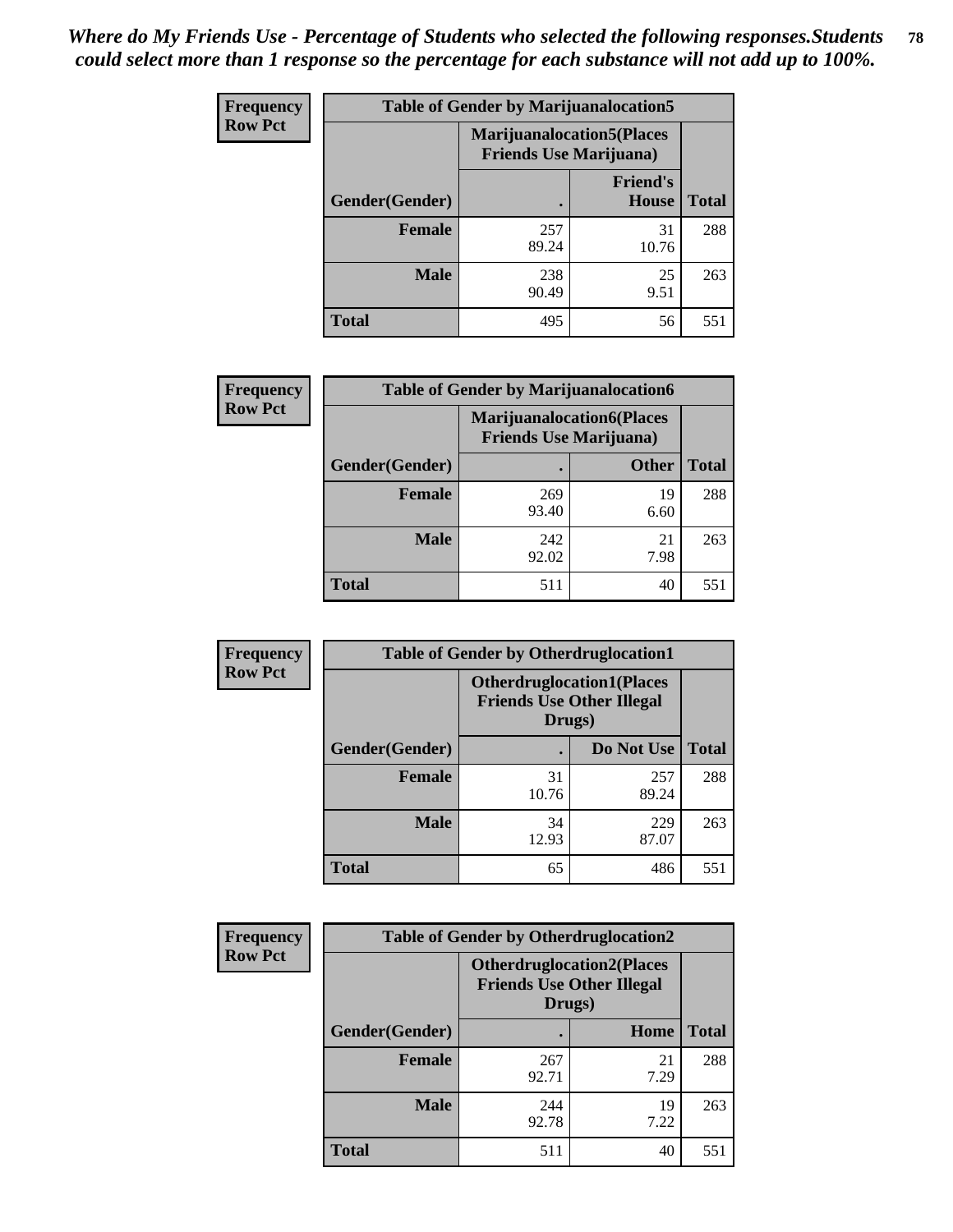| Frequency      | <b>Table of Gender by Otherdruglocation3</b> |                                                                                |               |              |
|----------------|----------------------------------------------|--------------------------------------------------------------------------------|---------------|--------------|
| <b>Row Pct</b> |                                              | <b>Otherdruglocation3(Places</b><br><b>Friends Use Other Illegal</b><br>Drugs) |               |              |
|                | Gender(Gender)                               |                                                                                | <b>School</b> | <b>Total</b> |
|                | Female                                       | 282<br>97.92                                                                   | 6<br>2.08     | 288          |
|                | <b>Male</b>                                  | 258<br>98.10                                                                   | 1.90          | 263          |
|                | <b>Total</b>                                 | 540                                                                            | 11            | 551          |

| Frequency      | <b>Table of Gender by Otherdruglocation4</b> |                                            |                                  |              |
|----------------|----------------------------------------------|--------------------------------------------|----------------------------------|--------------|
| <b>Row Pct</b> |                                              | <b>Friends Use Other Illegal</b><br>Drugs) | <b>Otherdruglocation4(Places</b> |              |
|                | Gender(Gender)                               |                                            | Car                              | <b>Total</b> |
|                | <b>Female</b>                                | 285<br>98.96                               | 3<br>1.04                        | 288          |
|                | <b>Male</b>                                  | 258<br>98.10                               | 5<br>1.90                        | 263          |
|                | <b>Total</b>                                 | 543                                        | 8                                | 551          |

| Frequency      | <b>Table of Gender by Otherdruglocation5</b> |                                                                                |                                 |              |
|----------------|----------------------------------------------|--------------------------------------------------------------------------------|---------------------------------|--------------|
| <b>Row Pct</b> |                                              | <b>Otherdruglocation5(Places</b><br><b>Friends Use Other Illegal</b><br>Drugs) |                                 |              |
|                | Gender(Gender)                               |                                                                                | <b>Friend's</b><br><b>House</b> | <b>Total</b> |
|                | <b>Female</b>                                | 266<br>92.36                                                                   | 22<br>7.64                      | 288          |
|                | <b>Male</b>                                  | 244<br>92.78                                                                   | 19<br>7.22                      | 263          |
|                | <b>Total</b>                                 | 510                                                                            | 41                              | 551          |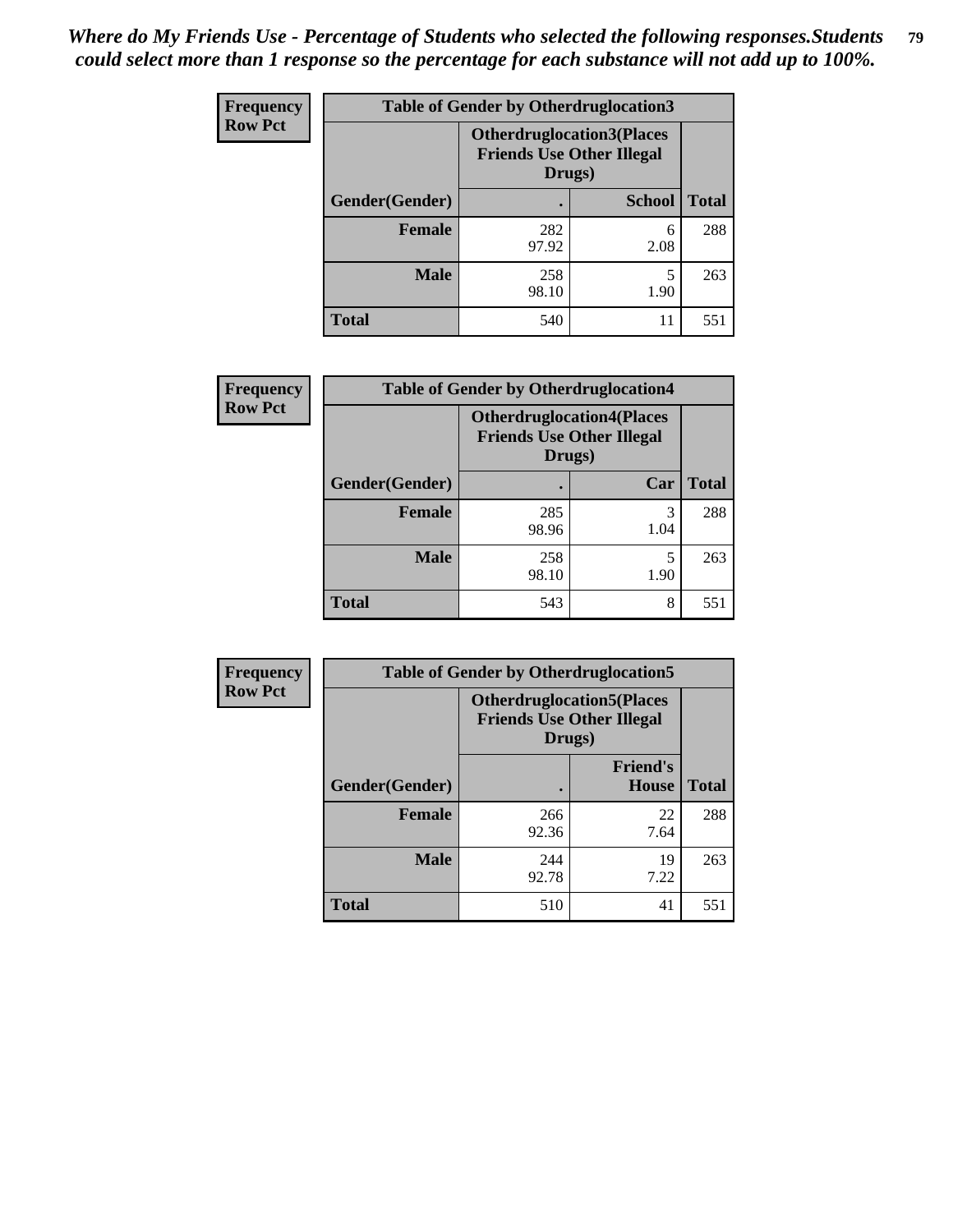| Frequency      | <b>Table of Gender by Otherdruglocation6</b> |                                                                                |              |              |
|----------------|----------------------------------------------|--------------------------------------------------------------------------------|--------------|--------------|
| <b>Row Pct</b> |                                              | <b>Otherdruglocation6(Places</b><br><b>Friends Use Other Illegal</b><br>Drugs) |              |              |
|                | Gender(Gender)                               |                                                                                | <b>Other</b> | <b>Total</b> |
|                | <b>Female</b>                                | 274<br>95.14                                                                   | 14<br>4.86   | 288          |
|                | <b>Male</b>                                  | 245<br>93.16                                                                   | 18<br>6.84   | 263          |
|                | <b>Total</b>                                 | 519                                                                            | 32           | 551          |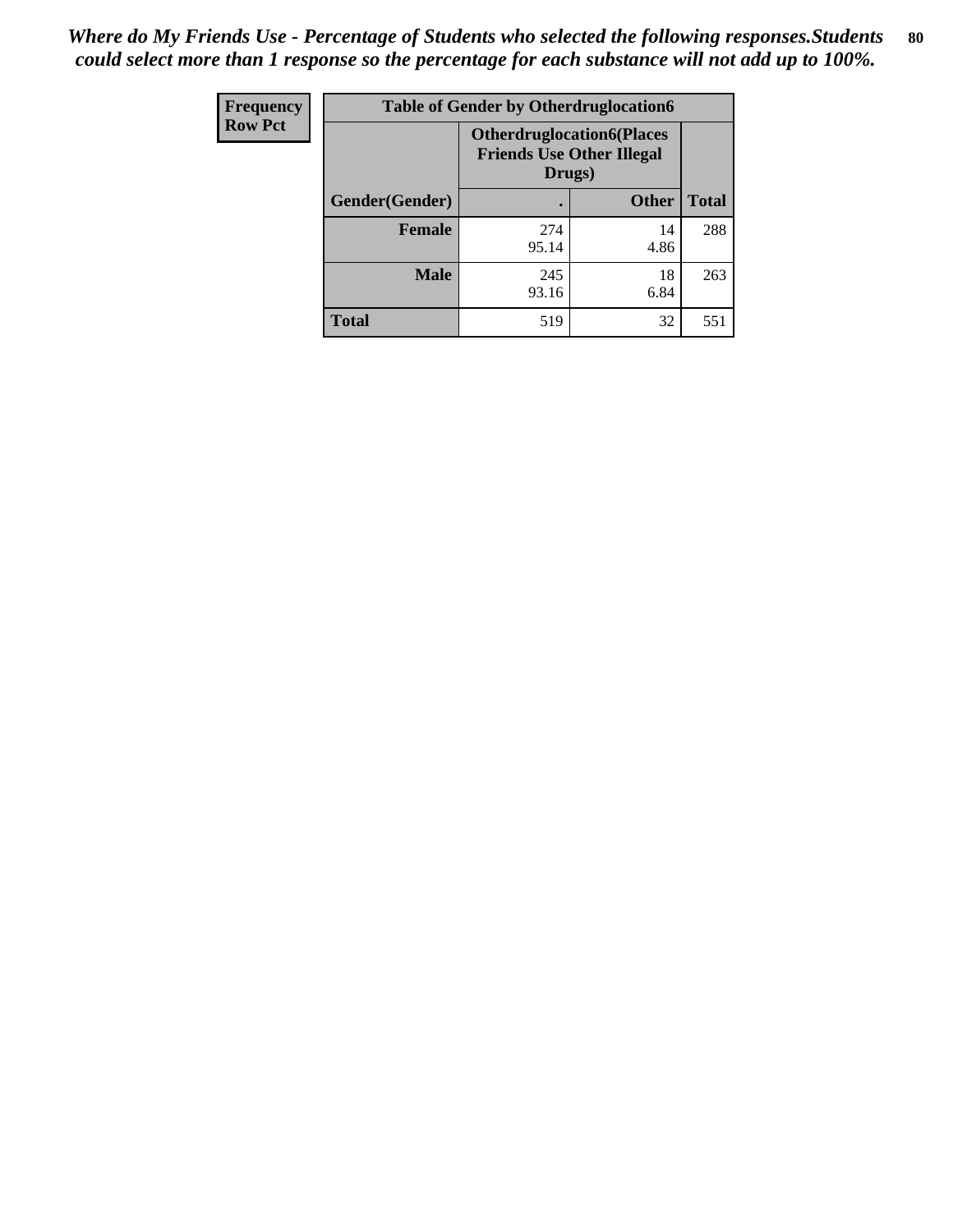| <b>Frequency</b> | <b>Table of Gender by Alcoholtime1</b> |                                                          |                      |              |
|------------------|----------------------------------------|----------------------------------------------------------|----------------------|--------------|
| <b>Row Pct</b>   |                                        | <b>Alcoholtime1(Times</b><br><b>Friends Use Alcohol)</b> |                      |              |
|                  | <b>Gender</b> (Gender)                 |                                                          | Do Not<br><b>Use</b> | <b>Total</b> |
|                  | <b>Female</b>                          | 90<br>31.25                                              | 198<br>68.75         | 288          |
|                  | <b>Male</b>                            | 81<br>30.80                                              | 182<br>69.20         | 263          |
|                  | <b>Total</b>                           | 171                                                      | 380                  | 551          |

| <b>Frequency</b> | <b>Table of Gender by Alcoholtime2</b> |                                                          |                            |              |
|------------------|----------------------------------------|----------------------------------------------------------|----------------------------|--------------|
| <b>Row Pct</b>   |                                        | <b>Alcoholtime2(Times</b><br><b>Friends Use Alcohol)</b> |                            |              |
|                  | Gender(Gender)                         |                                                          | <b>On Way</b><br>to School | <b>Total</b> |
|                  | <b>Female</b>                          | 282<br>97.92                                             | 6<br>2.08                  | 288          |
|                  | <b>Male</b>                            | 260<br>98.86                                             | 3<br>1.14                  | 263          |
|                  | <b>Total</b>                           | 542                                                      | 9                          | 551          |

| Frequency      | <b>Table of Gender by Alcoholtime3</b> |                                                          |                                |              |
|----------------|----------------------------------------|----------------------------------------------------------|--------------------------------|--------------|
| <b>Row Pct</b> |                                        | <b>Alcoholtime3(Times</b><br><b>Friends Use Alcohol)</b> |                                |              |
|                | Gender(Gender)                         |                                                          | <b>During</b><br><b>School</b> | <b>Total</b> |
|                | <b>Female</b>                          | 283<br>98.26                                             | 5<br>1.74                      | 288          |
|                | <b>Male</b>                            | 257<br>97.72                                             | 6<br>2.28                      | 263          |
|                | <b>Total</b>                           | 540                                                      | 11                             | 551          |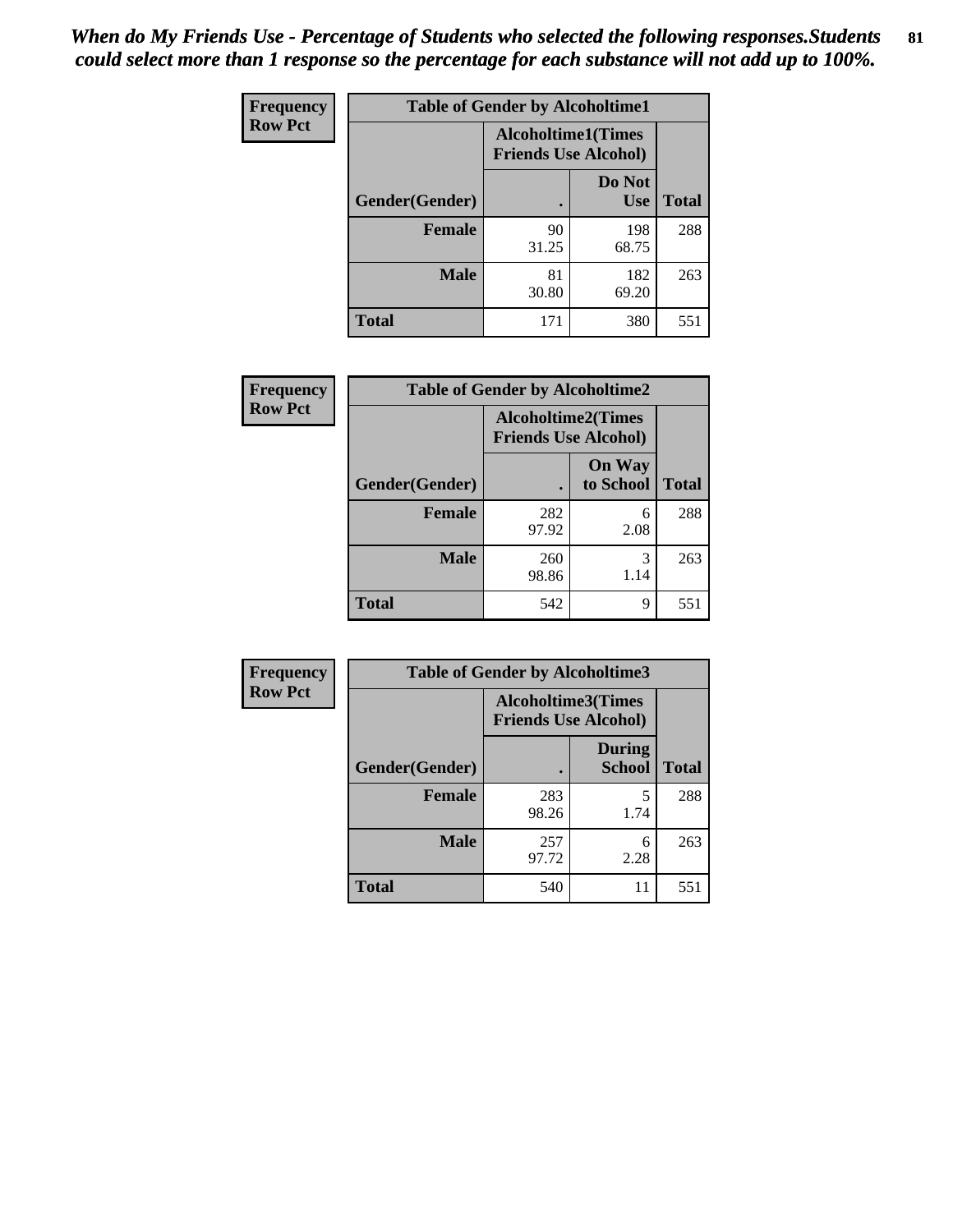*When do My Friends Use - Percentage of Students who selected the following responses.Students could select more than 1 response so the percentage for each substance will not add up to 100%.* **82**

| Frequency      | <b>Table of Gender by Alcoholtime4</b> |                                                          |                                         |              |
|----------------|----------------------------------------|----------------------------------------------------------|-----------------------------------------|--------------|
| <b>Row Pct</b> |                                        | <b>Alcoholtime4(Times</b><br><b>Friends Use Alcohol)</b> |                                         |              |
|                | Gender(Gender)                         |                                                          | <b>On Way</b><br>Home<br>From<br>School | <b>Total</b> |
|                | <b>Female</b>                          | 281<br>97.57                                             | 7<br>2.43                               | 288          |
|                | <b>Male</b>                            | 257<br>97.72                                             | 6<br>2.28                               | 263          |
|                | <b>Total</b>                           | 538                                                      | 13                                      | 551          |

| <b>Frequency</b> | <b>Table of Gender by Alcoholtime5</b>                    |              |             |              |  |
|------------------|-----------------------------------------------------------|--------------|-------------|--------------|--|
| <b>Row Pct</b>   | <b>Alcoholtime5</b> (Times<br><b>Friends Use Alcohol)</b> |              |             |              |  |
|                  | Gender(Gender)                                            |              | Weeknights  | <b>Total</b> |  |
|                  | <b>Female</b>                                             | 253<br>87.85 | 35<br>12.15 | 288          |  |
|                  | <b>Male</b>                                               | 229<br>87.07 | 34<br>12.93 | 263          |  |
|                  | <b>Total</b>                                              | 482          | 69          | 551          |  |

| <b>Frequency</b> |                | <b>Table of Gender by Alcoholtime6</b>                    |             |              |
|------------------|----------------|-----------------------------------------------------------|-------------|--------------|
| <b>Row Pct</b>   |                | <b>Alcoholtime6</b> (Times<br><b>Friends Use Alcohol)</b> |             |              |
|                  | Gender(Gender) |                                                           | Weekends    | <b>Total</b> |
|                  | Female         | 195<br>67.71                                              | 93<br>32.29 | 288          |
|                  | <b>Male</b>    | 191<br>72.62                                              | 72<br>27.38 | 263          |
|                  | <b>Total</b>   | 386                                                       | 165         | 551          |

| Frequency      | <b>Table of Gender by Tobaccotime1</b> |                                                          |                      |              |
|----------------|----------------------------------------|----------------------------------------------------------|----------------------|--------------|
| <b>Row Pct</b> |                                        | <b>Tobaccotime1(Times</b><br><b>Friends Use Tobacco)</b> |                      |              |
|                | Gender(Gender)                         |                                                          | Do Not<br><b>Use</b> | <b>Total</b> |
|                | <b>Female</b>                          | 60<br>20.83                                              | 228<br>79.17         | 288          |
|                | <b>Male</b>                            | 72<br>27.38                                              | 191<br>72.62         | 263          |
|                | <b>Total</b>                           | 132                                                      | 419                  | 551          |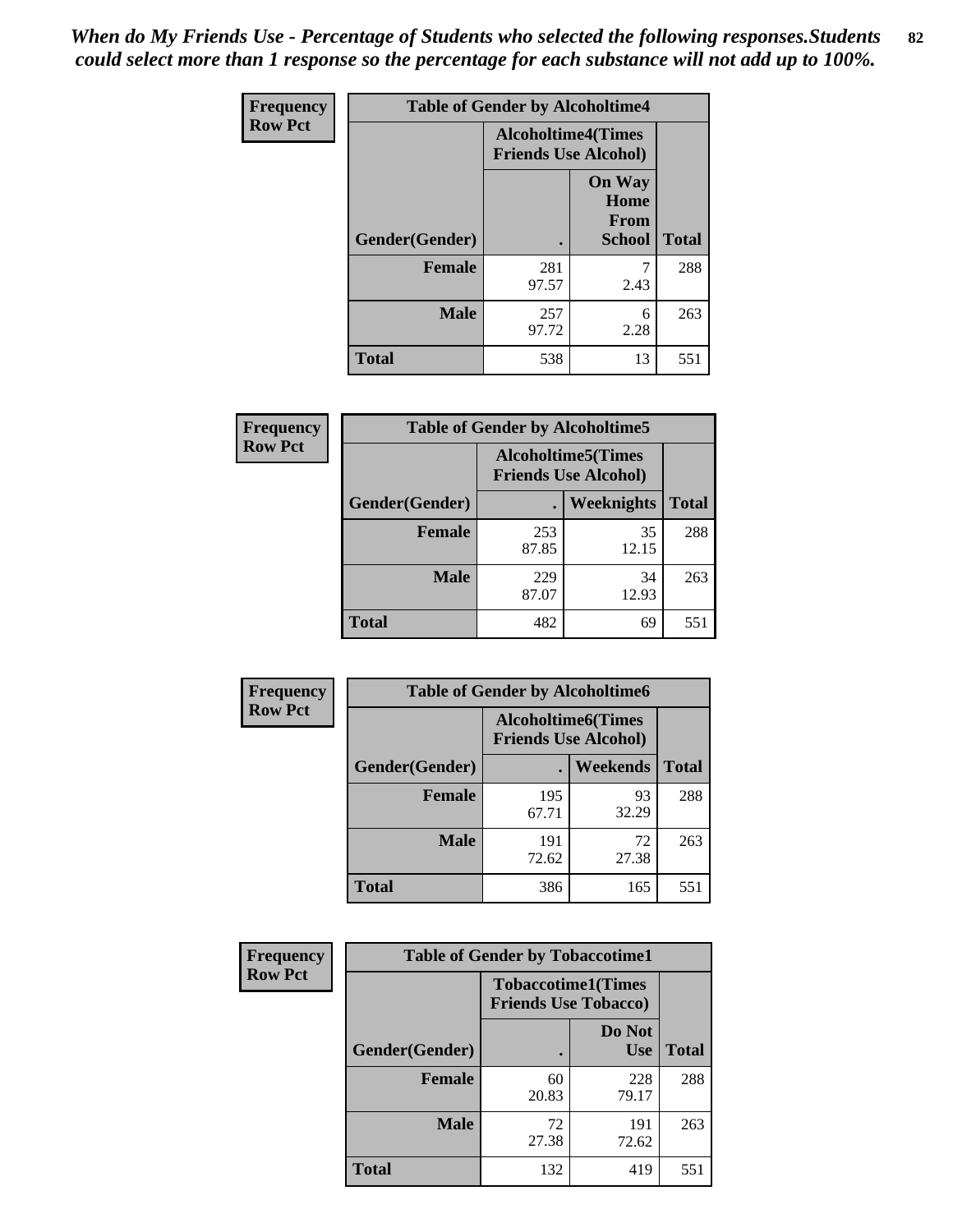| <b>Frequency</b> | <b>Table of Gender by Tobaccotime2</b> |                                                          |                            |              |
|------------------|----------------------------------------|----------------------------------------------------------|----------------------------|--------------|
| <b>Row Pct</b>   |                                        | <b>Tobaccotime2(Times</b><br><b>Friends Use Tobacco)</b> |                            |              |
|                  | Gender(Gender)                         | $\bullet$                                                | <b>On Way</b><br>to School | <b>Total</b> |
|                  | Female                                 | 279<br>96.88                                             | 9<br>3.13                  | 288          |
|                  | <b>Male</b>                            | 256<br>97.34                                             | 2.66                       | 263          |
|                  | <b>Total</b>                           | 535                                                      | 16                         | 551          |

| <b>Frequency</b> | <b>Table of Gender by Tobaccotime3</b> |                                                          |                                |              |
|------------------|----------------------------------------|----------------------------------------------------------|--------------------------------|--------------|
| <b>Row Pct</b>   |                                        | <b>Tobaccotime3(Times</b><br><b>Friends Use Tobacco)</b> |                                |              |
|                  | Gender(Gender)                         |                                                          | <b>During</b><br><b>School</b> | <b>Total</b> |
|                  | <b>Female</b>                          | 275<br>95.49                                             | 13<br>4.51                     | 288          |
|                  | <b>Male</b>                            | 252<br>95.82                                             | 11<br>4.18                     | 263          |
|                  | <b>Total</b>                           | 527                                                      | 24                             | 551          |

| <b>Frequency</b> | <b>Table of Gender by Tobaccotime4</b> |                                                          |                                                |              |
|------------------|----------------------------------------|----------------------------------------------------------|------------------------------------------------|--------------|
| <b>Row Pct</b>   |                                        | <b>Tobaccotime4(Times</b><br><b>Friends Use Tobacco)</b> |                                                |              |
|                  | Gender(Gender)                         |                                                          | <b>On Way</b><br>Home<br>From<br><b>School</b> | <b>Total</b> |
|                  | <b>Female</b>                          | 281<br>97.57                                             | 2.43                                           | 288          |
|                  | <b>Male</b>                            | 257<br>97.72                                             | 6<br>2.28                                      | 263          |
|                  | <b>Total</b>                           | 538                                                      | 13                                             | 551          |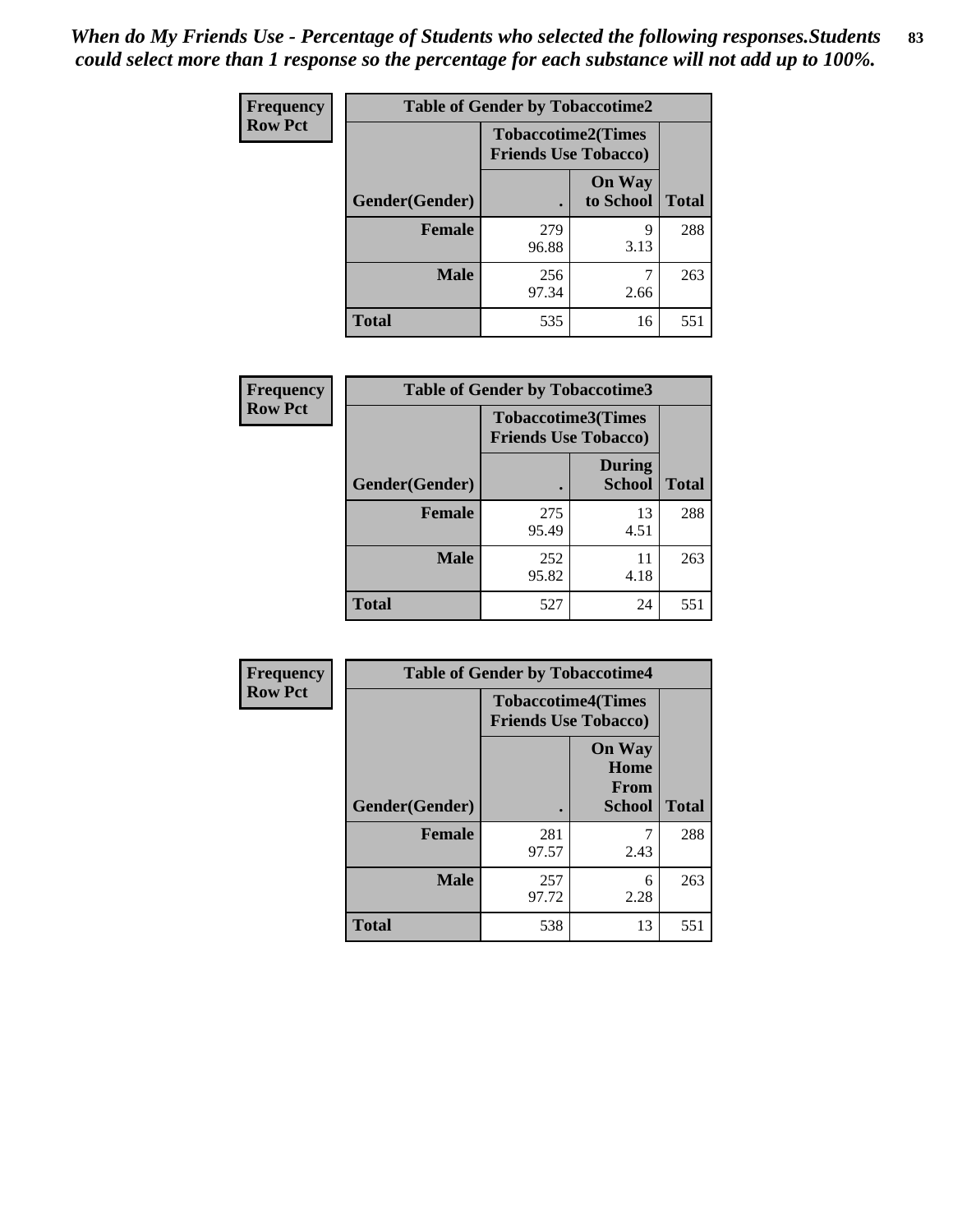| <b>Frequency</b> | <b>Table of Gender by Tobaccotime5</b> |                                                          |             |              |  |
|------------------|----------------------------------------|----------------------------------------------------------|-------------|--------------|--|
| <b>Row Pct</b>   |                                        | <b>Tobaccotime5(Times</b><br><b>Friends Use Tobacco)</b> |             |              |  |
|                  | <b>Gender</b> (Gender)                 |                                                          | Weeknights  | <b>Total</b> |  |
|                  | Female                                 | 253<br>87.85                                             | 35<br>12.15 | 288          |  |
|                  | <b>Male</b>                            | 222<br>84.41                                             | 41<br>15.59 | 263          |  |
|                  | <b>Total</b>                           | 475                                                      | 76          | 551          |  |

| <b>Frequency</b> | <b>Table of Gender by Tobaccotime6</b> |                                                          |             |              |
|------------------|----------------------------------------|----------------------------------------------------------|-------------|--------------|
| <b>Row Pct</b>   |                                        | <b>Tobaccotime6(Times</b><br><b>Friends Use Tobacco)</b> |             |              |
|                  | Gender(Gender)                         |                                                          | Weekends    | <b>Total</b> |
|                  | <b>Female</b>                          | 223<br>77.43                                             | 65<br>22.57 | 288          |
|                  | <b>Male</b>                            | 199<br>75.67                                             | 64<br>24.33 | 263          |
|                  | <b>Total</b>                           | 422                                                      | 129         | 551          |

| <b>Frequency</b> | <b>Table of Gender by Marijuanatime1</b> |                                |                      |              |
|------------------|------------------------------------------|--------------------------------|----------------------|--------------|
| <b>Row Pct</b>   |                                          | <b>Friends Use Marijuana</b> ) | Marijuanatime1(Times |              |
|                  | Gender(Gender)                           |                                | Do Not Use           | <b>Total</b> |
|                  | <b>Female</b>                            | 42<br>14.58                    | 246<br>85.42         | 288          |
|                  | <b>Male</b>                              | 41<br>15.59                    | 222<br>84.41         | 263          |
|                  | <b>Total</b>                             | 83                             | 468                  | 551          |

| <b>Frequency</b> | <b>Table of Gender by Marijuanatime2</b>                      |              |                            |              |
|------------------|---------------------------------------------------------------|--------------|----------------------------|--------------|
| <b>Row Pct</b>   | <b>Marijuanatime2(Times</b><br><b>Friends Use Marijuana</b> ) |              |                            |              |
|                  | Gender(Gender)                                                |              | On Way to<br><b>School</b> | <b>Total</b> |
|                  | Female                                                        | 286<br>99.31 | $\mathfrak{D}$<br>0.69     | 288          |
|                  | <b>Male</b>                                                   | 261<br>99.24 | 2<br>0.76                  | 263          |
|                  | <b>Total</b>                                                  | 547          | 4                          | 551          |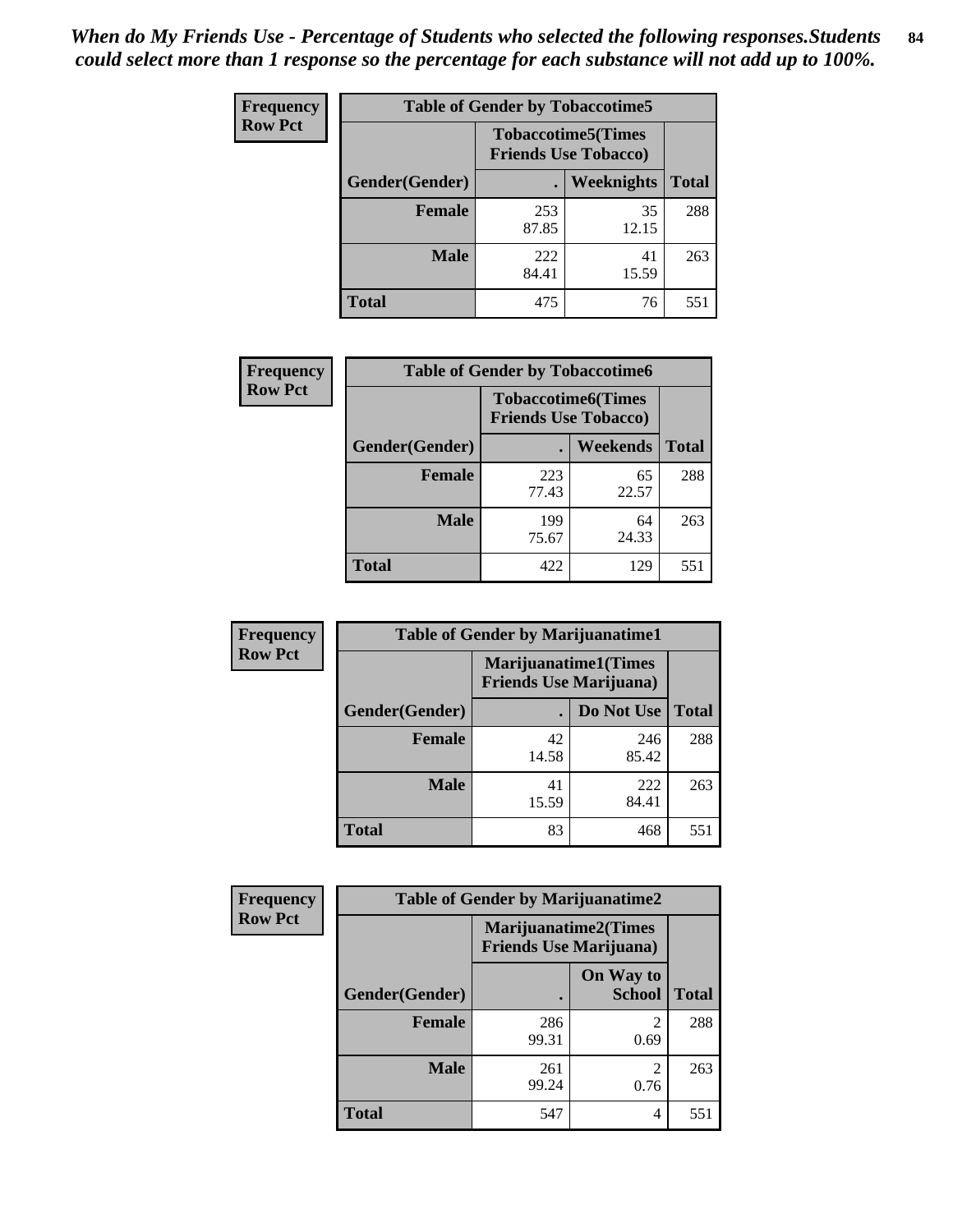| <b>Frequency</b> | <b>Table of Gender by Marijuanatime3</b> |                                                        |                                |              |
|------------------|------------------------------------------|--------------------------------------------------------|--------------------------------|--------------|
| <b>Row Pct</b>   |                                          | Marijuanatime3(Times<br><b>Friends Use Marijuana</b> ) |                                |              |
|                  | Gender(Gender)                           |                                                        | <b>During</b><br><b>School</b> | <b>Total</b> |
|                  | <b>Female</b>                            | 284<br>98.61                                           | 4<br>1.39                      | 288          |
|                  | <b>Male</b>                              | 259<br>98.48                                           | 4<br>1.52                      | 263          |
|                  | <b>Total</b>                             | 543                                                    | 8                              | 551          |

| Frequency      | <b>Table of Gender by Marijuanatime4</b> |                                |                                                       |              |
|----------------|------------------------------------------|--------------------------------|-------------------------------------------------------|--------------|
| <b>Row Pct</b> |                                          | <b>Friends Use Marijuana</b> ) | <b>Marijuanatime4</b> (Times                          |              |
|                | Gender(Gender)                           |                                | <b>On Way</b><br>Home<br><b>From</b><br><b>School</b> | <b>Total</b> |
|                | <b>Female</b>                            | 284<br>98.61                   | 4<br>1.39                                             | 288          |
|                | <b>Male</b>                              | 261<br>99.24                   | 2<br>0.76                                             | 263          |
|                | <b>Total</b>                             | 545                            | 6                                                     | 551          |

| Frequency      | <b>Table of Gender by Marijuanatime5</b> |              |                                                                |              |  |
|----------------|------------------------------------------|--------------|----------------------------------------------------------------|--------------|--|
| <b>Row Pct</b> |                                          |              | <b>Marijuanatime5</b> (Times<br><b>Friends Use Marijuana</b> ) |              |  |
|                | Gender(Gender)                           | ٠            | Weeknights                                                     | <b>Total</b> |  |
|                | <b>Female</b>                            | 271<br>94.10 | 17<br>5.90                                                     | 288          |  |
|                | <b>Male</b>                              | 242<br>92.02 | 21<br>7.98                                                     | 263          |  |
|                | <b>Total</b>                             | 513          | 38                                                             | 551          |  |

| Frequency      | <b>Table of Gender by Marijuanatime6</b> |                                                               |                 |              |
|----------------|------------------------------------------|---------------------------------------------------------------|-----------------|--------------|
| <b>Row Pct</b> |                                          | <b>Marijuanatime6(Times</b><br><b>Friends Use Marijuana</b> ) |                 |              |
|                | Gender(Gender)                           |                                                               | <b>Weekends</b> | <b>Total</b> |
|                | <b>Female</b>                            | 245<br>85.07                                                  | 43<br>14.93     | 288          |
|                | <b>Male</b>                              | 224<br>85.17                                                  | 39<br>14.83     | 263          |
|                | <b>Total</b>                             | 469                                                           | 82              | 551          |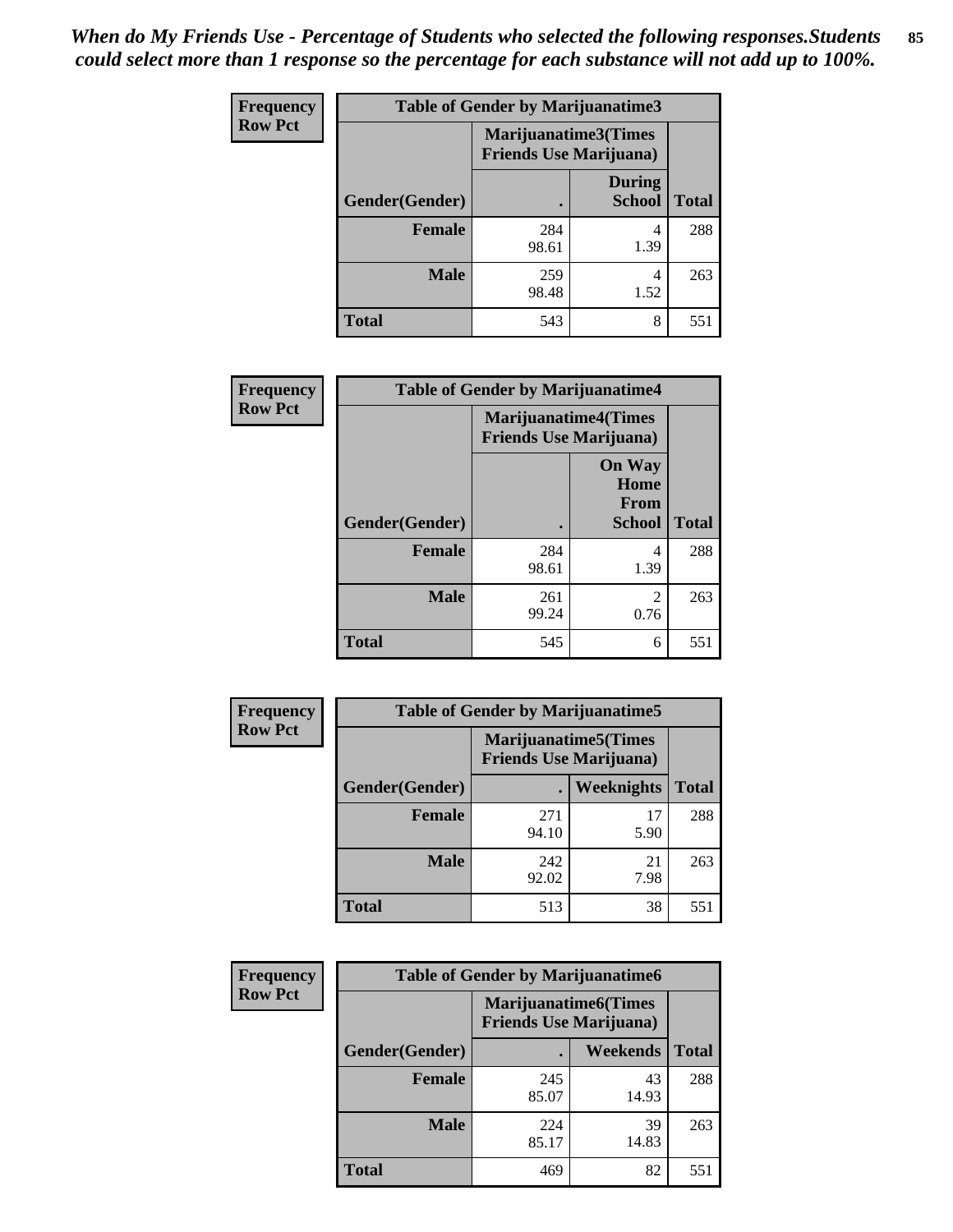| <b>Frequency</b> | <b>Table of Gender by Otherdrugtime1</b> |                                                                                    |              |              |
|------------------|------------------------------------------|------------------------------------------------------------------------------------|--------------|--------------|
| <b>Row Pct</b>   |                                          | <b>Otherdrugtime1</b> (Times<br><b>Friends Use Other</b><br><b>Illegal Drugs</b> ) |              |              |
|                  | Gender(Gender)                           |                                                                                    | Do Not Use   | <b>Total</b> |
|                  | <b>Female</b>                            | 33<br>11.46                                                                        | 255<br>88.54 | 288          |
|                  | <b>Male</b>                              | 28<br>10.65                                                                        | 235<br>89.35 | 263          |
|                  | <b>Total</b>                             | 61                                                                                 | 490          | 551          |

| Frequency      | <b>Table of Gender by Otherdrugtime2</b> |                                                                                   |                            |              |  |
|----------------|------------------------------------------|-----------------------------------------------------------------------------------|----------------------------|--------------|--|
| <b>Row Pct</b> |                                          | <b>Otherdrugtime2(Times</b><br><b>Friends Use Other</b><br><b>Illegal Drugs</b> ) |                            |              |  |
|                | Gender(Gender)                           |                                                                                   | On Way to<br><b>School</b> | <b>Total</b> |  |
|                | <b>Female</b>                            | 287<br>99.65                                                                      | 0.35                       | 288          |  |
|                | <b>Male</b>                              | 260<br>98.86                                                                      | 3<br>1.14                  | 263          |  |
|                | <b>Total</b>                             | 547                                                                               | 4                          | 551          |  |

| Frequency      | <b>Table of Gender by Otherdrugtime3</b> |                                                                                   |                                |              |  |
|----------------|------------------------------------------|-----------------------------------------------------------------------------------|--------------------------------|--------------|--|
| <b>Row Pct</b> |                                          | <b>Otherdrugtime3(Times</b><br><b>Friends Use Other</b><br><b>Illegal Drugs</b> ) |                                |              |  |
|                | Gender(Gender)                           |                                                                                   | <b>During</b><br><b>School</b> | <b>Total</b> |  |
|                | <b>Female</b>                            | 285<br>98.96                                                                      | 3<br>1.04                      | 288          |  |
|                | <b>Male</b>                              | 260<br>98.86                                                                      | 3<br>1.14                      | 263          |  |
|                | <b>Total</b>                             | 545                                                                               | 6                              | 551          |  |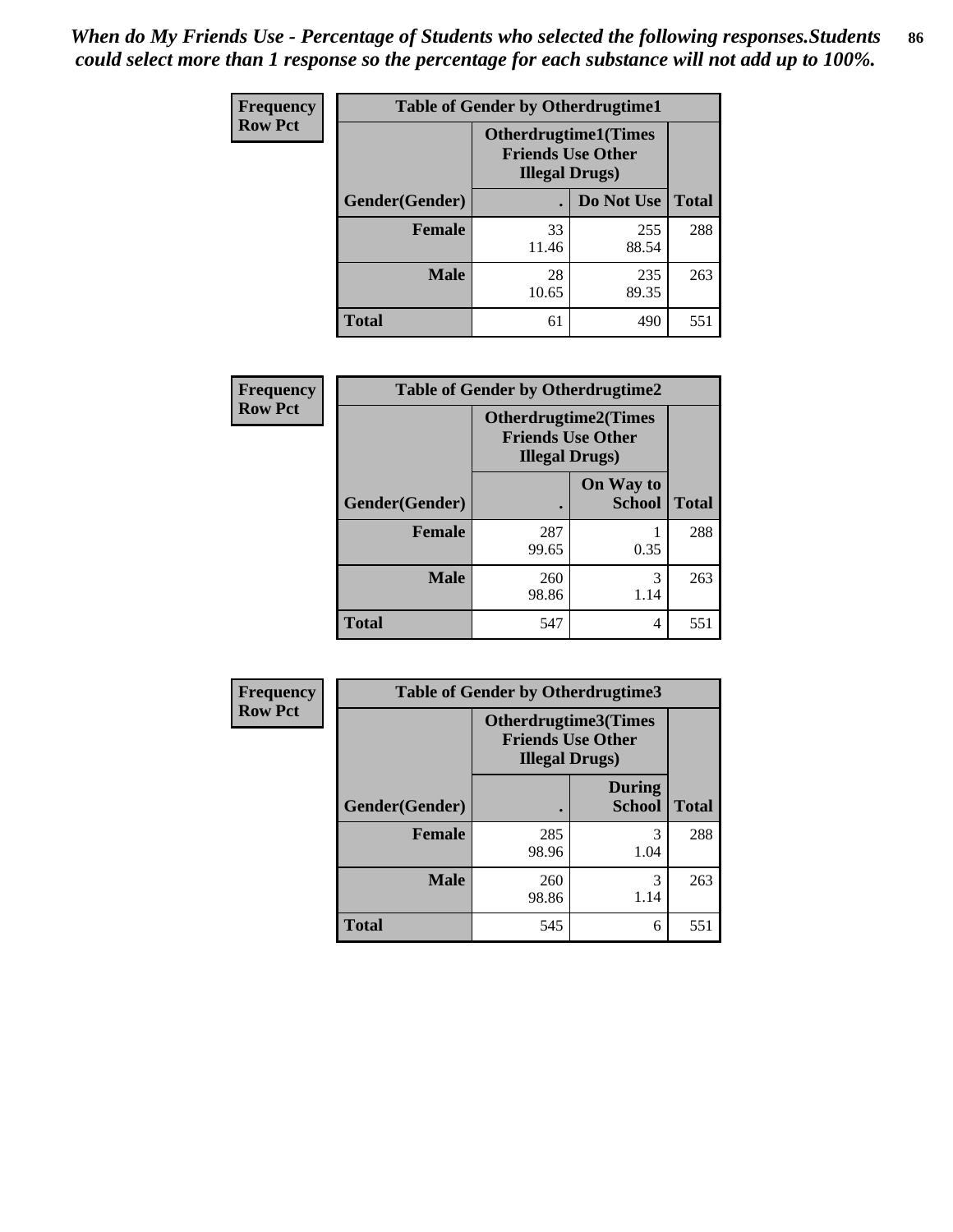*When do My Friends Use - Percentage of Students who selected the following responses.Students could select more than 1 response so the percentage for each substance will not add up to 100%.* **87**

| Frequency      |                |                        | <b>Table of Gender by Otherdrugtime4</b>                |              |  |
|----------------|----------------|------------------------|---------------------------------------------------------|--------------|--|
| <b>Row Pct</b> |                | <b>Illegal Drugs</b> ) | <b>Otherdrugtime4(Times</b><br><b>Friends Use Other</b> |              |  |
|                | Gender(Gender) |                        | <b>On Way</b><br>Home<br><b>From</b><br><b>School</b>   | <b>Total</b> |  |
|                | <b>Female</b>  | 283<br>98.26           | 5<br>1.74                                               | 288          |  |
|                | <b>Male</b>    | 260<br>98.86           | 3<br>1.14                                               | 263          |  |
|                | <b>Total</b>   | 543                    | 8                                                       | 551          |  |

| <b>Frequency</b> | <b>Table of Gender by Otherdrugtime5</b> |                                                                                    |            |              |
|------------------|------------------------------------------|------------------------------------------------------------------------------------|------------|--------------|
| <b>Row Pct</b>   |                                          | <b>Otherdrugtime5</b> (Times<br><b>Friends Use Other</b><br><b>Illegal Drugs</b> ) |            |              |
|                  | Gender(Gender)                           |                                                                                    | Weeknights | <b>Total</b> |
|                  | <b>Female</b>                            | 274<br>95.14                                                                       | 14<br>4.86 | 288          |
|                  | <b>Male</b>                              | 248<br>94.30                                                                       | 15<br>5.70 | 263          |
|                  | Total                                    | 522                                                                                | 29         | 551          |

| <b>Frequency</b> | <b>Table of Gender by Otherdrugtime6</b> |                                                                                   |             |              |  |
|------------------|------------------------------------------|-----------------------------------------------------------------------------------|-------------|--------------|--|
| <b>Row Pct</b>   |                                          | <b>Otherdrugtime6(Times</b><br><b>Friends Use Other</b><br><b>Illegal Drugs</b> ) |             |              |  |
|                  | Gender(Gender)                           |                                                                                   | Weekends    | <b>Total</b> |  |
|                  | <b>Female</b>                            | 254<br>88.19                                                                      | 34<br>11.81 | 288          |  |
|                  | <b>Male</b>                              | 235<br>89.35                                                                      | 28<br>10.65 | 263          |  |
|                  | <b>Total</b>                             | 489                                                                               | 62          | 551          |  |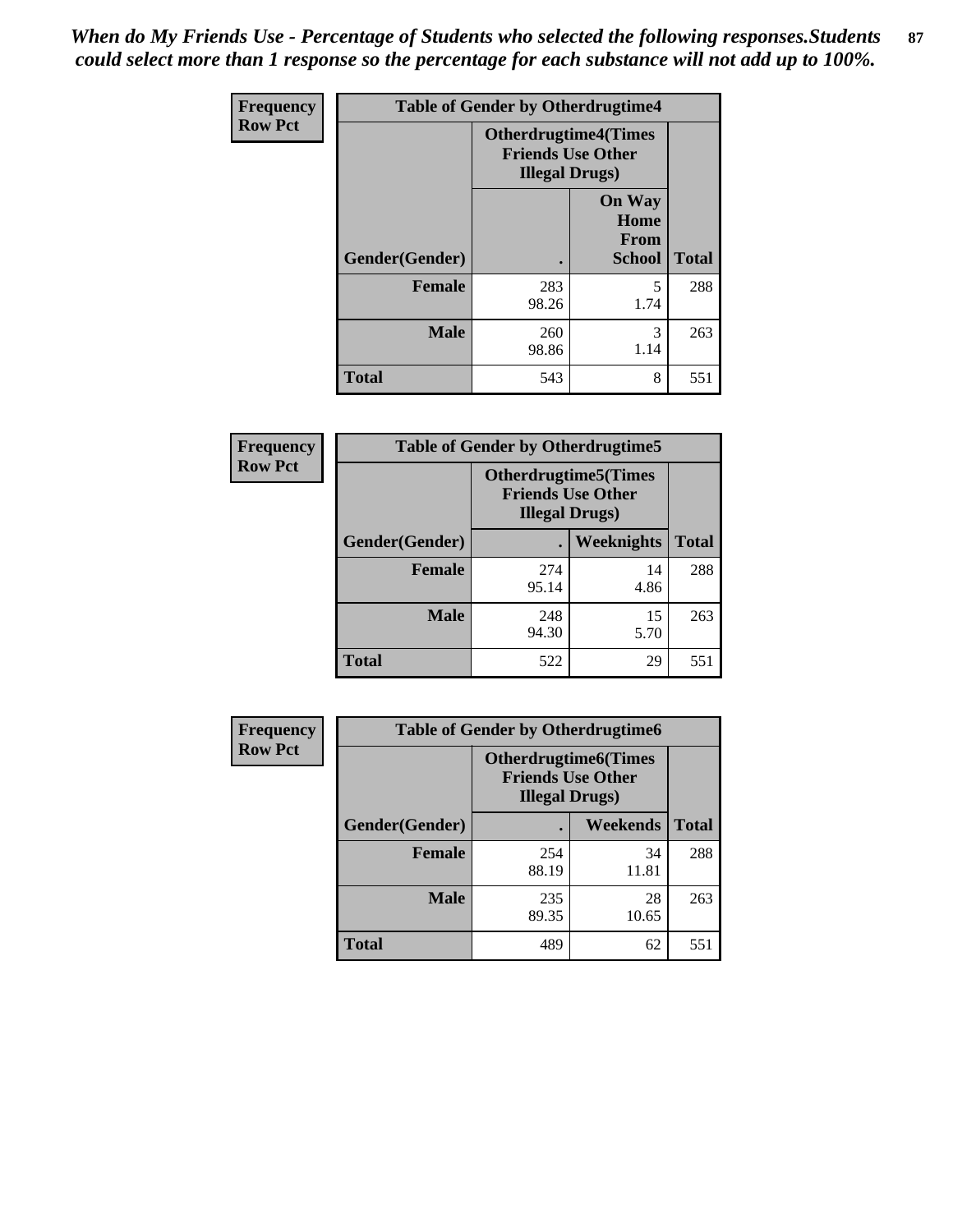## *Other Questions* **88**

| <b>Frequency</b> | <b>Table of Gender by Educationalcohol</b> |                                                                                                                               |                |              |
|------------------|--------------------------------------------|-------------------------------------------------------------------------------------------------------------------------------|----------------|--------------|
| <b>Row Pct</b>   |                                            | Educationalcohol(I<br>have been taught<br>about alcohol,<br>tobacco,<br>and other drugs<br>within the last year<br>at school) |                |              |
|                  | Gender(Gender)                             | <b>Yes</b>                                                                                                                    | N <sub>0</sub> | <b>Total</b> |
|                  | <b>Female</b>                              | 266<br>92.36                                                                                                                  | 22<br>7.64     | 288          |
|                  | <b>Male</b>                                | 219<br>83.27                                                                                                                  | 44<br>16.73    | 263          |
|                  | <b>Total</b>                               | 485                                                                                                                           | 66             | 551          |

| Frequency      | <b>Table of Gender by Rodedrinking</b> |                                                                                                                     |                |              |
|----------------|----------------------------------------|---------------------------------------------------------------------------------------------------------------------|----------------|--------------|
| <b>Row Pct</b> |                                        | Rodedrinking(In<br>the past 30 days I<br>have ridden in a<br>car with a driver<br>who had been<br>drinking alcohol) |                |              |
|                | Gender(Gender)                         | Yes                                                                                                                 | N <sub>0</sub> | <b>Total</b> |
|                | <b>Female</b>                          | 32<br>11.11                                                                                                         | 256<br>88.89   | 288          |
|                | <b>Male</b>                            | 36<br>13.69                                                                                                         | 227<br>86.31   | 263          |
|                | <b>Total</b>                           | 68                                                                                                                  | 483            | 551          |

| Frequency      | <b>Table of Gender by Drugsschool</b> |                                                                                                                                     |                |              |
|----------------|---------------------------------------|-------------------------------------------------------------------------------------------------------------------------------------|----------------|--------------|
| <b>Row Pct</b> |                                       | <b>Drugsschool</b> (During<br>the past 12 months,<br>I have been offered,<br>sold,<br>or given illegal drugs<br>on school property) |                |              |
|                | Gender(Gender)                        | <b>Yes</b>                                                                                                                          | N <sub>0</sub> | <b>Total</b> |
|                | <b>Female</b>                         | 18<br>6.25                                                                                                                          | 270<br>93.75   | 288          |
|                | <b>Male</b>                           | 18<br>6.84                                                                                                                          | 245<br>93.16   | 263          |
|                | <b>Total</b>                          | 36                                                                                                                                  | 515            | 551          |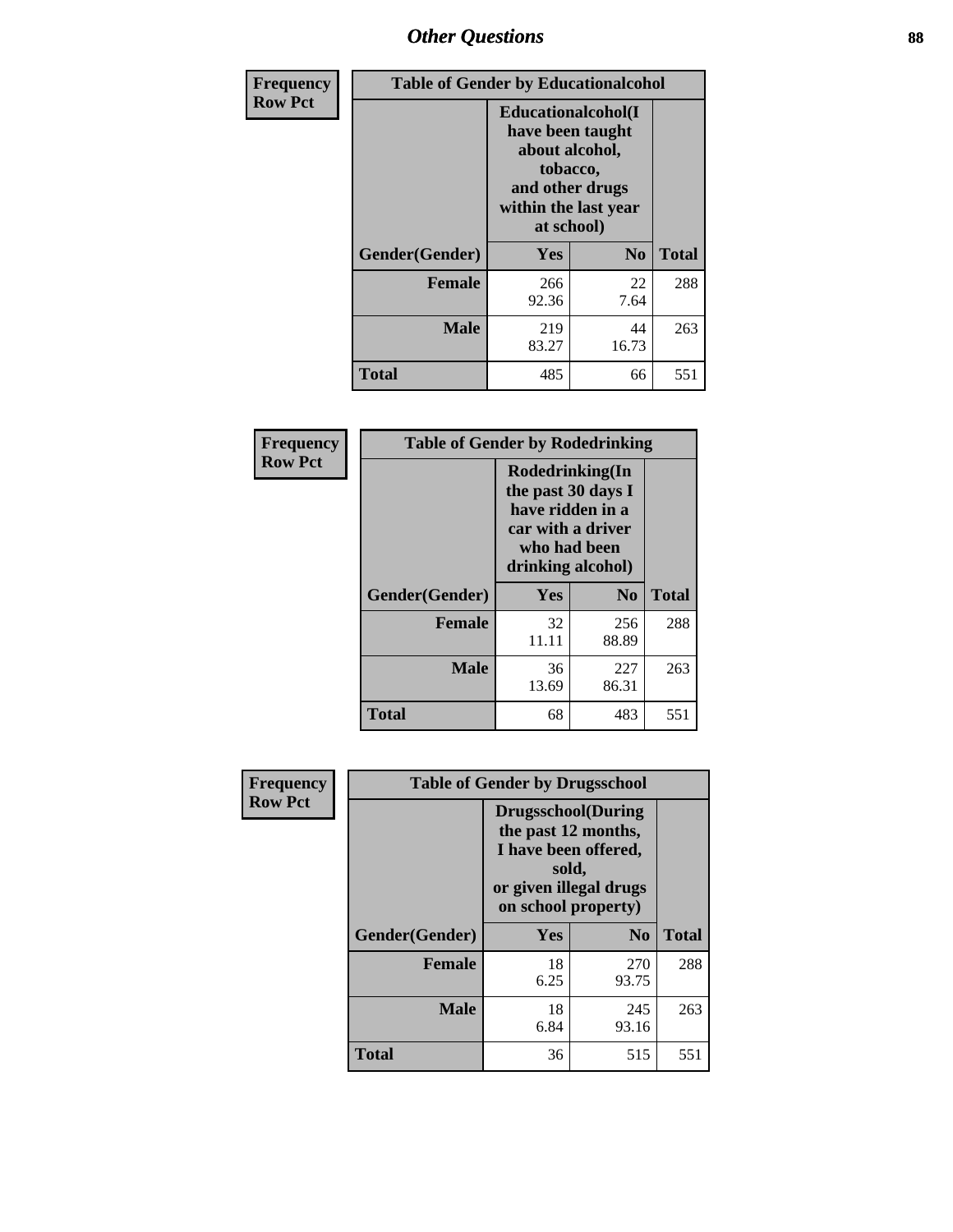## *Other Questions* **89**

**Frequency Row Pct**

| <b>Table of Gender by Bingedrinking</b> |                         |                                                                                                         |                        |                          |                        |                               |                   |              |
|-----------------------------------------|-------------------------|---------------------------------------------------------------------------------------------------------|------------------------|--------------------------|------------------------|-------------------------------|-------------------|--------------|
|                                         |                         | Bingedrinking(I have drunk five or more<br>drinks of alcohol at one sitting during the<br>last 30 days) |                        |                          |                        |                               |                   |              |
| <b>Gender</b> (Gender)                  | $\bf{0}$<br><b>Days</b> | $1$ or<br>days                                                                                          | 3 to<br>5<br>days      | <b>6 to</b><br>9<br>days | 10<br>to<br>19<br>days | <b>20</b><br>to<br>29<br>days | All<br>30<br>days | <b>Total</b> |
|                                         |                         |                                                                                                         |                        |                          |                        |                               |                   |              |
| <b>Female</b>                           | 277<br>96.18            | 5<br>1.74                                                                                               | $\overline{2}$<br>0.69 | 0.35                     | $\Omega$<br>0.00       | 2<br>0.69                     | 0.35              | 288          |
| <b>Male</b>                             | 253<br>96.20            | 4<br>1.52                                                                                               | 0.38                   | 0.38                     | 0.38                   | 2<br>0.76                     | 0.38              | 263          |

| Frequency      | <b>Table of Gender by Educationaids</b> |                                                                                                 |             |              |
|----------------|-----------------------------------------|-------------------------------------------------------------------------------------------------|-------------|--------------|
| <b>Row Pct</b> |                                         | <b>Educationaids</b> (I<br>have been taught<br>about HIV/AIDS<br>at school in the<br>past year) |             |              |
|                | Gender(Gender)                          | Yes                                                                                             | $\bf N_0$   | <b>Total</b> |
|                | <b>Female</b>                           | 204<br>70.83                                                                                    | 84<br>29.17 | 288          |
|                | <b>Male</b>                             | 174<br>66.16                                                                                    | 89<br>33.84 | 263          |
|                | <b>Total</b>                            | 378                                                                                             | 173         | 551          |

| Frequency      | <b>Table of Gender by Suicideconsider</b> |                        |                |       |
|----------------|-------------------------------------------|------------------------|----------------|-------|
| <b>Row Pct</b> |                                           | <b>Suicideconsider</b> |                |       |
|                | Gender(Gender)                            | Yes                    | N <sub>0</sub> | Total |
|                | <b>Female</b>                             | 22<br>7.64             | 266<br>92.36   | 288   |
|                | <b>Male</b>                               | 17<br>6.46             | 246<br>93.54   | 263   |
|                | <b>Total</b>                              | 39                     | 512            | 551   |